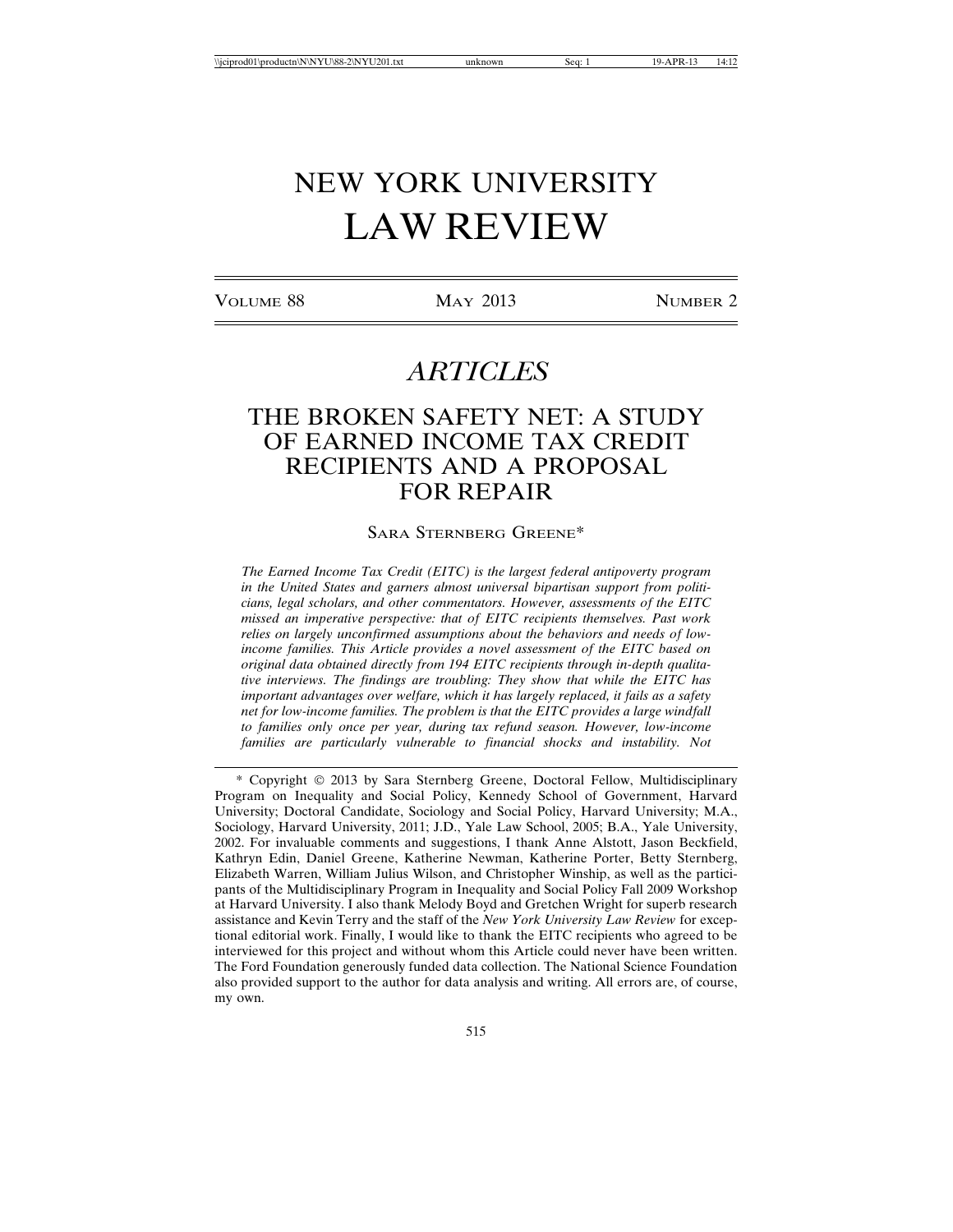*surprisingly, such events rarely coincide with tax refund season. Without a fix, the EITC leaves many families on the brink of financial collapse. In the years to come, many more low-income families may file for bankruptcy or become homeless. Despite this grim outlook, this Article suggests a straightforward and promising new way to distribute the EITC that maintains the program's advantages while also providing a more secure safety net for low-income families in times of financial shock and instability.*

|      |                                                         | 517 |
|------|---------------------------------------------------------|-----|
|      | I. DATA AND METHODOLOGY                                 | 524 |
|      |                                                         | 524 |
|      | B.                                                      | 526 |
|      |                                                         | 527 |
|      |                                                         | 529 |
| II.  | THE EVOLVING SAFETY NET: THE EITC REPLACES              |     |
|      |                                                         | 530 |
|      |                                                         | 530 |
|      | В.                                                      | 531 |
|      | The Rise of the EITC and the Fall of Welfare<br>C.      | 533 |
|      | D. Lack of Clear Congressional Intent and Past          |     |
|      |                                                         | 536 |
| III. | "THANK GOD FOR TAX SEASON": THE EITC AND                |     |
|      | WELFARE FROM THE RECIPIENT'S POINT OF VIEW              | 538 |
| IV.  | FINANCIAL SHOCKS AND THE NEW SAFETY NET                 | 544 |
|      | A. The Dangers of Financial Shocks in the               |     |
|      |                                                         | 544 |
|      | The New "Private Safety Net": Staying Afloat with<br>В. |     |
|      |                                                         | 547 |
|      | C. The Dangers of Getting By on Credit                  | 552 |
|      | D. A Fast Descent: When There Is No Credit              | 557 |
| V.   | REPAIRING THE SAFETY NET                                | 560 |
|      |                                                         | 560 |
|      | Existing Proposals for Change<br>В.                     | 561 |
|      | The Advance EITC<br>$1_{-}$                             | 561 |
|      | Increasing the EITC Subsidy<br>2.                       | 565 |
|      | Solutions Outside of the EITC<br>3.                     | 566 |
|      | Expansion and Creation of Targeted<br>a.                |     |
|      |                                                         | 566 |
|      | Hacker's Universal Insurance<br>b.                      | 568 |
|      | TANF Office Emergency Funds<br>c.                       | 569 |
| VI.  | <b>DESIGN FRAMEWORK FOR PROPOSED SAVINGS AND</b>        |     |
|      | EMERGENCY FUND (SAEF) ACCOUNTS                          | 570 |
|      |                                                         | 570 |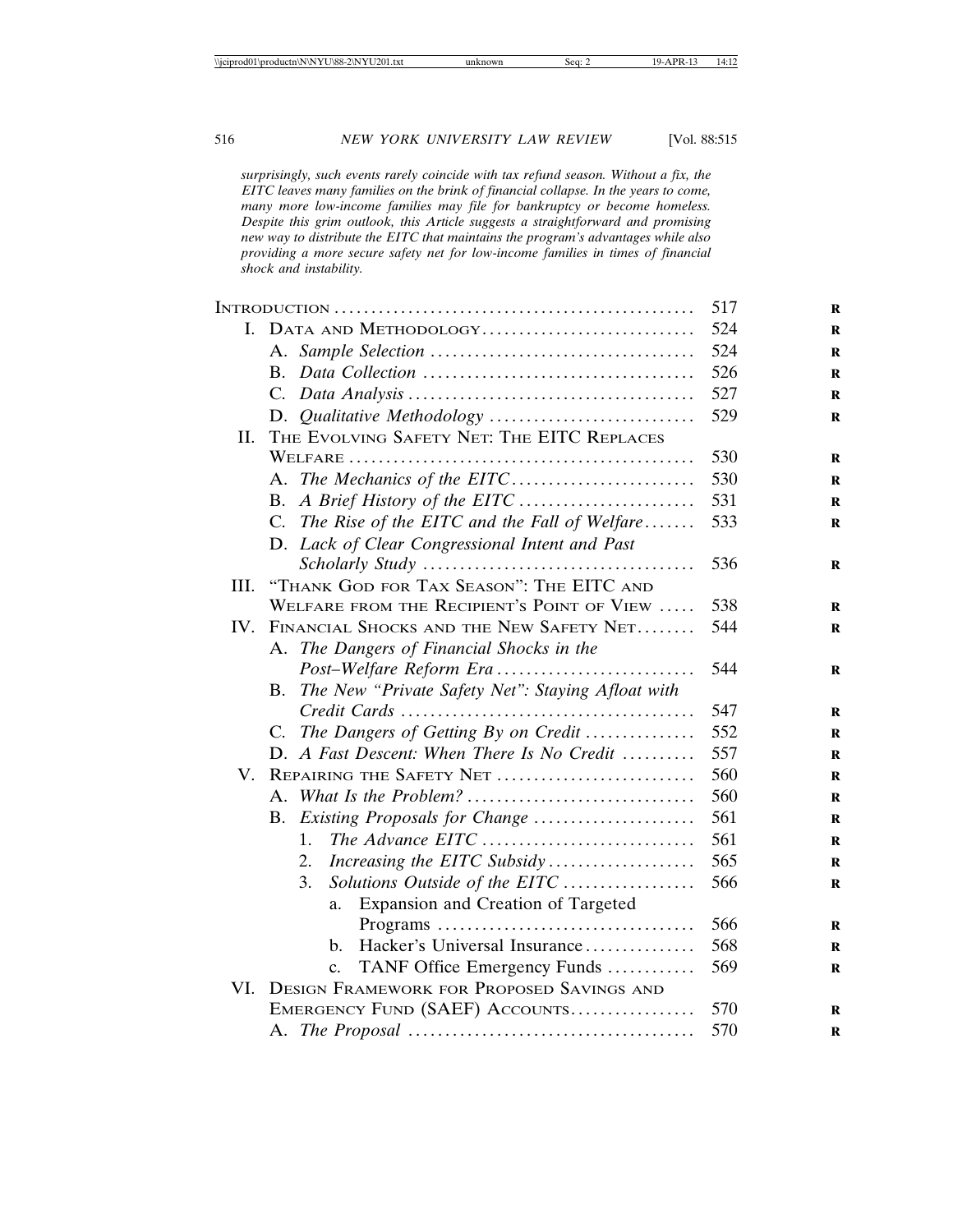|    | Twenty Percent Withheld in SAEF Accounts,<br>1.                                          |     |
|----|------------------------------------------------------------------------------------------|-----|
|    |                                                                                          | 570 |
|    | Option to Increase Amount Withheld, with<br>2.                                           |     |
|    | Government Matching Funds                                                                | 571 |
|    | Automatic Enrollment Structure<br>3.                                                     | 572 |
|    | Access to Funds Using SAEF Cards<br>4.                                                   | 573 |
|    | 5. Annual Bonus Structure to Discourage                                                  |     |
|    | Nonemergency Use                                                                         | 575 |
| B. |                                                                                          | 576 |
| C. | Response to Potential Counterarguments and                                               |     |
|    | Alternative SAEF Designs                                                                 | 578 |
|    | 1. Loss of Liberty and Paternalism Given                                                 |     |
|    | Automatic Enrollment Structure                                                           | 578 |
|    | 2. Families Cannot Afford the Twenty Percent                                             |     |
|    | $Withheld \dots \dots \dots \dots \dots \dots \dots \dots \dots \dots \dots \dots \dots$ | 578 |
|    | 3. Recipients Will Withdraw the Money for                                                |     |
|    | $Every day Use \ldots \ldots \ldots \ldots \ldots \ldots \ldots \ldots \ldots \ldots$    | 579 |
|    | Why Not a Simple Savings Direct Deposit<br>4.                                            |     |
|    | Program Through Banks?                                                                   | 581 |
|    | Savings Should Go to Asset Building and Long-<br>5.                                      |     |
|    | Term Mobility Goals                                                                      | 584 |
|    | D. Implementation Concerns for SAEF Accounts                                             | 585 |
|    |                                                                                          | 587 |
|    |                                                                                          | 588 |

#### **INTRODUCTION**

The economic insecurity of American families is the highest it has been in the past twenty-five years.<sup>1</sup> Between 2008 and 2010, one in five Americans experienced a 25% or greater decline in household income, "yet lacked enough financial resources to cope with the decline."2 The slow recovery from the financial crisis of 20083 has

<sup>1</sup> This Article uses Jacob Hacker's definition of "economic insecurity," which has two components: "The 'insecure' are those whose available income declines by at least 25 percent from one year to the next (after adjusting for inflation) . . . and who lack an adequate financial safety net." JACOB S. HACKER ET AL., ECON. SECURITY INDEX, ECONOMIC SECURITY AT RISK: FINDINGS FROM THE ECONOMIC SECURITY INDEX, at 5 (2010)[hereinafter HACKER ET AL., ECONOMIC SECURITY AT RISK], *available at* http://www.rockefeller foundation.org/news/publications/more-americans-are-financially-insecure.

<sup>2</sup> JACOB S. HACKER ET AL., ECON. SECURITY INDEX, ECONOMIC INSECURITY AND THE GREAT RECESSION: FINDINGS FROM THE ECONOMIC SECURITY INDEX, at 1 (2011) [hereinafter HACKER ET AL., THE GREAT RECESSION], *available at* http://economicsecurityindex. org/assets/ESI%20Full%20Report%202011.pdf.

<sup>3</sup> *See, e.g.*, Ben S. Bernanke, Chairman, Bd. of Governors of the Fed. Reserve Sys., Remarks at the 2012 National Association of Home Builders International Builders' Show (Feb. 10, 2012), http://www.federalreserve.gov/newsevents/speech/bernanke20110210a.htm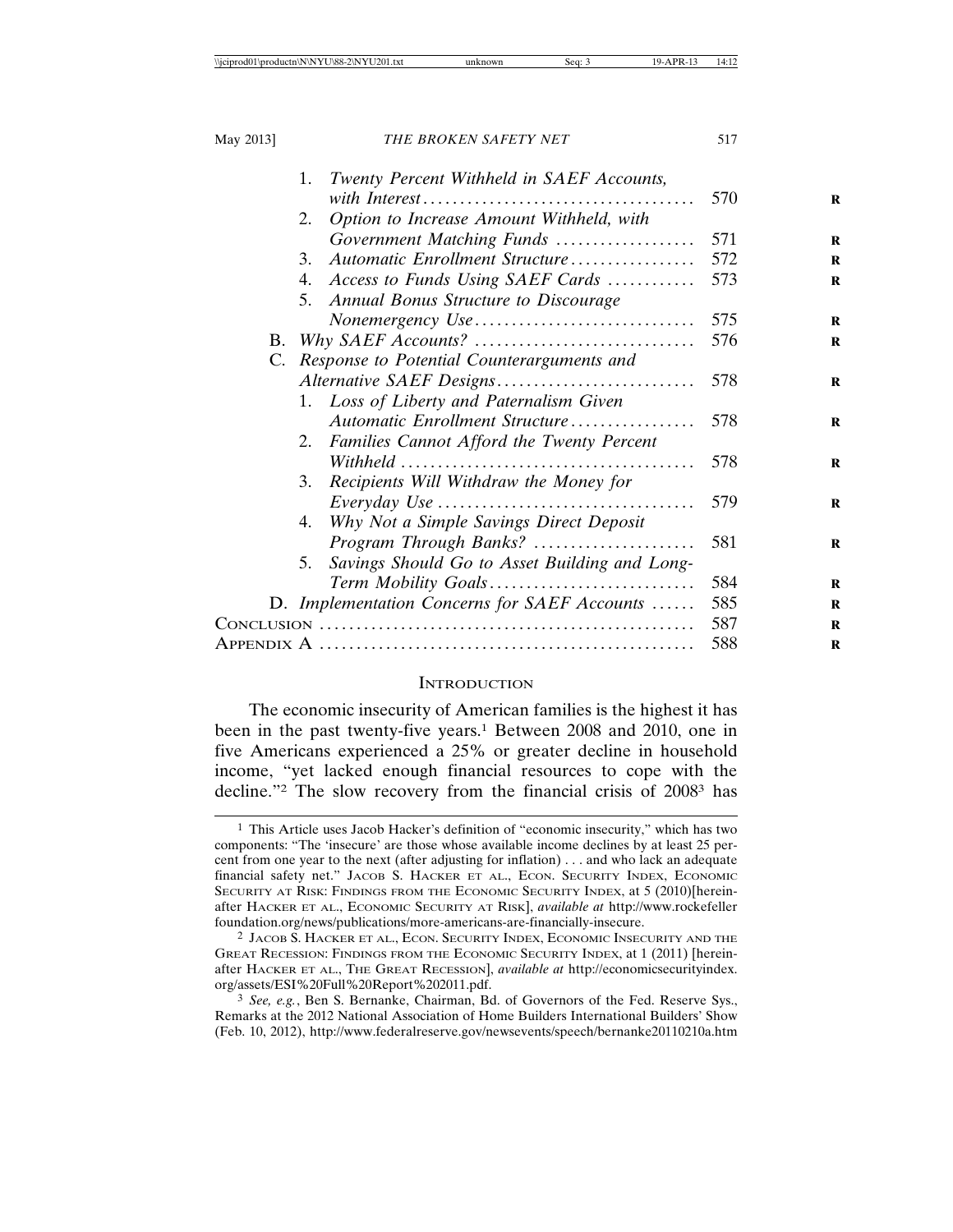certainly contributed to this problem, but economic insecurity has been growing for some time.4 Additionally, in the 1980s, the risk of an American in his or her forties spending one year below the poverty line was  $13\%$ ; by the 1990s, this risk grew to  $36\%$ <sup>5</sup>.

While insecurity has increased for all Americans,<sup>6</sup> levels of insecurity are higher among those with low incomes,<sup>7</sup> those with limited education, $8$  racial minorities, $9$  young workers, $10$  and single parents. $11$ This increase in insecurity means that more Americans qualify for and seek financial help from the public safety net.12 As the demand for government support increases, the debate about the adequacy of the safety net for low-income families has taken center stage politically.13 Some argue that the safety net for low-income<sup>14</sup> workers is strong<sup>15</sup>

4 *See* HACKER ET AL., THE GREAT RECESSION, *supra* note 2, at 1; HACKER ET AL., ECONOMIC SECURITY AT RISK, *supra* note 1, at iii ("In 1985, the unemployment rate was 7.2%, and the [risk of economic insecurity] was 12%. In 2002, the unemployment rate was 5.8%, but the [risk of economic insecurity] rose to 17%.").

5 KATHERINE S. NEWMAN & VICTOR TAN CHEN, THE MISSING CLASS: PORTRAITS OF THE NEAR POOR IN AMERICA 178 (2007).

6 *See id.* at iv ("Virtually all groups . . . [have] experienced significant increases in insecurity over the past 25 years."). Hacker also notes that "while less-educated and poorer Americans have less stable family incomes than their better-educated and wealthier peers, the increase in family income volatility affects all major demographic and economic groups." Jacob S. Hacker, *The Middle Class at Risk*, *in* BROKE: HOW DEBT BANKRUPTS THE MIDDLE CLASS 218, 224 (Katherine Porter ed., 2012).

7 *See* HACKER ET AL., ECONOMIC SECURITY AT RISK, *supra* note 1, at iv (noting that the amount of insecurity varies across the population and that the less affluent face the most insecurity); Lily L. Batchelder, *Taxing the Poor: Income Averaging Reconsidered*, 40 HARV. J. ON LEGIS. 395, 397 (2003) ("[L]ow-income families experience higher income volatility from year to year than middle- and high-income families . . . .").

8 HACKER ET AL., THE GREAT RECESSION, *supra* note 2, at 2.

9 *Id.*

10 *Id.*

12 *See generally* JACOB S. HACKER, THE GREAT RISK SHIFT: THE ASSAULT ON AMERICAN JOBS, FAMILIES, HEALTH CARE, AND RETIREMENT AND HOW YOU CAN FIGHT BACK (2006) [hereinafter HACKER, THE GREAT RISK SHIFT] (describing increased demands on public social programs due to increased economic insecurity).

13 One central concern is that "public social programs have eroded even as the demands on them have risen. And if critics have their way, these programs will erode even further." *Id.* at 8.

14 In this Article, I describe families as both poor and low-income. I use "low-income" when describing Earned Income Tax Credit (EITC) recipients because not all EITC recipients are poor, as defined by the federal poverty line. I use "poor" when I discuss families

<sup>(</sup>noting that while "some progress has been made in reversing the losses in jobs and income sustained during the recession, the pace of expansion has been frustratingly slow and the unemployment rate remains very high by historical standards"); Aki Ito, *Fed Says Rebound After Bank Crisis Slower than Average Recovery*, BLOOMBERG (Apr. 16, 2012, 1:00 PM), http://www.bloomberg.com/news/2012-04-16/fed-says-rebound-after-bank-crisisslower-than-average-recovery.html (describing a report by the Federal Reserve Bank of San Francisco which predicted that recovery from the 2008 crisis would be slower than during the period following World War II).

<sup>11</sup> *Id.* at 16–17.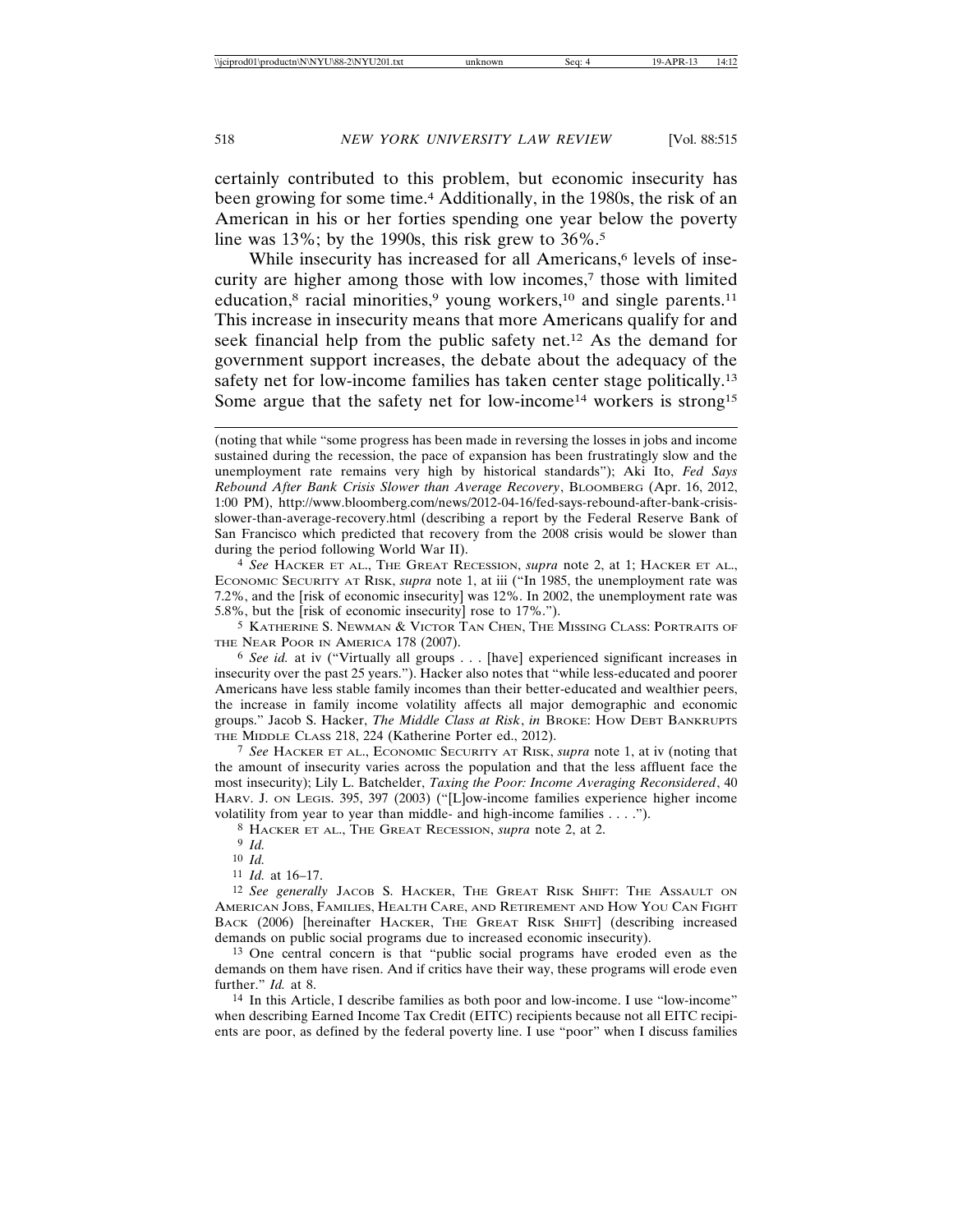(even too strong),<sup>16</sup> while others argue that more resources are needed.17

At the heart of the public safety net is the Earned Income Tax Credit (EITC),18 which is the United States' "largest cash-transfer program for low-income workers with children"19 and which has been called the "largest federal anti-poverty program."20 When the EITC was implemented in 1975, it reached only 6.2 million recipients and provided \$1.25 billion in credits.21 By 2011, it served almost 26.8 million recipients (compared to just over 1.8 million families serviced by welfare in 2011)<sup>22</sup> who received \$59.5 billion.<sup>23</sup> From 1995 to 2009, the

15 *E.g.*, Rachel Weiner, *Romney, Citing Safety Net, Says He's 'Not Concerned About the Very Poor*,*'* WASH. POST BLOG (Feb. 1, 2012, 8:18 AM), http://www.washingtonpost.com/ blogs/the-fix/post/romney-im-not-concerned-with-the-very-poor/2012/02/01/gIQAvajShQ\_ blog.html ("'I'm not concerned about the very poor. We have a safety net there,' Romney told CNN.").

16 *See, e.g.*, David M. Drucker, *DeMint Calls on Romney to Reframe Comments on Poor*, ROLL CALL (Feb. 1, 2012, 2:28 PM), http://www.rollcall.com/news/demint\_calls\_on\_ romney to reframe comments on poor-212035-1.html (claiming that "the poor . . . are trapped in dependency . . . [and] don't need to be on social welfare programs" and arguing that safety net programs "are hurting, not just the poor, but our country"); Michael McAuliff, *House GOP Budget: Paul Ryan Plan Adds Food Stamps, Welfare Cuts to Medicare-Slashing Plan*, HUFFINGTON POST (Mar. 20, 2012, 7:35 AM), http://www. huffingtonpost.com/2012/03/20/house-gop-budget-plan\_n\_1366455.html (last updated Mar. 21, 2012, 7:40 AM) ("We don't want to turn the safety net into a hammock that lulls ablebodied people . . . into complacency and dependence." (internal quotation marks omitted)).

17 *See, e.g.*, HACKER, THE GREAT RISK SHIFT, *supra* note 12, at 9 ("What we need are new ways of allowing families to save and insure against some of the most potent risks to their income, coupled with new ideas for revitalizing American social insurance and providing economic opportunity to all.").

18 *See* Anne L. Alstott, *The Earned Income Tax Credit and the Limitations of Tax-Based Welfare Reform*, 108 HARV. L. REV. 533, 533 (1995) [hereinafter Alstott, *Limitations*] ("The federal [E]arned [I]ncome [T]ax [C]redit (EITC) . . . has recently assumed a central role in U.S. social welfare policy."); *see also* Marisol Bello, *Romney Remark Puts Focus on Safety Net for Very Poor*, USA TODAY, Feb. 3, 2012, at A4, *available at* http://www.usatoday.com/news/politics/story/2012-02-02/romney-safety-net-poor/52 939822/1 (noting that the EITC is one of America's strongest safety net programs).

19 Anne L. Alstott, *Why the EITC Doesn't Make Work Pay*, 73 LAW & CONTEMP. PROBS. 285, 285 (2010) [hereinafter Alstott, *Why the EITC Doesn't Make Work Pay*].

20 Lawrence Zelenak, *Redesigning the Earned Income Tax Credit as a Family-Size Adjustment to the Minimum Wage*, 57 TAX L. REV. 301, 301 (2004).

21 ALAN BERUBE, BROOKINGS INST., USING THE EARNED INCOME TAX CREDIT TO STIMULATE LOCAL ECONOMIES 2 (2006), http://www.brookings.edu/~/media/research/files/ reports/2006/11/childrenfamilies-berube/berube20061101eitc.pdf.

22 *Fiscal and Calendar Year 2011—TANF: Total Number of Families*, OFFICE OF FAMILY ASSISTANCE (Apr. 3, 2012), http://www.acf.hhs.gov/programs/ofa/data-reports/ caseload/2011/2011\_family\_tan.htm.

who were or are on welfare (as they must have been below the federal poverty line to qualify); they often cannot be defined as "low-income" since they sometimes do not have a worker in the household, so their income would be zero but for government benefit programs.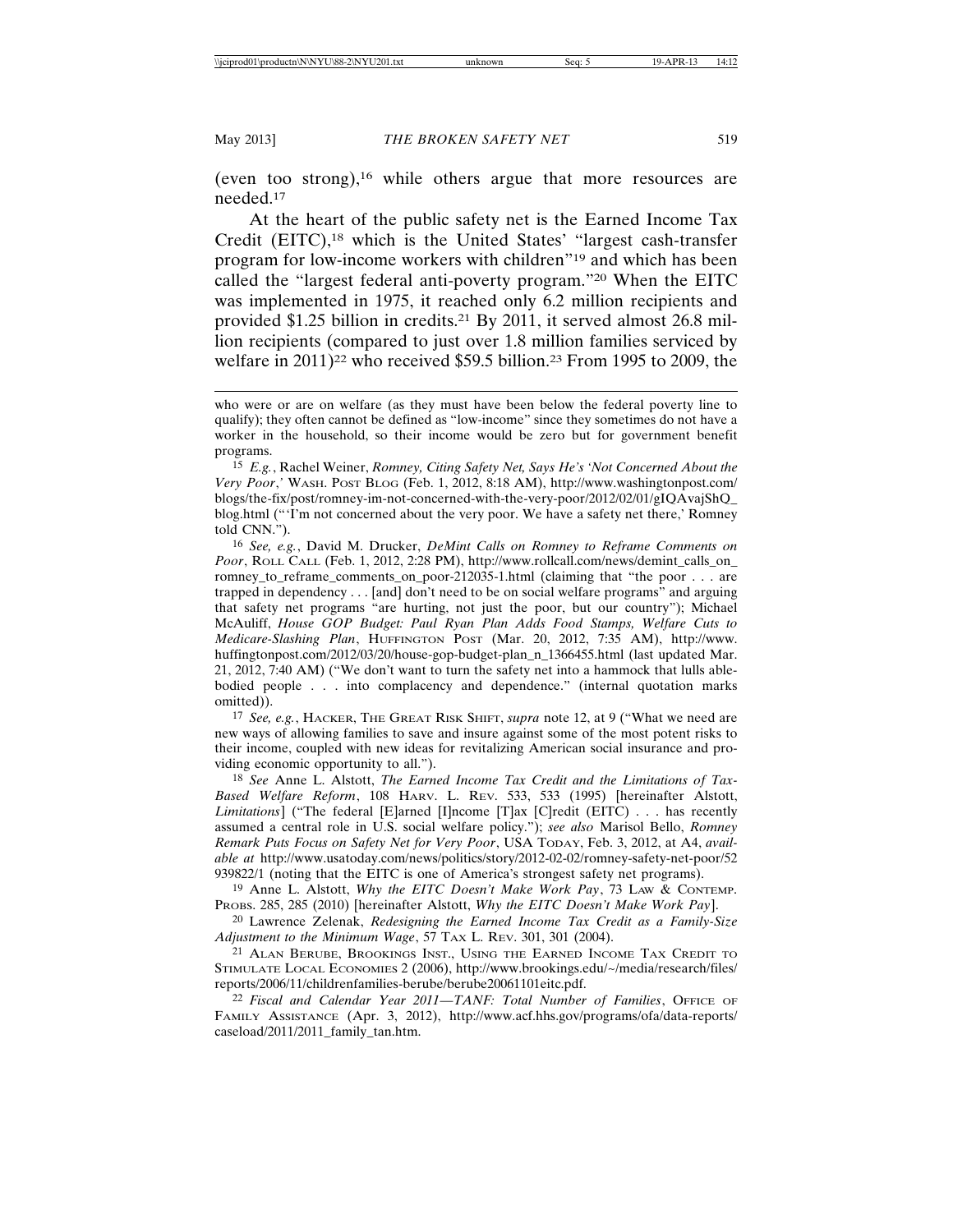EITC distributed more funds to recipients than the Supplemental Nutrition Assistance Program (SNAP),<sup>24</sup> and by 2001, the EITC distributed more funds than the Temporary Assistance to Needy Families (TANF) program (referred to herein as "welfare").25 The EITC has taken a more prominent role in the financial lives of low-income families as more families qualify for it,26 and the debate has intensified about the structure and utility of the EITC as a safety net.27 One of the challenges for scholars evaluating the EITC is that Congress provided almost no legislative history indicating its intent for the program.28 However, for the most part, scholars and commentators on both sides of the political spectrum support the EITC,<sup>29</sup> and most calls for reform focus on increasing subsidies for specific types of families.30

27 *See, e.g*., MICHAEL J. GRAETZ & JERRY L. MASHAW, TRUE SECURITY: RETHINKING AMERICAN SOCIAL INSURANCE 54, 296–97 (1999) (arguing that the moral hazard problem associated with the EITC is substantial, and thus that targeted subsidies for certain necessities and identifiable events are a better option than generally raising EITC subsidies); Alstott, *Limitations*, *supra* note 18, at 535 (arguing that the tax system has institutional constraints that hinder its administration of transfer programs such as the EITC); Batchelder, *supra* note 7, at 397 (arguing that averaging the amount of money individuals get from the EITC over a two-year period would better serve the needs of low-income individuals and would mitigate the disproportionate burden of annual income taxation on low-income families); David A. Weisbach & Jacob Nussim, *The Integration of Tax and Spending Programs*, 113 YALE L.J. 955, 1023–25 (2004) (concluding that there are benefits to administering the EITC through the tax system); Zelenak, *supra* note 20, at 302 (arguing that the EITC should be redesigned as an adjustment to the minimum wage that ensures that all families with a working parent will live above the poverty line, regardless of how many children they have).

28 Zelenak, *supra* note 20, at 301.

29 *See* JOEL F. HANDLER & YEHESKEL HASENFELD, BLAME WELFARE, IGNORE POVERTY AND INEQUALITY 81 (2007) (noting bipartisan praise for the EITC); Alstott, *Why the EITC Doesn't Make Work Pay*, *supra* note 19, at 285 (noting widespread support for the EITC).

30 *See, e.g.*, WILLIAM JULIUS WILSON, WHEN WORK DISAPPEARS 223 (1996) (advocating for the expansion of the EITC to lift all full-time working-poor families out of poverty); Janet McCubbin, *Noncompliance with the Earned Income Tax Credit: The Determinants of the Misreporting of Children*, *in* MAKING WORK PAY: THE EARNED INCOME TAX CREDIT AND ITS IMPACT ON AMERICA'S FAMILIES 237, 237–73 (Bruce D. Meyer & Douglas Holtz-Eakin eds., 2001) (examining noncompliance with the rules of the

<sup>23</sup> *EITC Statistics*, INTERNAL REVENUE SERV., http://www.eitc.irs.gov/central/eitcstats (last updated Jan. 23, 2012).

<sup>24</sup> This federal food assistance program was formerly known as the Food Stamp Program.

<sup>25</sup> Ruby Mendenhall et al., *The Role of Earned Income Tax Credit in the Budgets of Low-Income Families*, 86 SOC. SERV. REV. 367, 368 (2012).

<sup>26</sup> The 2010 tax year marked the highest claim rate since the EITC was enacted in the 1970s. In the fiscal year 2010 tax year, nearly one in every five filers claimed the EITC, which "represents an increase of almost three million tax filers (a 12 percent gain) since the start of the recession in 2008, and a 20 percent jump (almost \$10 billion) in dollars claimed." Elizabeth Kneebone, *EITC Receipt Continues to Rise in Recession's Wake*, NEW REPUBLIC (Apr. 17, 2010, 12:41 PM), http://www.tnr.com/blog/the-avenue/102731/eitcreceipt-continues-rise-in-recessions-wake.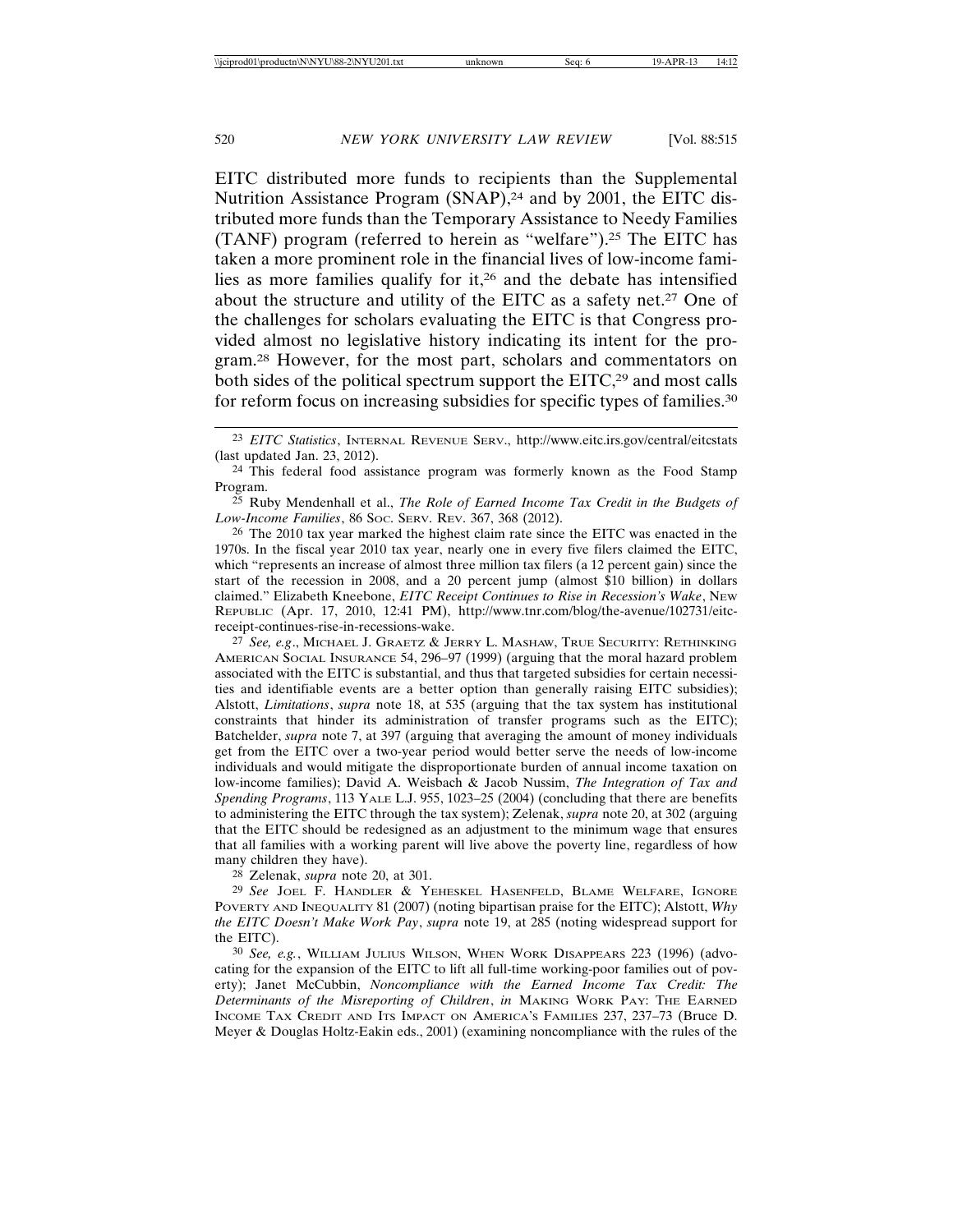The current calls for reform, however, are missing an important perspective: that of EITC recipients themselves. Past scholarship relies on largely unconfirmed assumptions about the behaviors and needs of low-income families.<sup>31</sup>

In this Article, I provide a novel assessment of the EITC based on empirical data obtained directly from EITC recipients through indepth interviews.<sup>32</sup> Along with a team of researchers,<sup>33</sup> I conducted

EITC and considering reforms to improve compliance); Zelenak, *supra* note 20, at 302 ("[T]he Article's claim is that the EITC can and should be revised to function as an adjustment to the minimum wage based on family size . . . ."); JASON FURMAN, CTR. ON BUDGET & POL'Y PRIORITIES, TAX REFORM AND POVERTY 2 (2006), http://www.cbpp.org/files/4-10- 06tax.pdf (proposing to expand the EITC for larger families and for those without children); JOHN KARL SCHOLZ, BROOKINGS INST., EMPLOYMENT-BASED TAX CREDITS FOR LOW-SKILLED WORKERS (2007), http://www.brookings.edu/~/media/research/files/papers/ 2007/12/12%20taxcredit%20scholz/12\_taxcredit\_scholz (advocating an increased EITC for the childless and exploring its effects on work, crime, and marriage). *But see* Alstott, *Limitations*, *supra* note 18, at 534–35 (arguing that the debate about the EITC has been oversimplified and there are inherent institutional constraints present in the tax system that do not exist in traditional welfare programs); Alstott, *Why the EITC Doesn't Make Work Pay*, *supra* note 19, at 312 ("[T]he EITC does not make . . . a large reduction in poverty, . . . [allow] a minimum-wage worker to support . . . [her] child at a socially decent minimum, . . . [or] ensure a decent minimum standard of living for willing workers who suffer [emergencies that make them unable to work].").

<sup>31</sup> I do not argue that the EITC or any other public benefit program should be designed based solely on the desires of those it serves. This would lead to conflict and potentially faulty policy. Instead I suggest that, by talking directly to EITC recipients, we can better understand how and why they make certain financial decisions and what some of the unintended consequences of the program have been. This information, in turn, can allow us to design more targeted and effective policy. *See infra* Part V.B (describing in greater detail specific proposals for reform).

32 In-depth interviews are a standard research technique in qualitative studies in the social sciences. *See, e.g.*, ROBERT C. ELLICKSON, ORDER WITHOUT LAW (1991) (using a combination of interviews and ethnography of cattle farmers in a county in California to challenge the assumptions of the Coase Theorem and to put forth a new theory of social norms and order); Mario Luis Small, *'How Many Cases Do I Need?': On Science and the Logic of Case Selection in Field-Based Research*, 10 ETHNOGRAPHY 5, 11 (2009) (using qualitative methods to gather data and using both qualitative and quantitative methods of analysis). Several important studies in legal scholarship have been conducted using qualitative methods. *See, e.g.*, Catherine R. Albiston, *Bargaining in the Shadow of Social Institutions: Competing Discourses and Social Change in Workplace Mobilization of Civil Rights*, 39 LAW & Soc'y Rev. 11 (2005) (drawing on twenty-four interviews with workers who negotiated contested leaves under the Family and Medical Leave Act to examine how social institutions influence workplace mobilization of rights under the Act, how rights under the Act operate in practice, and how rights under the Act interact with other normative systems to construct the meaning of leave); Lauren B. Edelman, Howard S. Erlanger & John Lande, *Internal Dispute Resolution: The Transformation of Civil Rights in the Workplace*, 27 LAW & Soc'y REV. 497 (1993) (utilizing semi-structured, in-depth interviews to examine businesses' internal complaint handlers' conceptions of civil rights law and the implications of those conceptions for their approach to dispute resolution); Angela K. Littwin, *Beyond Usury: A Study of Credit-Card Use and Preference Among Low-Income Consumers*, 86 TEX. L. REV. 451 (2008) (interviewing fifty low-income women about their experiences and preferences for usury regulations, and then using her findings and the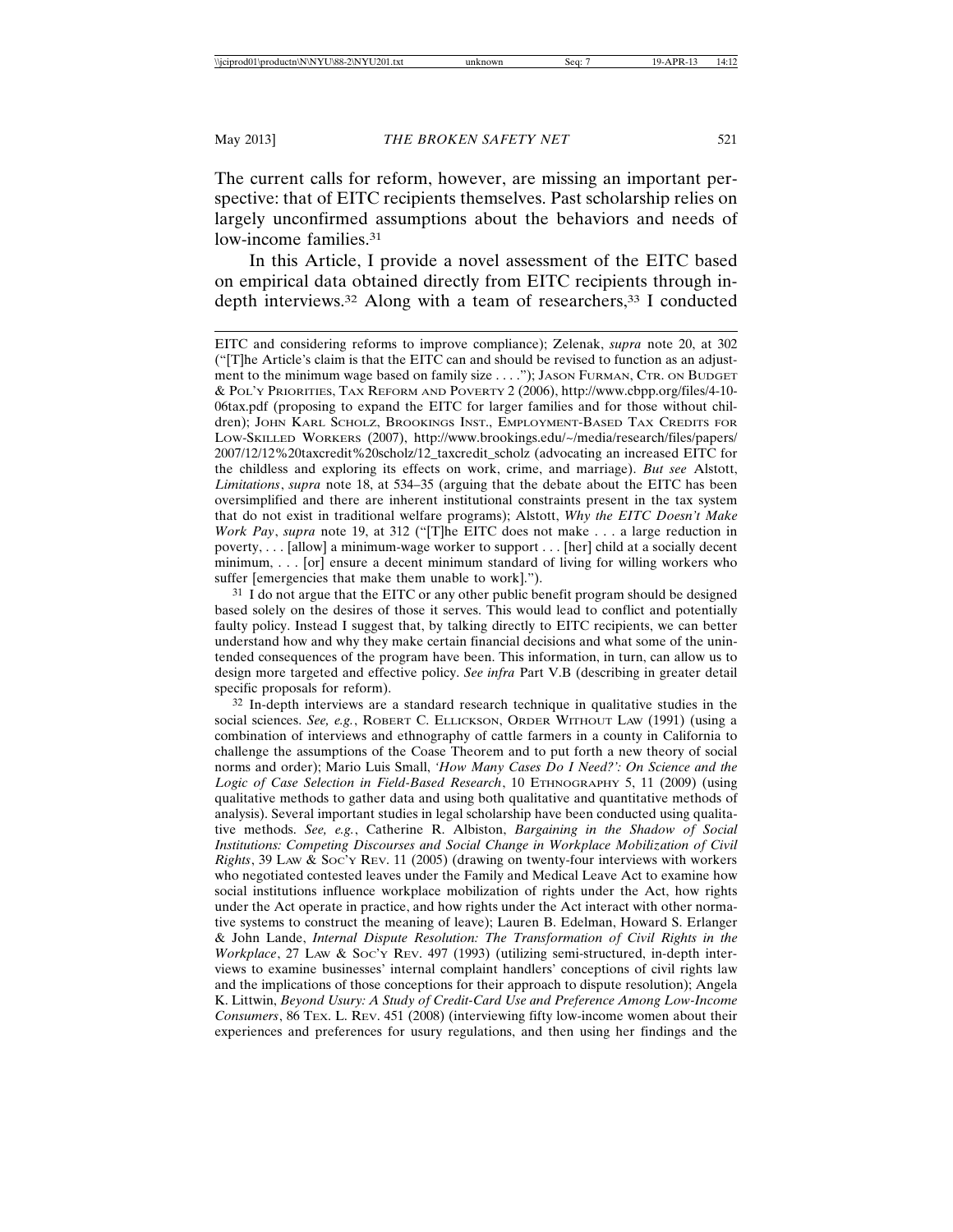interviews that averaged two hours and thirty minutes in length with 194 families who received the EITC in 2007. Based on an analysis of this data, I find that the EITC has important advantages over welfare,34 but that in its current form, it fails as a safety net for families. I argue for a new way of distributing the EITC that maintains its advantages for low-income families, while also providing more support for families in times of financial shock<sup>35</sup> and instability.

The advantages of the EITC are clear. First, respondents were overwhelmingly positive about the EITC and preferred it to welfare. Respondents indicated that the EITC program motivates them to work and gives them a sense of pride in receiving a tax refund based on their work. The EITC also allows recipients a way to save, work

Qualitative research is particularly useful in "explor[ing] micro-social phenomena . . . [and] the cultural understandings actors bring to social experience, interactions, and institutions." MICHELE LAMONT & PATRICIA WHITE, NAT'L SCI. FOUND., WORKSHOP ON INTERDISCIPLINARY STANDARDS FOR SYSTEMIC QUALITATIVE RESEARCH 10 (2005), *available at* http://www.nsf.gov/sbe/ses/soc/ISSQR\_workshop\_rpt.pdf. Further, qualitative methods are useful for "unraveling the mechanisms underlying causal processes." *Id.* Qualitative research also allows scholars to understand and gather data within social contexts in a way that traditional surveys do not. *Id.* For further discussion of the value of qualitative research, see *infra* note 54–57 and accompanying text.

33 Principal investigators included Kathryn Edin of Harvard University, Jeffrey Kling of the Congressional Budget Office and the National Bureau of Economic Research, and Ruby Mendenhall of the University of Illinois at Urbana-Champaign. The project was generously funded by the Ford Foundation. As is common with large-scale data projects, the data from this project have been (and continue to be) analyzed and used by several researchers involved in the project for multiple publications, each of which has a different focus. The unique focus of this Article is (1) evaluating the utility of the EITC as a safety net for families who experience financial shocks; (2) exploring how families cope with such shocks in the new, post–welfare reform era; and (3) proposing changes to the EITC to better help families cope with financial shocks in the context of a shrinking public safety net.

34 For a discussion of the advantages of the EITC as described by recipients, see *infra* Part III.

35 See *infra* note 52 for a description of a financial shock for the purposes of this study.

suggestions of the women to advocate for modifications to credit cards that could serve the needs of both low-income women and creditors); Stewart Macaulay, *Lawyers and Consumer Protection Laws*, 14 LAW & SOC'Y REV. 115 (1979) (interviewing one hundred lawyers in Wisconsin to better understand the impact of consumer protection laws, finding that lawyers tend to know little about the precise aspects of consumer protection law and instead rely on general norms of fairness and incentives for themselves when handling cases, and discussing the implications of these findings for changes in the law); Ronald J. Mann, *Explaining the Pattern of Secured Credit*, 110 HARV. L. REV. 625 (1997) (utilizing interviews with more than twenty borrowers and lenders in various sectors of the economy to better understand how borrowers and lenders decide whether to engage in a secured or unsecured transaction); Calvin Morrill, Lauren B. Edelman, Karolyn Tyson & Richard Arum, *Legal Mobilization in Schools: The Paradox of Rights and Race Among Youth*, 44 LAW & Soc'y Rev.  $651$  (2010) (utilizing both quantitative methods and qualitative interviews to analyze ethnoracial patterns in youth perceptions and responses to rights violations and to advance a new model of legal mobilization).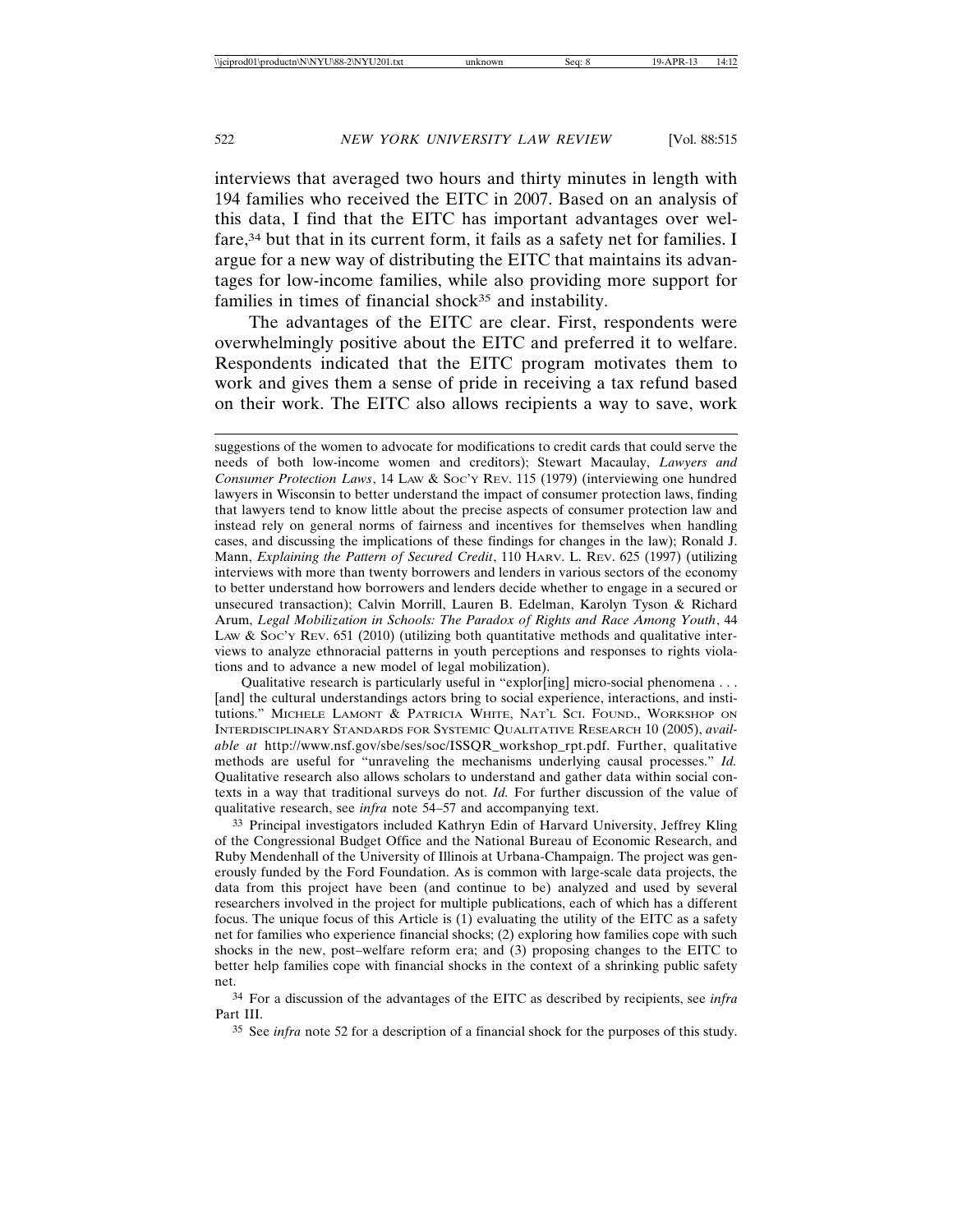toward mobility goals, and avoid the stigma associated with other public welfare programs.

The problem is that low-income families are particularly vulnerable to financial shock events that can lead to job disruption.36 When families experience these shock events, they find that the safety net protecting them is thin and often unravels. Since recipients only receive the EITC once per year, it does little to help them weather these events. Welfare has become difficult to obtain and is stigmatized,<sup>37</sup> so the majority of low-income families turn to what has become the private safety net—credit cards—when shock events occur. Thus, by the time they receive the EITC during tax refund season, a significant portion of the refund must be used to pay off credit card interest and fees at the expense of savings and mobility. Families find themselves in an unmanageable and inescapable cycle of debt accumulation, potentially leading to bankruptcy. For families who do not have credit cards, shock events often result in immediate dire consequences including homelessness and hunger.

I argue that the EITC can be redesigned to provide a more robust safety net by offering a new program of distribution and withholding. Under this program, 20% of recipients' EITC refunds would be withheld in interest-bearing accounts that I call Savings and Emergency Fund (SAEF) accounts. Recipients would receive SAEF cards, which would function much like debit cards, allowing recipients fast access to the money in their SAEF accounts. Incentives such as annual bonuses based on the percentage of money left in the account at the end of the year would encourage use of the funds for emergencies only. This program goes beyond the usual recommendations of doing away with the EITC entirely or increasing the refund amount received by families.

Part I explains the study's data and methodology. Part II discusses in more detail how the EITC has largely replaced welfare as the main safety net for low-income families. I discuss the history of this change and the key differences between welfare and the EITC. Part III discusses the data from the study and surveys the assets of the EITC program, offering the unique perspective of the recipients. My interview data, consisting of in-depth qualitative interviews with a large number of respondents, shed new light on the experiences of low-income families with the EITC and the safety net needs of these families. In Part IV, I show that, though the EITC is popular among

<sup>36</sup> Alstott argues that one of the reasons the EITC does not ensure a minimum decent standard of living for willing low-income workers is that such workers are more susceptible to job disruptions due to unemployment, disability, and emergencies. *See* Alstott, *Why the EITC Doesn't Make Work Pay*, *supra* note 19, at 308, 312.

<sup>37</sup> *See* discussion *infra* Part III.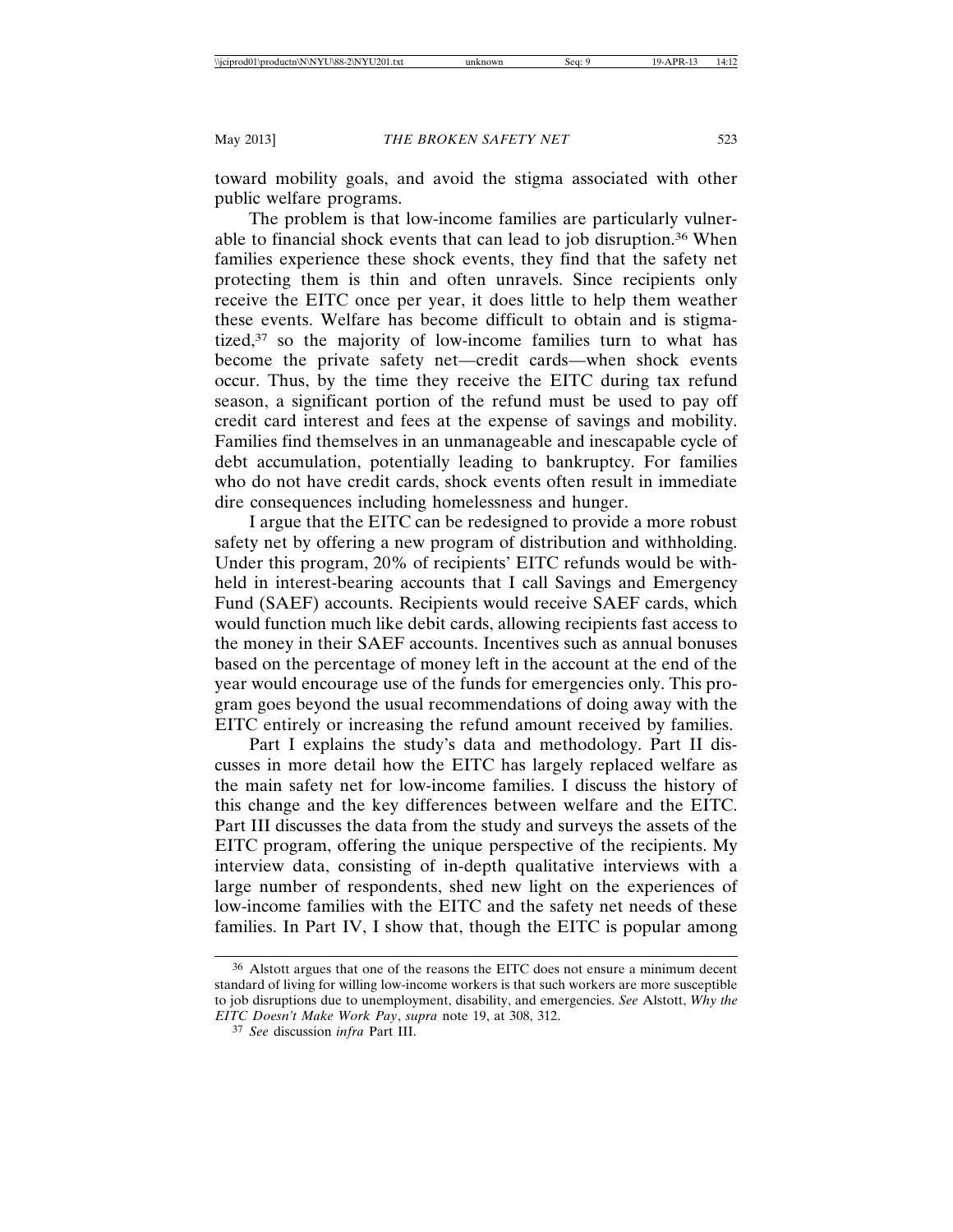commentators and recipients, financial shocks have made this a dangerous time for low-income families. The public safety net is broken and has been replaced by credit cards, putting many families at risk. In Part V, I discuss existing proposals for change that may address some of the problems EITC recipients face when they experience financial shocks. In Part VI, I propose a new method of EITC distribution and withholding through SAEF accounts and cards as a means of maintaining the advantages of the EITC while securing the safety net for low-income families. I conclude by arguing that in these times of increased economic insecurity, a program such as SAEF will help prevent many low-income families from experiencing financial ruin when they suffer a shock event.

#### I

#### DATA AND METHODOLOGY

#### *A. Sample Selection*

This study took place in two locations: Boston, Massachusetts, and the Champaign-Urbana metropolitan area in Illinois.38 The first phase of the study began in late January 2007, with a research team visiting selected non-profit and for-profit tax preparation sites in Boston and the Champaign-Urbana area at random sampling intervals. Using tract-level census data, the team selected sites based on the racial, ethnic, and economic composition of the neighborhoods they served.39 In mid-April, the team also began sampling at area Head Start centers<sup>40</sup> to ensure that it captured some respondents who filed

<sup>38</sup> While the minimum wage across these two sites does not vary much (\$7.75 in Illinois versus \$8.00 in Massachusetts), living costs do vary significantly by city. This presumably affects households' ability to make ends meet from month to month, as well as to save, weather unexpected financial shock events, and build assets. Sites were selected so as to reflect some of the considerable contrast in living costs across U.S. cities, with Boston well above average and Champaign-Urbana somewhat below average. In 2010, Boston rated 132.5 on the composite index of the national Cost of Living Index and 152.7 in the housing category of the Index. Champaign-Urbana, on the other hand, rated 96.9 composite and 90.8 for housing. The Cost of Living Index measures the relative price levels for consumer goods and services for a "mid-management standard of living." The nationwide average equals 100, and each index is read as a percentage of the national average. U.S. CENSUS BUREAU, STATISTICAL ABSTRACT OF THE UNITED STATES 478–79 tbl.728 (2012), *available at* http://www.census.gov/compendia/statab/cats/prices/consumer\_price\_indexes\_cost\_of\_ living\_index.html.

<sup>39</sup> We sought a balance of sites located in lower-income White and Black neighborhoods of the Champaign-Urbana area, and White, Black, and Latino areas of Boston.

<sup>40</sup> We sampled at Head Start centers because a family must be low-income to qualify for Head Start. Thus, sampling at Head Start centers allowed us to sample families who likely received the EITC and met the sampling criterion of having a child.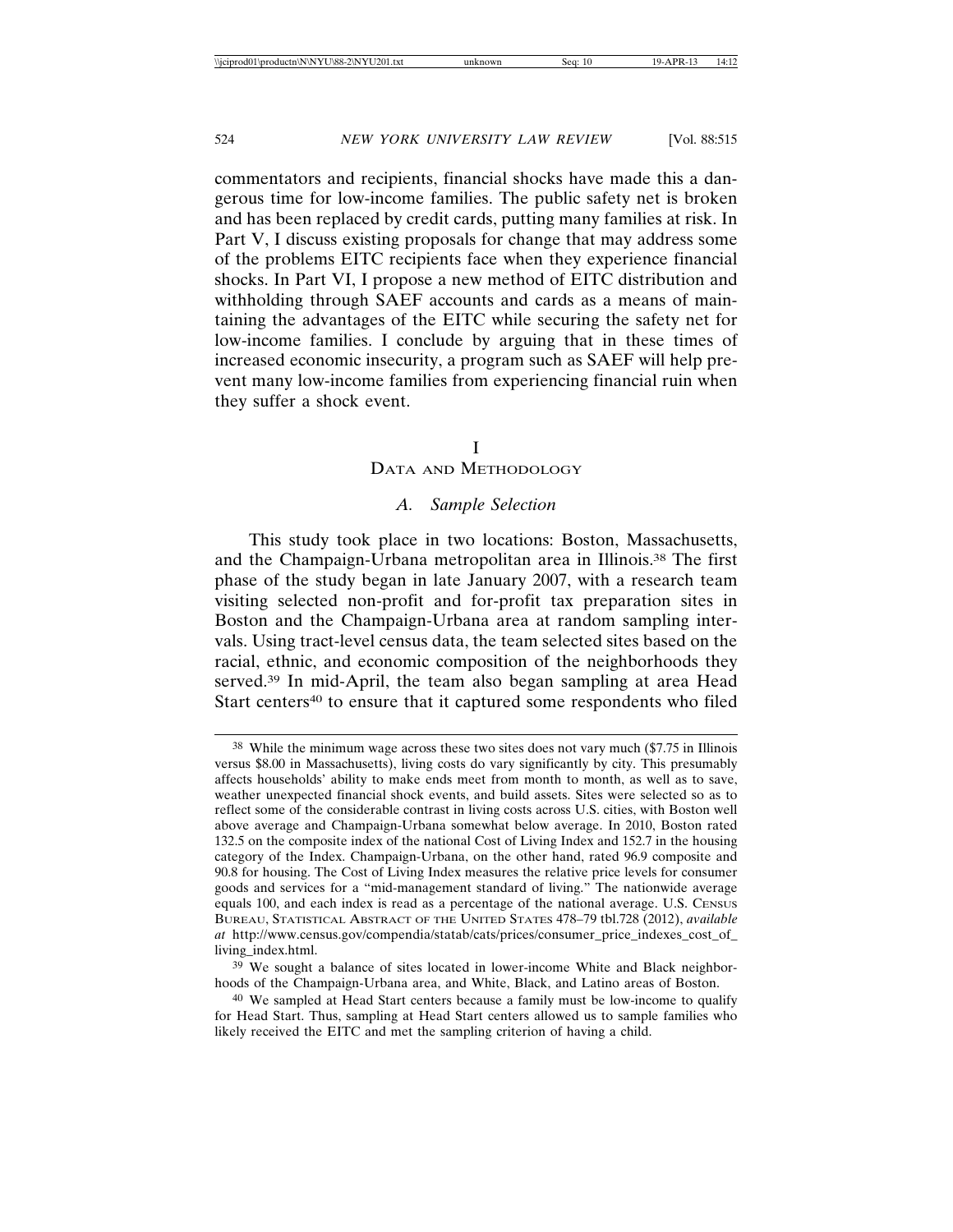their taxes themselves, since roughly 30% of all EITC filers do not use tax preparers.<sup>41</sup>

The research team asked anyone at these sampling sites who claimed the EITC to participate in a short survey that focused on planned uses of their refund.42 The team asked all respondents with dependent children who said they expected to receive a tax refund of at least \$1000 to give consent for further contact.43 Overall, 657 of those surveyed fit these criteria.

In the second phase of data collection, which began approximately six months after the initial survey, the team began contacting families for in-depth interviews. We selected a stratified random sample of survey respondents who met the initial sampling criteria.<sup>44</sup> The sample was stratified by city (seventy-nine interviews in Champaign-Urbana and 115 in Boston); by race/ethnicity (even numbers of White and Black households in Champaign-Urbana and even numbers of White, Black, and Latino households in Boston); and by family structure (within each city and racial and ethnic subgroup, the team sampled two-thirds who had filed as single household heads and one-third who had filed as married).

Both phases of sampling had very high response rates. For the initial survey phase, I estimate that the response rate exceeded 95%. Of those invited to participate in the in-depth interview in phase two, all agreed to be interviewed except seven in Champaign-Urbana (four from the for-profit and non-profit sites, and three from Head Start) and nine in Boston (five of these refusals came from the two for-profit

<sup>41</sup> Mendenhall et al., *supra* note 25, at 377.

<sup>42</sup> Potential respondents were offered \$10 to fill out the survey.

<sup>43</sup> Imposing the \$1000 criteria insured that the sample represented families who had some meaningful potential opportunity for savings and asset building through their tax refunds.

<sup>44</sup> The sample was diverse. See Appendix A for a chart of demographics. Black families represented 35% of the Boston sample and 58% of the Champaign-Urbana sample. White families made up 35% of the families interviewed in Boston and 42% of the families in Champaign-Urbana. Latino families, which were 30% of the Boston sample, were only included in Boston due to their small numbers in Champaign-Urbana. Families with married adults represented 39% of the Boston sample and 43% of the Champaign-Urbana sample. Average family size in both cities included two children. About 60% of respondent families in Boston lived in public or subsidized housing. Only 10% owned their own homes. Champaign-Urbana respondents were more diverse in terms of home ownership, with 44% of families renting at fair market value, 18% in public or subsidized housing, and 20% owning their homes. About half of respondent families in both cities worked fulltime; 17% of families in the Boston sample and 25% in the Champaign-Urbana sample combine full-time and part-time work. In terms of TANF status, 10% of Boston respondent families received assistance versus 1% of Champaign-Urbana families.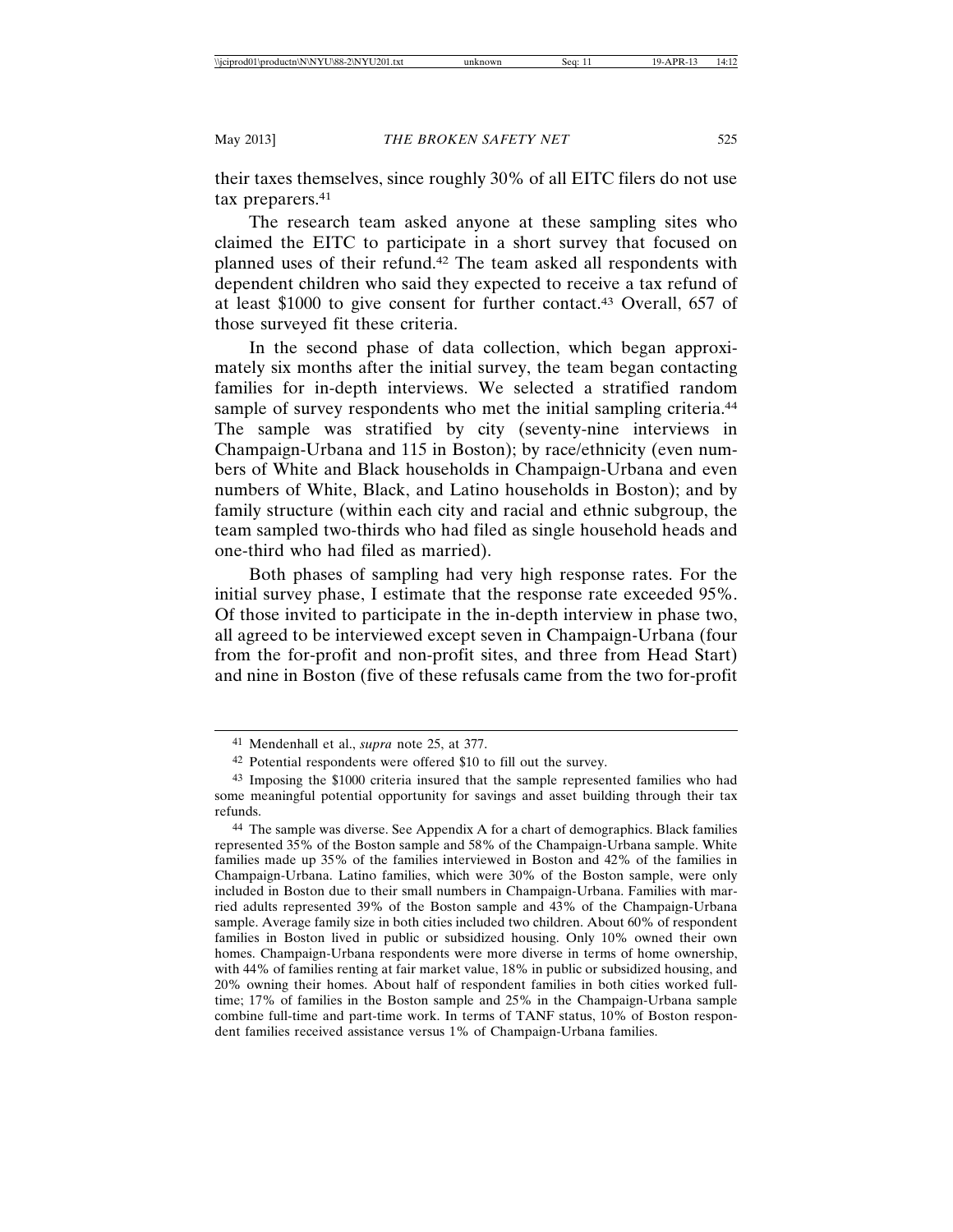sites, one from a non-profit site, and three from Head Start).45 Thus, in this phase, the response rate was over 90%. Ultimately, six households were not eligible for the study, either because the interview revealed they had not, in fact, received the EITC or because their refund amount did not exceed \$1000. This resulted in a final sample of 194 families.46

Overall, 36% of the intensive interview sample was drawn from for-profit tax sites, 20% from non-profit sites, and 36% from Head Start centers. Additionally, 7% of the sample was recruited via referrals from other respondents and 1% from an online advertisement. Nearly two-thirds (62%) of respondents used a for-profit tax preparer to file their taxes, 24% relied on a non-profit preparer, and 14% filed their own taxes or elicited the help of a family member or friend.

#### *B. Data Collection*

The team began conducting interviews $47$  about six months after families received their refunds. We conducted in-depth, semistructured interviews in person with the head of household or, in the case of married couples, with the parent in charge of the household's finances. Over 90% of interviews took place in respondents' homes; the remaining 10% took place in public locations such as parks, restaurants, or community centers. Interviews averaged two hours and thirty minutes in length and ranged from ninety minutes to nearly five hours. Respondents received \$60 for their time. If the interview ran substantially longer, interviewers offered additional money to further compensate the respondent.

Interviewers developed a rapport with respondents, both through initial "small talk" and by asking a series of "warm-up" questions.<sup>48</sup> It

48 All interviewers attended a one-week qualitative training session by one of the principal investigators, Dr. Kathryn Edin. Dr. Edin is a professor of public policy and management at Harvard University, and she is nationally known for her use of qualitative methods to develop deeper understanding into how low-income parents make decisions, including decisions about marriage, childbearing, and expenditures. *See generally* KATHRYN EDIN & MARIA KEFALAS, PROMISES I CAN KEEP: WHY POOR WOMEN PUT MOTHERHOOD BEFORE MARRIAGE (2005) (exploring some of the trends that drive the unintended pregnancies of unmarried women by gathering and analyzing qualitative, long-form

<sup>45</sup> This does not include families that we could not contact for the follow-up interviews, usually because they had moved.

<sup>46</sup> For an in-depth analysis of qualitative sampling techniques and small versus large samples, see LAMONT & WHITE, *supra* note 32, at 11–12.

<sup>&</sup>lt;sup>47</sup> Every interviewer had one of his or her first interviews attended by and evaluated by a senior interviewer or principal investigator. Additionally, each interviewer attended at least one interview conducted by another interviewer. After these initial observations, generally only one interviewer attended each interview. However, when there appeared to be a significant childcare issue, a second interviewer attended and entertained the children to ensure that the respondent was able to focus fully on the interview.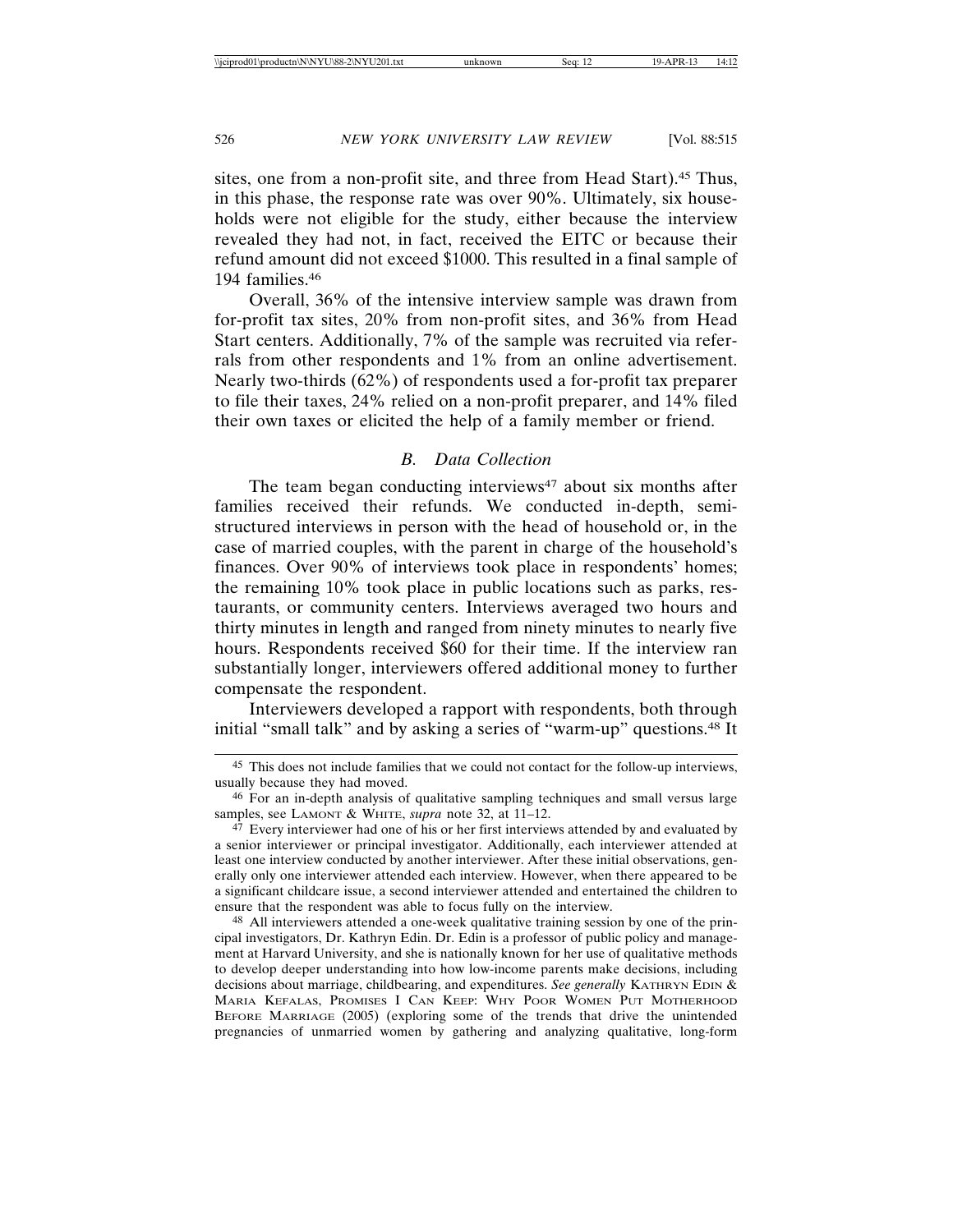was not uncommon for respondents to ask interviewers to stay for dinner, to break down crying when discussing a particularly sensitive issue, or to offer to give the interviewer a tour of the respondent's house or neighborhood. All respondents signed a consent form that summarized the study and potential risks and benefits to the respondent, detailed the confidentiality measures taken to protect respondent identity, and allowed the interview to be recorded, among other things.

The interviews explored themes of financial goals, knowledge, and behavior; income and expenditures (both monthly and after the refund); experiences with financial and social service institutions; experiences with public benefits and comparisons to the EITC; savings and assets; home and work life; housing and neighborhood; and family background.49

#### *C. Data Analysis*

After the interviews, professional transcribers transcribed the recordings word for word. The transcriptions were loaded into a standard qualitative methods analysis program (Access) and analyzed using content analysis, a form of qualitative analysis developed for examining data such as interviews. The research team worked together to develop a detailed codebook with instructions for trained coders. The transcripts were coded into both numeric and thematic fields. Numeric information, such as a detailed accounting of annual income and expenditure, EITC receipt and allocation, savings, and debt, among others, were analyzed using quantitative data analysis software (STATA).<sup>50</sup> Thematic data, such as the decisionmaking processes that underlie EITC allocations and patterns of saving and debt, mobility goals, views about financial institutions and credit cards, work, and experiences with the welfare system, among others,

personal interviews with low-income single mothers); KATHRYN EDIN & LAURA LEIN, MAKING ENDS MEET: HOW SINGLE MOTHERS SURVIVE WELFARE AND LOW-WAGE WORK (1997) (studying the budgets of single mothers through qualitative interviews to determine to what extent their basic needs are met by the income generated from lowwage work); Kathryn Edin, *Client-Based Ethnographic Research as a Tool for Implementation Analysis*, *in* POLICY INTO ACTION: IMPLEMENTATION RESEARCH AND WELFARE REFORM 165–91 (Mary Claire Lennon & Thomas Corbett eds., 2003) (describing the benefits that qualitative, client-centered research can bring to the evaluation of social programs).

<sup>49</sup> The interview guide had seventy-one questions. Many of the questions had multiple subparts. Interviewers were directed to loosely follow the guide, but also to ask relevant follow-up questions and probes that were not part of the guide and to skip questions that were clearly irrelevant to the individual respondent.

<sup>50</sup> For a summary of this quantitative information, see *infra* Appendix A.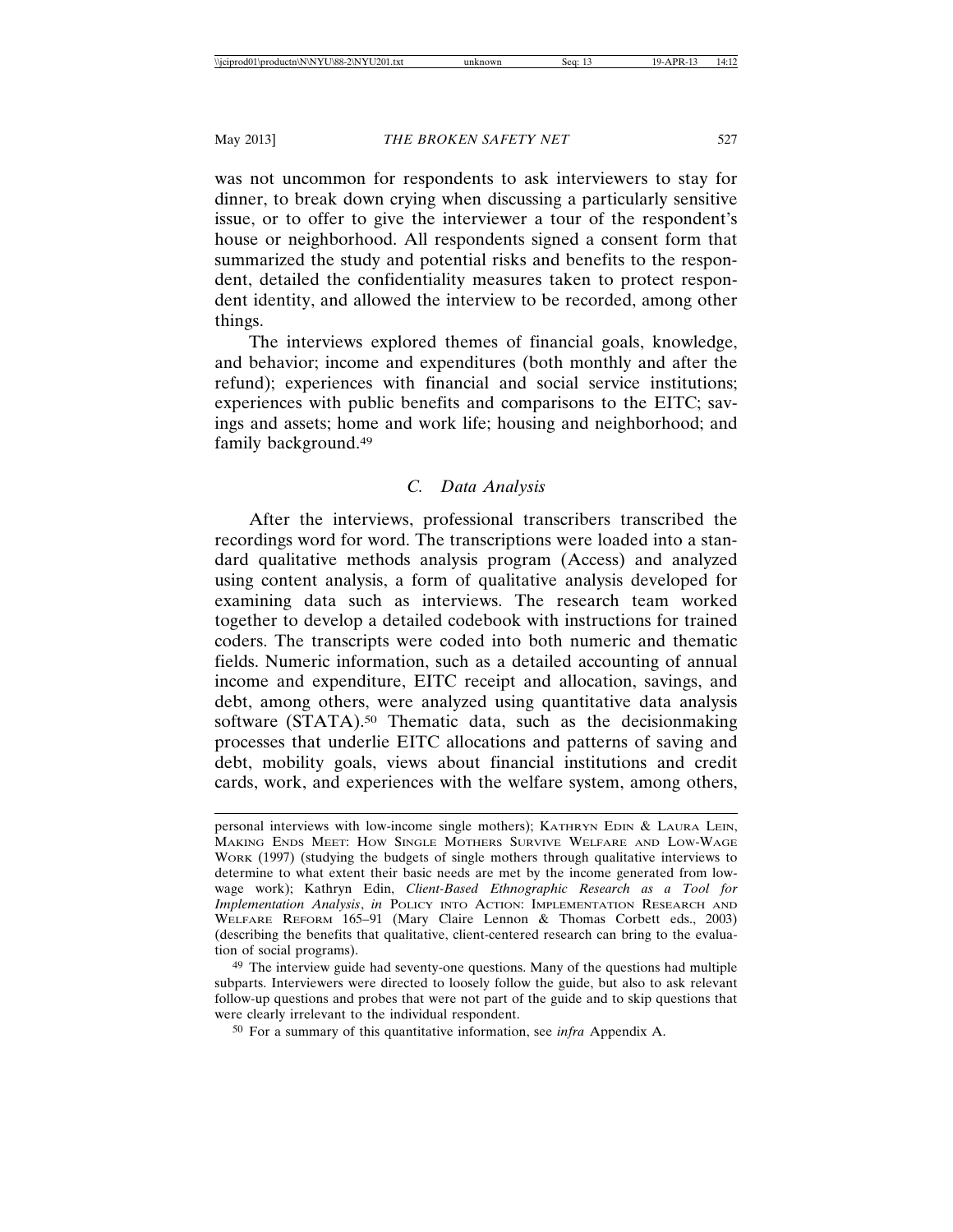were sorted into broad topical categories and further coded and analyzed using standard qualitative analysis techniques.<sup>51</sup>

After the initial coding process, the coders analyzed the data more specifically for information on shock events and coping strategies. Two coders and I read each transcript and wrote a separate memo on each respondent that listed (1) the shock event(s) experienced,<sup>52</sup> (2) what, if anything, triggered the shock event, (3) how the respondent coped with the shock event and reasons for selecting one or more coping strategies, and (4) the effects of the event for the respondent's family. Once these memos were analyzed and codes were developed for each shock event, coping strategy, and shock effect, each transcript was formally coded according to these

Description of respondent's use (or thoughts of using) EITC to pay off debt, as well as what type of debt they have and would pay off with the EITC. Include respondent's use (or thoughts of using) EITC to save for a big-ticket item. Also include respondent's view of spending more money in December and January because they know a tax refund is coming—whether they know anyone who does or do it themselves.

A researcher could view all text coded as EITCSPEND and compare responses by different demographic factors. For example, a researcher could view all responses to this question from people who had a credit card and compare them to those of people who did not. Another code relevant to this Article was "GovAssist," a subcode of the "Other Income and Expenditure" module. GovAssist is described in the codebook as "Respondent's experiences with receiving government assistance." The codebook directs researchers to "include respondent's experiences with TANF over the entire process applying, what they liked, didn't like, if they received any lump sums, experiences of friends and family with TANF and respondent's description of how TANF works."

52 We used previous studies about shock and trigger events as guides, but unlike these previous studies, we did not begin the coding process looking for specific shock/trigger events. *See infra* notes 155–56 and accompanying text. Instead, we used the previously identified trigger events as a guide, but also recorded any event that respondents described as initially unanticipated and potentially damaging to economic well-being as a shock event. We coded any such event that happened within the past five years. After several phases of coding, the following fifteen key events were experienced by at least five respondents: medical or disability status changes (both physical and mental health issues); complications from pregnancy or birth of a child; changes in employment status; relationship issues (including domestic violence, divorce, and separation); death of a family member; incarceration of partner; incarceration of self; family network breakdown or burden; crime victimization; car repairs; home repairs; loss of housing; public assistance issues (such as loss of food stamps or welfare); loss of child support; and banking issues (such as unexpected overdraft fees).

<sup>51</sup> The codebook included general rules, then the following topic modules: 1. General/ Demographic codes (37 subcodes); 2. Current Household (4 subcodes); 3. Family History (5 subcodes); 4. Current Neighborhood (3 subcodes); 5. EITC Income and Expenditure (10 subcodes); 6. EITC Knowledge (1 subcode); 7. Other Income and Expenditure (14 subcodes); 8. Banking, Debt, and Assets (6 subcodes); 9. Parental Values and Children's Activities (6 subcodes); 10. Future Plans (4 subcodes). Once data had been coded, researchers could use Access to analyze information by type of code. For example, one code relevant to this Article was "EITCSPEND," a subcode of the "EITC Income and Expenditure" module. EITCSPEND is described in the codebook as: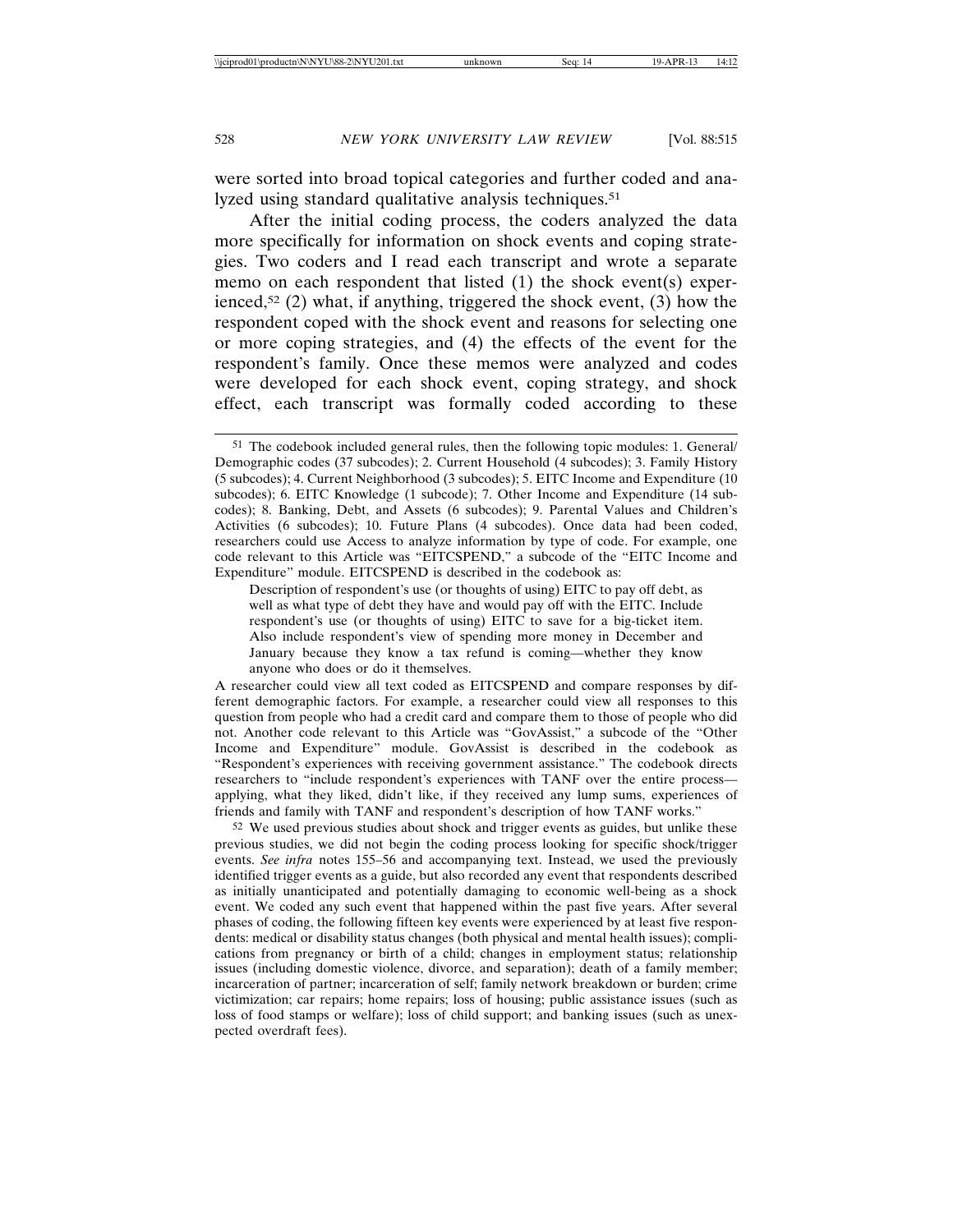categories. The "shock effect" category was coded as one of the following: (1) no change, (2) moved to homeless shelter, (3) moved to less expensive apartment, (4) moved in with family or friends, or (5) lack of food and basic necessities.

## *D. Qualitative Methodology*

Several prominent legal scholars have used qualitative methodology to study questions about the law.53 Qualitative methods enable researchers to engage in "process tracking," which helps to "discern how processes emerge and evolve."54 They are seen as advantageous over surveys in that they allow scholars to understand "the experience[s] of individuals within social contexts" and "allow for the inclusion of subjective experience[s] and cultural sense making . . . . "55 Qualitative data often provide insight into "the cultural understandings actors bring to social experience, interactions, and institutions."56 Qualitative interviews also allow researchers to build rapport and trust with the participants during the interview, which may increase the chances of obtaining potentially embarrassing and personal information about debt, finances, and family circumstances.<sup>57</sup>

For this study, interviewing was the ideal methodology because the goal was to obtain a rich account of people's experiences and opinions about welfare, the EITC, credit cards, and their finances. We needed open-ended questions and answers and follow-up questions to truly understand respondents' feelings about welfare and the EITC, the underlying cultural explanations, and the respondents' financial behavior and norms. Additionally, interviewing respondents in their homes likely made them more comfortable while discussing personal financial and family information. The qualitative in-depth interview process enabled me to understand why the respondents favor the EITC over welfare, why they are resistant to welfare-type programs, and how they think about and handle shock events. Many of their answers were unexpected, and surveys that forced them to select a pre-determined answer would not have captured the cultural explanations for respondents' financial behaviors. Overall, the interview process allowed me to capture the true safety net needs of respondents and to develop a policy proposal that addresses the financial needs of

<sup>53</sup> For examples of such studies, see *supra* note 32.

<sup>54</sup> LAMONT & WHITE, *supra* note 32, at 10.

<sup>55</sup> *Id.*

<sup>56</sup> *Id.*

<sup>57</sup> *See* Littwin, *supra* note 32, at 504 (discussing the means by which the author worked to build trust between the interviewer and the interviewee in order to obtain sensitive financial information).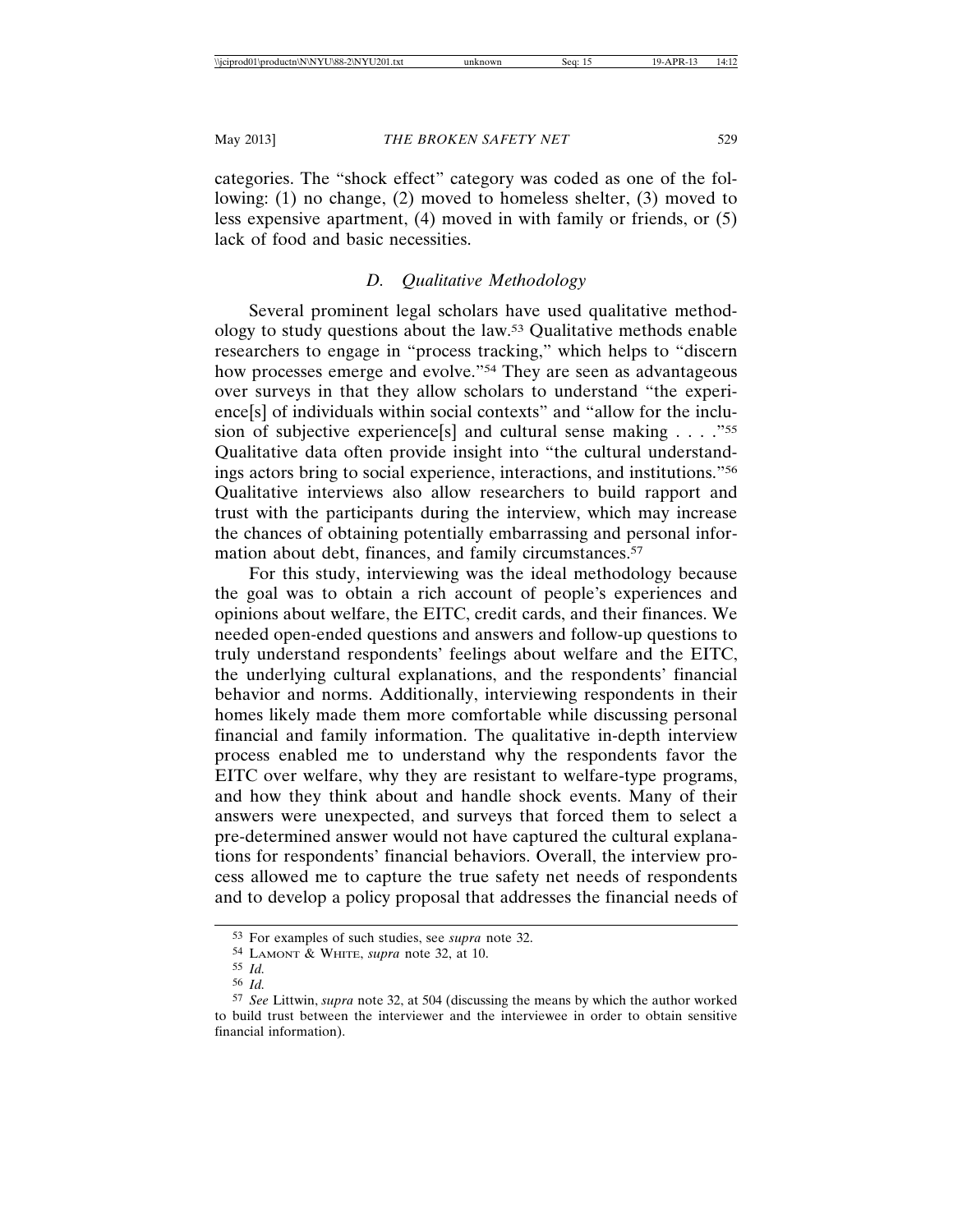EITC recipients while taking into account their underlying cultural beliefs, attitudes, and resulting behaviors.

#### II

## THE EVOLVING SAFETY NET: THE EITC REPLACES WELFARE

#### *A. The Mechanics of the EITC*

The EITC is a refundable tax credit that supplements the earnings of low-income workers. The EITC is run through the Internal Revenue Service (IRS) and resembles other tax refunds in administration and public perception, but in substance it is more like other social welfare programs such as SNAP and TANF.<sup>58</sup> Families with children are eligible to receive the most sizable benefits from the EITC; workers without children can receive modest EITC benefits. To qualify, families must have earned some money working in the tax year.59

The EITC refund is typically received in a lump sum each year after filing taxes (usually between February and April).<sup>60</sup> The EITC offers a subsidy to those whose earnings are under a certain threshold; in 2011, the threshold was \$40,964 for a single parent with two children and \$46,044 for a married family with two children.<sup>61</sup> The exact amount families receive is significant. In 2011, the credit averaged \$2240.62

<sup>58</sup> *See* Alstott, *Limitations*, *supra* note 18, at 533 ("Although the EITC is styled as a 'refundable tax credit,' in fact it is a kind of welfare program—or, in economists' terms, an income-transfer program."); Lawrence Zelenak, *Tax or Welfare? The Administration of the Earned Income Tax Credit*, 52 UCLA L. REV. 1867, 1867 (2005) ("Although generally taxlike in its administration, in substance [the EITC] resembles nontax antipoverty transfer programs, such as Food Stamps and Temporary Assistance for Needy Families (TANF).").

<sup>59</sup> 26 U.S.C. § 32(a), (c) (2006); *see* Jennifer Bird-Pollan, *Who's Afraid of Redistribution? An Analysis of the Earned Income Tax Credit*, 74 MO. L. REV. 251, 255–56 (2009) (describing some of the qualifications required to be eligible for the EITC).

<sup>60</sup> From 2002 to 2004, workers had the option of claiming a portion of their expected EITC on a monthly basis, but only 3% did so. U.S. GOV'T ACCOUNTABILITY OFFICE, REPORT TO THE JOINT COMMITTEE ON TAXATION: ADVANCE EARNED INCOME TAX CREDIT 3 (Aug. 2007), *available at* http://www.gao.gov/new.items/d071110.pdf.

<sup>61</sup> *2011 Tax Year EITC Income Limits, Maximum Credit Amounts and Tax Law Updates*, INTERNAL REVENUE SERV., http://www.irs.gov/Individuals/2011-Tax-Year-EITC-Income-Limits,-Maximum-Credit—Amounts-and-Tax-Law-Updates (last updated Jan. 23, 2013).

<sup>62</sup> *EITC Statistics*, INTERNAL REVENUE SERV., http://www.eitc.irs.gov/central/eitcstats (last updated Jan. 23, 2012).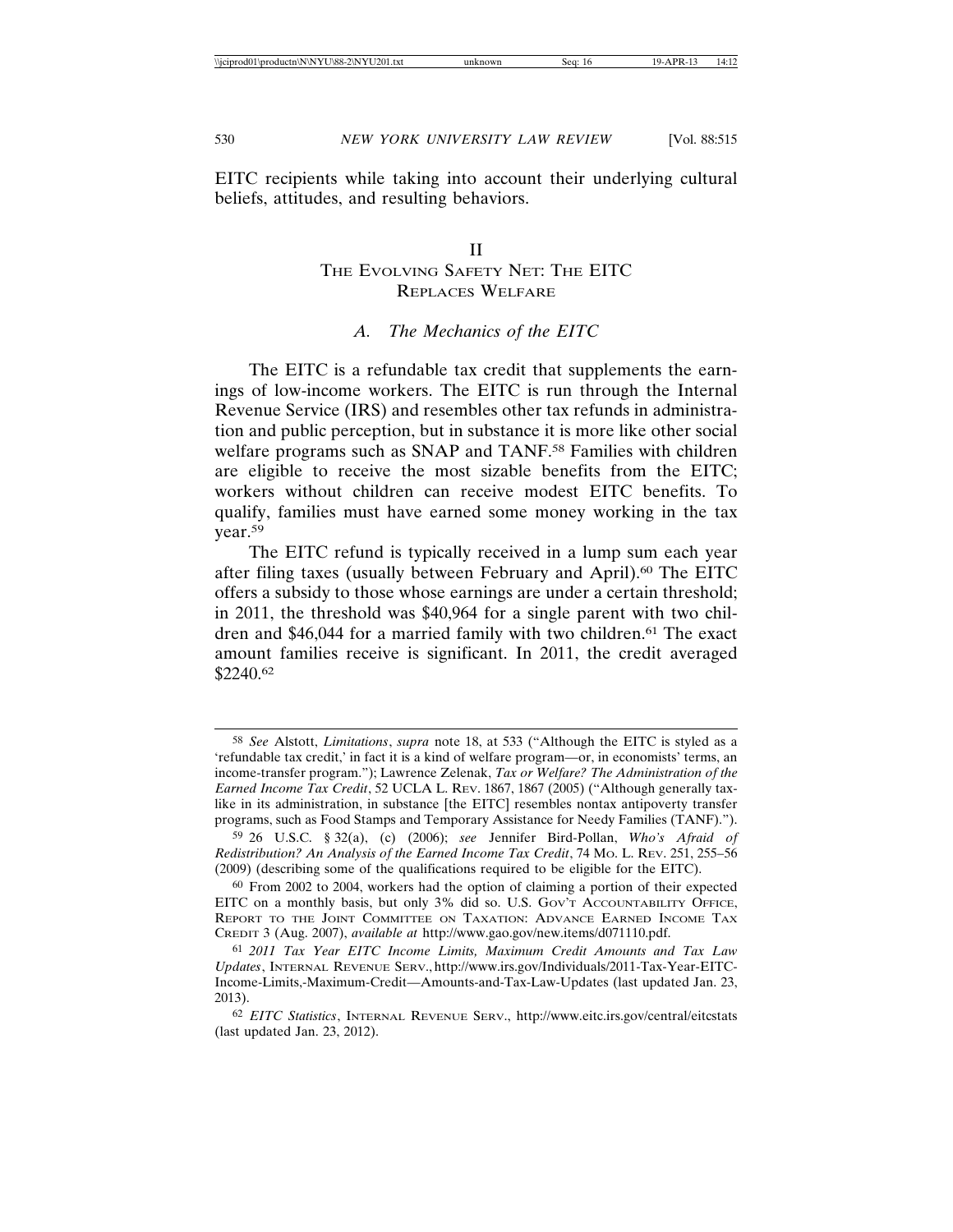The EITC has a phase-in range, a plateau range, and a phase-out range for benefits.63 In the phase-in range, each additional dollar of income is supplemented by the credit.64 In the plateau range, workers receive the maximum credit and increased earnings do not change the credit amount.65 In the phase-out range, the credit is gradually reduced as the worker's earnings increase.<sup>66</sup> The exact point at which families hit the plateau and phase-out ranges vary by the number of children claimed. For a single mother of three who works full time, benefits gradually increase with earnings up to \$12,779. With earnings between \$12,780 and \$16,690, the mother's benefit plateaus at \$5751, and with earnings between \$16,691 and \$43,998, the benefits gradually decrease.67 There are several other requirements for EITC eligibility. Those who qualify must file a tax return and have a valid Social Security number.<sup>68</sup> Additionally, if a taxpayer has fraudulently claimed the EITC in the past year or claimed more than she was entitled to, this may render the applicant ineligible in future years.69

# *B. A Brief History of the EITC*

In its early years, the EITC was just one of many relatively small programs aimed at low-income workers.70 The early underpinnings for the EITC were part of Nixon's proposed "Family Assistance Plan" (FAP) in 1969,71 influenced by Milton Friedman's idea for a "negative

<sup>63</sup> *See Tax Year 2011 Income Limits and Range of EITC*, INTERNAL REVENUE SERV., http://www.eitc.irs.gov/central/abouteitc/ranges/ (last updated Oct. 9, 2012) (displaying the ranges in a chart of EITC amount received versus income level).

<sup>64</sup> *See id.*

<sup>65</sup> *See id.*

<sup>66</sup> *See id.*

<sup>67</sup> *See id.* For a visual chart detailing the ranges for families with zero to three children, see *id.*

<sup>68</sup> *See* I.R.C. § 32(c)(1)(E) (2006); *see also Basic Qualifications*, INTERNAL REVENUE SERV., http://www.eitc.irs.gov/central/abouteitc/basicqualifications (last updated Dec. 11, 2012) (providing more information about qualifications for the EITC).

<sup>69</sup> *See* I.R.C. § 32(k) (2006) (disallowing the EITC for those who have made a fraudulent claim in the last ten years, a reckless claim in the last two years, or an improper claim without subsequently demonstrating eligibility).

<sup>70</sup> *See* Alstott, *Limitations*, *supra* note 18, at 534 (describing the modest size of the initial EITC program).

<sup>71</sup> *See* Richard Nixon, Address to the Nation on Domestic Programs, 2 PUB. PAPERS 637, 638, 641 (Aug. 8, 1969), *available at* http://www.presidency.ucsb.edu/ws/index.php?pid =2191 (proposing a system that would "establish a work requirement and a work incentive" as a "complete replacement of the present welfare system"); *see also* Bird-Pollan, *supra* note 59, at 252 ("The EITC was instituted in response to the Family Assistance Plan . . . ." (internal quotation marks omitted)); Zelenak, *supra* note 20, at 304 (noting that the EITC followed Nixon's failed Family Assistance Plan proposal).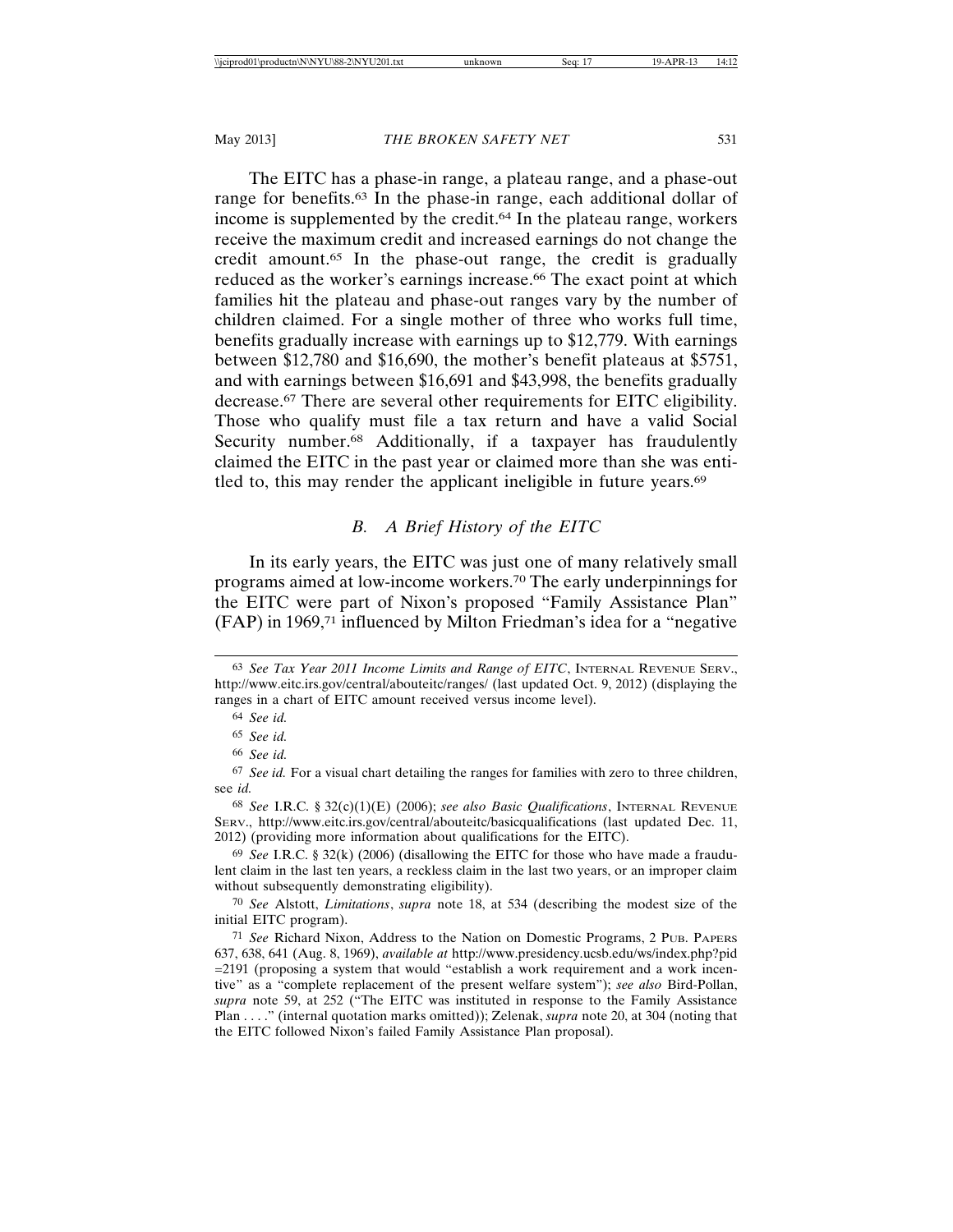income tax" in the United States.72 Under Nixon's FAP proposal, families with children were eligible for a maximum benefit payment of \$500 each for the first two family members and \$300 for each additional member.73 Families had to show that they were attempting to find work, but they did not have to actually be working to receive the money.74 FAP also allowed families to keep the first \$720 of any earnings, in addition to half of any further income up to \$4000, and still be eligible for FAP.75 FAP was a political failure, garnering strong criticisms that it created a work disincentive; it was ultimately defeated in the Senate.76

Senator Russell Long (D-LA)—chair of the Senate Finance Committee77 at the time FAP was being debated and who advocated against it—proposed an alternative to FAP in 1972 that required recipients to earn income in order to receive the credit.78 Ultimately, due in large part to Long's efforts, the EITC was enacted as part of the Tax Reduction Act of 1975.79 Before the 1990s, the EITC remained a fairly small program, with Congress making only minor adjustments.80 However, in the 1990s, as President Clinton began a major push to reform welfare, the EITC gained national prominence.<sup>81</sup>

<sup>72</sup> Zelenak, *supra* note 20, at 302–03. Milton Friedman noted that the tax system could be used to give a subsidy to an individual who earned a gross income less than the total of her exemptions plus deductions (in other words, her negative taxable income); the amount of the subsidy would be a percentage of her negative taxable income. *See* MILTON FRIEDMAN, CAPITALISM AND FREEDOM 191–92 (40th anniversary ed. 2002). For example, an individual with an income of \$2000 and a standard deduction and personal exemption totaling \$12,000 would have a negative taxable income of \$10,000. If her negative income tax rate were 50%, she would receive a subsidy of \$5000. Under Friedman's proposal, the rates of subsidy could be graduated to set a maximum limit to the subsidy amount. Even a person with no income at all would receive the subsidy. *See id.*

<sup>73</sup> H.R. REP. NO. 91-904, at 3 (1970).

<sup>74</sup> *See id.* at 20–23 (requiring work registration and nonrefusal of suitable work but not requiring work itself).

<sup>75</sup> *See id.* at 4 (listing the criteria for determining a family's eligibility and amount of benefit).

<sup>76</sup> *See* Bird-Pollan, *supra* note 59, at 253 (discussing the specific features of FAP that led to its defeat).

<sup>77</sup> Long was chair of the Senate Finance Committee from 1966 to 1981.

<sup>78</sup> Bird-Pollan, *supra* note 59, at 253.

<sup>79</sup> *Id.*; Tax Reduction Act of 1975, Pub. L. No. 94-12, § 204, 89 Stat. 26, 30–32 (codified as amended at I.R.C. § 32).

<sup>80</sup> *See* Bird-Pollan, *supra* note 59, at 253–54 ("In 1986, the EITC was indexed for inflation and made a permanent . . . part of the tax system. In 1990, Congress made a larger credit available for families with two or more children . . . .").

<sup>81</sup> *See* Alstott, *Limitations*, *supra* note 18, at 533–34 (noting that the EITC had "recently assumed a central role in U.S. social welfare policy" and that its 1993 expansion was "a key feature of President Clinton's plan for welfare reform").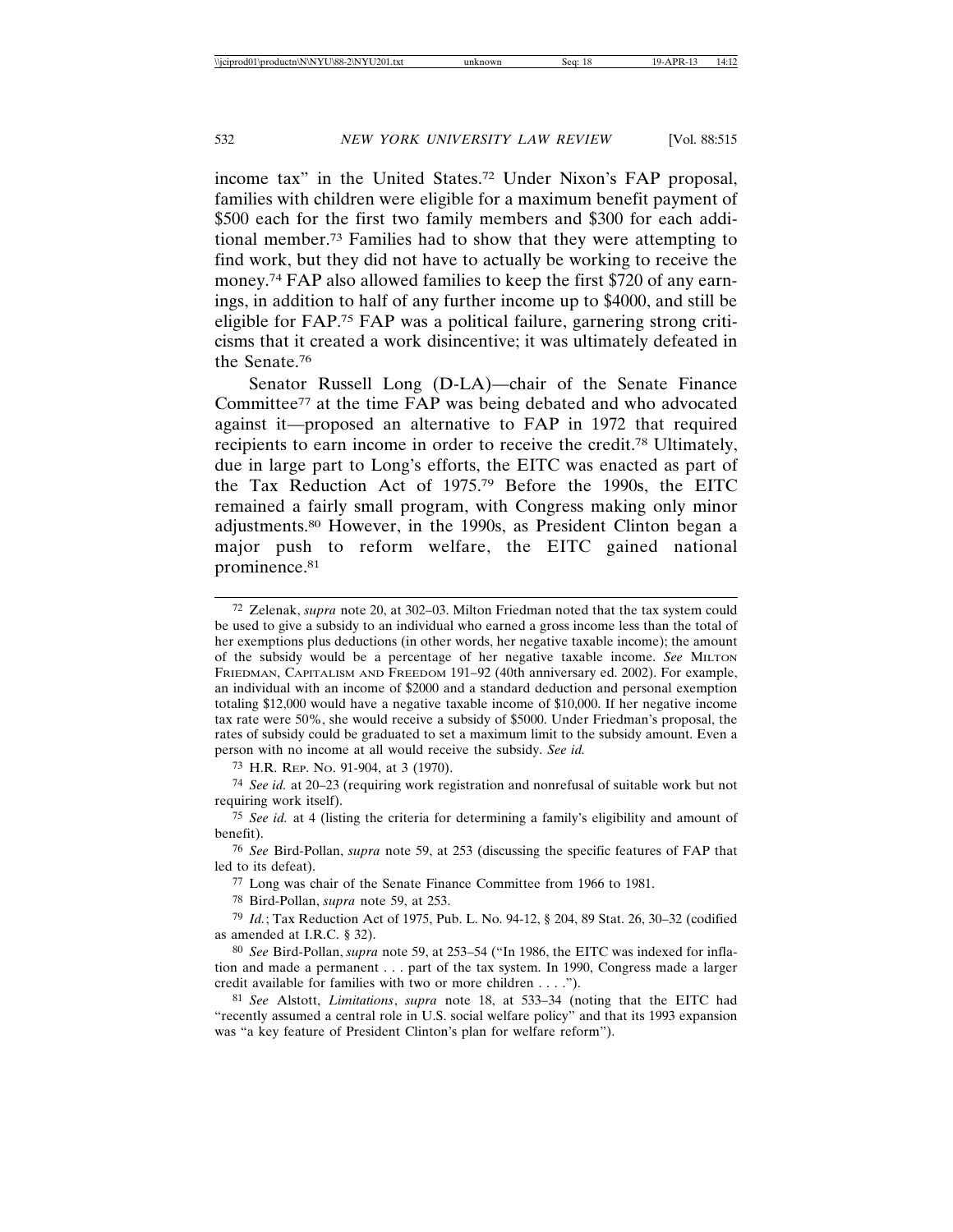#### *C. The Rise of the EITC and the Fall of Welfare*

In 1996, "welfare as we [knew] it"<sup>82</sup> ended. The Aid to Families with Dependent Children (AFDC) entitlement program was replaced by TANF, which imposed strict time limits and participation requirements on beneficiaries.83 Predictably, the number of families receiving welfare plummeted from roughly 4.5 million in 1996<sup>84</sup> to only 1.9 million in 2011.85 The complete story of the politics of welfare reform and the rise of the EITC has been ably told elsewhere86 and is beyond the scope of this Article, but nonetheless the basic story is important to consider when assessing the EITC.

By the early 1990s, there was bipartisan consensus behind a workbased welfare program and almost no support for continuing welfare as an entitlement program.87 The political tide had changed such that the goal of federal poverty programs became "making work pay."88 Indefinite entitlement programs such as welfare were scorned, and "individual responsibility" and "economic self-sufficiency" became key terms of the rhetoric surrounding federal antipoverty programs.89

84 Office of Family Assistance, *1996 AFDC Total Caseload*, ADMIN. FOR CHILD. & FAM. ARCHIVES, http://www.archive.acf.hhs.gov/programs/ofa/data-reports/caseload/afdc/ 1996/fycytotal96\_ek.htm (last updated Dec. 19, 2004).

85 Office of Family Assistance, *Fiscal and Calendar Year 2011 - TANF: Total Number of Families*, ADMIN. FOR CHILD. & FAM. (Apr. 3, 2012), http://www.acf.hhs.gov/programs/ofa/ resource/2011-family-tan.

86 *See generally* REBECCA M. BLANK, IT TAKES A NATION: A NEW APPROACH TO FIGHTING POVERTY 220–51 (1997) (describing in detail the story of welfare reform); Alstott, *Limitations*, *supra* note 18, at 536–40 (describing the rise of the EITC in an environment of bipartisan anti-welfare rhetoric); Vicki Lens, *Public Voices and Public Policy: Changing the Societal Discourse on "Welfare*,*"* 39 J. SOC. & SOC. WELFARE 137, 137–46 (2002) (discussing the politicized language that comprised the discourse on welfare reform).

87 *See* GWENDOLYN MINK, WELFARE'S END 1–6 (1998) ("Both parties championed wage work and marriage as alternatives to welfare . . . . Both parties equated welfare use with welfare abuse, justifying increasingly punitive 'reforms.'"); *see also* Alstott, *Limitations*, *supra* note 18, at 537–38 & 538 nn.13–18 (noting widespread support for promoting work, rather than entitlement, for welfare programs).

88 *See* Alstott, *Why the EITC Doesn't Make Work Pay*, *supra* note 19, at 287 (discussing the political slogan "making work pay" as a representation of the goal that lowincome individuals be induced to work to receive the benefits of EITC); *see also* Alstott, *Limitations*, *supra* note 18, at 538 ("[T]here is an apparent political consensus in support of reforms that in some way link welfare and work.").

89 *See* Lens, *supra* note 86, at 144–46 (discussing how political elites used morally charged language to frame the ideological debate on welfare reform); *see also* MINK, *supra*

<sup>82</sup> When President Clinton enacted welfare reform by signing TANF into law, he said, "Today, we are ending welfare as we know it." Barbara Vobejda, *Clinton Signs Welfare Bill Amid Division*, WASH. POST, Aug. 23, 1996, at A1, *available at* http://www.washingtonpost. com/wp-srv/politics/special/welfare/stories/wf082396.htm.

<sup>83</sup> *See* MARTIN GILENS, WHY AMERICANS HATE WELFARE: RACE, MEDIA, AND THE POLITICS OF ANTIPOVERTY POLICY 21–22 (1999) (discussing the history and consequences of the 1996 enactment of TANF).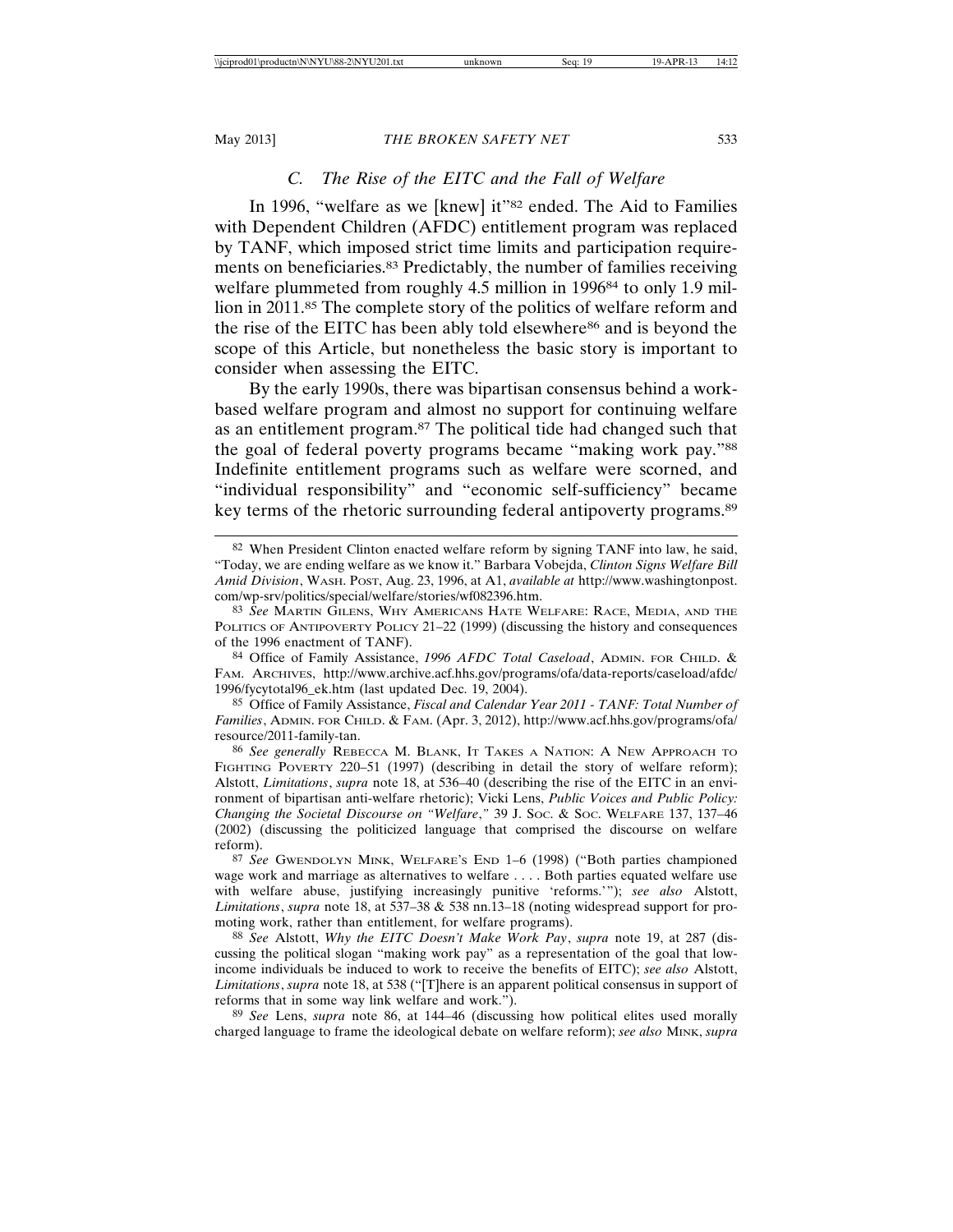One of the leading critiques of welfare was that it created financial disincentives to work and to accumulate assets, thus reducing the chances of long-term mobility for the poor.90 There was a related concern that welfare provided help for the non-working poor, but that

note 87, at 4 (discussing the view that poverty is a result of "moral failing"); Alstott, *Limitations*, *supra* note 18, at 538–39 ("In the current political climate, then, work and responsibility are 'in' and traditional welfare is 'out.'").

90 *See generally* DAVID T. ELLWOOD, POOR SUPPORT: POVERTY IN THE AMERICAN FAMILY 121–27 (1988) (arguing that a transitional work program was needed for the poor on welfare); LAWRENCE M. MEAD, BEYOND ENTITLEMENT 4 (1986) (arguing that welfare recipients will not truly be accepted into American society unless they also work to earn income); CHARLES MURRAY, LOSING GROUND: AMERICAN SOCIAL POLICY, 1950–1980, at 154–66 (1984) (arguing that changes to welfare law in the 1960s discouraged work and marriage). In fact, a similar concern was raised about the EITC in its early years. A recipient earning income in the EITC phase-out range has some disincentive to work because each extra dollar earned could result in a loss of over fifty cents of aid. Critics predicted that the disincentive effect would be substantial. *See* Edgar K. Browning, *Effects of the Earned Income Tax Credit on Income and Welfare*, 48 NAT'L TAX J. 23, 23 (1995) (estimating that "nearly half of recipients in the phase-out range will reduce earning enough so that their total disposable incomes decline"); Marvin H. Kosters, *The Earned Income Tax Credit and the Working Poor*, AM. ENTERPRISE, May–June 1993, at 64 ("Early research had concluded . . . [that] the EITC would significantly reduce cumulative hours worked for low-income individuals."); Dennis J. Ventry, Jr., *The Collision of Tax and Welfare Politics: The Political History of the Earned Income Tax Credit*, *in* MAKING WORK PAY: THE EARNED INCOME TAX CREDIT AND ITS IMPACT ON AMERICA'S FAMILIES, *supra* note 30, at 15, 40–41 (stating that according to early research, the EITC reduced cumulative hours worked for low-income individuals when in the phase-out range) (citing *Select Aspects of Welfare Reform: Hearing Before the Subcomm. on Select Revenue Measures & Subcomm. on Human Res. of the H. Comm. on Ways & Means*, 103d Cong. 106–16 (1993) (statement of Marvin H. Kosters, Director, Economic Policy Studies, American Enterprise Institute)). However, empirical studies of actual data from the first years after the EITC expansion indicated that this concern was overblown; researchers found no significant impact on hours worked. *See, e.g.*, Nada Eissa & Jeffrey B. Liebman, *Labor Supply Response to Earned Income Tax Credit*, 111 Q.J. ECON. 605, 629–36 (1996) (finding that the EITC expansion did not reduce aggregate hours worked, with the implication that the phase-out range did not meaningfully disincentivize work). Studies also found that the EITC expansion significantly increased aggregate labor-force participation among single workers, thus verifying the predicted incentive effect provided by the EITC's phase-in range. Jeffrey B. Liebman, *The Impact of the Earned Income Tax Credit on Incentives and Income Distribution*, 12 TAX POL'Y & ECON. 80, 97-104 (1998) (expanding on his earlier 1996 study with co-author Eissa on labor-force participation, Eissa & Liebman, *supra*, which yielded the same result). The findings from this study are consistent with those of the empirical studies above. The traditional economic concern about work disincentives assumes that recipients have full knowledge of exactly how the EITC works, including when the phase-out range begins, but the majority of recipients in this study did not. Indeed, most families did not know the exact amount of their refund beforehand. Laura Tach, Tax Time 25 (2009) (unpublished manuscript) (on file with the *New York University Law Review*). The concern also assumes that EITC recipients are able to game the system by controlling the number of hours they work. However, most of the recipients in this study had jobs with set hours; they could not say to their employers: "I want to work eight fewer hours per week, so my earnings fall below X level." Not only were they unable to control their income in such a specific manner, they had not even considered doing so. *See id.* at 25–27 (discussing recipients' behavioral responses to refunds).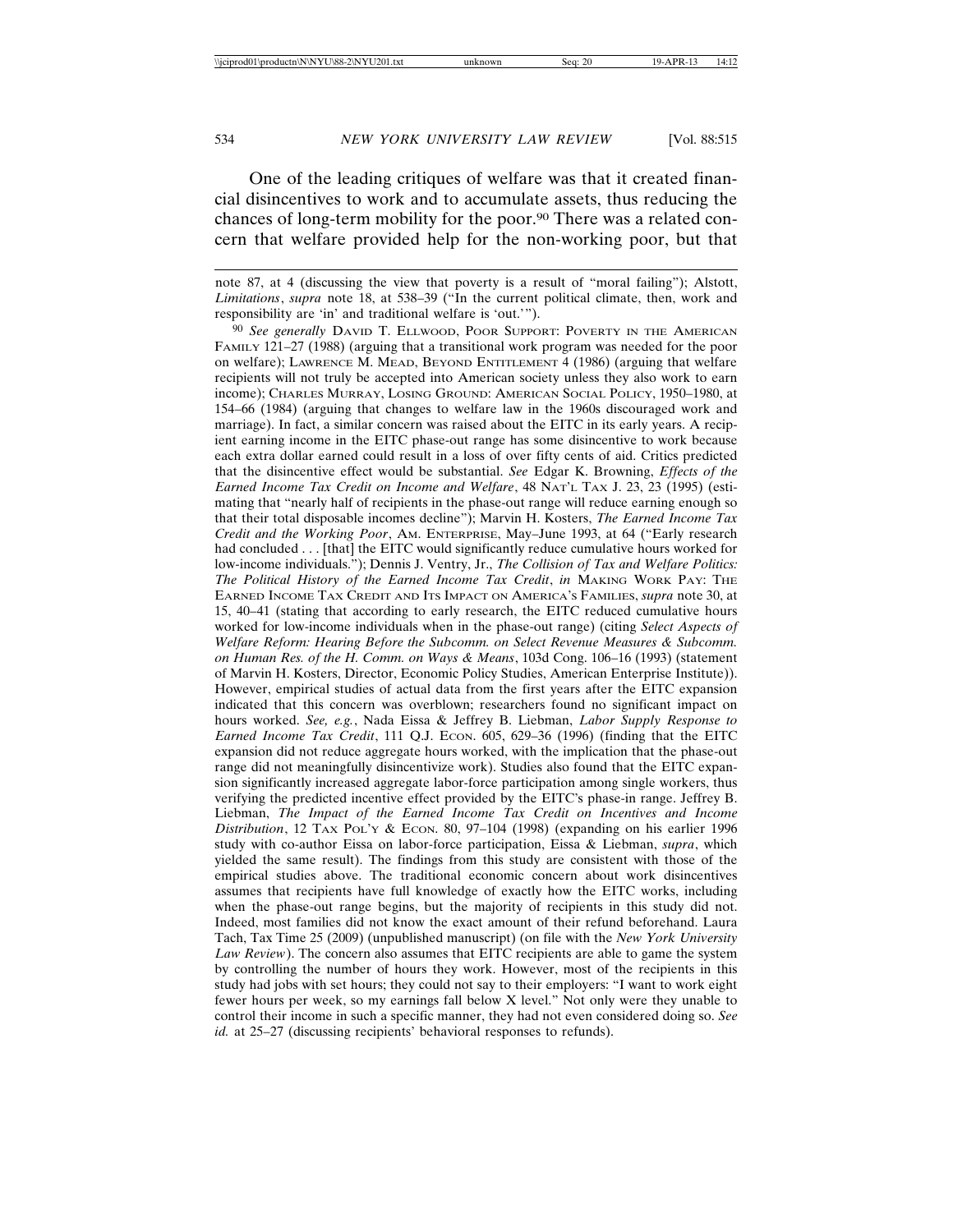there was little help available for the working poor.91 Martin Gilens discusses how the media contributed to a strong public perception that welfare recipients were lazy women who would rather be siting at home watching television and waiting for their welfare checks than working.92

At the same time that welfare reform was in the works, then-President Clinton and other politicians gave speeches praising the EITC and adopting strong anti-welfare tones.93 In President Clinton's 1994 State of the Union address, he said that the EITC "reward[s] work over welfare . . . . Now that's real welfare reform."94 Clinton later called the EITC "a cornerstone of our effort to reform the welfare system and make work pay."95 For the most part, since the push for welfare reform, the EITC has enjoyed bipartisan support<sup>96</sup> largely because commentators believe it is everything the old welfare system was not.<sup>97</sup> Commentators have expressed support for the EITC because they believe it is not stigmatizing, it may help with asset accumulation, and it increases autonomy.98 Steve Holt of the Brookings Institution argues that "the EITC has proved remarkably successful in reducing poverty. . . . lift[ing] more children out of poverty than any other social program or category of programs."99 The

93 *See* Alstott, *Limitations*, *supra* note 18, at 539.

94 William J. Clinton, Address Before a Joint Session of the Congress on the State of the Union, 1 PUB. PAPERS 126, 129 (Jan. 25, 1994), *available at* http://www.gpo.gov/fdsys/ pkg/PPP-1994-book1/pdf/PPP-1994-book1-doc-pg126-3.pdf.

95 Memorandum on the Earned Income Tax Credit, 1 PUB. PAPERS 413, 413 (Mar. 9, 1994), *available at* http://www.gpo.gov/fdsys/pkg/PPP-1994-book1/pdf/PPP-1994-book1 doc-pg413.pdf.

96 *See supra* note 29. While the EITC generally enjoys widespread bipartisan support, a few politicians on the far right have voiced concerns that it is too generous—essentially welfare with a different name. For example, Rep. Bill Archer (R-Tex.) asked, "Is it fair to ask middle-income taxpayers to give additional public assistance to those who pay little or no taxes?" Ventry, *supra* note 90, at 35.

97 *See* Alstott, *Limitations*, *supra* note 18, at 539 (noting support for the EITC because it avoids many of the perceived weaknesses of welfare).

98 *See, e.g.*, ELLWOOD, *supra* note 90, at 115 ("The EITC helps the working poor while mainly avoiding the conundrums [of welfare]. The rewards of work are increased, not diminished. . . . People are helped without any need of a stigmatizing, invasive, and often degrading welfare system, and their autonomy is increased, not decreased.").

99 STEVE HOLT, BROOKINGS INST., THE EARNED INCOME TAX CREDIT AT AGE 30: WHAT WE KNOW 13 (2006), *available at* http://www.brookings.edu/∼/media/research/files/ reports/2006/2/childrenfamilies%20holt/20060209\_holt.pdf.

<sup>91</sup> *See* ELLWOOD, *supra* note 90, at 98–104 (noting the lack of help available for the working poor during the welfare era).

<sup>92</sup> *See* GILENS, *supra* note 83, at 3 (arguing that "Americans hate welfare because they view it as a program that rewards the undeserving poor" due to a "widespread belief that most welfare recipients would rather sit home and collect benefits than work hard to support themselves"); *see also id.* at 102–32 (detailing how the media contributed to the negative public perception of welfare).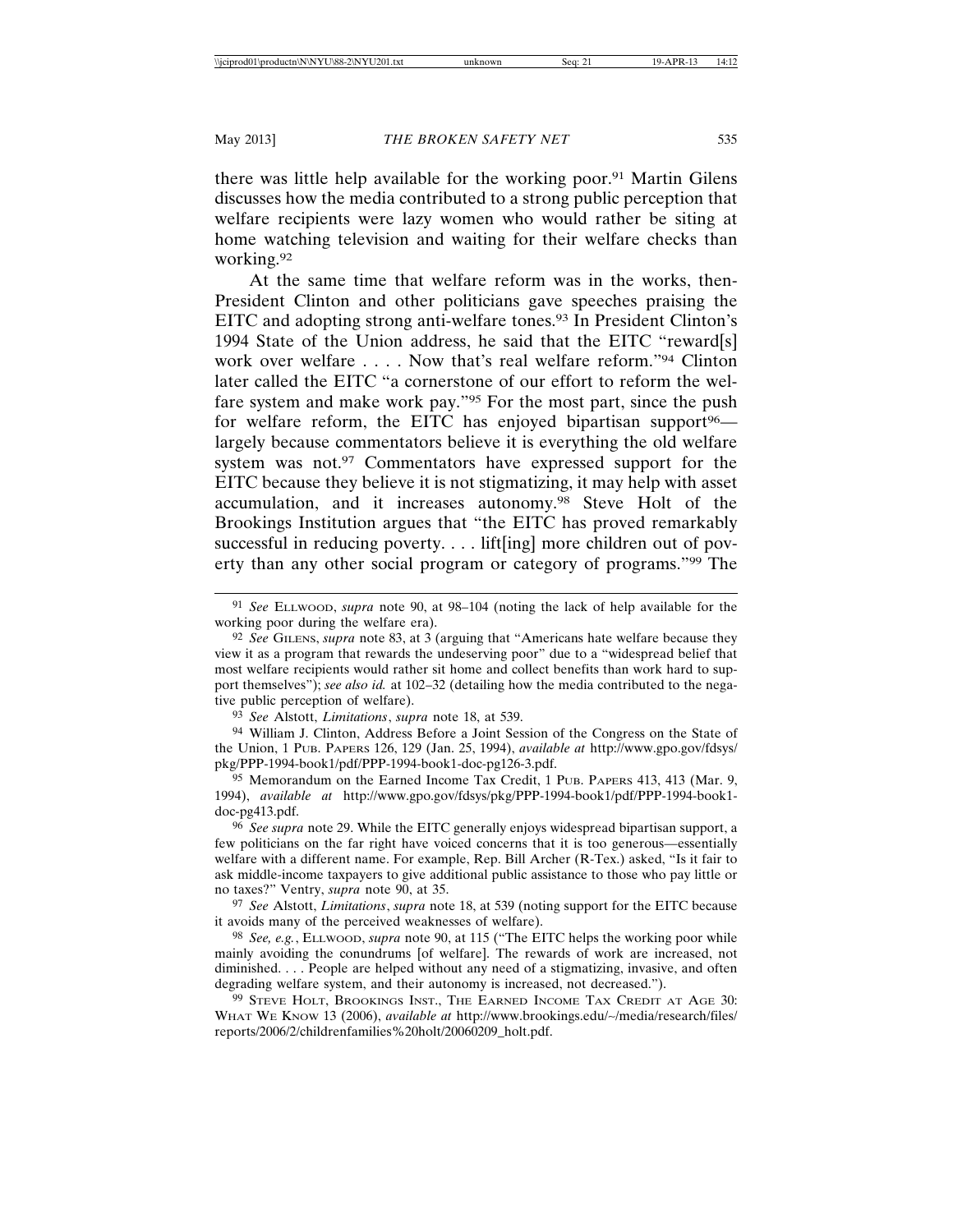EITC has been described as a "time-honored policy tool for improving tax fairness, one that enjoys strong, bipartisan support and targets direct relief to the families who need it most."100 Congress has approved several major increases in funding for the program while spending for other cash-spending programs has remained flat.<sup>101</sup> Most recently, the American Recovery and Reinvestment Act (ARRA) increased EITC benefits for families with three children and increased the amount of money that married couples can earn before they enter the phase-out range.102 The Tax Relief and Job Creation Act of 2010 extended these program expansions through 2012.103

#### *D. Lack of Clear Congressional Intent and Past Scholarly Study*

As Bird-Pollan and other scholars noted, "[o]ne of the greatest difficulties facing anyone studying the EITC is the lack of any explicit [c]ongressional purpose for the credit."104 Put another way, Lawrence Zelenak writes, "Despite the political success of the EITC, the credit remains severely undertheorized. Although Congress has revised the credit a number of times, it has never accompanied those revisions with legislative history explaining the purpose of the credit, except in the vaguest and most general terms."105 The lack of clear congressional intent makes for varied scholarly treatment of the EITC. There are two main threads of EITC commentary. First, some scholars ask who should (and should not) receive the EITC and focus on how to calculate the amount recipients should receive.106 This body of

105 Zelenak, *supra* note 20, at 301.

106 For example, Lawrence Zelenak argues that the EITC "should be revised to function as an adjustment to the minimum wage based on family size, designed to ensure that no

<sup>100</sup> Letter to the Editor, *Fairer Tax Treatment*, CHI. TRIB., Apr. 16, 2009, *available at* http://articles.chicagotribune.com/2009-04-16/news/0904150556\_1\_income-tax-tax-time-taxday.

<sup>101</sup> Alstott, *Why the EITC Doesn't Make Work Pay*, *supra* note 19, at 285.

<sup>102</sup> American Recovery and Reinvestment Act of 2009, Pub. L. No. 111-5, § 1002, 123 Stat. 115, 312 (amending 26 U.S.C. § 32).

<sup>103</sup> Tax Relief, Unemployment Insurance Reauthorization, and Job Creation Act of 2010, Pub. L. No. 111-312, § 103, 124 Stat. 3296, 3299 (codified at 26 U.S.C. § 32(b)(3)(A) (2012)).

<sup>104</sup> Bird-Pollan, *supra* note 59, at 258; *see also id*. at 284 ("One significant hurdle faced by supporters of the EITC and those who propose maintaining and expanding the credit lies in the continuing lack of an explicit purpose."). Analyzing what information is available in an attempt to infer intent, Bird-Pollan concludes that the original intent may have focused on offsetting payroll taxes for very low-income earners. Later, however, there seems to be evidence that Congress was focused on supplementing the income of working families whose earnings level kept them below the poverty line and easing the burden experienced by those who lost their welfare subsidies as they began working. *See id.* at 259–60, 284. However, these conclusions are inferences made by piecing together many different documents, and Bird-Pollan acknowledges that intent is by no means transparent. *Id.* at 284.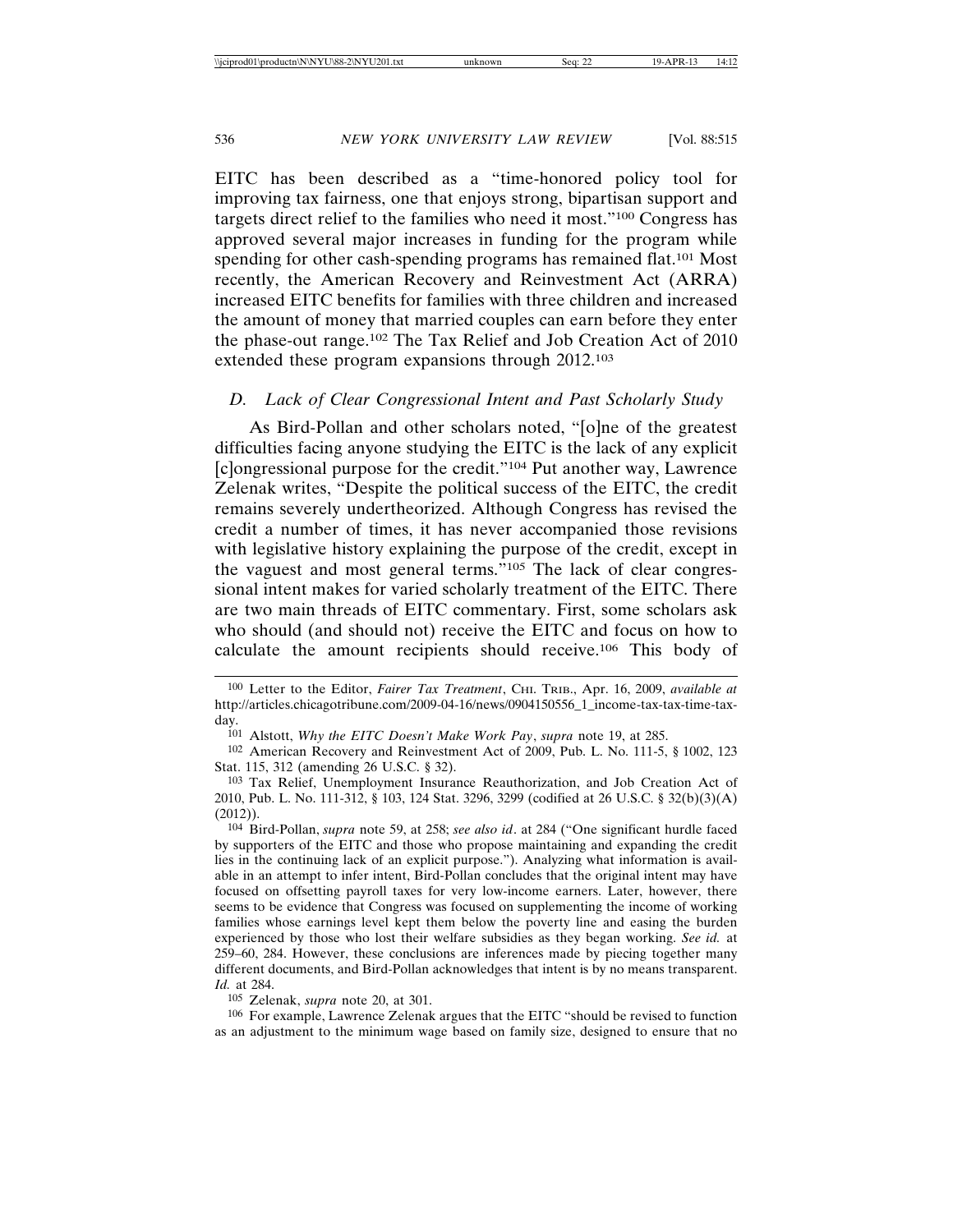literature, as a whole, focuses on the big questions of "who?" and "how much?" and tackles problems such as an inherent marriage penalty in the EITC and the fact that it does not treat different family structures equally.107 These types of questions and proposals are vital and deserve further thought, but my data are not suited to directly contribute to this project, and these questions are not the focus of this Article.

The second strain of literature discusses EITC administration. Much of this work focuses on whether the IRS is the best place to house income transfer programs such as the EITC. The main problems are that the EITC does not appropriately measure wealth (since qualification is dependent only on income, not savings and assets);108 that the EITC may not reach people who qualify but do not file taxes;<sup>109</sup> and that the EITC fosters noncompliance and fraud.<sup>110</sup>

107 In a related question, Anne Alstott asks whether the EITC can truly make a meaningful difference in lifting low-income families out of poverty. Alstott, *Why the EITC Doesn't Make Work Pay*, *supra* note 19, at 289–97. My data confirm several of Alstott's critiques of the EITC, including her concern that it is unresponsive to financial shocks experienced by low-income workers. *See* Alstott, *Why the EITC Doesn't Make Work Pay*, *supra* note 19, at 302–04. However, my data also show that there are other reasons to salvage the credit that focus less on strict economic consequences and more on the dignity of low-income workers and the sense of purpose they get from working and receiving tax credits. My proposal attempts to transform the EITC into a program that addresses this concern in ways workers suggest they would want help. This is not to dispute the validity of many of Alstott's concerns. My proposal simply considers the voices of current EITC recipients while attempting to mend what both Alstott and I believe is a broken safety net. My data speak only to those who are already receiving the EITC; within this group, the EITC is universally liked and has many benefits. It is in this context that I seek to improve it.

108 Alstott, *Limitations*, *supra* note 18, at 571–76 (discussing problems with how the income tax system measures income and not wealth, meaning it "cannot comprehensively assess total economic resources").

109 *See* George K. Yin et al., *Improving the Delivery of Benefits to the Working Poor: Proposals To Reform the Earned Income Tax Credit Program*, 11 AM. J. TAX POL'Y 225, 253 (1994) (discussing various reasons why those who qualify for the EITC may not access benefits). *But see* Alstott, *Limitations*, *supra* note 18, at 585–86 ("[A]vailable data confirm that the EITC has relatively high participation rates.  $\ldots$  [T]he EITC participation rate is still substantially higher than participation rates in traditional income-transfer programs.").

family headed by a working parent lives in poverty, regardless of the number of children in the family." *See* Zelenak, *supra* note 20, at 302. Jane Gravelle argues that the EITC should be designed so that families with equal pretax standard of living also have equal after-tax standards of living. JANE G. GRAVELLE, CONG. RESEARCH SERV., FEDERAL INCOME TAX TREATMENT OF THE FAMILY 12 (2006), *available at* http://www.policyarchive.org/handle/ 10207/bitstreams/3032.pdf. Lily Batchelder argues for an increase in EITC benefits for most families through a different channel: She analyzes data to show that "taxation of annual income disproportionately burdens low-income families" and advocates "Targeted Averaging," which would allow taxpayers to calculate their EITC benefits based on two years of income and to "carry back for one year of their unused standard deductions and personal and dependent accounts." Batchelder, *supra* note 7, at 397.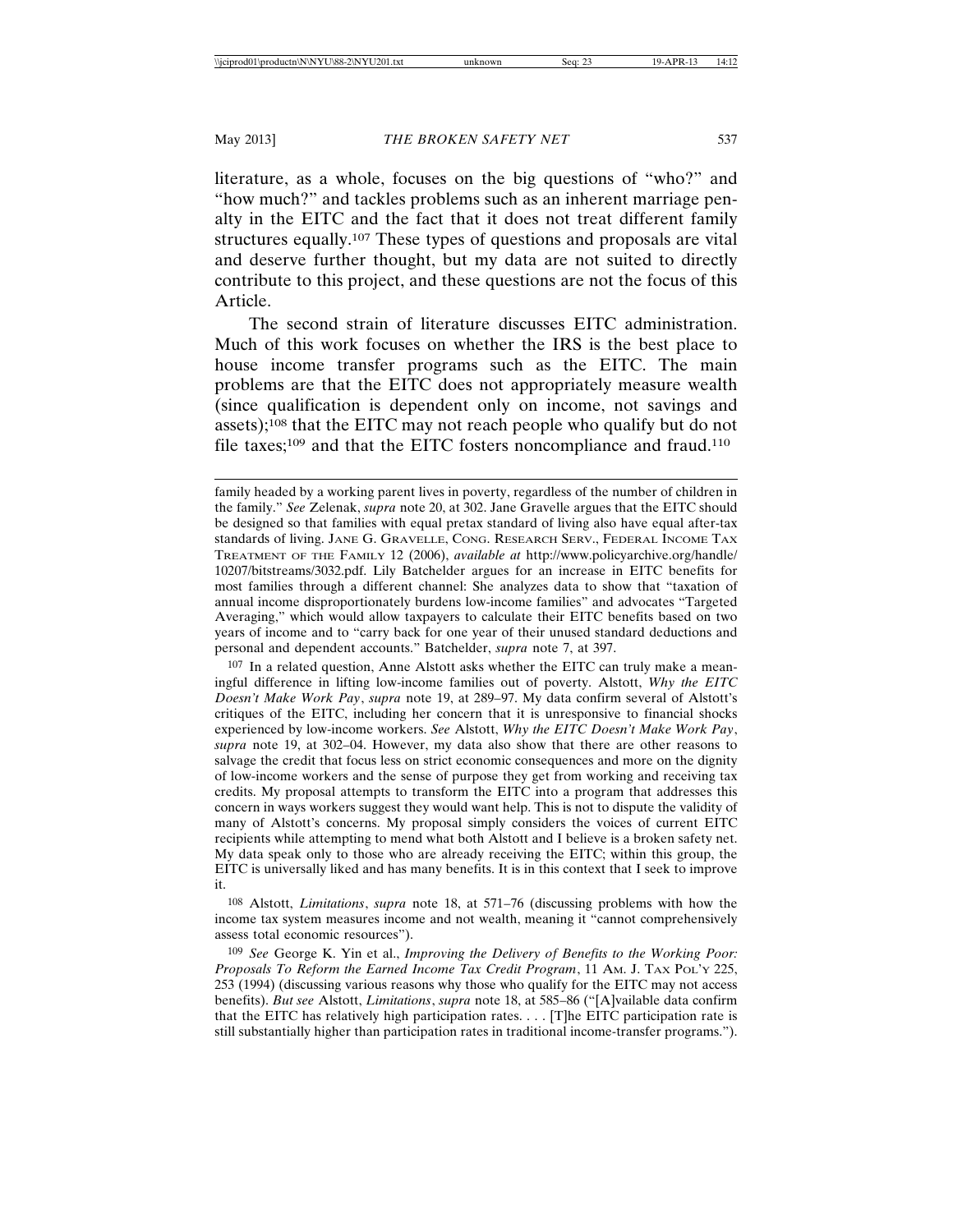While this Article does not address the technical issues these concerns raise, my data show that based on the experiences and desires of EITC recipients, there are strong advantages to keeping the EITC within the realm of the IRS. At a minimum, my data show that going back to a system that resembles the old welfare system would not be desirable and may have unintended negative consequences for current EITC recipients.111

This Article primarily evaluates the EITC from a different vantage point. Rather than starting with a complex academic analysis of what the credit should do, it starts from the ground up—with the voices of EITC recipients. The data help shed light on the role of the EITC in the lives of low-income workers. I use these data to evaluate how the EITC can be used to help low-income working families in the ways they say they need it most and how it can serve as a renewed public safety net to help catch them in these unstable economic times. The lack of clear congressional guidance with regard to the EITC's implementation underscores the need to understand the role of the EITC from the viewpoint of recipients. My Article begins this project.

#### III

### "THANK GOD FOR TAX SEASON": THE EITC AND WELFARE FROM THE RECIPIENT'S POINT OF VIEW

The merits of the EITC over welfare have received much commentary, but one important perspective was missing: that of recipients. By better understanding how the recipients think about both welfare and the EITC and the role of the EITC in their lives, policy makers can design changes to the program that take into account the cultural and behavioral responses of recipients. If these policy innovations take into account the perspectives of those they are designed to serve, they may be more effective.

When asked to evaluate the EITC, recipients' assessments were overwhelmingly positive. Responses such as, "Thank God for tax

<sup>110</sup> *See* Alstott, *Limitations*, *supra* note 18, at 586–87 (discussing the aspects of the EITC program that make it particularly vulnerable to fraud); Yin et al., *supra* note 109, at 247–50 (noting concerns and statistics about noncompliance, including people overclaiming the credit and filing when they do not qualify).

<sup>111</sup> This is not to say that the EITC adequately replaces welfare (TANF) for all potential recipients. This Article can only help us understand the role of the EITC in the lives of current recipients. There are likely many missing parties—those that do not qualify or do not file for the EITC may be in desperate need of other programs to keep them and their children from dire circumstances. These people are not part of the sample in this dataset, and thus the Article cannot examine how to best address their needs.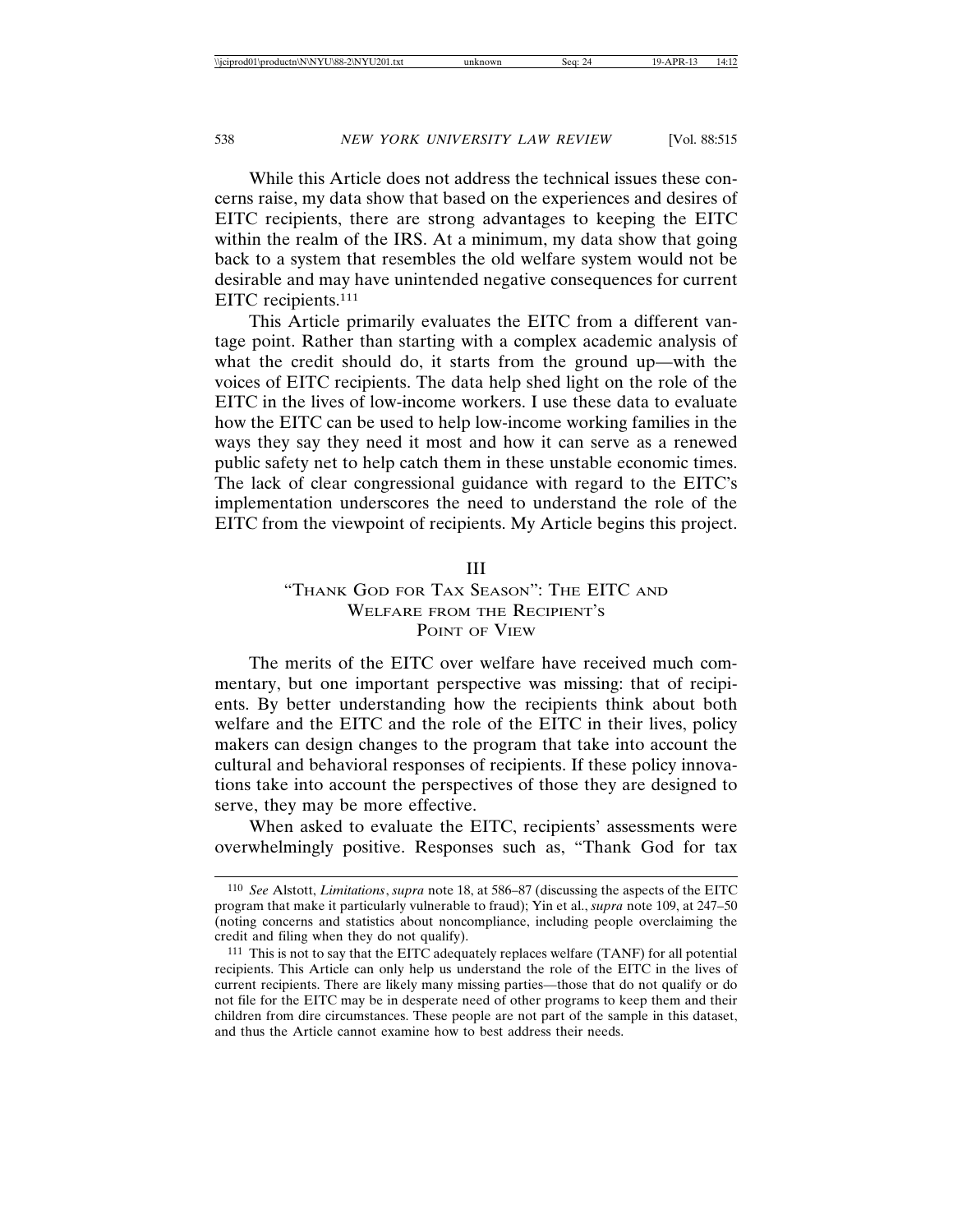season<sup>"112</sup> and "It was like hitting the lottery for us<sup>"113</sup> were typical. One respondent said, "I think about [the refund] all year long, you know what I mean, it's like oh, I can't wait until I get my tax money . . . ."114 No matter how families used the extra income, their normative evaluations of the refund were similar—they did not feel stigmatized because they received the EITC.115 Instead, they were proud that they had worked hard, as higher-income families do, to receive their tax refund.116

The majority of respondents felt both deserving and appreciative of the EITC—they viewed it as a reward for hard work.117 One respondent stated, "I think it works out fine. . . . I can't complain! I mean it's somethin', you know, it's somethin'. I mean, you could get back nothing."118 Another said, "I actually think the Earned Income Tax Credit works very well . . . . Because it puts a little more money in the family's pocket, you know. That's about it, that's the best thing that you could do . . . very helpful."119 These sentiments were typical of the majority of respondents.

Just how much respondents feel the credit helps with their financial situation varies, but almost all of them agree that it "helps out a lot."120 As one respondent explained: "It's just nice to know that it's coming, that, you know, you can relax for a little bit and you have that extra money in your pocket."121 Another respondent said that the EITC helped her "[j]ust get a little ahead of the game . . . . Just breathe a little better.... What a feeling.... It made it a lot easier." $122$ 

Respondents reported favorable feelings toward the EITC not just because it provides much-needed financial relief, but also because it allowed them to feel, as one respondent said, like "a real American."123 Terms such as "taxpayer," "earner," and "hard worker"

- 119 Interview with Respondent 29 (July 23, 2007).
- 120 Interview with Respondent 92 (Sept. 8, 2007).
- 121 *Id*.

123 Sykes et al., *supra* note 116, at 29.

<sup>112</sup> Interview with Respondent 44 (July 2, 2007).

<sup>113</sup> Interview with Respondent 59 (June 27, 2007).

<sup>114</sup> Interview with Respondent 57 (Sept. 12 & 26, 2007).

<sup>115</sup> No respondent (out of the 194) reported feeling stigmatized because they received the EITC.

<sup>116</sup> *See* Jennifer Sykes et al., Dignity and Dreams: What the Earned Income Tax Credit (EITC) Means to Low-Income Families 30 (Feb. 22, 2012) (unpublished manuscript) (on file with the *New York University Law Review*) (noting, based on analysis of the data used in this Article, that EITC recipients view the EITC as a reward for hard work).

<sup>117</sup> *Id*.

<sup>118</sup> Interview with Respondent 41 (Aug. 16, 2007).

<sup>122</sup> Interview with Respondent 2 (July 16, 2007).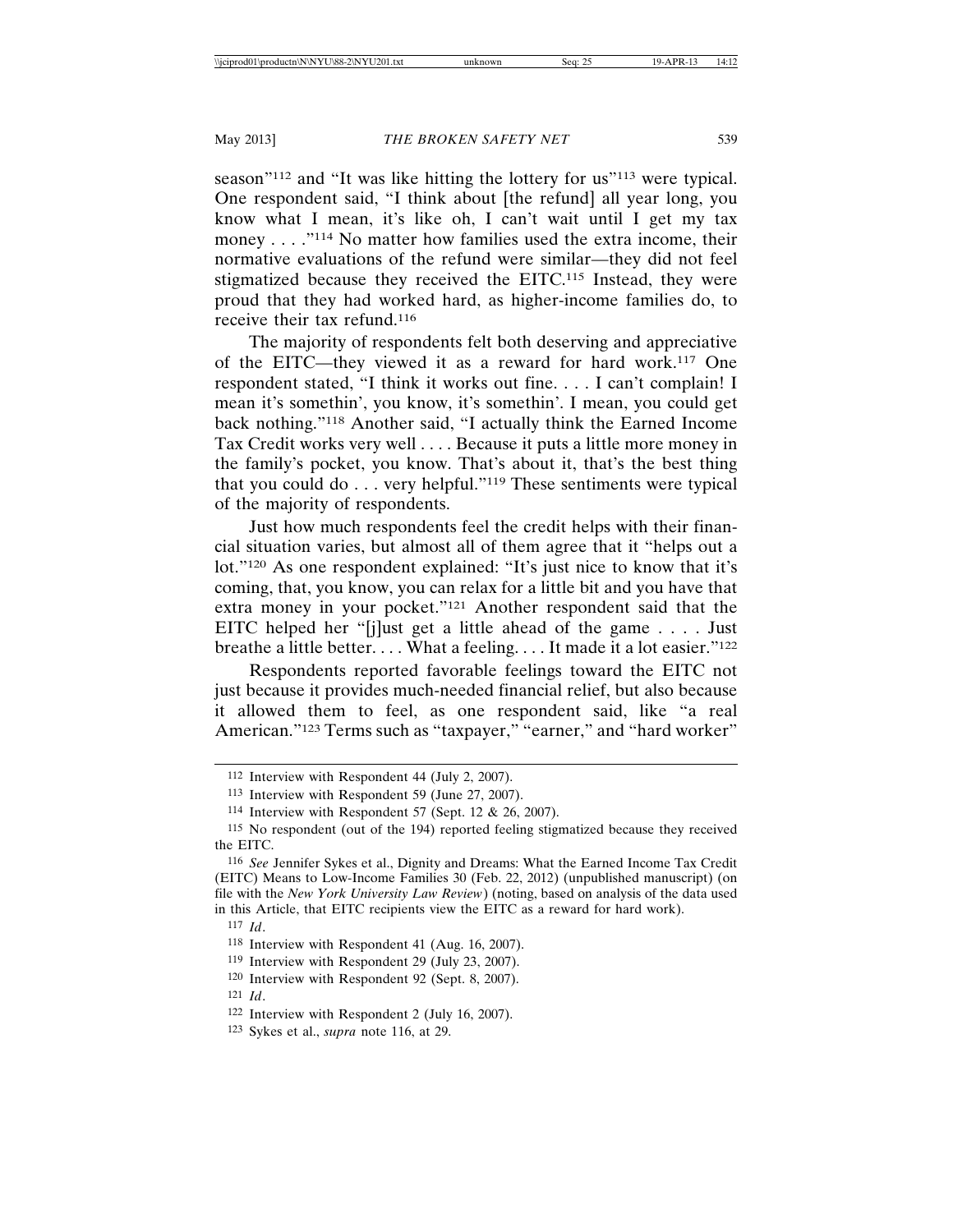were common in the narratives that respondents invoked when describing themselves as wage-earning EITC recipients.124

The EITC also allowed respondents to feel—if only for a short time—as if their children were ordinary American kids,<sup>125</sup> and allowed them to give their children small treats, which made the kids feel "like a million dollars."126 One respondent, for example, noted that her children usually get "what they need, but they may not like it."127 With the EITC, however, she "was able to take them to the store and let them pick their clothes."128

Respondents' feelings about the EITC were in stark contrast to their feelings about welfare. Indeed, there is significant evidence that welfare recipients disliked the program,<sup>129</sup> despite the public perception to the contrary.130 In this study, the respondents' sentiments were no different. Both respondents who had been on welfare in the past and respondents who were on welfare at the time of the interview (only 7%) all had an overwhelmingly negative stereotype of the "welfare lifestyle" as portrayed by the popular media.131 Respondents across the board discussed welfare using a moral rhetoric, with great contempt for those they perceived as taking advantage of the system. For example, when one respondent was asked about welfare, she said, "[T]here's people out there who really can work and they're getting all this welfare . . . so we're paying [them] money when they are really

126 Interview with Respondent 64 (July 11, 2007); *see also* Sykes et al., *supra* note 116, at 20–22 (arguing that the EITC validates parents' identities as providers and, thus, parents spend a small amount of the refund on treats for their children).

127 Interview with Respondent 64 (July 11, 2007).

128 *Id.* Another respondent talked about going out to lunch once or twice with her daughter: "once to Uno's and once to Friday's because we want [ed] to try it out.... That's what we did a couple of times . . . . Go places that you don't go on a regular basis." Interview with Respondent 14 (June 30, 2007). While many respondents spent a portion of their refund on these kinds of "treats" for their children to make them feel less impoverished and more like ordinary children, the percentage of the refund spent on such consumption was very modest—on average only 11%. Sykes et al., *supra* note 116, at 19.

129 *See, e.g.*, EDIN & LEIN, *supra* note 48, at 76–78 (finding that the majority of mothers they studied wanted to work and had plans to leave welfare as soon as they felt they were able); WILSON, *supra* note 30, at 85 (finding that welfare was not a desirable alternative to work for poor mothers and noting that 80% of mothers in his sample who received AFDC answered that they received it because of the shortage of "decent" jobs rather than in order not to work).

130 *See* GILENS, *supra* note 83, at 2–3 (arguing that there is a public perception that welfare recipients were lazy and enjoyed being on welfare so that they did not have to work).

131 *Id.*

<sup>124</sup> *Id*. For a detailed discussion of the findings about the social meaning of the EITC to recipients based on this data, see *id.* at 28–33, in which the authors argue that EITC recipients view the EITC as just reward for their work and that the EITC enhances feelings of citizenship and social inclusion.

<sup>125</sup> *Id.* at 20.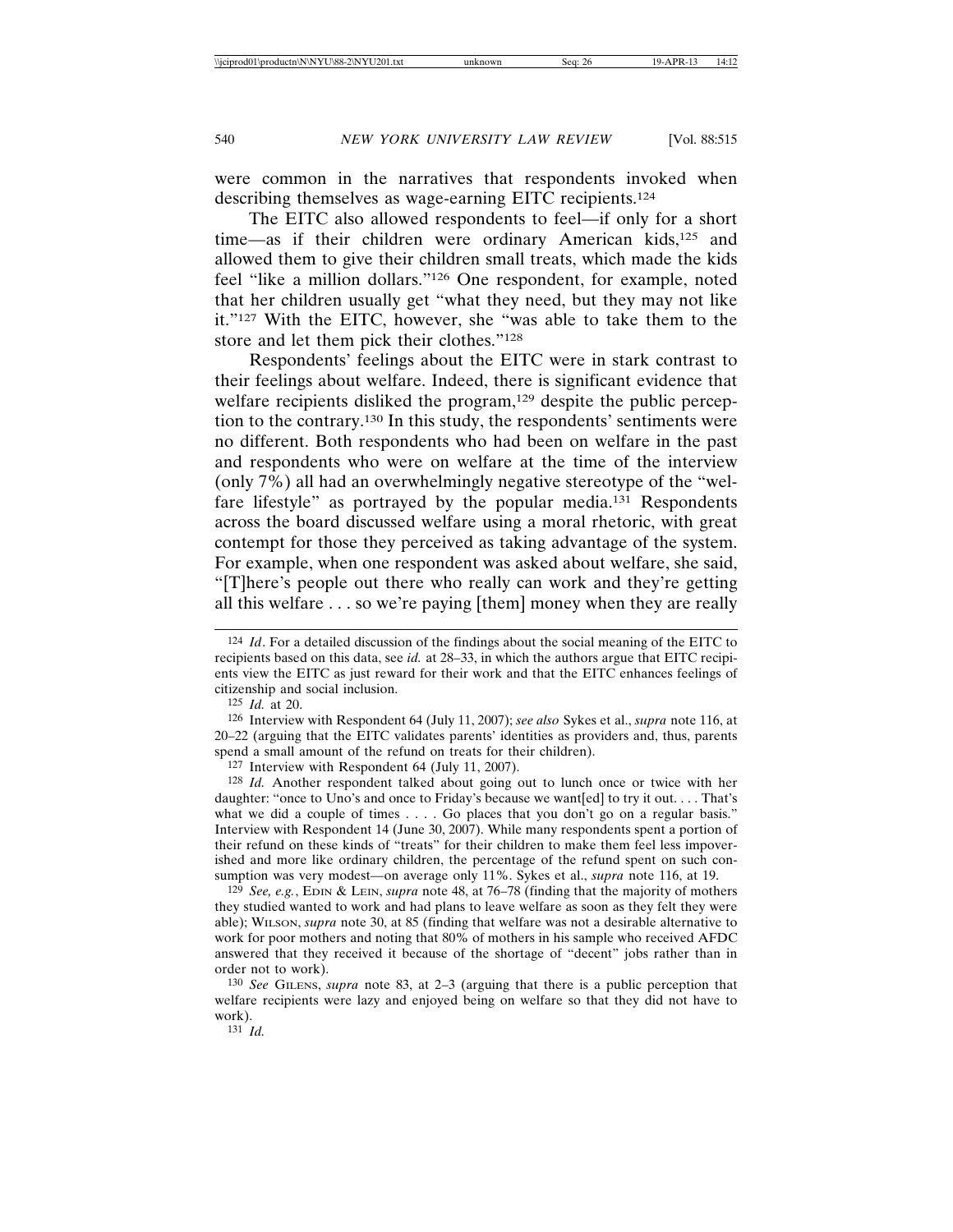able to work."132 She was careful to note that she might fall on hard times too, but continued, "God forgive me because I don't like to, you know, criticize. I don't know where I might be tomorrow, too . . . . They just spent their money bing-banging, doing whatever out on the street. . . . So how easy is it for them to get state money that we're paying for them?"133 Respondents who had previously received welfare drew moral boundaries between themselves and other welfare recipients that they perceived as immoral. They described their welfare experiences as necessary and a result of bad luck, in contrast to others, who were lazy.134 One respondent said, "It was the worst. . . . I'm not lazy. I like my own. I really don't like for people to help me unless I really need it. And it was at that time, I did."135 Another explained that she needed welfare to care for her injured daughter. She said, "I had to take care of [my daughter] . . . she couldn't use her hand so I had to take a couple of months off for her. I had to go on welfare so at that point I did go on welfare . . . for my daughter."<sup>136</sup>

The universal sentiment of respondents was that they disliked being on welfare and wanted to avoid it at all costs. Most respondents reported feeling shame and self-loathing when they did go on welfare. One respondent said, "[E]very time I used it, though, I felt like crap . . . ."137 Another respondent said that she was so resistant to using welfare that "[i]t actually took somebody to physically take me by the hand and make me go there. I just, I didn't want to. . . . I didn't tell anybody. I was very embarrassed. I hated it."138 One immigrant respondent said, "I'm coming from different part, they teach me, you have to work for whatever you want.... I don't like easy way sometime. . . . I pray to God, never go to welfare. I know it's nothing, but I know some people go over there, and they don't need it."139 Several respondents talked about the lack of independence they felt when on welfare. A dialogue between a husband and wife demonstrates this sentiment:

*Wife*: I never want to be on welfare ever. . . . It definitely wasn't enough, and I just didn't like the whole idea of being on welfare, like I didn't want to do it kind of thing, but you do what you have to. . . .

*Husband*: I think she might have been out of work.

- 135 Interview with Respondent 81 (Aug. 26, 2007).
- 136 Interview with Respondent 98 (Oct. 15, 2007).
- 137 Interview with Respondent 57 (Sept. 12 & 26, 2007).
- 138 Interview with Respondent 44 (July 2, 2007).

<sup>132</sup> Interview with Respondent 46 (Aug. 9, 2007).

<sup>133</sup> *Id.* 

<sup>134</sup> *See, e.g.*, *id.* (describing one respondent's negative opinion of welfare respondents).

<sup>139</sup> Interview with Respondent 43 (July 11, 2007).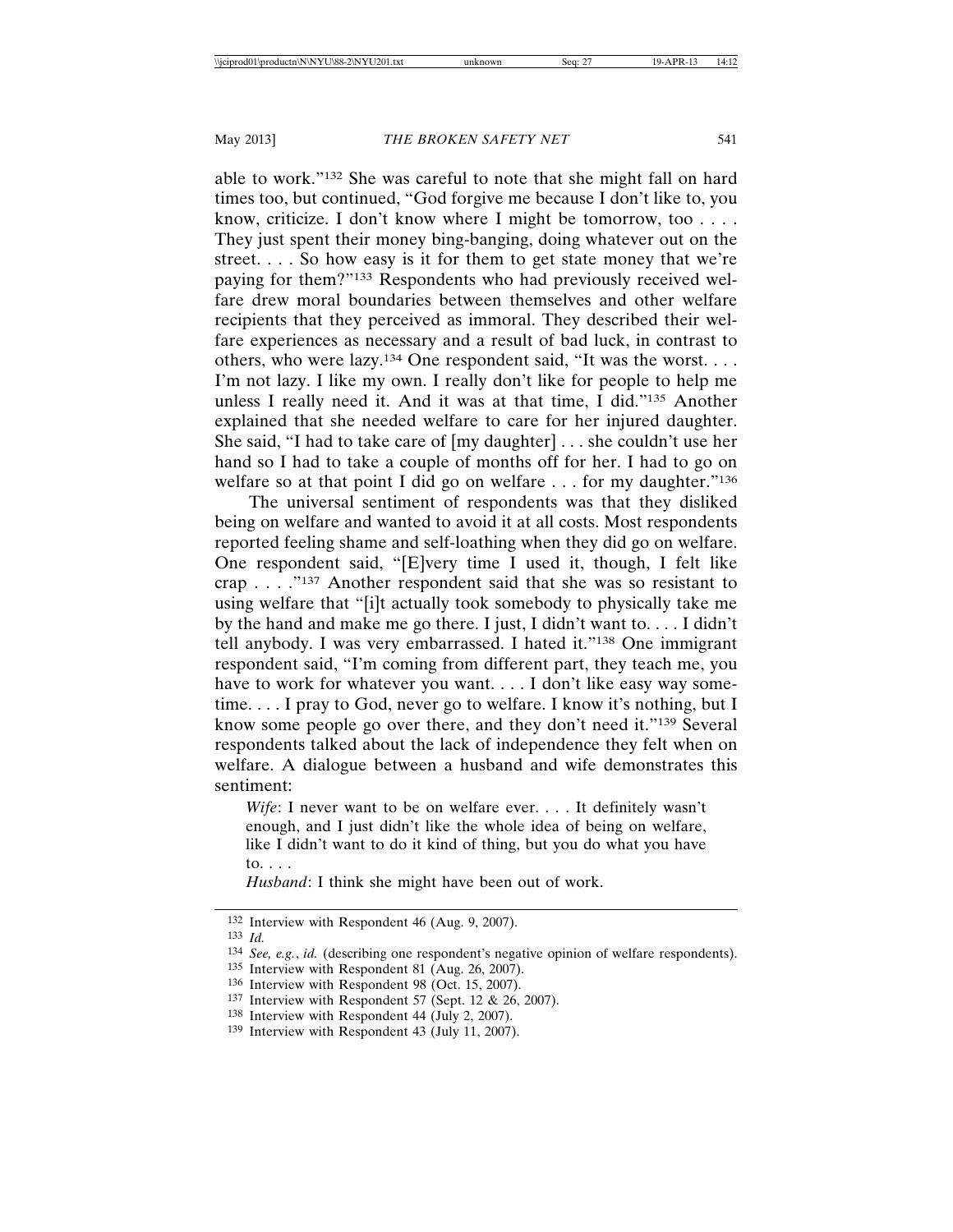*Wife*: I just didn't like the whole . . . . *Husband*: It's depending on other people. That's what it is. *Wife*: And I like to depend on myself.<sup>140</sup>

Another respondent talked about the lack of privacy when on welfare. She said, "[Caseworkers] get on your case all the time . . . 'come in the office, come in the office, come in the office.' . . . I think [the caseworkers] look at you like you're no good because you're on assistance. . . . I don't think she respected me. . . . They were making me  $\log k$  like a liar  $\log n$  .  $\log n$  .  $\log n$ 

What is striking about the welfare dialogue of the respondents is that it mirrors the political debate surrounding welfare reform in 1996. Caricatures of lazy women—taking advantage of the system while buying themselves fancy clothes, meals, and drugs and making sure to have a baby every two years to stay in the system—appeared frequently in responses. One respondent, talking about her neighbors, said: "[L]ike the family over there. They're on welfare, that's fine. Whatever. Everyone got to do what everyone got to do. But they take their check and spend it on drugs and addiction. . . . So it's kinda like, it's going to the wrong hands."142 Another respondent commented on others whom she perceived as having more children just to increase their welfare refunds, "I just be like looking at these girls like, wow, you know all these kids. . . . [T]hey are going to cut welfare so what are all of you going to do? . . . I'm not lazy like that; I will get a job."143

These caricatures are largely absent from the political discourse today, but they have remained embedded in the discourse of lowerincome families and shape their current beliefs and actions.144

One respondent summed up what we heard from the majority of respondents about their welfare experiences:

*Interviewer*: [W]hat was [receiving welfare] like?

*Respondent*: Terrible. . . . I'll never do it again. . . . [I]t was the worst experience. . . . I lived with my cousin, my mom threw me out after I had [my son], and I lived with my cousin and my checks were

. . .

<sup>140</sup> Interview with Respondent 56 (Aug. 22, 2007).

<sup>141</sup> Interview with Respondent 21 (Aug. 14, 2007).

<sup>142</sup> Interview with Respondent 54 (July 4, 2007).

<sup>143</sup> Interview with Respondent 12 (July 10, 2007).

<sup>144</sup> It is important to note that in light of current welfare rules, welfare can no longer be a "lifestyle" because benefit receipt time is limited; is often contingent on performing a job search, work, or volunteer activity; and in many states has been capped in such a way that having an additional child does not usually give recipients higher benefits. However, despite these changes, welfare receipt remains highly stigmatized among EITC recipients. *Id.*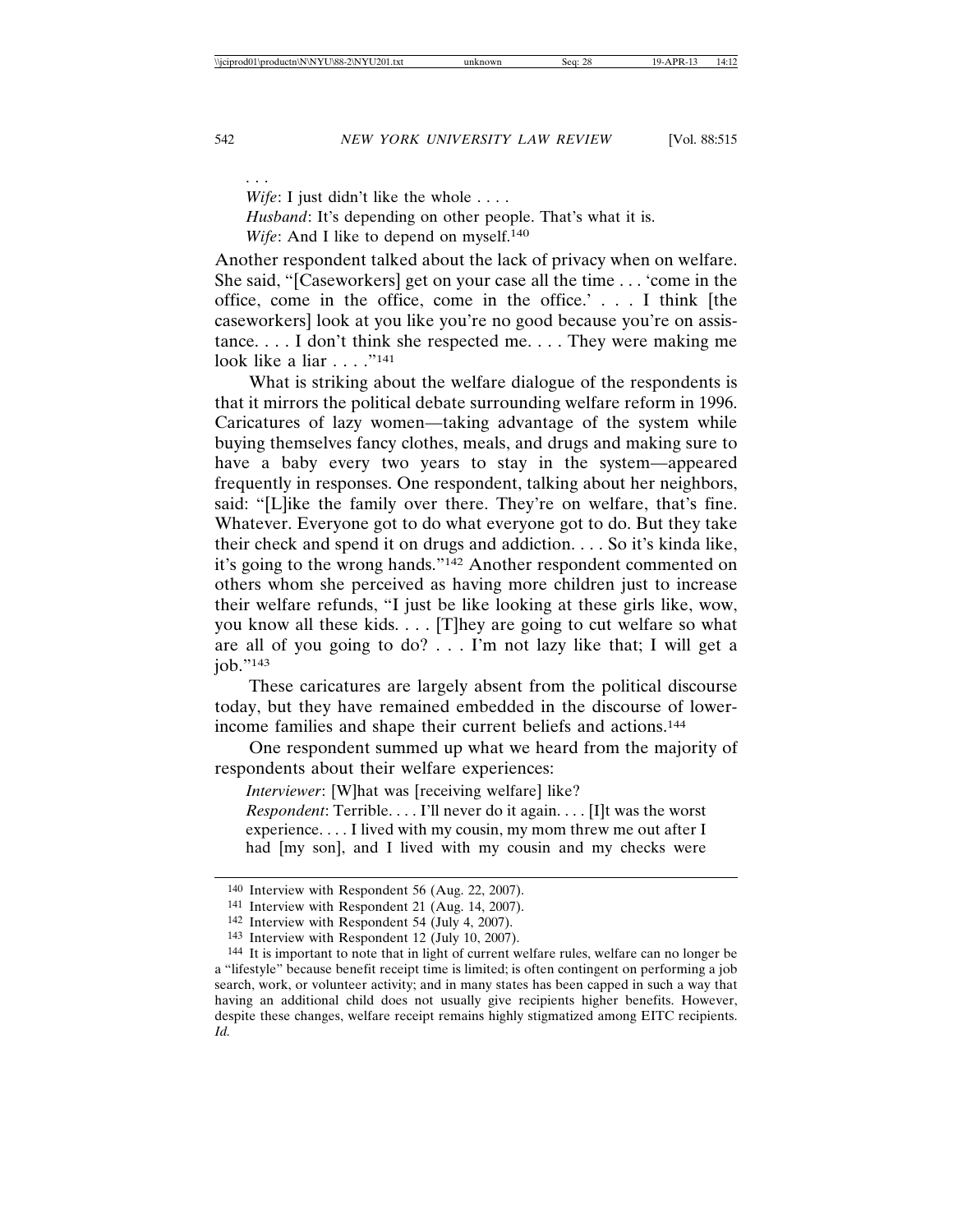getting sent back to the welfare office because my name wasn't on the mailbox. They sent fraud out at me, oh my God, it was the worst. . . . [A]nd I'm like, "Oh, fuck this." I went and got a job and got off of it. Got off and worked ever since. . . . It was terrible. I'll never go back to them places again. Never. It's not for me. . . . I would never go back. . . . It was terrible. I swore I would work the rest of my life. I didn't care how I worked or where I worked, I would never go back there again. Never. And I didn't.<sup>145</sup>

Quantitative data lends further support to what respondents told us: They are comfortable with the EITC, but are resistant to seeking out welfare, even when they might need it. Roughly 80% of taxpayers who qualify receive the EITC,<sup>146</sup> whereas only 50% of those who qualify for TANF receive it.147

Per the available data, the EITC appears to be very successful. Low-income families much prefer the EITC to welfare, and the EITC seems to have had the effect that many politicians and scholars hoped for:148 Families receiving the EITC are resolute in their desire to avoid welfare and continue working.

Not only does the EITC have overwhelming support, but in 2010, the EITC lifted about 6.3 million people out of poverty including 3.3 million children.149 Indeed, more children now exit poverty through the EITC than through any other form of government assistance.150 However, the EITC reached 26.8 million people and families in 2011, but many millions are still living in poverty. The question is why the EITC is insufficient to help these other families. In the next Part of this Article, I turn to this question, looking specifically at what happens to EITC recipient families when they experience financial shocks.151

148 *See supra* note 89 and accompanying text (discussing political and academic rhetoric that work should be rewarded and promoted over entitlement programs such as welfare).

149 CTR. ON BUDGET AND POLICY PRIORITIES, POLICY BASICS: THE EARNED INCOME TAX CREDIT 2 (2012), *available at* http://www.cbpp.org/files/policybasics-eitc.pdf. This statistic was calculated using the official poverty line in the United States. For an important discussion of whether the poverty line is a useful tool for evaluating the EITC's success, see Alstott, *Why the EITC Doesn't Make Work Pay*, *supra* note 19, at 291–97.

150 CTR. ON BUDGET AND POLICY PRIORITIES, *supra* note 149.

151 Eighty-five percent of respondents in this study reported experiencing a financial shock. *See infra* Part V (discussing the financial shocks experienced by respondents).

<sup>145</sup> Interview with Respondent 62 (Aug. 9, 2007).

<sup>146</sup> INTERNAL REVENUE SERV., *About EITC* (Jan. 18, 2013), http://www.eitc.irs.gov/ central/abouteitc/.

<sup>147</sup> SHEILA R. ZEDLEWSKI, THE URBAN INST., LEFT BEHIND OR STAYING AWAY? ELIGIBLE PARENTS WHO REMAIN OFF TANF 1 (2002), *available at* http://www.urban.org/ uploadedPDF/310571\_B51.pdf. There are other explanations, such as differences in the administrative procedures to obtain benefits from each program, which may also contribute to these different usage rates. *Id*.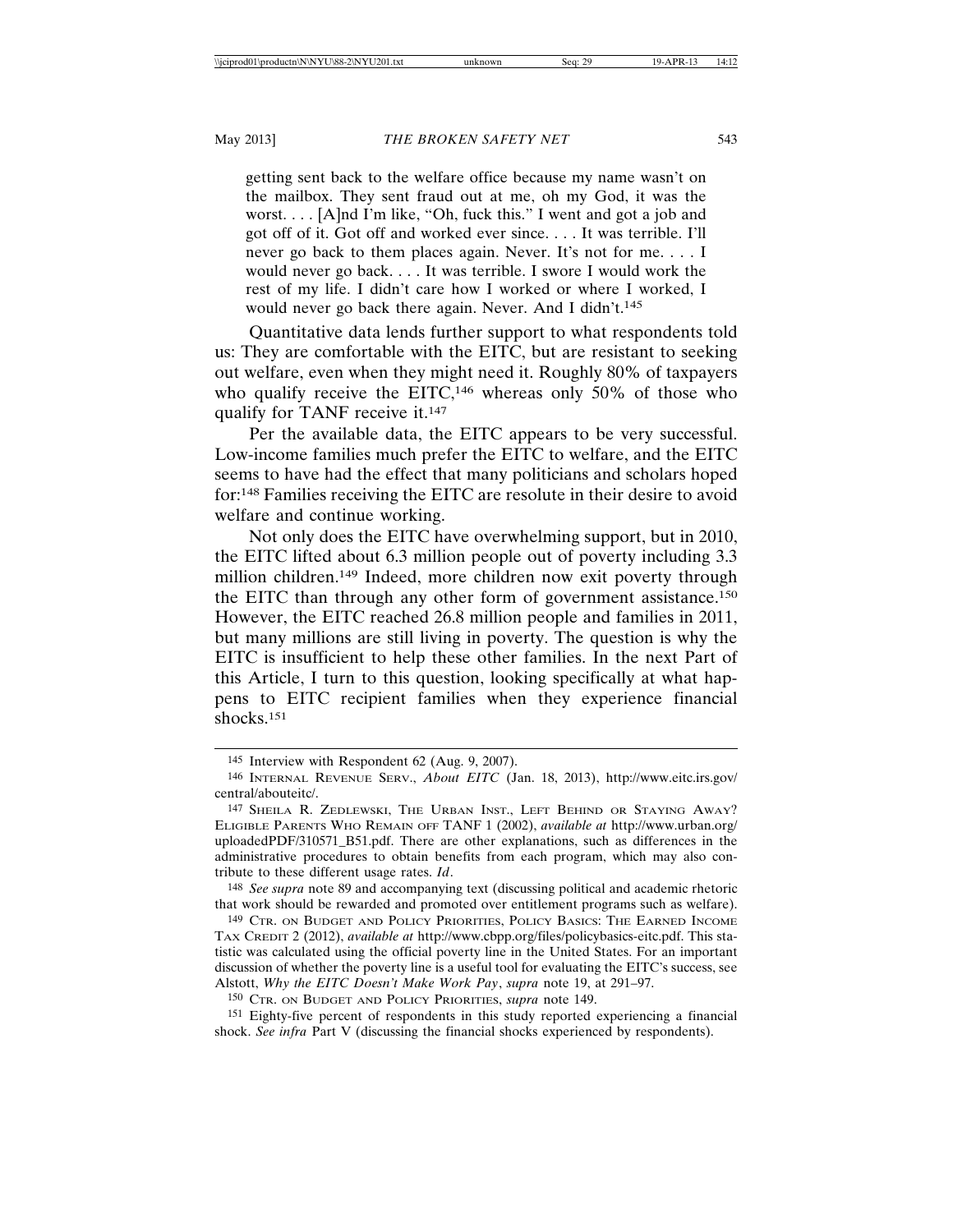#### IV

#### FINANCIAL SHOCKS AND THE NEW SAFETY NET

#### *A. The Dangers of Financial Shocks in the Post–Welfare Reform Era*

At the same time that poor families shifted from the entitlement program of welfare to the work-based EITC (and a downsized workbased welfare), all Americans became less income-secure. Indeed, income insecurity, defined as the risk of experiencing a period of poverty, has grown over the last decade.152 It is important to recall just how significant the growth has been: In the 1980s, 13% of Americans spent one year below the poverty line; by the 1990s, this number grew to 36%.153 Additionally, the probability that an average working-age individual will experience at least a 50% drop in family income increased from 7% in the 1970s to 17% by 2002.154

Past research provides insight into "trigger events," which cause emergency expenses for low-income people and thereby increase the likelihood of families entering poverty. Trigger events that pose the greatest risk of entry into poverty are changes in household composition, changes in employment status, and changes in disability status.155 Several other events have strong associations with entry into poverty, including transition to a female head of household, young adults setting up their own household, and a child being born into the household.156

Analysis from this study shows that changes in medical or disability status (relating to both physical and mental health issues), complications from pregnancy or birth of a child, changes in employment

156 Bane & Ellwood, *supra* note 155, at 16; *see also* BLANK, *supra* note 86, at 5 (1997) (discussing factors that put families headed by single mothers at risk for poverty); Patricia Ruggles & Roberton Williams, *Transitions in and out of Poverty: New Data from the Survey of Income and Program Participation* (U.S. Census Bureau, Working Paper No. 38, 1987), *available at* http://www.census.gov/sipp/workpapr/wp38\_8716.pdf (examining six trigger events and their correlation with entry into poverty).

<sup>152</sup> *See supra* note 6 and accompanying text (discussing increasing financial instability among American families).

<sup>153</sup> NEWMAN & CHEN, *supra* note 5, at 178.

<sup>154</sup> HACKER, THE GREAT RISK SHIFT, *supra* note 12, at 31–32.

<sup>155</sup> *See* Mary Jo Bane & David T. Ellwood, *Slipping into and out of Poverty: The Dynamics of Spells*, 21 J. HUM. RESOURCES 1, 13–17 (1986) (comparing how trigger events affected families with different household compositions); Signe-Mary McKernan & Caroline Ratcliffe, *Events that Trigger Poverty Entries and Exits*, 86 SOC. SCI. Q. 1146, 1167 (2005) (concluding that changes in household composition, employment, and disability entitlements were important trigger events). For a discussion of the effects of multiple trigger events on poverty persistence, see Ann Huff Stevens, *Climbing out of Poverty, Falling Back In: Measuring the Persistence of Poverty over Multiple Spells*, 34 J. HUM. RESOURCES 557 (1999).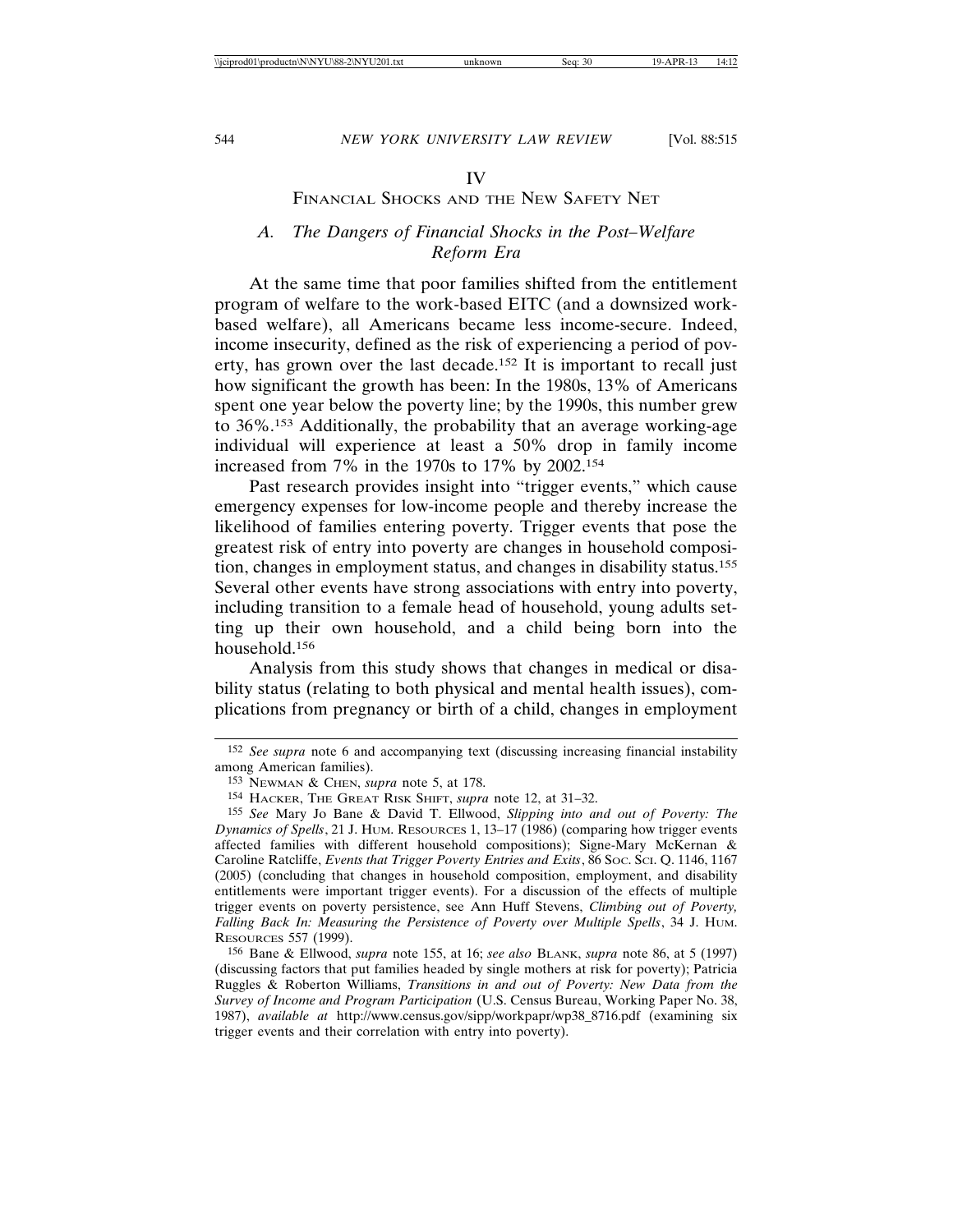status, relationship issues (including domestic violence, divorce, and separation), death of a family member, incarceration of a partner, family network breakdown or burden, being the victim of a crime, car repairs, home repairs, loss of housing, public assistance issues, loss of child support, and banking issues are among the most common shock events experienced by EITC recipients. Eighty-five percent of respondents in this sample reported experiencing at least one of these shock events; the majority of respondents experienced two or more.

Prior to welfare reform, families could turn to welfare for temporary financial relief in the case of a shock event.157 Now, policies have changed such that the public safety net of welfare is no longer available for families who have "timed out" of welfare and is more limited and stigmatized for families who have not timed out.158 What has not changed, and in fact has worsened, is the fragility of the financial position of low-income families. Most of these families live paycheck to paycheck, making just enough (or in many cases not enough) to pay their bills, keep their apartments, and provide basic necessities for their children.159

For these families, one unexpected shock event can derail years of hard work toward the slow climb out of poverty. As these families have transitioned to work, they have become even more vulnerable because welfare was, for the most part, stable income, even when financial shocks occurred. Now, as workers, when a shock event results in job loss, their income will often crash to zero. Few of them have the savings necessary to weather such an event.160 Indeed, over three-quarters of low-income working families are asset poor,

<sup>157</sup> *See supra* Parts II.B–C, III (discussing how welfare reform tightened eligibility requirements and how the public discourse surrounding welfare and the increasing stigma associated with it post-reform made respondents less likely to seek welfare as a safety net); *see also* Stephen D. Sugarman, *Income Security when Temporarily Away from Work*, *in* SHARED RESPONSIBILITY, SHARED RISK: GOVERNMENT, MARKETS, AND SOCIAL POLICY IN THE TWENTY-FIRST CENTURY 102, 109–10 (Jacob S. Hacker & Ann O'Leary eds., 2012) (noting that people can turn to welfare during times when they are temporarily without income but that both "stigma and . . . sharply reduced living standards . . . usually accompany welfare enrollment").

<sup>158</sup> *See supra* notes 83–86 and accompanying text (describing the effect of legislative reforms in 1996 that imposed strict time limits and participation requirements on welfare enrollment); *supra* Part III (detailing survey respondents' moral aversion toward reliance on welfare, consistent with anti-welfare rhetoric pervasive in political and media discourse in the 1990s).

<sup>159</sup> *See* Sykes et al., *supra* note 116, at 16 (finding, based on analysis of portions of the data used in this article, that respondents' wages covered only 67.9% of monthly expenditures).

<sup>160</sup> *See* MICHAEL S. BARR, NO SLACK 180 (2012) ("[L]ow- and moderate-income (LMI) households have insufficient income or assets to overcome the financial difficulties that come their way. Put another way, they have no slack.").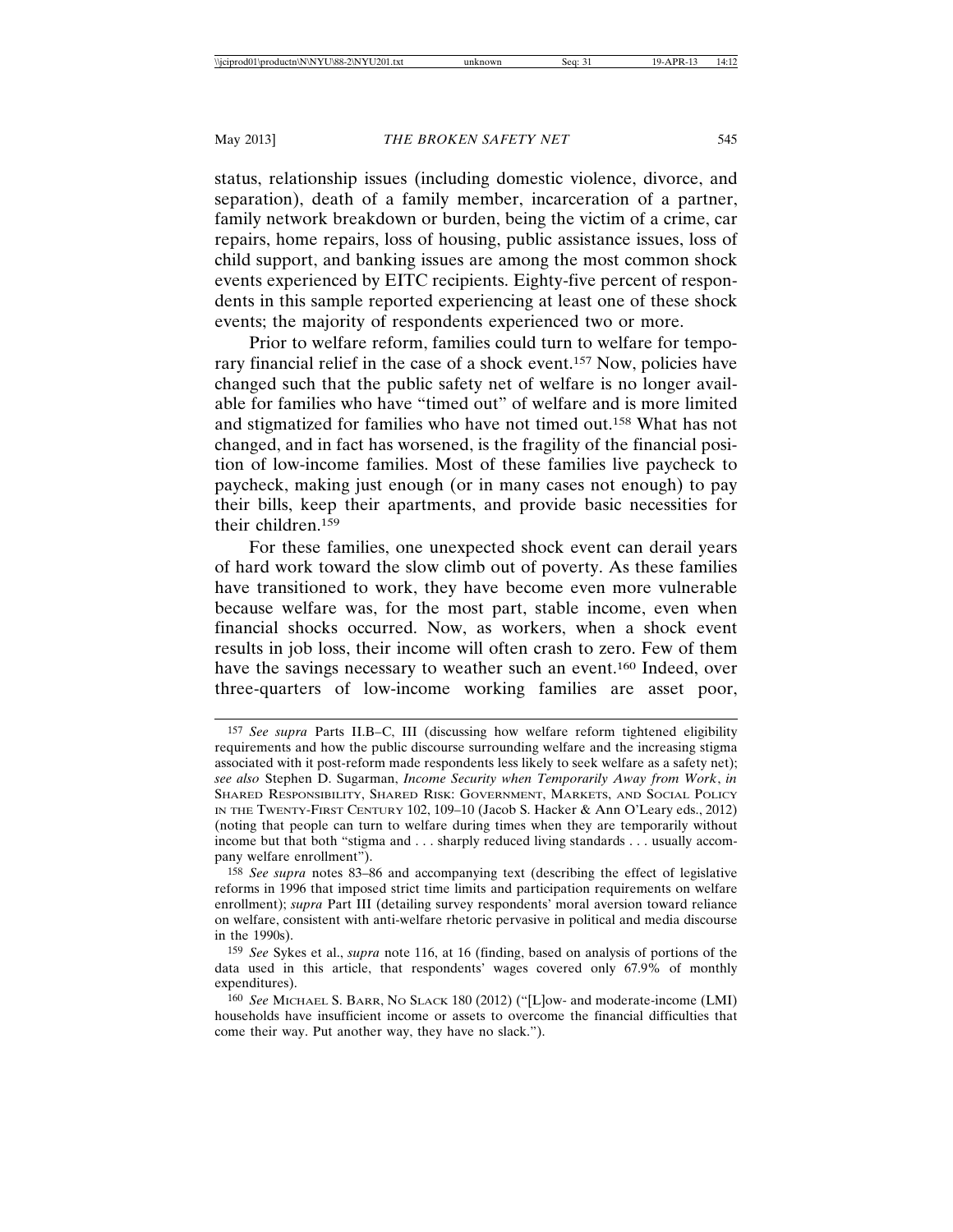meaning that they do not have "enough assets to finance consumption for three months at the federal income poverty level."161 Without a financial cushion, many families are vulnerable to even one unexpected financial shock—a car breaking down, a broken leg, a sick child who needs someone to stay with them, a divorce, or a job loss just to name a few.

Some respondents simply timed out of welfare and no longer qualified for it due to the new lifetime time limits. This is particularly a problem for older respondents. Cultural constraints also prevented many respondents from seeking out welfare. As discussed above, the mantra of independence and self-sufficiency that was so important to the passage of welfare reform permeates the thinking of low-income families.162 The pride and independence of being a worker found by previous studies<sup>163</sup> was reflected in responses both among former welfare recipients and those who have never been on welfare. Respondents felt a sense of self-respect and dignity, and that they were closer to their dream of middle-class status than they were on welfare. Thus, when respondents experienced a financial shock, they tried to avoid welfare because it was embarrassing, and it meant admitting to themselves and others that they failed. Suddenly middleclass status seems less attainable than ever, and the pride they felt diminishes the moment they step into the welfare office. Respondents had created psychological boundaries between themselves and others who have to seek direct income from the government in the form of welfare, and they created an identity based on the fact that they no longer need such help.

When families experience a shock event, the structural constraints of the new welfare system's rules and regulations, coupled with the cultural discourse around welfare, have contributed to the low percentage of families who rely on welfare when they experience a financial shock. In this sample, only 7% of respondents who

<sup>161</sup> Signe-Mary McKernan & Caroline Ratcliffe, Enabling Families to Weather Emergencies and Develop: The Role of Assets 1 (The Urban Inst., Working Paper No. 7, 2008), *available at* http://www.urban.org/url.cfm?ID=411734. If only liquid assets are taken into account, then almost 80% of low-income working families are asset poor. *Id*. If net worth is considered, the numbers are a bit better but still troubling, as approximately 45% of low-income working families are asset poor. *Id*.

<sup>162</sup> *See supra* notes 87–97 and accompanying text (describing the policy concerns animating welfare reform under the Clinton Administration); *supra* notes 129–50 and accompanying text (describing respondents' moral aversion toward welfare).

<sup>163</sup> *See* KATHERINE S. NEWMAN, NO SHAME IN MY GAME: THE WORKING POOR IN THE INNER CITY, at xv (1999) (arguing that the working poor find dignity and pride in earning a paycheck, even when working jobs that most of society deems unworthy).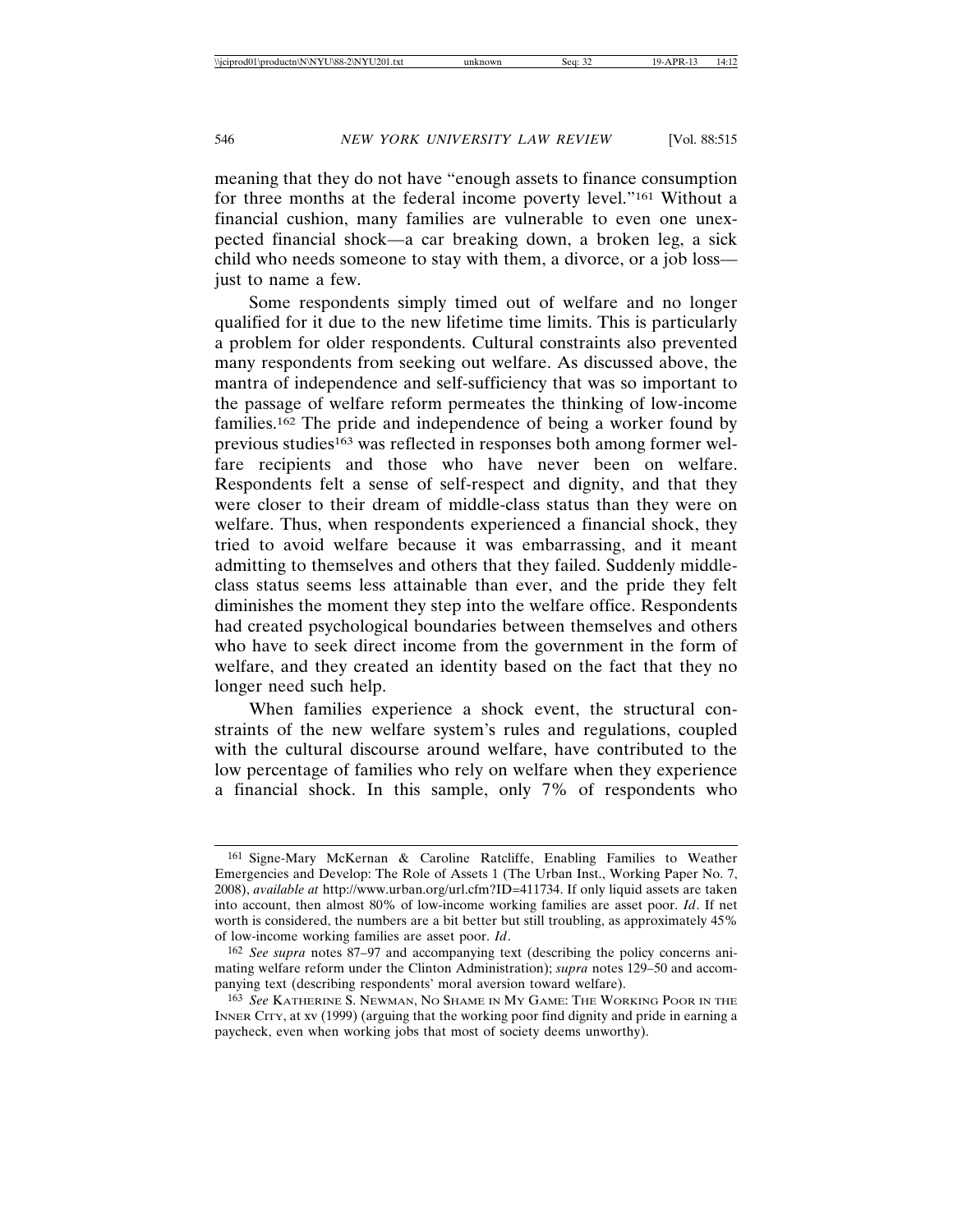experienced a shock event reported that they turned to welfare in their attempt to weather it.

# *B. The New "Private Safety Net": Staying Afloat with Credit Cards*

With welfare participation dwindling and families making the choice to "depend on [themselves],"164 the question becomes: How do families stay afloat when they experience a financial shock? In other words, what is the fabric of the new safety net?

Former President Clinton and other proponents of the EITC would like to believe that the EITC is the answer.165 Indeed, when families experienced a shock event around the time they received the EITC, they typically used their refund money to weather it. Some families are able to put off the consequences of their shock event just long enough to use the EITC as a buffer and, thus, avoid catastrophe. Respondents reported using the EITC to cope with 16% of the financial shocks they experienced. One respondent was facing eviction after her drug-addicted boyfriend drained their bank accounts. She said that when she got the EITC, "[A]ll I was thinking about was survival. All I was thinking about was what do I need to do to save this family from eviction. . . . I was so thankful that we were eligible, because I knew that that was going to keep us out of eviction court."166

For most families, however, the timing of shock events does not align with tax return season—and thus, they do not have EITC money at their disposal. In that situation, many reported using credit cards as a buffer to get by until they received their tax return.167 For these families, because the EITC is generally received only once per year, it is most effective in paying off debt that has accumulated due to a shock event, rather than actually weathering the shock itself. At this point, however, late fees and interest have already accumulated, making the debt more difficult to pay off and thus requiring a larger portion of the tax credit to be spent on debt. The EITC is used to help pay off this interest and fees at the expense of savings and mobility. Then, the next year, there are no savings left when another shock event happens, and the cycle continues.

<sup>164</sup> Interview with Respondent 56 (Aug. 22, 2007).

<sup>165</sup> *See supra* notes 93–95 and accompanying text (noting that President Clinton discussed the EITC as a positive replacement for welfare).

<sup>166</sup> Interview with Respondent 97 (Oct. 14, 2007).

<sup>167</sup> Among respondents who had credit card debt at the time of the interview, the average amount was \$4638. Laura Tach & Sara Sternberg Greene, "Robbing Peter to Pay Paul": Economic and Cultural Explanations for How Low-Income Families Manage Debt 11 (Dec. 20, 2011) (unpublished manuscript) (on file with the *New York University Law Review*).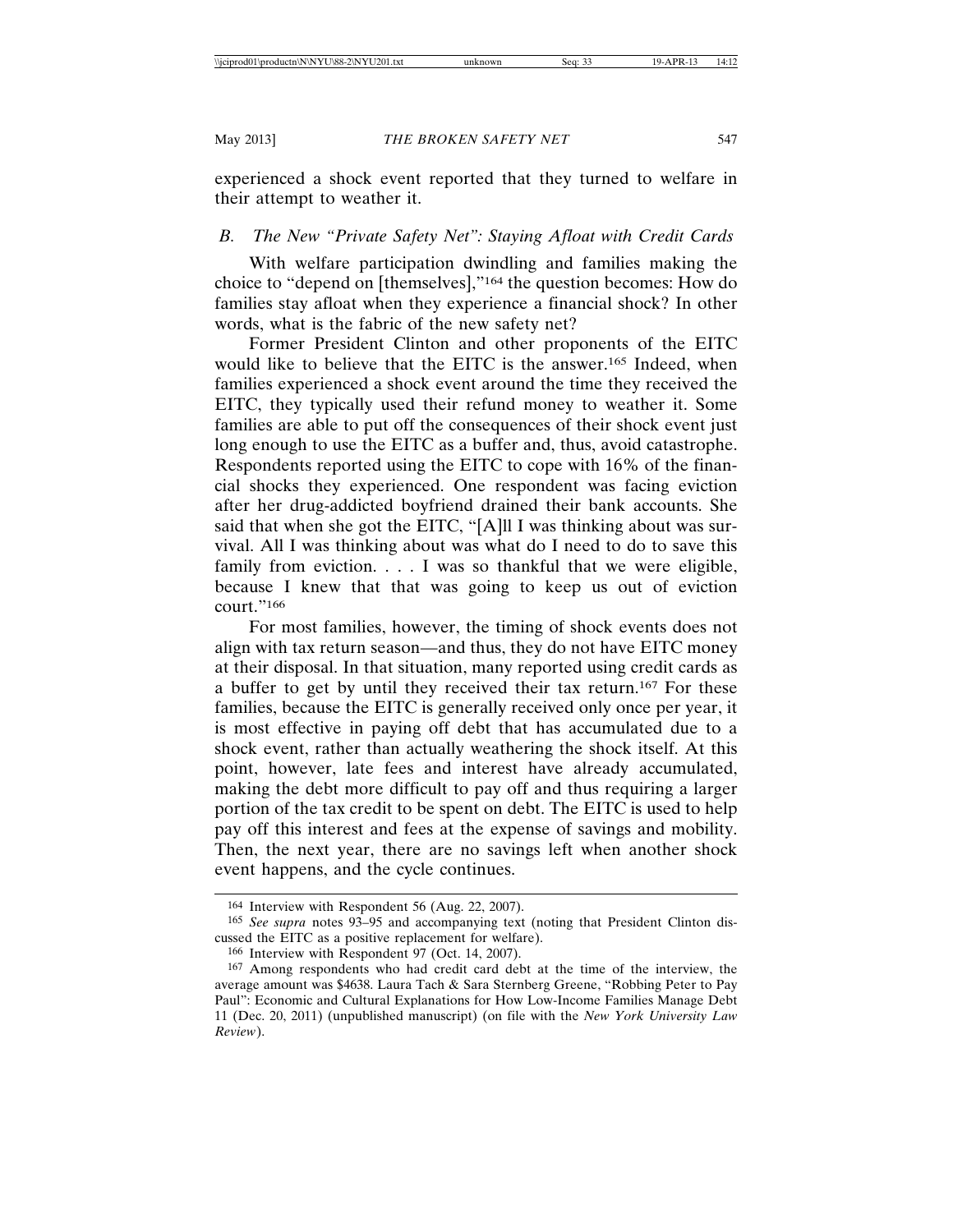The relationship between low-income families and credit cards is a relatively new one. At about the same time that welfare reform passed, another major financial transformation for low-income families was happening: State usury laws that protected customers from excessively high interest rates were weakened.168 This, in turn, allowed lenders to extend credit to riskier borrowers while utilizing higher interest rates to make up for the increased risk.169 Credit card companies targeted low-income families who would not have qualified for credit cards before.170 Lenders engaged in higher risk consumer lending because deregulation made such lending profitable.171 Indeed, between 1989 and 2001, consumer credit card debt among Americans almost tripled,172 and credit card debt among very low-income families grew by  $184\%$ .<sup>173</sup>

Outreach to low-income families was evident from the finances of the respondents. Over 94% of respondents had an outstanding bill or debt at the time of their interviews, and almost 60% of the respondents had outstanding credit card debt.174 Respondents attempted to cope with financial shocks by using credit cards (as at least one of their coping strategies) for almost 70% of the shock events they experienced.175

The use of credit cards far exceeded any other coping strategy. For 35% of shock events, respondents turned to family and friends for help, for 16% they relied on the EITC, for 8% they sought out

173 *Id.* at 10.

174 Tach & Greene, *supra* note 167, at 10–11, 34. Credit card debt was the most common type of non-investment debt of the sample. *Id.*

175 Each shock event was recorded as a separate event with a separate coping strategy. This number was calculated by counting each time a respondent indicated that they used a credit card to cope with a shock event. Some respondents used credit cards to cope with multiple shock events, and each use was counted as a separate credit card event. Additionally, some respondents used multiple coping strategies to deal with individual shock events. Each coping strategy was recorded and counted. Sixty percent of the sample reported having credit cards, so families with credit cards disproportionately used them to cope with shock events.

<sup>168</sup> Katherine Porter, *Driven by Debt: Bankruptcy and Financial Failure in American Families*, *in* BROKE: HOW DEBT BANKRUPTS THE MIDDLE CLASS, *supra* note 6, at 1, 4.

<sup>169</sup> *See* David A. Lander, *"It 'Is' the Best of Times, It 'Is' the Worst of Times": A Short Essay on Consumer Bankruptcy After the Revolution*, 78 AM. BANKR. L.J. 201, 204–05 (2004) (noting that advances in credit scoring allowed companies to lend profitably even to high-risk borrowers).

<sup>170</sup> Littwin, *supra* note 32, at 453. As Katherine Porter notes, these changes in credit regulation also meant substantially increased debt for middle-class Americans. Porter, *supra* note 168, at 5.

<sup>171</sup> Lander, *supra* note 169, at 204–05.

<sup>172</sup> TAMARA DRAUT & JAVIER SILVA, DEMOS, BORROWING TO MAKE ENDS MEET: THE GROWTH OF CREDIT CARD DEBT IN THE '90S 9 (2003), http://www.demos.org/sites/default/ files/publications/borrowing\_to\_make\_ends\_meet.pdf.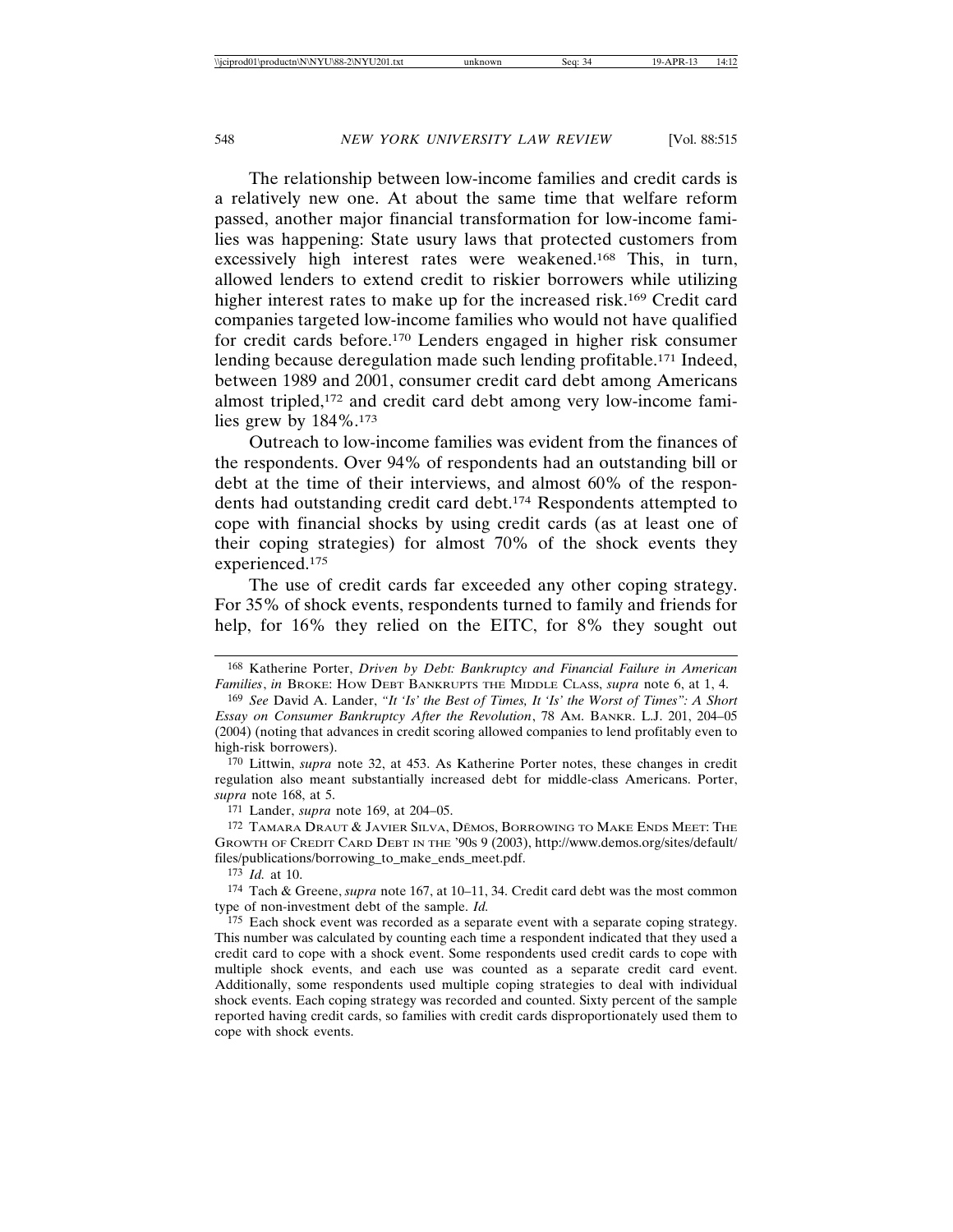unemployment insurance, for 7% they turned to welfare, and for 2% they sought out help from private charities.

Reliance on credit cards is not surprising because credit cards "provide a fast, easy, stigma-free way" of coping with most financial emergencies.176 Credit cards are particularly useful for families because timing is often so important to them. The majority of the respondents in this study live from paycheck to paycheck and have no savings. If a financial shock occurs that requires immediate action, credit cards can quickly help them avoid financial disaster.

Credit cards provide many advantages over most other alternatives to coping with shock events. Family and friends are generally less reliable than credit cards because community networks of low-income workers tend to be low-income themselves and are therefore often resource-deprived.177 Even if networks want to help, they do not always have money to lend; and even if they do, it may take them some time to access the money. Additionally, asking for money from family and friends is sometimes associated with shame and embarrassment because it means admitting to the family member or friend that one is in need and cannot provide for oneself.178 Many respondents talked about avoiding asking for help at all costs. As one respondent said, "I try not to borrow or I don't—well, I don't like to borrow anyway. I mean that would be the last option that I opt out to is asking someone else. . . . I'd rather wait or try to wait out and see if I can find another way . . . . "179

Furthermore, credit cards are preferable to seeking help from private charities or public aid because of the stigma and shame associated with asking these organizations for help.180 I found that many respondents in this study sought to avoid this stigma at all costs. Using a credit card does not entail any stigmatization since respondents perceive that people of all income levels use credit cards.

Credit cards also provide advantages over less stigmatized universal aid programs, such as unemployment insurance. The rules of unemployment insurance make it difficult for low-income workers to

<sup>176</sup> Littwin, *supra* note 32, at 458; *see also* Kevin T. Leicht, *Borrowing to the Brink: Consumer Debt in America*, *in* BROKE: HOW DEBT BANKRUPTS THE MIDDLE CLASS, *supra* note 6, at 195, 205 ("Credit card debt is a particularly useful substitute for wages because it can be used to meet everyday or large-ticket expenses.").

<sup>177</sup> Littwin, *supra* note 32, at 460.

<sup>178</sup> *Id.* at 461.

<sup>179</sup> Interview with Respondent 163 (Sept. 25, 2007).

<sup>180</sup> Littwin, *supra* note 32, at 461.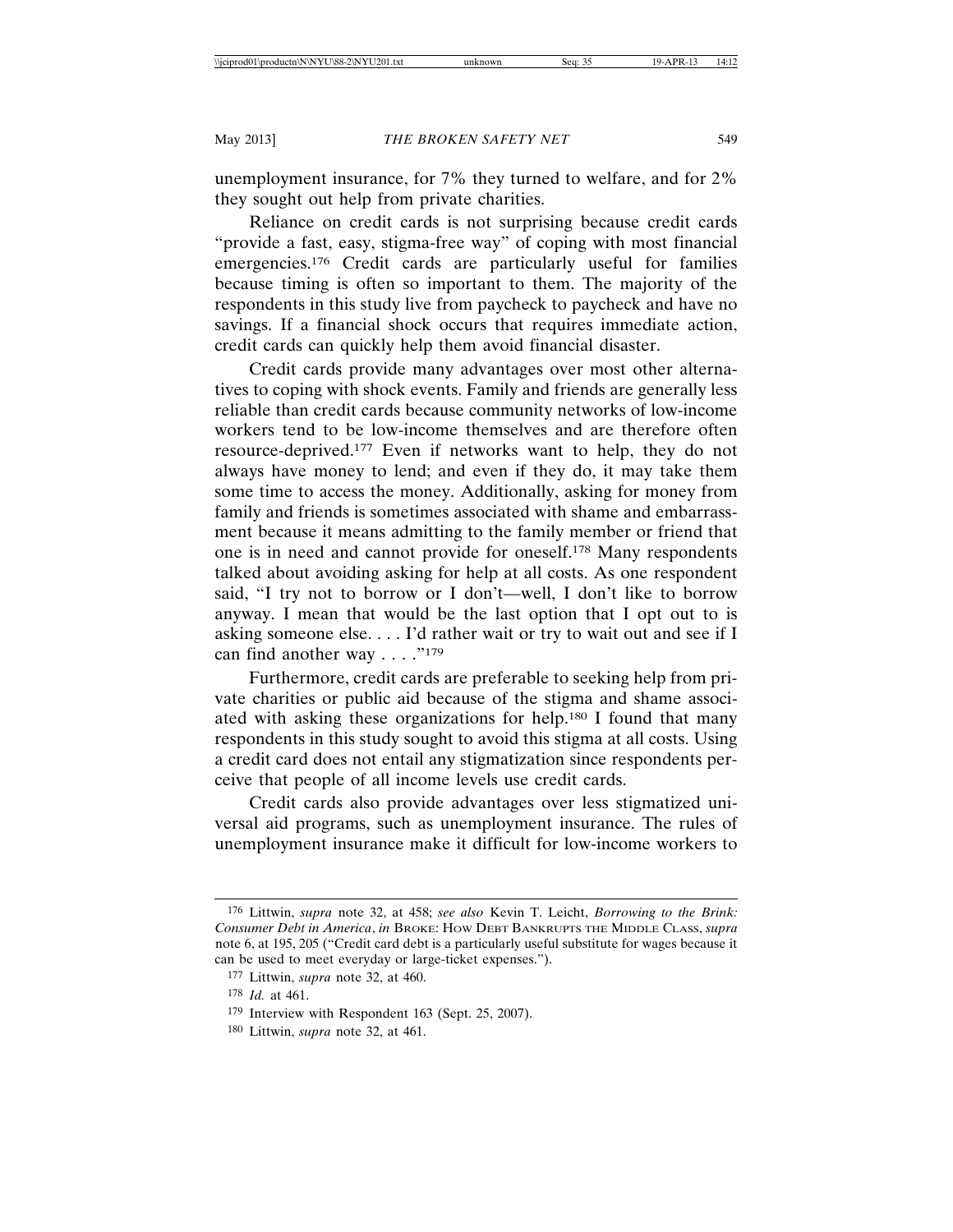obtain it.181 Even if they are eligible, public aid programs often require documentation of eligibility and consequently long waiting periods to get the money.182 As one respondent said, "I get unemployment during the summer because we get laid off and sometimes I have to wait a couple, almost four weeks for unemployment to kick in."183 Emergencies mean the insured often cannot endure these wait periods, and the only way to avoid disaster is to obtain cash (or credit) quickly. Credit cards are also preferable to government programs and charities because such programs are often targeted to specific shock events, such as unemployment or medical emergencies; other shock events, such as a car repair (necessary for transportation to work) fall outside of aid programs.184 Credit cards can be used for many different unexpected shock events.185

Respondents recognized the utility of credit cards for emergencies, and several held on to credit cards for just that purpose. When asked about credit cards, typical responses included: "I have one major credit card that if anything should go wrong, but otherwise I don't use them";186 "Mm, mm. You said owe on it now? Uh, uh, I don't try to use it unless it's an emergency";187 and, "It's not good. I think for emergencies that's nice to have one or two."188

Some respondents were able to keep these "emergency" cards relatively free of debt, but many had used them for emergencies and now owed significant money, fees, and interest. For example, one respondent urgently needed dental work. She did not have dental insurance so she "took out a credit card for [her] dental."189 She now spends \$70 each month to try to pay off the credit card debt.<sup>190</sup> This

185 *Id*. at 462.

- 187 Interview with Respondent 173 (Sept. 7, 2007).
- 188 Interview with Respondent 40 (July 1, 2007).
- 189 Interview with Respondent 23 (July 16, 2007).

<sup>181</sup> *See* Alstott, *Why the EITC Doesn't Make Work Pay*, *supra* note 19, at 308 (noting that entitlement programs such as unemployment insurance "contain hidden conditions and rules that disproportionately exclude low-income workers").

<sup>182</sup> *See* Littwin, *supra* note 32, at 459–60 & 459 n.29 (noting the extensive documentation requirements and the remaining possibility of denial even for those meeting the requirements).

<sup>183</sup> Interview with Respondent 89 (Sept. 1, 2007).

<sup>184</sup> Littwin, *supra* note 32, at 461.

<sup>186</sup> Interview with Respondent 57 (Sept. 12 & 26, 2007).

<sup>190</sup> *Id.* A few respondents talked about being able to work out deals to put off paying for expensive financial shocks until they received their EITC. One respondent's husband worked out a deal with his dentist that allowed him to get the dental work and then pay it off when he received his refund: "[H]e owed dental for . . . a top plate. That was three hundred he owed for that. The guy . . . took the insurance money and the three hundred [my husband] had to pay he waited until we got our taxes and we paid him back." Interview with Respondent 59 (June 27, 2007). Unfortunately, most creditors are not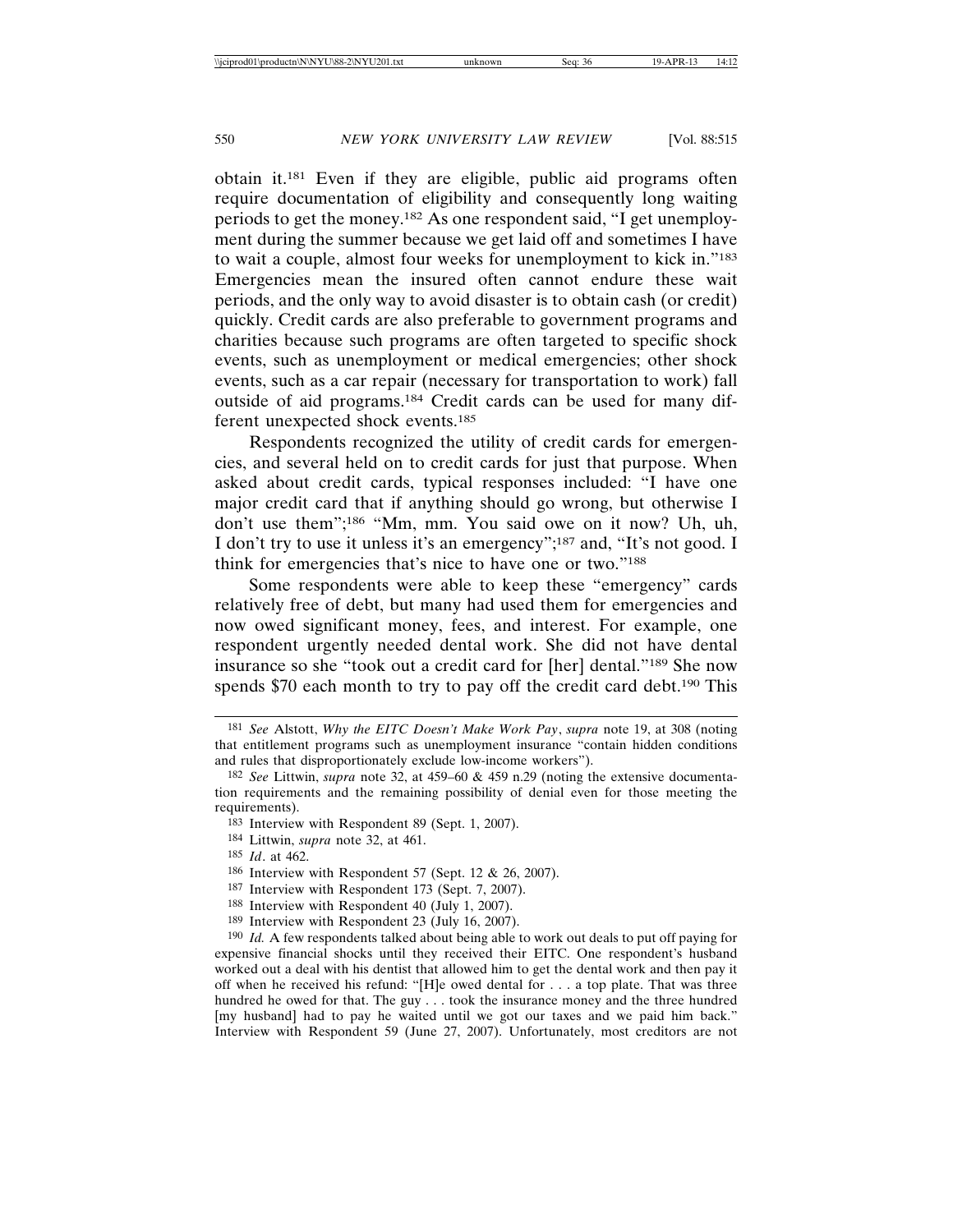situation was typical, as 88% of respondents who had credit cards owed some amount of money on them at the time of the interview.

Another respondent and her husband have an "emergency card"191 and owed money on it after using it for a shock event that did not occur during tax refund season. They described their efforts to keep the card debt-free, but the reality of frequent emergencies made this difficult. They were trying to pay down the balance, however, so that credit would be available in case they needed it.192 In the following dialogue with the interviewer, the respondent explained this struggle:

*Interviewer*: So what kind of things does he put on his credit card? Or you guys?

*Respondent*: We just use it for an emergency.

. . .

*Respondent*: He keeps it for like . . . one of the kids gets sick and we need a prescription. We have the open money there. . . . Yeah. That's just an emergency card. Otherwise we have no other credit cards.

*Interviewer*: You don't, OK. Do you know what the credit limit is on that card?

*Respondent*: Three hundred dollars.

. . .

*Interviewer*: OK, and what's the balance?

*Respondent*: It's probably about . . . I'm gonna say two, probably like two thirty now, cause he just mailed them a payment and he used it in June, so . . . .

. . .

. . .

*Interviewer*: OK, so he's trying to pay down the balance. *Respondent*: Yeah, that way if we need something it's open.

*Respondent*: And we don't want to ask for any, any more credit, because we can't afford it.193

For many respondents, the EITC is the way they are able to pay off these debts, and they depend on the lump sum of the EITC to do so. As one respondent said, "I love the lump sum because something always happens. You always need your tax return."194 Indeed, 84% of respondents in this study used their EITC refund to pay off bills and

willing to work out arrangements like this. Typically, if someone cannot pay in the bill period, interest begins to accumulate.

<sup>191</sup> Interview with Respondent 56 (June 27, 2007). 192 *Id*.

<sup>193</sup> Interview with Respondent 59 (June 27, 2007).

<sup>194</sup> Interview with Respondent 44 (July 2, 2007).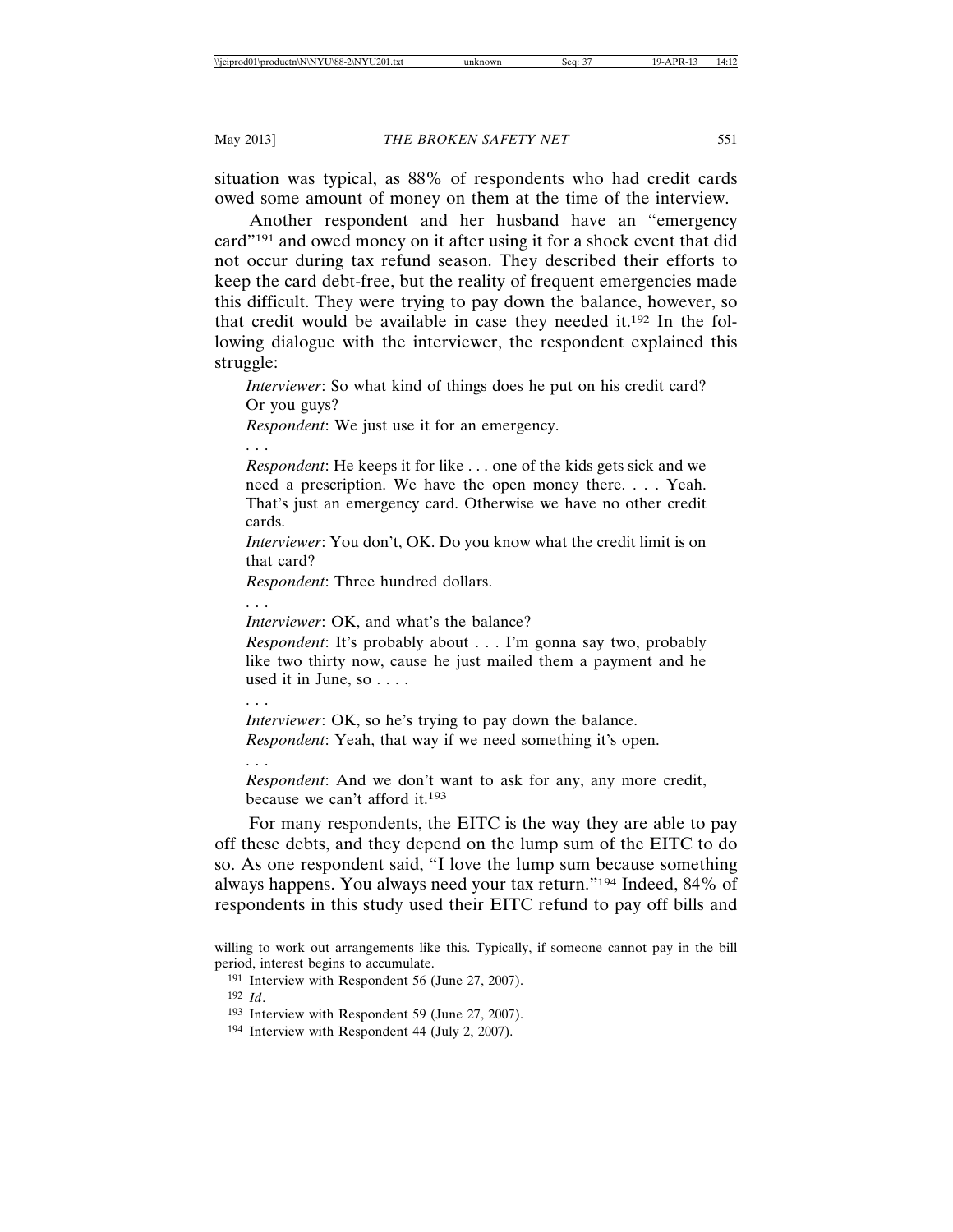debts.195 Families who spent refund dollars on debt reduced their debt burdens by almost 50%.196 In some cases, these debts and back bills were the result of a shock event, and the EITC allowed respondents to pay off the debt, fees, and interest and to prevent them from further accumulation:

*Interviewer*: [Y]ou mentioned that this year one of the things you used your refund check was for paying back the credit card bill. . . . [W]hat did you charge to the Visa card? *Respondent*: Hmm, probably like, car repair. *Interviewer*: Your car repair was on there? . . . *Respondent*: It was a major car repair. *Interviewer*: And um, so [you just charged it to] the credit card. *Respondent*: Mhmm [yes]. *Interviewer*: And then were you paying it off little by little? *Respondent*: Yep, little by little. *Interviewer*: And then you just paid off the whole rest of it [with the EITC]? That must have felt good to get off? *Respondent*: Yep, yep. Because you don't want to tack yourself much for interest rate, you know?197

## *C. The Dangers of Getting By on Credit*

Ruby Mendenhall and colleagues have noted how private, forprofit tax preparation company offices such as H&R Block have in a sense become the new, "privatized" welfare claim office.198 There is a related role for credit card companies as a kind of new, private, welfare provider. Throughout the year, credit card companies pay out money, and in return they get interest and fees, which the government is indirectly paying to them through the EITC.199

<sup>195</sup> Mendenhall et al., *supra* note 25, at 367. Another study of EITC recipients found that among recipients who spent some or all of their refunds (91%), nearly 80% used their refunds to pay down bills or other debts. Michael S. Barr & Jane K. Dokko, *Tax Filing Experiences and Withholding Preferences of Low- and Moderate-Income Households: Preliminary Evidence from a New Survey*, *in* RECENT RESEARCH ON TAX ADMINISTRATION AND COMPLIANCE: SELECTED PAPERS GIVEN AT THE 2006 IRS RESEARCH CONFERENCE 204 (2006), *available at* http://www.irs.gov/pub/irs-soi/06barr.pdf.

<sup>196</sup> Tach, *supra* note 90, at 39. For a more detailed discussion of planned refund allocations, see Mendenhall et al., *supra* note 25, at 372–74.

<sup>197</sup> Interview with Respondent 38 (July 19, 2007).

<sup>198</sup> *See* Mendenhall et al., *supra* note 25, at 371 ("[I]t is not the welfare office but the for-profit tax preparer that nearly 70% of EITC claimants approach to obtain benefits." (citations omitted)).

<sup>199</sup> Of respondents with credit card debt, 39% used a portion of the EITC to pay an average of 22% of their credit card debt (and the average credit card balance of respondents with some amount of credit card debt was \$4638). Other respondents may have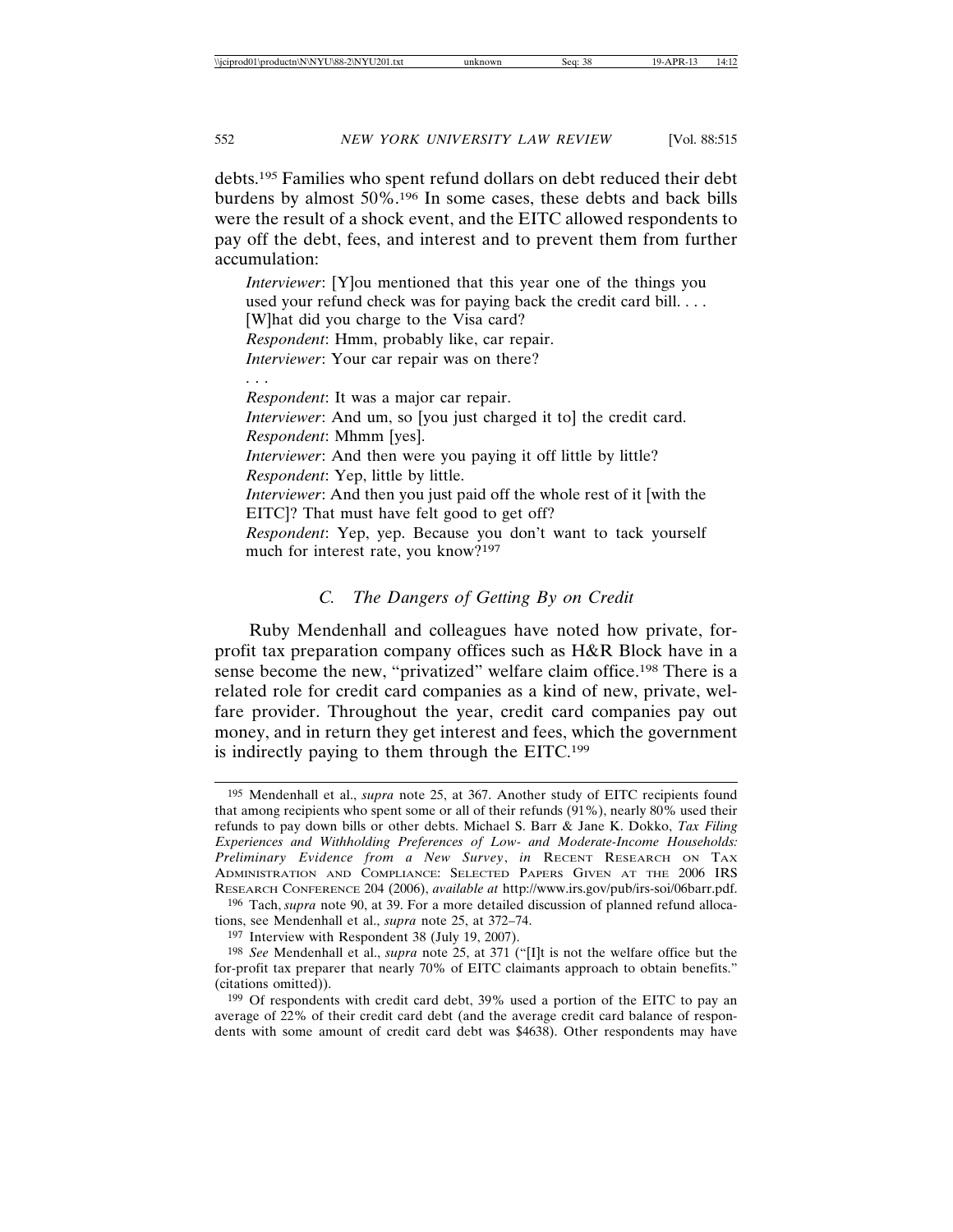On one hand, this role for credit card companies is admirable. Credit cards can save low-income workers from spiraling immediately into severe financial hardship and potentially losing their homes. Indeed, credit card companies have called the changes in high-risk lending the "democratization of credit."200 However, the story is not as positive as it may appear on its face, and we are only beginning to see the fallout.

Those with annual family incomes of less than \$10,000 saw the largest proportional increase in credit card debt between 1989 and 2001—increasing by 184%.201 During the 1990s, Americans with incomes below the poverty level nearly doubled their credit card usage, and those with family incomes between \$10,000 and \$25,000 came in a "close second."202 Low-income borrowers who cannot pay the full amount of their bill are enormously profitable for credit card issuers.203 As commentators have noted, "[i]nterest payments account for more than 80% of the profits of credit card issuers, with the remaining 20% coming from annual fees, late fees, over-limit fees, and merchant fees."204 This statistic is troubling because low-income families have seen a tremendous increase in credit card debt in recent decades. At least in part to solicit more of these borrowers, and thus increase profits, credit card issuers have sent out billions of solicitations.205 Credit card companies sent out 1.52 billion direct mail solicitations in 1993, and by 2001 this number jumped to 5 billion soliciations.206

The relationship between credit and low-income households poses several unique difficulties. Scholars have offered innovative solutions to try to find ways to continue to extend credit to these households while shielding them from some of the most aggressive predatory techniques of credit card companies.207 These conversations

201 DRAUT & SILVA, *supra* note 172, at 9–10.

203 Sommer, *supra* note 200, at 38.

206 DRAUT & SILVA, *supra* note 172, at 13*.* 

207 *See, e.g.*, Littwin, *supra* note 32, at 478–79, 485–88 (advocating alternative products called "self-directed credit cards," a form of which would enable credit card users to place

considered paying off at least part of their credit card debt, but a more pressing expense got in the way. For these families, their interest and fees continue to accumulate.

<sup>200</sup> Henry J. Sommer, *Causes of the Consumer Bankruptcy Explosion: Debtor Abuse or Easy Credit?*, 27 HOFSTRA L. REV. 33, 37 (1998) (internal quotation marks omitted).

<sup>202</sup> TERESA A. SULLIVAN, ELIZABETH WARREN & JAY LAWRENCE WESTBROOK, THE FRAGILE MIDDLE CLASS: AMERICANS IN DEBT 136–37 (2000).

<sup>204</sup> SULLIVAN, WARREN & WESTBROOK, *supra* note 202, at 135.

<sup>205</sup> *See* DRAUT & SILVA, *supra* note 172, at 37 ("During the 1990s, the credit card companies sent billions of solicitations . . . to attract new customers."); Sommer, *supra* note 200, at 37–38 (noting that the increase in solicitation was driven by an increase in the profitability of the credit card business, which was due in part to the ability to target lowincome, high-risk persons).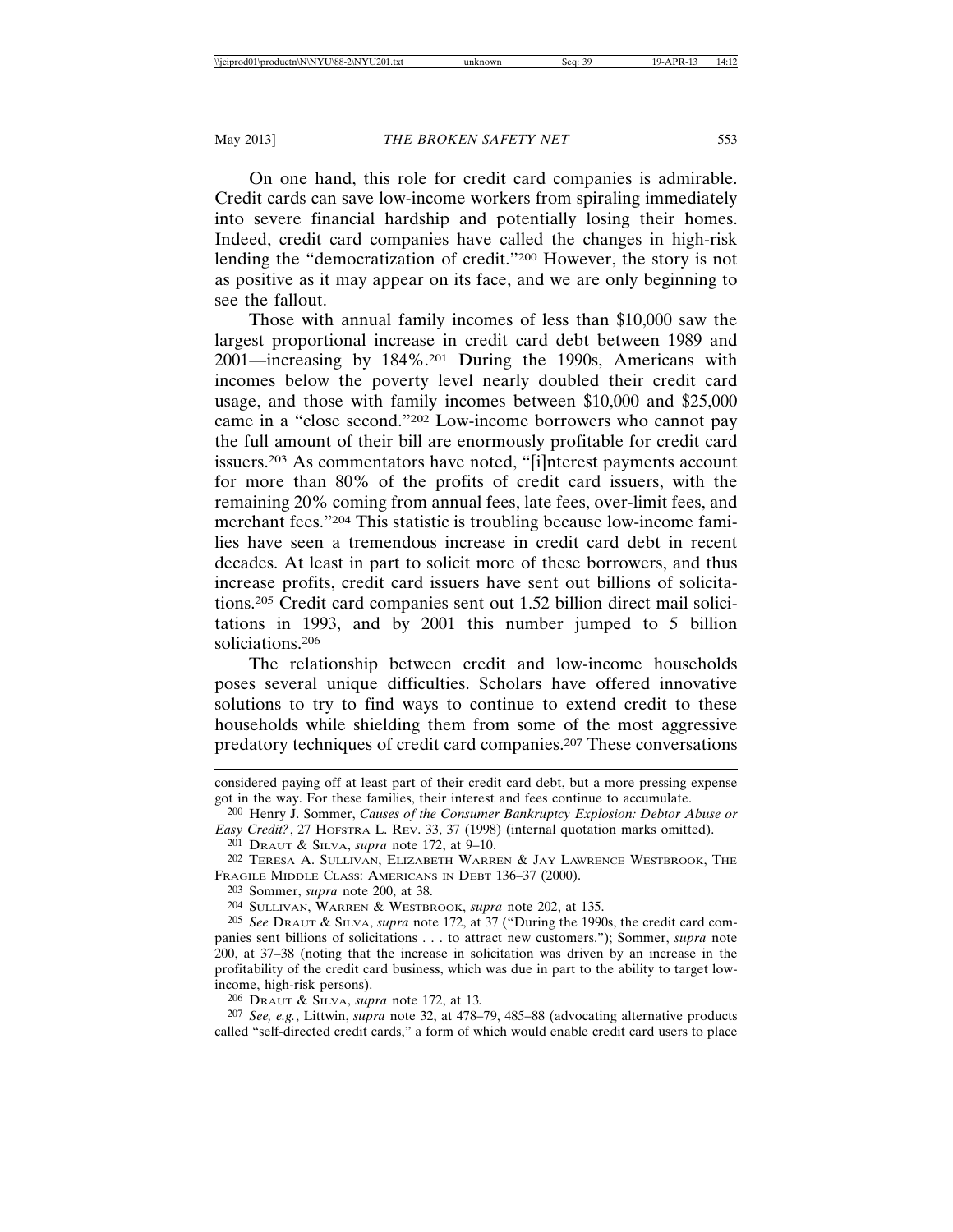are important and, in the long term, may be a key solution to helping low-income families weather shock events.

However, in this Article, I focus on what the data from my study tell me: Many low-income borrowers who receive the EITC are on a road to financial disaster. Some respondents had stories of experiencing a shock event, using a credit card as a buffer, and then paying off the credit card debt with the EITC.208 These respondents lose a critical percentage of their EITC to interest and fees instead of using the money for mobility goals, but the credit card allows them to weather the shock event.

Unfortunately, this is not the case for everyone. Another respondent, a forty-nine-year-old grandmother, had no family network support available when she found out her four-year-old custodial granddaughter needed open-heart surgery. She took off six weeks from work to care for her granddaughter. However, she had no money saved to cover expenses and no one to turn to for help, so she accumulated a lot of credit card debt to get by. This respondent was attempting to deal with this debt at the time of the interview, but did not have the money to pay it back and was receiving threatening letters from collectors. She said:

So I don't know, but if you all are gonna have a training about consolidating your credit, let me know. I really will. I mean it's not that I don't want to pay them, but it's no sense in lying. And then they send me threatening letters like they're gonna take me to court. I wrote one back, take me, I'll be there. I will, I can't lie to them, I don't have it, what do you want me to do. I had to take off work for like six weeks because when my grandbaby had open-heart surgery. I don't know where you all want me to get the money from. Yeah, my mother say you can't get blood from a turnip so there's nothing I can give them, you know.209

As low-income families provide high profits to the credit industry because they provide interest and fees revenue,<sup>210</sup> their own finances

binding restrictions on their spending and borrowing in advance of actually using the card); RONALD J. MANN, CHARGING AHEAD 207 (2006) (advocating, among other things, "[i]nvalidating legal obstacles to credit card surcharging," "[i]nvalidating unpriceable contract terms like universal default provisions," "[s]hifting disclosure regimes to the point-ofsale," "[s]etting mandatory minimum repayment levels," and "[s]ubordinating the debt of credit card lenders in cardholder bankruptcies").

<sup>208</sup> *See supra* note 197 and accompanying text (describing respondent's experience using credit cards as a buffer).

<sup>209</sup> Interview with Respondent 34 (Aug. 15, 2007).

<sup>210</sup> *See* DRAUT & SILVA, *supra* note 172, at 13 ("[Late fees are] the fastest growing source of revenue for the industry, jumping from \$1.7 billion in 1996 to \$7.3 billion in 2001. . . . The credit card industry's punitive practices have paid off. . . . Pretax return on assets, a key measure of profitability, averaged 4.2% in 2002, the highest level since 1988.")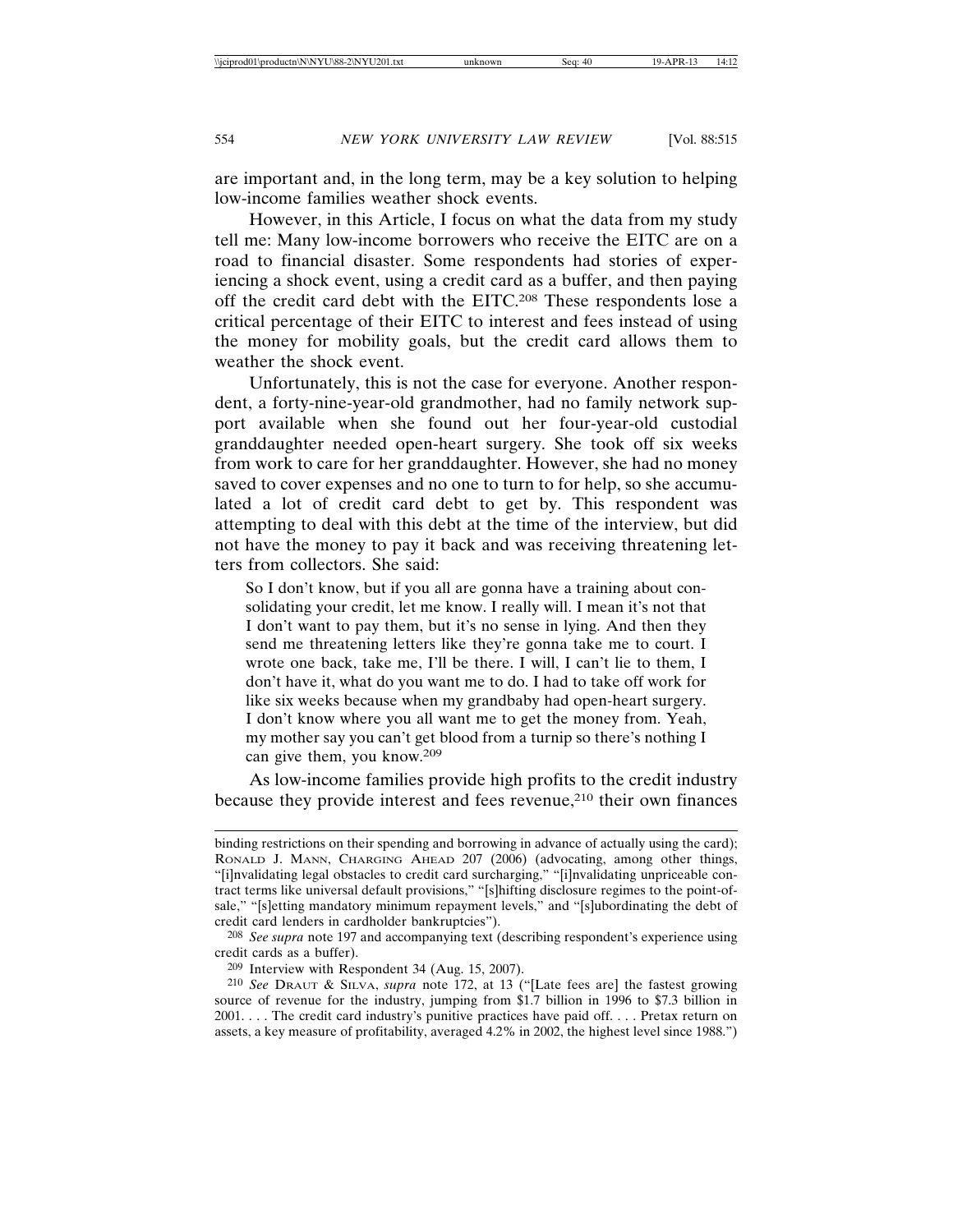often begin to fall apart and they find themselves deep in debt, without a way out.<sup>211</sup> Many respondents found themselves in this position when they experienced a shock event and then used credit cards to pay for many of their daily expenses for a period of time. Respondents eventually rack up such overwhelming debt, interest, and fees that their EITC can only cover some of it.

Many of the respondents in this study had short credit histories, and they were just beginning to navigate the consequences of massive debt. The stigma of welfare offices may have been in their past, but in its place were calls from collection agencies, threats, and eventually lawyers, courtrooms, and looming potential bankruptcy. One respondent talked about changing her phone number to try to avoid collectors:

So I ended [up] changing my cell phone for them to stop calling me, because like I keep telling them, like you guys don't have to be so rude. You're calling to get your money. You don't have to be rude to me, that's gonna make [me] not want to pay you even more, so I just changed the number to refrain from arguing . . . . I said, lady, I don't have the money right now. I don't know what to tell you guys. When I get it, you'll get it. Trust me, because I want you to leave me alone . . . .212

The possibility of bankruptcy was on the mind of some respondents, though they often said they would simply ignore the debt and hope it did not come to that. One respondent's reasoning was typical: "I got [a credit card] but I'm not paying it yet. . . . I might owe, shoot, I might owe seven hundred on it but I'll be filing bankruptcy before I pay it."213 Several of the respondents did not entirely understand the interest and fees on their credit cards when they used them to weather a shock event, and they were angry they now owed so much. One respondent talked about using her Queen Latifah card to get out of a bind, but then owing hundreds of dollars in interest and fees, money she did not realize she would owe:

*Respondent*: That's that Queen Latifah chick, I wanna see her. And the three hundred dollar credit card, I only got a hundred. She took out all the fees with the other one, with that credit card. What was it, a hundred dollars, eighty-five dollars annual fee, this fee and that

<sup>211</sup> Admittedly, many families find themselves in this situation not just because they use credit cards for emergencies. There are psychological and practical reasons many people use credit cards for daily expenses. For further discussion of these issues, see generally Littwin, *supra* note 32, at 464–66, in which the author notes that many low-income women she interviewed obtained and used credit cards because they symbolized being a part of mainstream society.

<sup>212</sup> Interview with Respondent 78 (Aug. 15, 2007).

<sup>213</sup> Interview with Respondent 102 (July 29, 2007).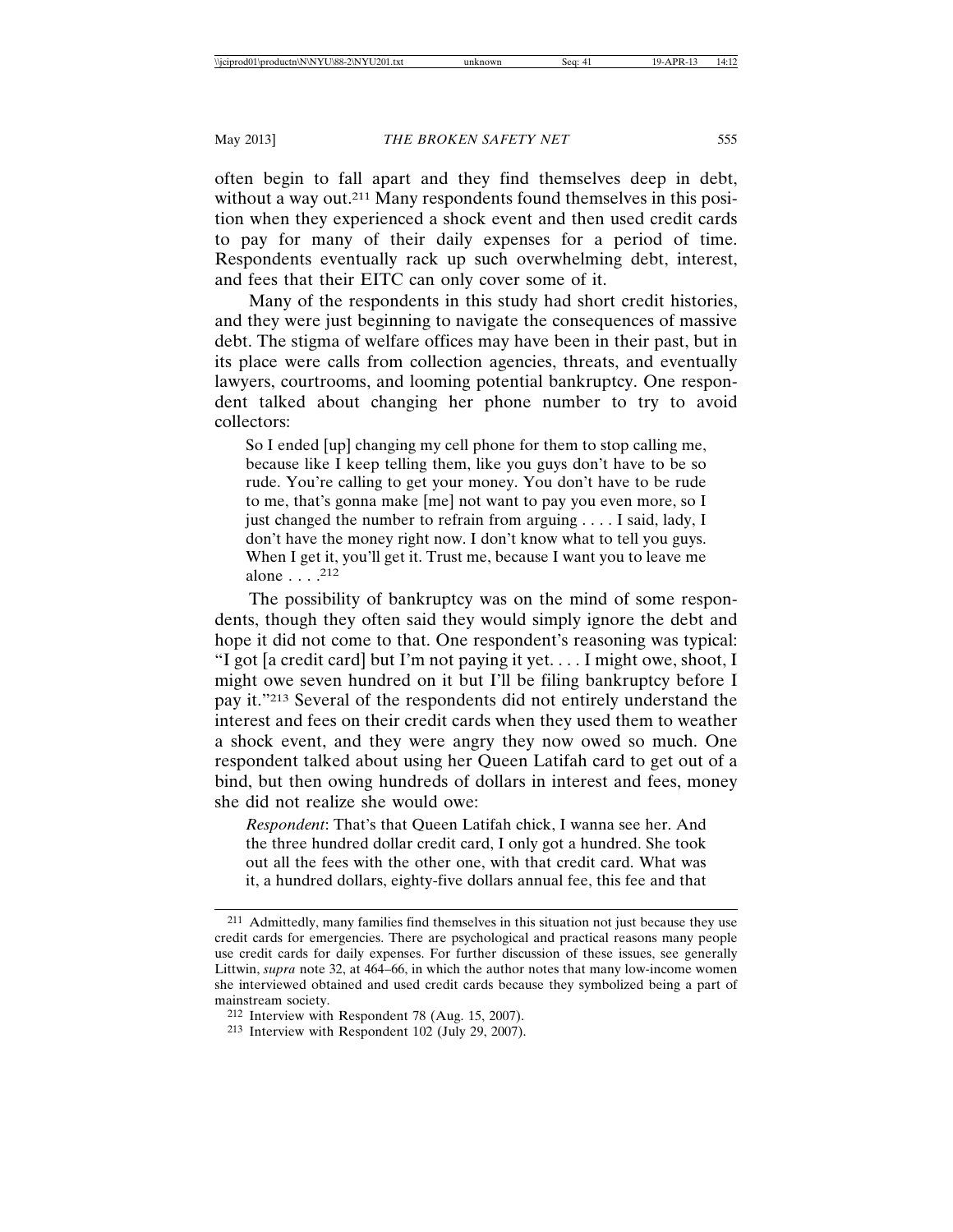fee and then they only got a hundred dollars, and now you tell me I owe you five thousand dollars. You better ask CoverGirl to give it to you, for real.

*Interviewer*: What do you mean, what is this, is she in some credit card commercial?

*Respondent*: No, it's a Queen Latifah credit card, that's what they tell you. Yeah, to make black people buy it, get it. And I did.

. . .

*Respondent*: Yeah! Yeah, she bamboozled me, yeah. That's why I say CoverGirl better pay her, mmhmm, because if I go to court I'm giving her back three hundred dollars, she ain't getting no five thousand.<sup>214</sup>

Credit cards are an important part of the new safety net for lowincome families, who use them when shock events hit. In the short term, they work. The problem, however, is that many low-income families are not able to pay off the debt on the cards once interest and late fees accumulate. Because credit cards have only been widely available to low-income populations for the last fifteen years, we have yet to see the full consequences of this expansion. Bankruptcy rates may soar as more low-income families join those who file.215

There is no clear explanation for why bankruptcy filers are largely middle-class Americans as opposed to poor Americans. However, there is reason to believe that as the poor rack up more credit card debt, they may be driven to file. *See* Brian K. Bucks, *Out of Balance? Financial Distress in U.S. Households*, *in* BROKE: HOW DEBT BANKRUPTS THE MIDDLE CLASS, *supra* note 6, at 40, 58 (comparing people who file for bankruptcy against people who do not and finding that "[t]hose in bankruptcy tend to have lower net worth and greater debt compared not only with U.S. families overall, but also with non-bankrupt, financially vulnerable families"). Bucks also found that those who file for bankruptcy have substantially higher unsecured debt than non-filers, as well as comparatively higher unsecured debt as a proportion of total outstanding debt. *Id.* at 53. If lower income families do begin to file for bankruptcy in higher numbers, we may find that they begin spending

<sup>214</sup> Interview with Respondent 34 (Aug. 15, 2007). Queen Latifah, an actress, singer, and rapper, promoted the Urban Television Network's Freedom Card, which was issued from 2000 to 2001. *See* Freedom Card, Inc. v. JPMorgan Chase & Co., 432 F.3d 463, 466 (3d Cir. 2005). "The majority of FREEDOM CARD customers had credit lines of \$300. On average, they were charged annual fees and interest amounting to 140% over and above their principal balance." *Id.* Queen Latifah also promotes CoverGirl cosmetics. *See Queen Latifah*, COVERGIRL, http://www.covergirl.com/talent/queen-latifah (last visited Oct. 24, 2012).

<sup>215</sup> Elizabeth Warren has shown that when indicia of class status other than income such as education, occupation, and home ownership—are used, most bankruptcy filers as of 2001 were not the working poor, but rather people who were middle class. ELIZABETH WARREN & AMELIA TYAGI WARREN, THE TWO INCOME TRAP 7 & n.12 (2003) (citing Elizabeth Warren, *Financial Collapse and Class Status: Who Goes Bankrupt?*, 41 OSGOODE HALL L.J. 115 (2003)). Consistent with these findings, many respondents in this study talked about potentially having to file for bankruptcy, but only five respondents had actually filed. However, since low-income workers are relatively new to credit cards, there may be changes in the demographics of those who file for bankruptcy as interest and late fees continue to accumulate for low-income families over time.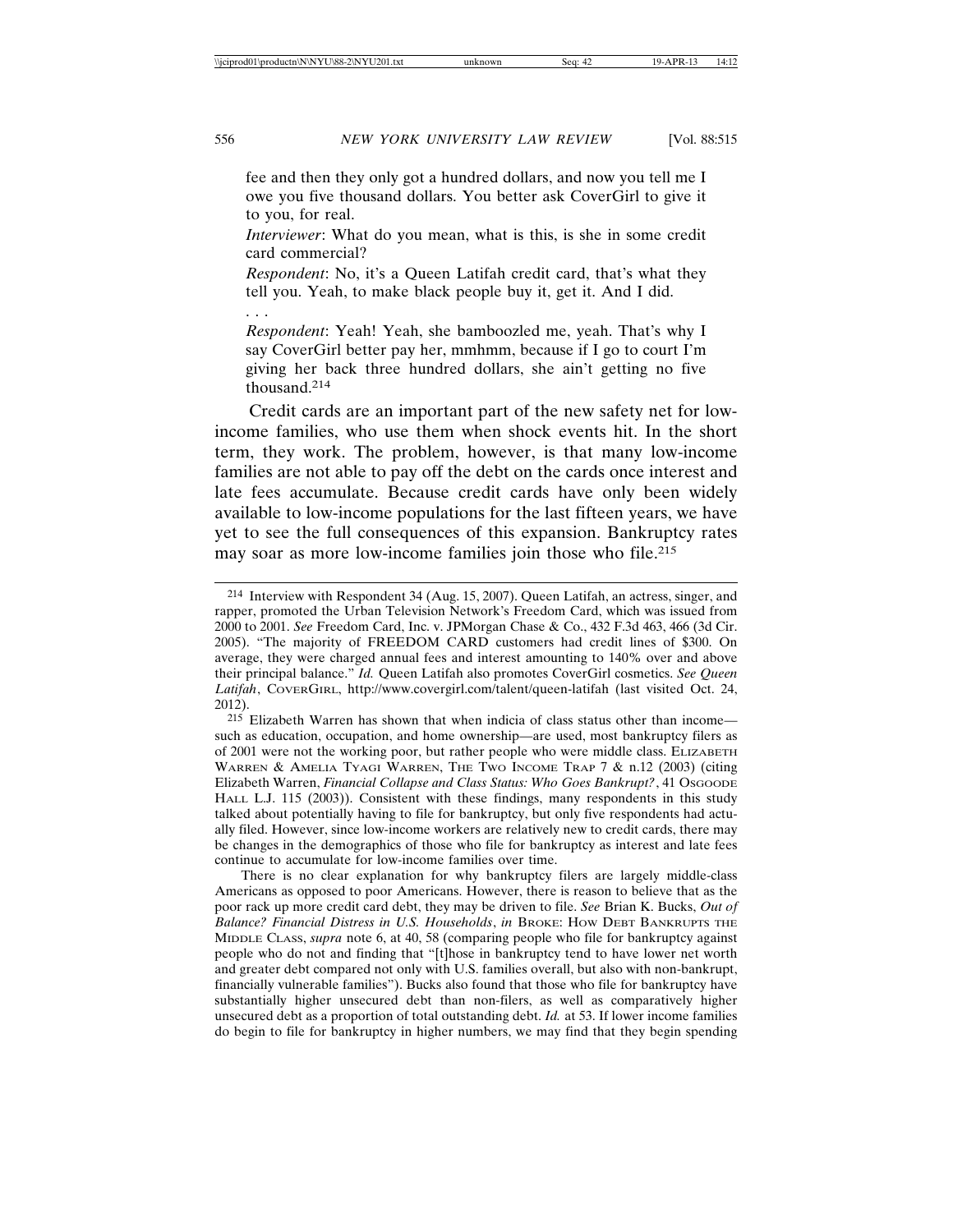Exacerbating the problem for these families, Congress recently made bankruptcy more expensive, and more difficult to file for, by passing the Bankruptcy Abuse Prevention and Consumer Protection Act of 2005.216 Low-income families may be left with few alternatives and few public or private safety nets available. In the short term, access to credit cards provides them with important financial relief and the ability to remain above water—but in the long term, families may find themselves drowning in debt.

#### *D. A Fast Descent: When There Is No Credit*

For some families, the lack of a public safety net means more immediate consequences. Several respondents<sup>217</sup> said they had sworn off credit cards due to past bad experiences with them.218 One respondent described a bad experience with credit cards and then told us:

I had one, I had one from J.C. Penney and I had got so behind in that and they harassed me and harassed me. I paid that sucker off and I didn't ever get another one. I never got another one . . . . I said I will never in life deal with another credit card, and I didn't.<sup>219</sup>

Respondents who have sworn off credit cards, like the respondent above, will not have immediate access to a credit card when a shock event occurs. Some other respondents will not have access to a credit card because they have never had one (either intentionally or because they did not qualify).220 For families in these situations, when a shock event does not occur at tax-refund time, the resolve to maintain selfsufficiency ultimately results in a downward spiral that leads to outcomes such as homelessness.

For example, one respondent, her boyfriend, and her daughter were living in a market-rate apartment. She worked at a coffee shop

217 Forty percent of respondents did not have a credit card at the time of the interview.

219 Interview with Respondent 143 (July 26, 2007).

220 For some families the problem is not lack of access to a credit card, but rather that credit cards were not enough to weather the shock events they experienced—often because rent, their highest expense, could not be charged to a credit card.

part or all of their EITC refund on the filing and lawyer fees associated with bankruptcy. Two scholars recently found that bankruptcy filings do indeed rise steadily during the first third of the year but then remain relatively flat for the remaining part of the year. Ronald J. Mann & Katherine Porter, *Saving Up for Bankruptcy*, 98 GEO. L.J. 289, 319 (2010). After interviewing bankruptcy attorneys, they conclude that tax refunds largely explain this annual filing pattern. *Id*. at 319–22.

<sup>216</sup> Pub. L. No. 109-8, 119 Stat. 23 (to be codified as amended in scattered sections of 11 U.S.C.).

<sup>218</sup> *E.g.*, Interview with Respondent 18 (July 2, 2007) ("I learned my lesson. No credit cards for me. [all laugh] Nothing! . . . We had bad credit."); Interview with Respondent 17 (July  $2 \&$  Aug. 1, 2007) ("The mistake I made was that credit card, First Union in college— SNIP. After the first semester I cut that bad boy. So I'm good.").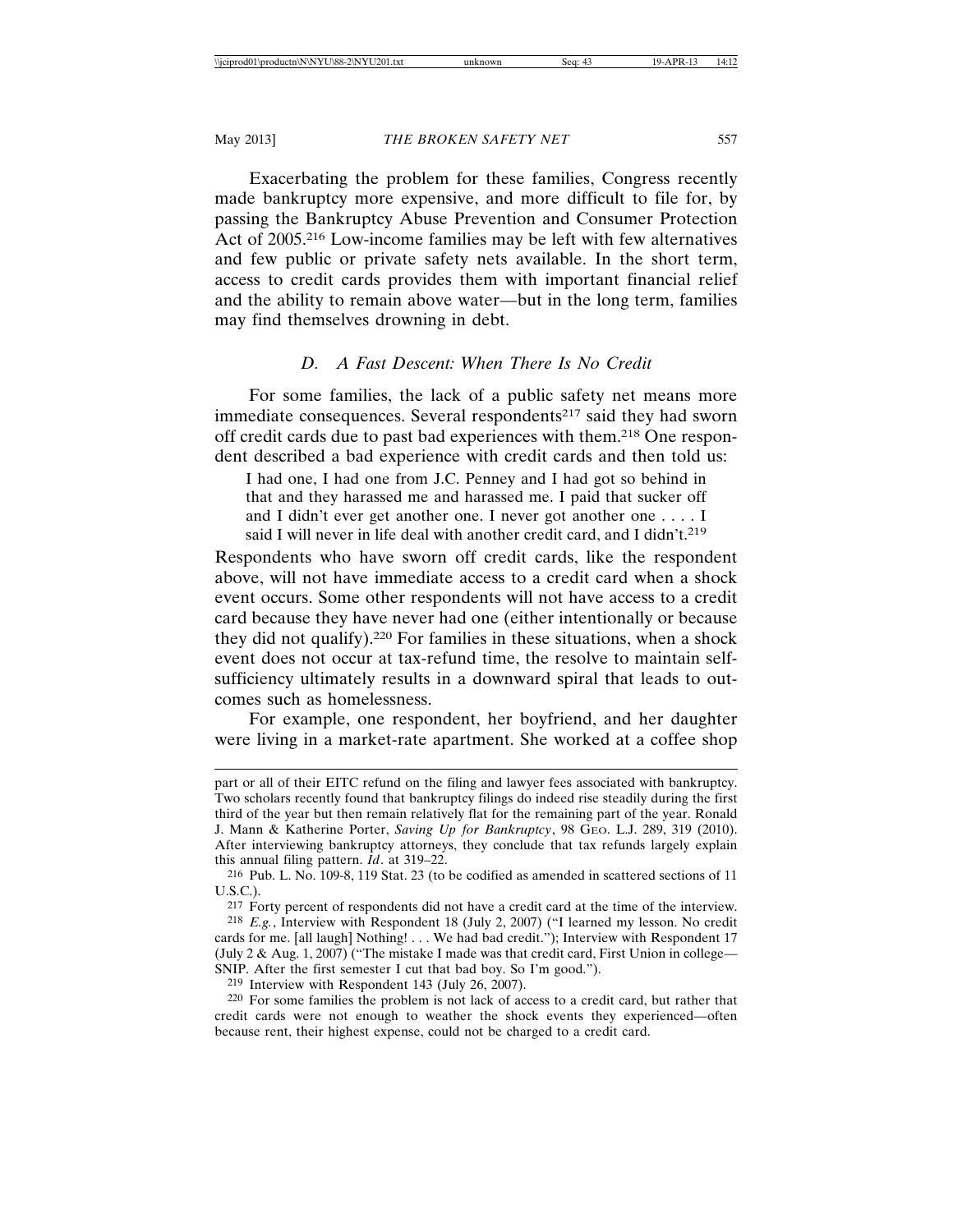and her boyfriend was delivering pizza.221 At that time, she said, "[W]e could afford everything like fine . . . . [W]e had money, everything was paid, we had our phone and everything, we had a table, everything was paid for."222 However, things went downhill when the respondent broke her leg. She had only a few sick days left at her job, and she could not work at a coffee shop with a broken leg since she had to be on her feet all day. About the same time, her boyfriend's car broke down. He depended on the car to get to work and make deliveries, so they paid for it to be fixed. The respondent and her boyfriend did not have credit cards, so they had to pay for the car repair in cash.223

The combination of the loss of her income and the money spent on car repairs left them unable to pay their rent and their landlord served them an eviction notice. She applied for welfare (a requirement for qualifying for a shelter) and then lived in a shelter for over a year and a half before getting off the waitlist for public housing. This respondent and her boyfriend, who were working hard to make it on their own, were derailed because of a broken leg, a car repair, and a lack of readily available funds.<sup>224</sup>

Another respondent told a similar story, though her resistance to welfare was front and center to her financial decline. This respondent was working at a stable job when she became pregnant. She had pregnancy complications and had to stop working. She tried to make things work herself, but as she said, "I came home one day from, I had to go to court, they were taking us to eviction court and when I came home from court, they had set all our stuff outside."225 The respondent did not have family she could live with, so she had to go to a homeless shelter. At that point she went on welfare because she was required to by the shelter and she was out of options. As she said, "I was homeless, I was pregnant, I needed money."226 However, she described the process as "really degrading"227 and found work soon after she gave birth. Though she still lived in transitional housing at the time of the interview, she no longer received welfare. As she said, "I got hired at [a grocery store] and I worked that and I stopped getting [welfare] because I reported it."228

224 *Id.*

- 226 *Id.*
- 227 *Id.*
- 228 *Id.*

<sup>221</sup> Interview with Respondent 50 (July 30, 2007).

<sup>222</sup> *Id.*

<sup>223</sup> *Id.*

<sup>225</sup> Interview with Respondent 118 (Oct. 24, 2007).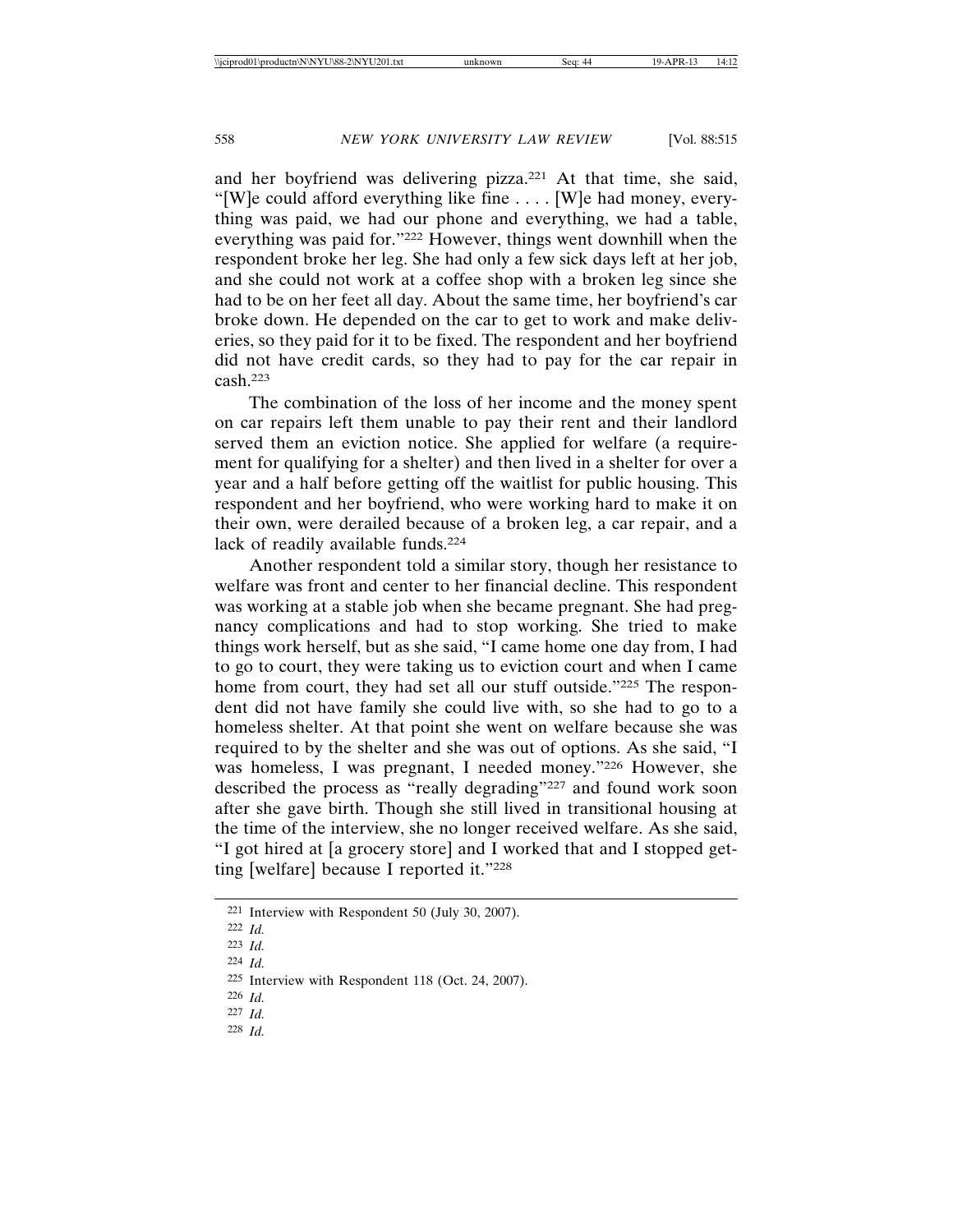A third respondent tells of a similar predicament. This respondent worked for many years driving an airport shuttle before he injured his shoulder and developed severe tendinitis from lifting luggage every day. The respondent, his wife, and his five children had been living in a rented house, with his income paying the rent and all utilities. He tried to get reassigned to work that did not require lifting, but instead, "they threw [him] out of the job."229 He found information about getting subsidized housing, but as he explained:

The priority was, I was living in a house. . . . [T]hey tell me you have to be in shelter to get a house, subsidy houses . . . or Section 8. . . . I don't want the government. So I say no way I wanna go shelter.

The respondent resisted government help until he had no choice. Indeed, he did not seek out a shelter right after he lost his job. Instead, he kept trying to make it, until, "The landlord said OK, if you don't want to pay the rent, so I have to evict you. So he evict me and we have to go court. I had to take the court's table to the welfare things. They put us shelter."230 He was out of options. He and his family were first put in a hotel, and then they were transferred to another shelter. As the respondent said, "But it still does not feel comfortable, because is temporary place and you couldn't do certain things, you know. Is strict rules, you know. It was all tough."231 Perhaps the most important lesson he learned was this: "After all you pay tax and all that, if you have a kid, I make suggestion, is it's good to get better help, you know, quick help instead of waiting years for something like that. It is very tough to live shelter with the kids."232

In sum, for families who experience financial shocks, the EITC is sometimes just enough to smooth their financial position and keep debt collectors away. They pay off some of their debt, but interest and fees continue to accumulate on the debt they cannot pay off. In the short term, the EITC is enough. In the long term, many of these families may face bankruptcy or (in the case of homeowners) foreclosure. They are living in a dangerous cycle of debt, interest, and fee accumulation on credit cards, followed by an annual smoothing.

For other families who do not have access to credit cards, the lack of other support can have dire consequences. Many of these families have timed out of welfare, were not able to receive it quickly enough, or did not seek it out because of cultural or psychological barriers against doing so. They have no options and quickly fall into a spiral of

<sup>229</sup> Interview with Respondent 58 (Oct. 23, 2007).

<sup>230</sup> *Id.*

<sup>231</sup> *Id.*

<sup>232</sup> *Id.*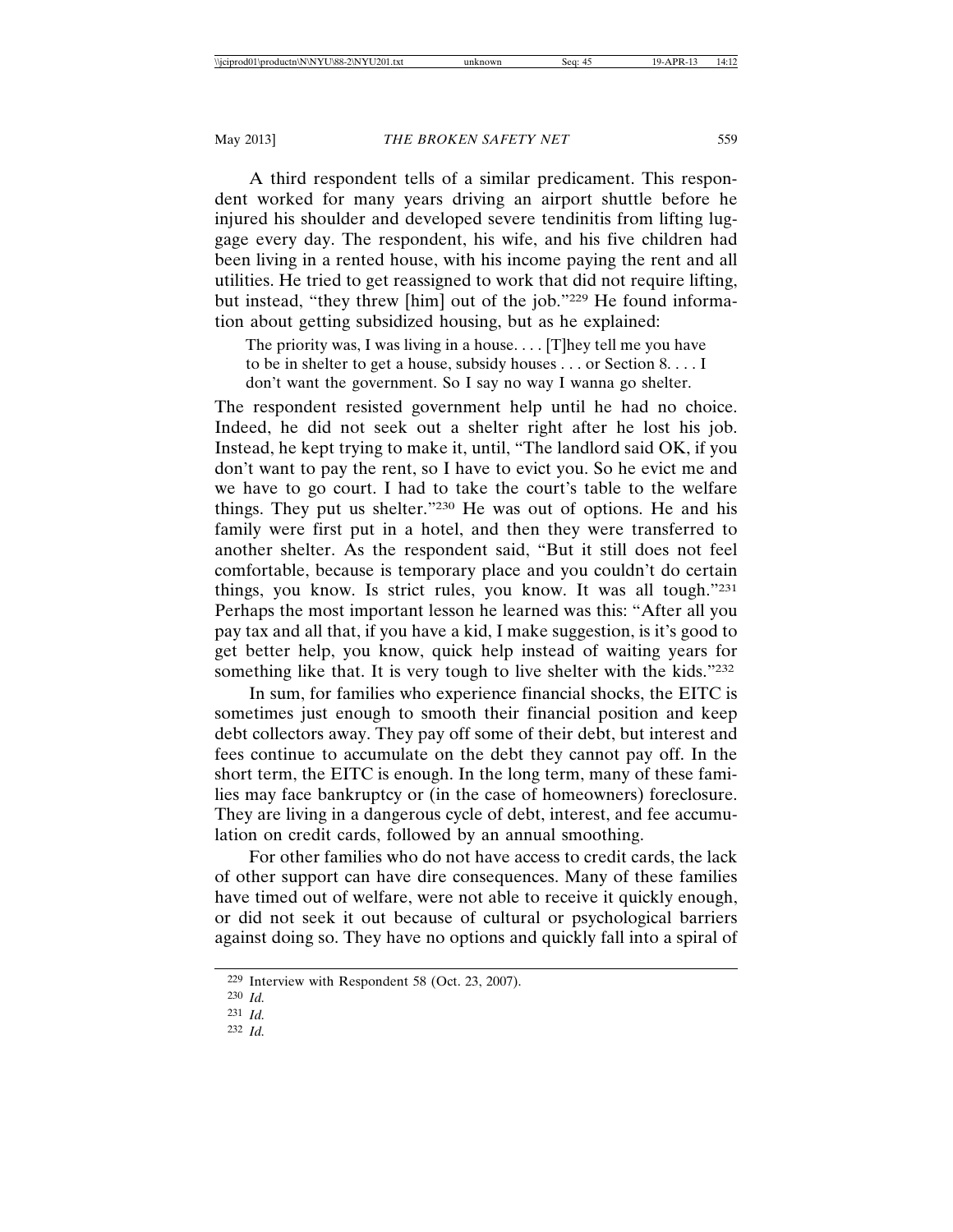financial despair and homelessness; it may take years to begin rebuilding their financial lives.

#### REPAIRING THE SAFETY NET

#### *A. What Is the Problem?*

In many regards, the EITC is an ideal federal antipoverty program. Although there are proposals and debates about whether and by how much the EITC needs to be increased and exactly who should receive it,233 overall the EITC has bipartisan political support and is well-regarded by scholars.<sup>234</sup> Additionally, unlike welfare, receiving the EITC does not seem to carry stigma for its recipients.235 Even more significantly, recipients overwhelmingly support the EITC, reporting that it provides them with motivation to work, a feeling of belonging and dignity, hope of mobility,<sup>236</sup> and much needed financial support to make ends meet.

It may appear that this support is enough. However, as discussed in Part IV, the data from this study show that as the EITC has replaced welfare both structurally (through significant declines in welfare rolls due to strict new rules) and culturally (due to low-income workers' reluctance to seek out welfare because it triggers feelings of shame and failure), the safety net for the poor has unraveled. The EITC is helpful for families during financially stable periods,237 but low-income families are particularly vulnerable to financial shocks.<sup>238</sup>

Families cannot control the timing of shock events, so when they hit, credit cards are the most common way to cope with the increased expenses. However, while credit cards provide a short-term buffer, they lead to financial ruin for many low-income families. Because the EITC comes in one annual payment, families who have experienced a shock event have already accumulated significant debt, interest, and fees. The tax money goes toward credit card payments instead of

<sup>233</sup> *See supra* notes 106–10 and accompanying text (reviewing such debates and proposals).

<sup>234</sup> *See supra* note 106 and accompanying text (listing proposed reforms to the EITC).

<sup>235</sup> *See supra* Part III (comparing views of the EITC with views of welfare).

<sup>236</sup> For a detailed discussion of the psychological and motivational benefits of the EITC based on this data, see Sykes et al., *supra* note 116, at 25–28.

<sup>237</sup> *See* Timothy M. Smeeding, Katherine Ross Phillips & Michael O'Connor, *The EITC: Expectation, Knowledge, Use, and Economic and Social Mobility*, 53 NAT'L TAX J. 1187, 1193 (2000) (noting that the lump sum EITC can provide workers with the opportunity to build assets and improve economic social mobility).

<sup>238</sup> *See* Alstott, *Why the EITC Doesn't Make Work Pay*, *supra* note 19, at 308–11 (noting that low-income workers are more likely to leave or lose jobs because of illness or family emergencies).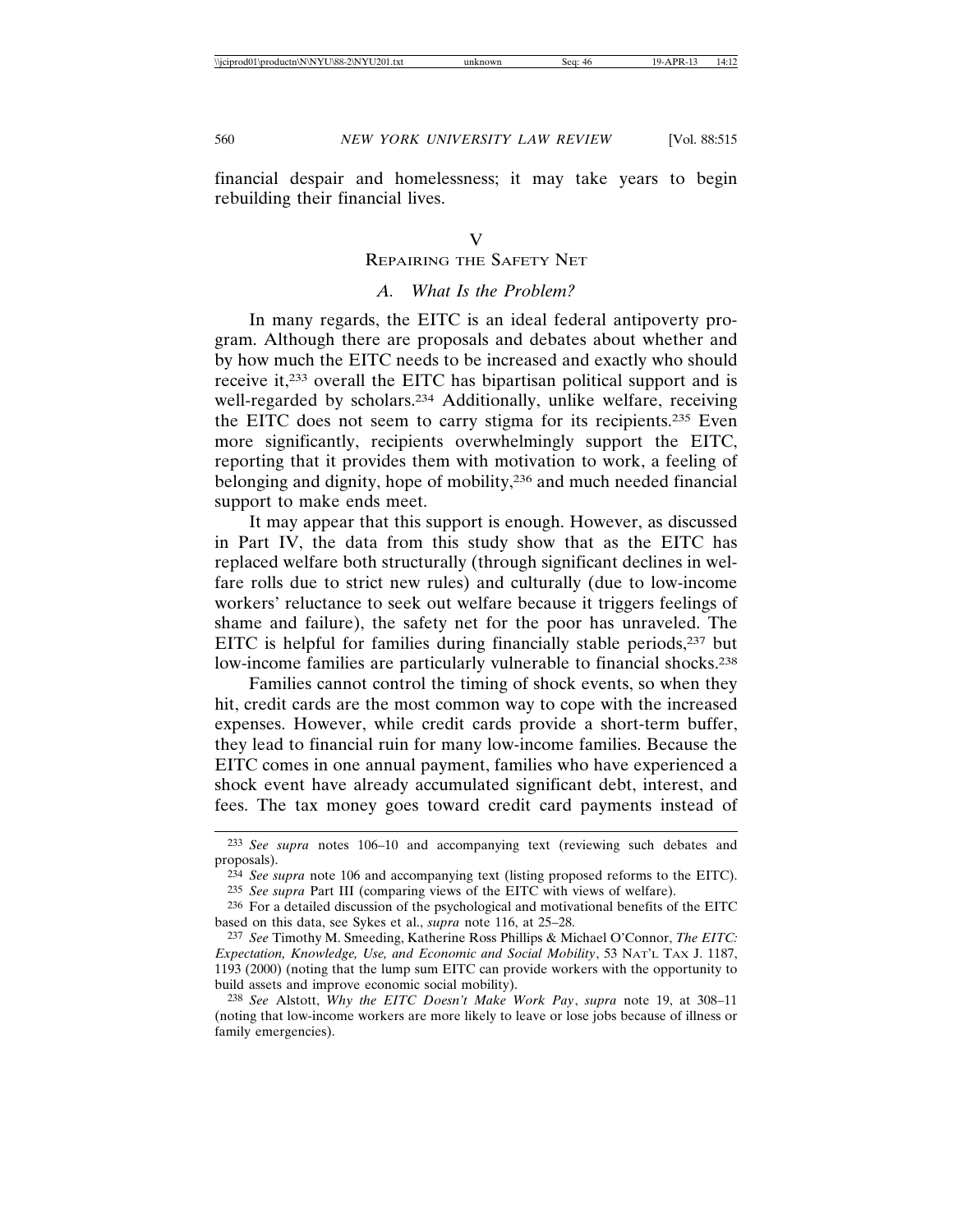savings, asset accumulation, or other socioeconomic mobility goals. Other workers do not have credit cards as a temporary buffer, so unless the shock event happens to correspond with tax-refund season, they face years of financial rebuilding.

#### *B. Existing Proposals for Change*

#### *1. The Advance EITC*

One potential solution would bring back an IRS program called the advance EITC, or AEITC, which allowed qualified taxpayers to receive a portion of the credit in each paycheck during the year. The taxpayer would submit a W-5 form to her employer, and the employer would then add money to the take-home pay of the taxpayer. The Education Jobs and Medicaid Funding Act of 2010 repealed the Advance EITC.239 After December 31, 2010, workers could no longer receive Advance EITC in their paychecks. President Obama suggested this cut as part of his February 2009 budget proposal.240 The White House cited the low take-up rate (less than 1%) of the AEITC and said that the "budget proposes eliminating it, not because we don't support work incentives for low- and moderate-income workers, but rather because that program simply does not work well."241

The majority of the respondents in this study had not heard about the AEITC,242 so perhaps enhanced promotional efforts for the AEITC would have increased participation. Some commentators, like Elaine Maag of the Tax Policy Center, argue that instead of ending the program, the IRS could take steps to educate employers and workers about the "benefits of a steadier income stream in alleviating household stresses."243

However, when we asked families if they would be interested in a program like the AEITC, they overwhelmingly told us that they would prefer to receive the EITC as a lump sum—as they currently

<sup>239</sup> Pub. L. No. 111-226 § 219, 124 Stat. 2403, 2403 (repealing 26 U.S.C. § 32(g)).

<sup>240</sup> Press Briefing, The White House, Press Briefing by OMB Director Peter Orzag and CEA Chair Christina Romer (Feb. 26, 2009), http://www.whitehouse.gov/the\_press\_office/ Press-Briefing-by-OMB-Director-Peter-Orszag-and-CEA-Chair-Christina-Romer. 241 *Id.*

<sup>242</sup> Tach, *supra* note 90, at 12 ("Very few families in our sample were aware of [the AEITC] . . . . A handful of families told us that their employers had told them about this opportunity, but by and large most had not heard anything about this from their employers, their social networks, or their tax preparers.").

<sup>243</sup> Elaine Maag, *Giving Up on the Advanced Earned Income Tax Credit*, TAX POLICY CENTER (Mar. 4, 2009, 5:24 PM), http://taxvox.taxpolicycenter.org/2009/03/04/giving-up-onthe-advanced-earned-income-tax-credit.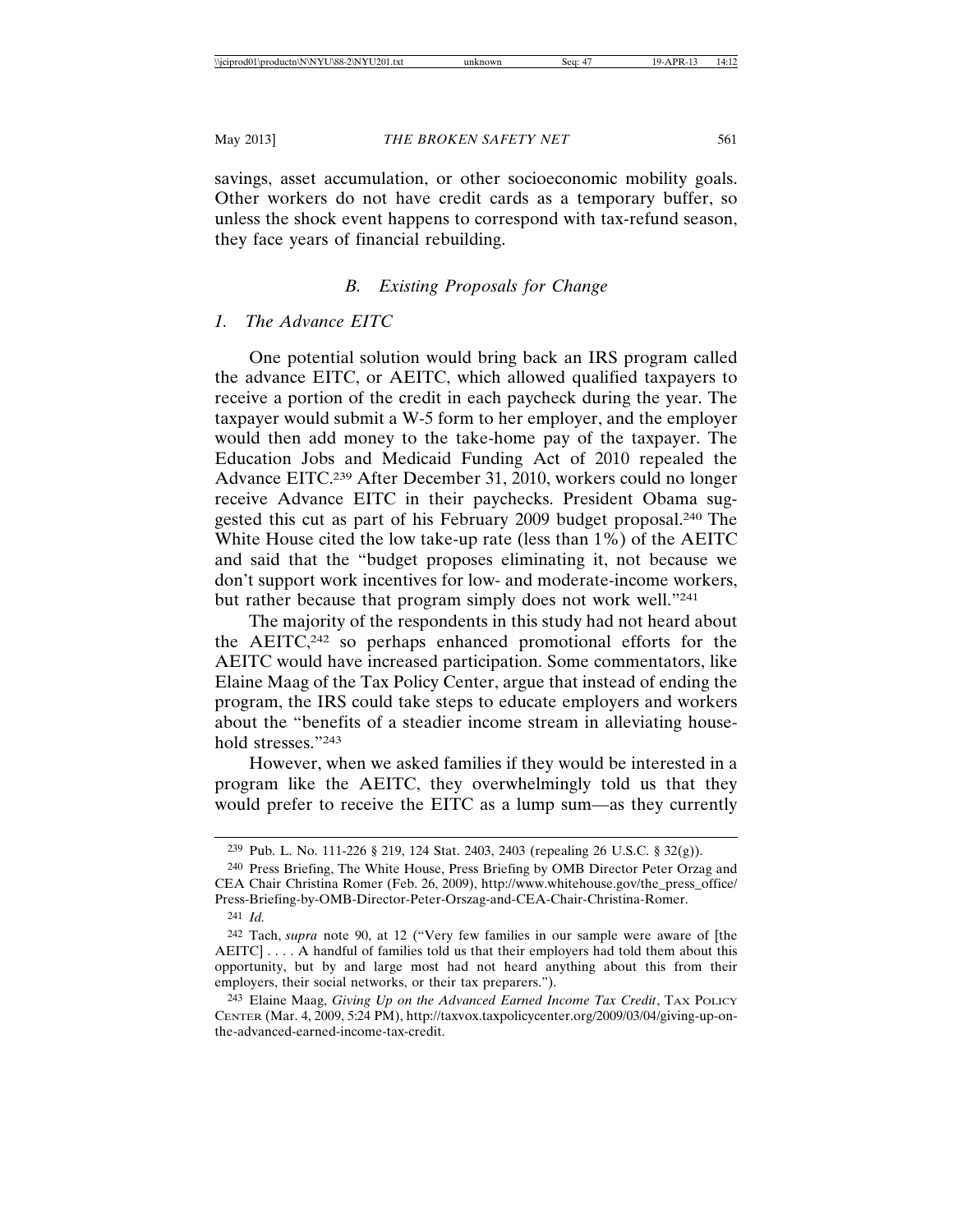receive it.244 Findings from other studies of EITC recipients have yielded similar results.245 Respondents liked the forced-savings aspect of the EITC lump sum,246 and they were afraid that if they took an advance on the money, they would ultimately owe the IRS money at the end of the year. This concern is not unfounded, as most respondents suffered frequent bouts of unemployment or underemployment and fluctuations in their monthly incomes for an assortment of reasons.

As Anne Alstott has explained, this raises a very difficult institutional dilemma. Fluctuations in income and the short accounting intervals of the advanced payment system could result in overpayment during the year. Families would then have to pay back the overpayment at the end of the year.247 While the overpayments may be relatively small in absolute terms, the loss of a few hundred dollars can be a significant hardship with profound consequences for a low-income family.248 Families from the study were also concerned that their refund might be garnished to pay other outstanding debts to the government such as child support, student loans, and back taxes, also resulting in the need for repayment to the government.249

For example, one respondent worked as a medical coder filing paperwork in a hospital billing office for several years until she was fired a few months before her interview. She qualified for the EITC, but was concerned that her refund would be garnished, because after she lost her job, she had fallen behind on paying her student loans. She said:

I pray that I don't end up owing them [next year]. . . . I'm hoping to at least bring home at least a thousand. . . . But then again it's like even if I get that much, maybe student loans—they will take it away. . . . I mean I just hope and pray that I get more than that  $\ldots$  .  $^{250}$ 

<sup>244</sup> Tach, *supra* note 90, at 12–13 (noting that almost all of the families in this sample would prefer to receive the EITC in a lump sum rather than in periodic payments).

<sup>245</sup> Barr & Dokko, *supra* note 195, at 204–05 (finding that about 80% of taxpayers would like to withhold income in order to receive a larger lump sum); *see also* Damon Jones, *Information, Preferences, and Public Benefit Participation: Experimental Evidence from the Advance EITC and 401(k) Savings*, 2 AM. EC. J.: APPLIED EC. 147, 149 (2010) (finding that even with reductions in information, administrative, stigma, and procrastination costs associated with the AEITC, recipients still actively forgo it, and that long-term forced-savings motives are unlikely, and postulating that uncertainty or short-term forcedsavings motives may be part of the explanation).

<sup>246</sup> *Id*.

<sup>247</sup> Alstott, *Limitations*, *supra* note 18, at 581–83.

<sup>248</sup> *Id.*

<sup>249</sup> Tach, *supra* note 90, at 14.

<sup>250</sup> Interview with Respondent 5 (Sept. 19, 2007).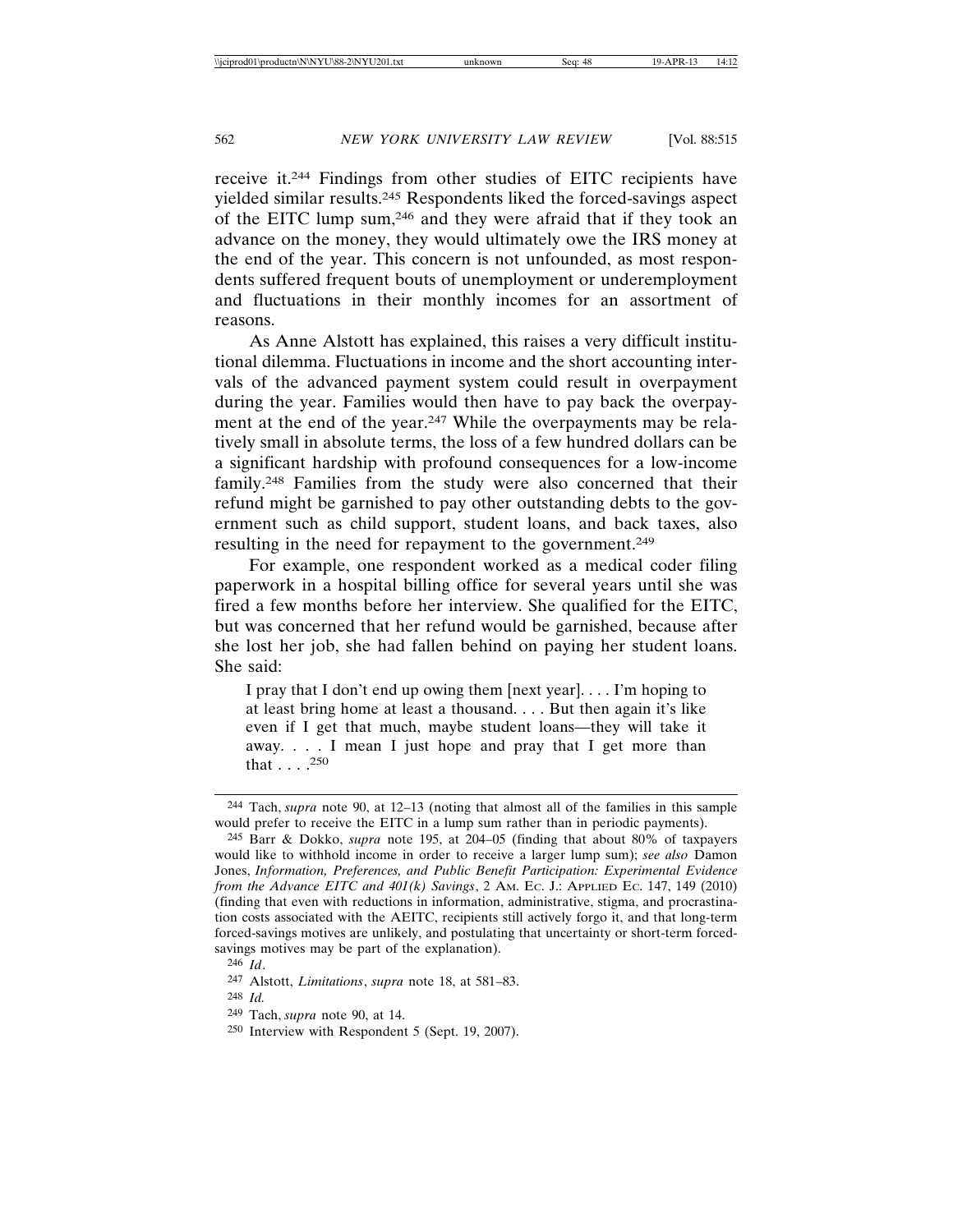Respondents did not want to rely on their EITC refund, so receiving it early and potentially owing the government money was not a risk they were willing to take. In fact, their fear was so significant that they would rather rack up large interest and fees on credit cards than receive overpayment from the AEITC.

The most common reason for preferring the lump sum, however, was that families were committed to using the EITC as a forcedsavings tool.<sup>251</sup> In fact, many respondents strategically claimed zero dependents on their tax forms to increase the size of their EITC refunds. When these workers filled out their W-4 forms, they had the opportunity to claim allowances for their dependents, spouses, and themselves, which would reduce the amount withheld for taxes and increase the size of their paychecks. However, employees have the option to "claim zero." By not claiming those personal allowances or dependents on their W-4 forms, they have more money withheld from each paycheck than necessary. This strategy increases the size of their tax refund at the end of the year. By claiming fewer children than they actually have, the workers pay more through the year than the taxes they owe.

One respondent explained that she claimed zero deductions because her tax refund is "like a savings account. I will have that money back for sure."252 This strategy did not come without sacrifice, though, since some respondents experienced financial hardship and went into debt while they were waiting for the refund to come. They also did not receive any interest on these withholdings, which they might have received from a different savings vehicle such as a bank savings account.

Finally, many respondents also acknowledged that they probably would not save if a small amount of extra money came in their paychecks, so they preferred the lump sum. One respondent said, "[E]ven if . . . I get my extra one hundred in [each] paycheck I won't save that one hundred dollars. I won't save it. . . . I know at the end of [the year] I will have that big five thousand  $\ldots$  ."253 She explained, "[I]f you file zero then more money they take out of you, and then more money you get back at the end of the year. So that's why now I've been fil[ing] zero."254

<sup>251</sup> Barr and Dokko's study yielded a similar finding. Barr & Dokko, *supra* note 195, at 204–05 (noting that approximately 80% of taxpayers "would like to use the withholding system to save"); *see also* BARR, *supra* note 160, at 206 (noting that overwithholding is a common phenomenon among low-income households).

<sup>252</sup> Interview with Respondent 89 (Sept. 1, 2007).

<sup>253</sup> Interview with Respondent 95 (Aug. 28, 2007).

<sup>254</sup> *Id.*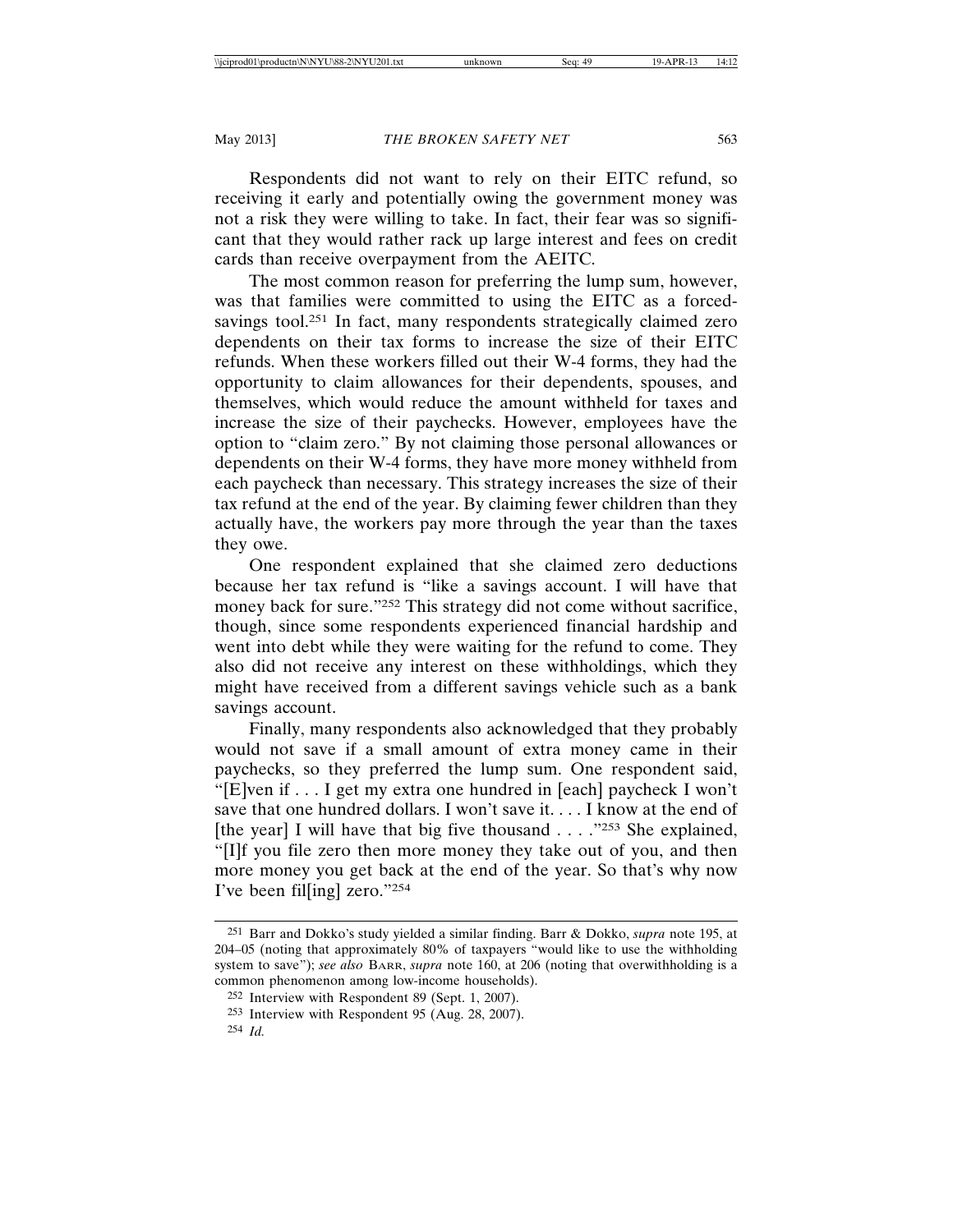As Laura Tach noted, the fact that the respondents were willing to forgo a payment in the present—essentially providing the government with the equivalent of a "no-interest loan" until tax time—shows just how motivated they are to save, even if that means they must pay the government to save for them.255

Other analyses of these data find that EITC recipients do save some of their refund in the long run, and planned to save even more of it when they filed taxes. Respondents were surveyed about their planned EITC allocations and 57% indicated they planned to save at least part of their EITC.256 However, only 19.6% of respondents actually saved (an average of 6% of their EITC refunds).257 Steve Holt of the Brookings Institution suggests a modified version of the AEITC to better reconcile the desires of recipients with the reality of their financial positions.258 He argues for a program in which EITC recipients would receive their EITC in periodic quarterly payments based on predicted EITC eligibility from the IRS (instead of their employers, like the AEITC).259 Holt believes that this option would take into account the desire for forced savings by low-income families, but would also help households with everyday needs and reinforce the earned quality of the EITC.260 While Holt's proposal might offer some advantages over the AEITC, it is still plagued with some of the same problems of both the AEITC and the EITC in its current form: the strong recipient preference for a big lump-sum payment, the potential for overpayment and the resulting tax burden,<sup>261</sup> and the lack of immediate support in cases of financial shock.

260 *Id.* at 30.

<sup>255</sup> Tach, *supra* note 90, at 15.

<sup>256</sup> Mendenhall et al., *supra* note 25, at 388 tbl.6.

<sup>257</sup> *Id*. However, another EITC study found that about 50% of low- and moderateincome individuals who received a tax refund saved all (9%) or part (42%) of their tax refunds. Barr & Dokko, *supra* note 195, at 204.

<sup>258</sup> Steve Holt, *Beyond the Lump Sum: Periodic Payment of the Earned Income Tax Credit*, COMMUNITY INVESTMENTS, Spring 2009, at 26, 29–31, *available at* http://www.frbsf. org/publications/community/investments/0905/Spring\_2009.pdf.

<sup>259</sup> *Id.*

<sup>261</sup> Holt proposes addressing the repayment problem in two ways. First, he suggests a maximum advance disbursement of 50% of the total anticipated credit. Second, he suggests a potential "safe-harbor" for overpayment, arguing that if a taxpayer can demonstrate that she is acting in good faith, the government should waive any repayment liability. *Id.* at 29. This type of program would eliminate the repayment problem for EITC recipients, but it presents other challenges such as bureaucratic coordination within the IRS, susceptibility to fraud, and difficult-to-muster political support.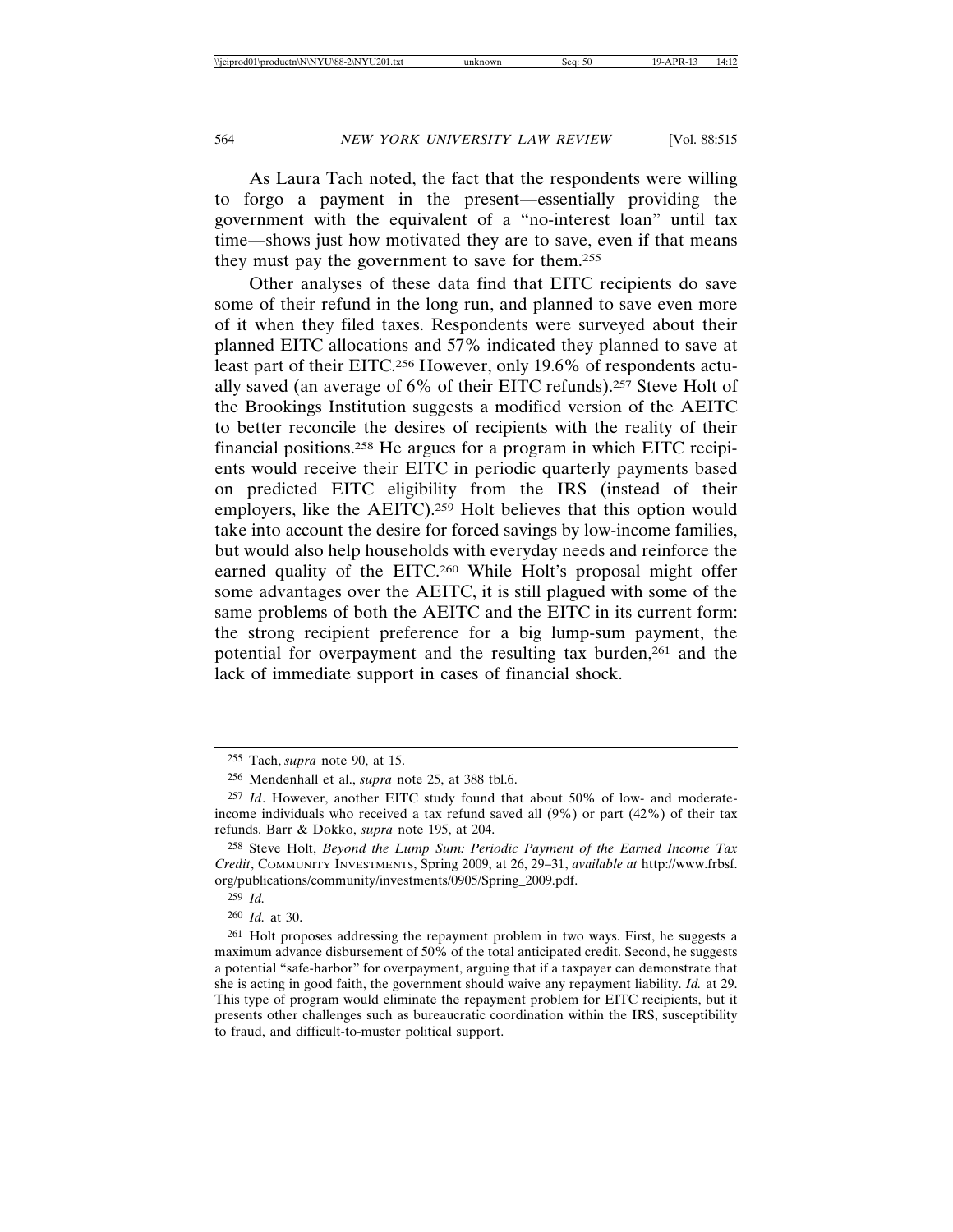### *2. Increasing the EITC Subsidy*

The data show that many families who receive the EITC are living on the brink of financial disaster. In the majority of cases, their incomes did not cover their expenses.262 Some scholars have argued that increasing the amount of the EITC would make families more financially stable and presumably better equipped to weather financial shocks.263 Proposals on how exactly to adjust the EITC vary, but the basic idea of the proposals is the same: Most recipients would be given more money and thus a greater ability to save for rainy days.

This type of proposal, on its face, seems appealing because it is straightforward and there are few, if any, issues of paternalism. Families do not have enough money—so, if it is politically and economically feasible, we should provide them with more money. Most families in this study were struggling and sometimes went without food and other basic necessities. Increasing their EITC subsidy may be part of the solution to ensure that these families have enough to make ends meet.

While an increase in the EITC may help solve some problems for families, they are unlikely to solve the problem of financial shocks. In theory, receiving more money might mean the families could save more money for a rainy day. In practice, however, many families who planned to save their refunds ultimately ended up using much of the money to pay off debt. Indeed, 72% of the respondents had plans (at the time they filed their taxes) to use some of their refund to catch up on debt, and in reality 89% (an additional 17%) did so.264 Most of the respondents felt so pressed to meet financial obligations that while the idea of putting aside a significant portion of their refund was appealing, the expenses of everyday life and their accumulating debt made saving seem unwise.265

Not only do respondents use the EITC to pay down accumulated debt, but many of them also spend it on current consumption (including shopping, groceries, things for their children, car purchase or repair, vacation, and other expenses). Almost 92% of respondents in this sample spent an average of about 50% of their EITC on some type of current consumption.266 Families at very low income levels

<sup>262</sup> *See* Sykes et al., *supra* note 116, at 16 (describing the financial situations of families receiving EITC).

<sup>263</sup> *See supra* note 106 (discussing proposals to change the EITC subsidy).

<sup>264</sup> Mendenhall et al., *supra* note 25.

<sup>265</sup> This is not to say that respondents did not save any of their refund. As noted in Part V.B.1 above, 20% of the sample saved, on average, 6% of their total refund. Mendenhall et al., *supra* note 25, at 45, tbl.6.

<sup>266</sup> *Id.*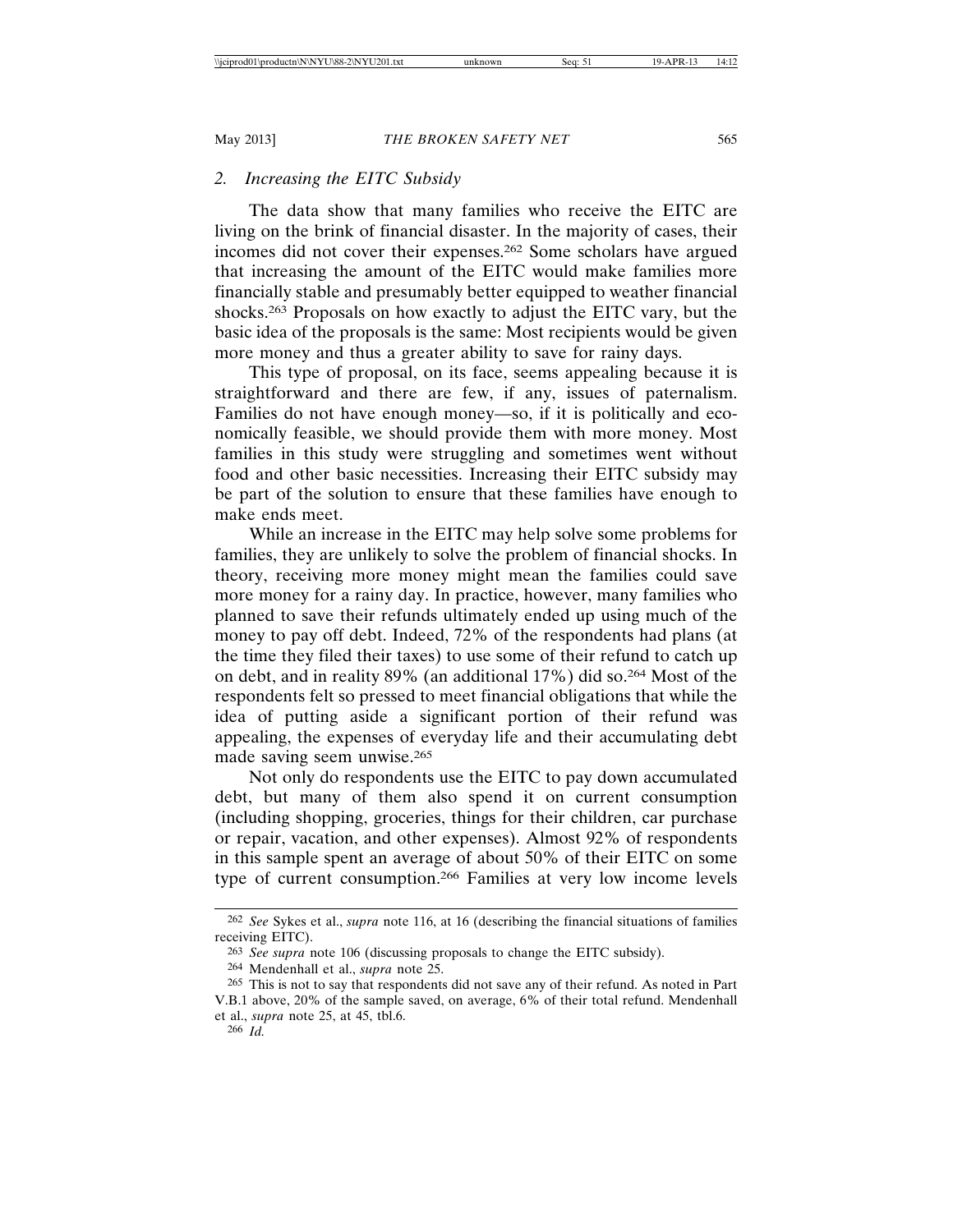face many unmet family needs, including clothing that fits, cars that run, and furniture that is not falling apart. Respondents looked forward to the EITC as a way to feel, at least for a few months, that they were not lacking.267

Furthermore, behavioral economic research has found that it is difficult to resist spending money—even without unmet material needs—when it is easily available to spend.268 Research has also found that saving works best when it is automatic.269 These spending habits, combined with accumulating debts and unmet basic needs facing most respondents as tax season approaches, suggest that simply giving respondents a larger EITC would be unlikely to make a significant difference in how they respond to shock events. I believe the financial trajectories of low-income families would be better served if the government directed money into accounts designed specifically to help families cope with financial shocks, as discussed in Part VI below.

### *3. Solutions Outside of the EITC*

### a. Expansion and Creation of Targeted Programs

There are numerous proposals unrelated to the EITC that may help families when they experience specific types of shock events. For example, scholars have proposed different variations of paid family leave,<sup>270</sup> an expansion of unemployment insurance,<sup>271</sup> and an expansion of disability benefits for temporary disability leave.272 I have two

269 Mullainathan & Shafir, *supra* note 268, at 124 ("[N]umerous studies of middle-class savings show that, as a consequence of faulty planning and procrastination, saving works best as a default.").

<sup>267</sup> For a detailed discussion and supporting qualitative data on this effect, see Tach, *supra* note 90, at 40–41.

<sup>268</sup> *See* Sendhil Mullainathan & Eldar Shafir, *Savings Policy and Decisionmaking in Low-Income Households*, *in* INSUFFICIENT FUNDS 121, 135 (Rebecca M. Blank & Michael S. Barr eds., 2009) ("Keeping money in cash rather than in a bank increases the ability and temptation to spend immediately, making it difficult to achieve any asset accumulation."); *cf.* RICHARD H. THALER & CASS R. SUNSTEIN, NUDGE 47–49 (2008) (discussing methods to curb the proclivity to spend money that is readily available).

<sup>270</sup> *See, e.g.*, Jeremy I. Bohrer, *You, Me, and Consequences of Family: How Federal Employment Law Prevents the Shattering of the "Glass Ceiling*,*"* 50 WASH. U. J. URB. & CONTEMP. L. 401, 418–21 (1996) (proposing a limited, paid family leave); Samuel Issacharoff & Elyse Rosenblum, *Women and the Workplace: Accommodating the Demands of Pregnancy*, 94 COLUM. L. REV. 2154, 2214–20 (1994) (proposing an insurance model for pregnancy leave); Gillian Lester, *A Defense of Paid Family Leave*, 28 HARV. J.L. & GENDER 1, 1–2 (2005) (evaluating and defending paid family leave); Erin P. Drew, Comment, *The Birth and Adoption Unemployment Compensation Experiment: Did the Department of Labor Go Too Far?*, 106 DICK. L. REV. 367, 387–88 (2001) (arguing that Congress should either amend the Federal Unemployment Tax Act to provide for family leave, or expand the Family and Medical Leave Act).

<sup>271</sup> *See, e.g.*, GRAETZ & MASHAW, *supra* note 27, at 202–03.

<sup>272</sup> *See, e.g.*, *id.* at 219–26 (proposing a plan for short term disability insurance).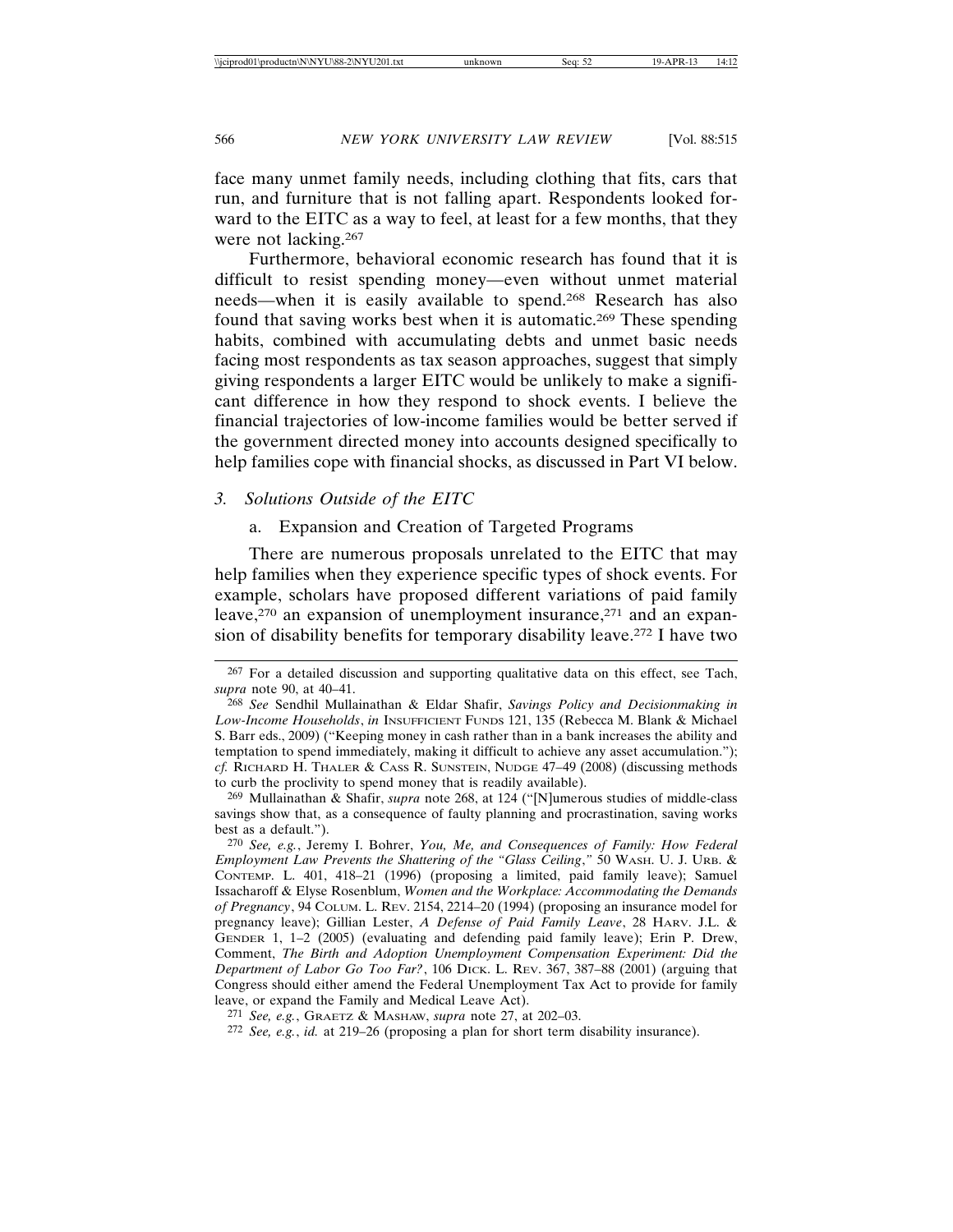main concerns with these proposals. First, these programs would presumably require a waiting period to determine eligibility. As discussed in Part IV.A, when respondents experience shock events, they often need money right away. Waiting periods for unemployment insurance and similar programs can drive respondents to simply use credit cards when they need funds immediately. Additionally, as many of the respondents in this study discussed, the eligibility requirements can be confusing and difficult to meet.

The other, related concern about the aforementioned programs is that they only target specific types of shock events. Even if they are relatively inclusive, these programs do not typically cover all financial emergencies. For instance, this study found that for low-income families, even one seemingly small shock event—such as a car repair—can derail a family just as much as an unexpected job loss, because the smaller shock event can lead to job loss.<sup>273</sup> Being able to ease the financial shock before it leads to something more serious is much more useful for families and ultimately saves the government money.

In many cases, targeted proposals serve important purposes but would not tackle a wide variety of smaller-scale shock events. For example, Anne Alstott's proposal for Life-Planning Insurance would benefit some of the respondents in this study.274 Her program proposes to provide income support and social services to parents whose children "require intensive, personal care due to a serious illness or disability."275 These challenges would otherwise drain the families' resources for quite some time. In such cases, a plan to tackle smaller shock events is unlikely to be enough, and a program like Alstott's is needed. However, Alstott's plan is not well suited for tackling the smaller shock events with big consequences that many respondents in this sample experienced. There is a need for both types of programs they just serve different purposes.

Michael Graetz and Jerry Mashaw have also proposed several plans to provide better security for low-income Americans.276 Their complex proposals cover a wide breadth of areas, including but not limited to: programs for improving health care,<sup>277</sup> unemployment

<sup>273</sup> *See, e.g.*, *supra* notes 221–24 and accompanying text (explaining how a health emergency led to larger financial shocks for one respondent).

<sup>274</sup> For example, one respondent struggled when her son's leukemia diagnosis required an extended stay in the hospital. Interview with Respondent 70 (Aug. 16, 2007). Alsott's program would have provided this respondent with relief from the burden of balancing work and her son's care.

<sup>275</sup> ANNE L. ALSTOTT, NO EXIT 119 (2004).

<sup>276</sup> GRAETZ & MASHAW, *supra* note 27, at 153.

<sup>277</sup> *Id.* at 163–87.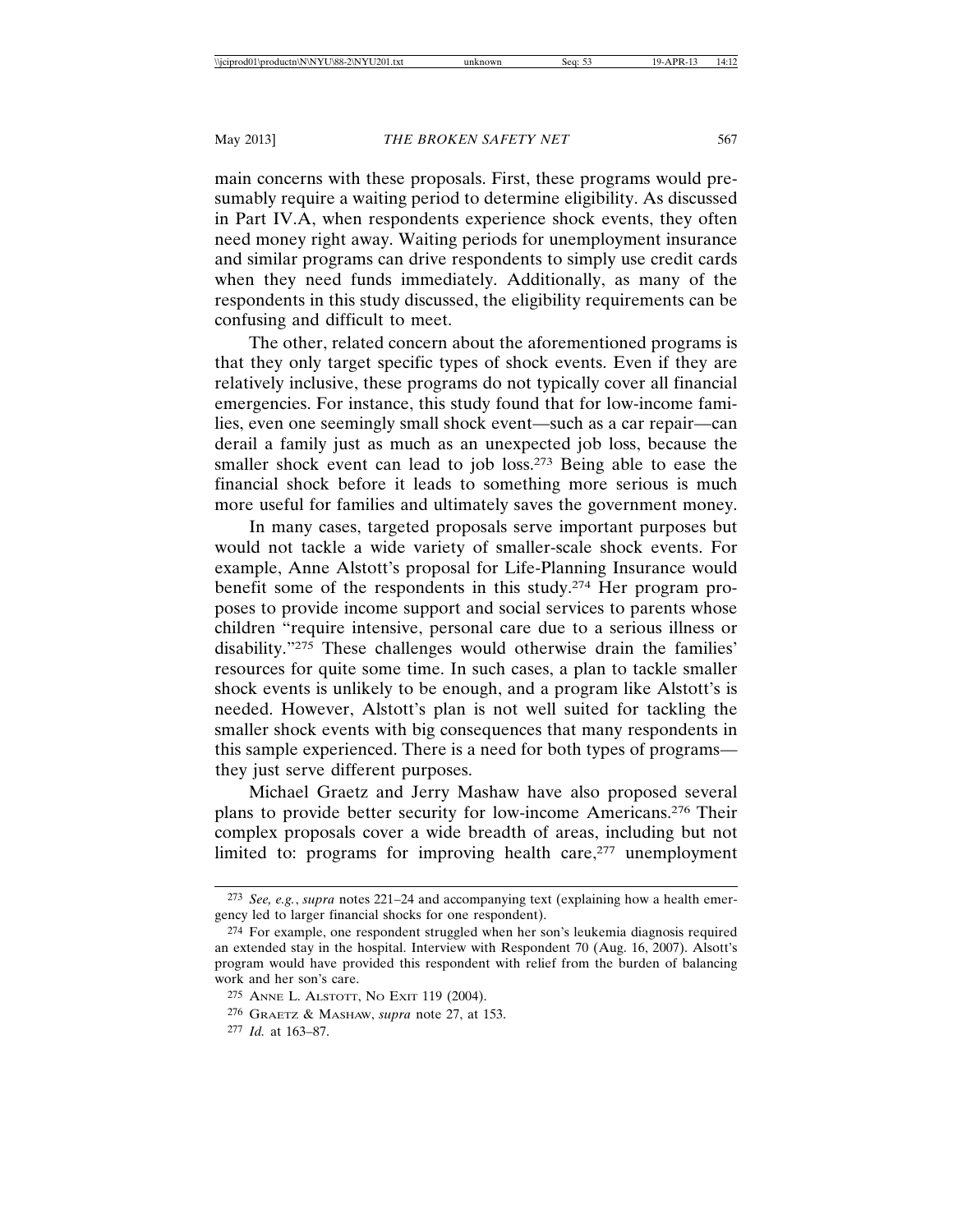insurance,<sup>278</sup> disability insurance,<sup>279</sup> childcare,<sup>280</sup> housing,<sup>281</sup> and longterm care insurance,<sup>282</sup> among others. Many of their proposals would benefit the overall financial situation of low-income EITC recipients. However, they do not address the small financial shocks that can have big consequences. People who lose their jobs need a better support system than the one that exists, and Graetz and Mashaw make headway in proposing an improved system. However, for many EITC respondents in the sample, restructuring the unemployment insurance program will not prevent unemployment resulting from financial emergencies. Graetz and Mashaw's programs would not pay for the needed car repair, for example, that would continue to provide a lowincome worker transportation to work, and in turn allow the worker to keep her job. The Graetz and Mashaw proposals do not address the likelihood of small, devastating financial crises.

#### b. Hacker's Universal Insurance

Jacob Hacker proposed a program he terms "Universal Insurance"283 in response to the increasing economic insecurity many Americans face.284 His program avoids narrowly targeting specific shock events. Hacker argues that "families should have access to more than the highly segmented programs that now characterize American social protection—programs that not only leave glaring gaps but also lack the ability to respond flexibly to a rapidly changing world of risk."285 However, Hacker's program also targets those experiencing "the most severe economic shocks."286 To qualify, the deductible is 20% of income—so Universal Insurance provides benefits only if a family's income fell by more than 20% of what it was the year before.287 Additionally, this 20% must be *after* benefits from other public programs are taken into account.288 While the program would

<sup>278</sup> *Id.* at 188–209.

<sup>279</sup> *Id.* at 210–26.

<sup>280</sup> *Id.* at 227–54.

<sup>281</sup> *Id.* at 245–50.

<sup>282</sup> *Id.* at 273–77.

<sup>283</sup> JACOB S. HACKER, THE HAMILTON PROJECT, UNIVERSAL INSURANCE: ENHANCING ECONOMIC SECURITY TO PROMOTE OPPORTUNITY 8 (2006) [hereinafter HACKER, UNIVERSAL INSURANCE], *available at* http://www.hamiltonproject.org/files/downloads\_and \_links/Universal\_Insurance\_Enhancing\_Economic\_Security\_to\_Promote\_Opportunity.pdf. Universal Insurance would require a premium, a coinsurance rate that varies with family income, and a deductible. *Id*.

<sup>284</sup> HACKER ET AL., ECONOMIC SECURITY AT RISK, *supra* note 1, at 2.

<sup>285</sup> *Id.* at 190.

<sup>286</sup> HACKER, UNIVERSAL INSURANCE, *supra* note 283, at 14.

<sup>287</sup> *Id.*

<sup>288</sup> *Id.* at 4.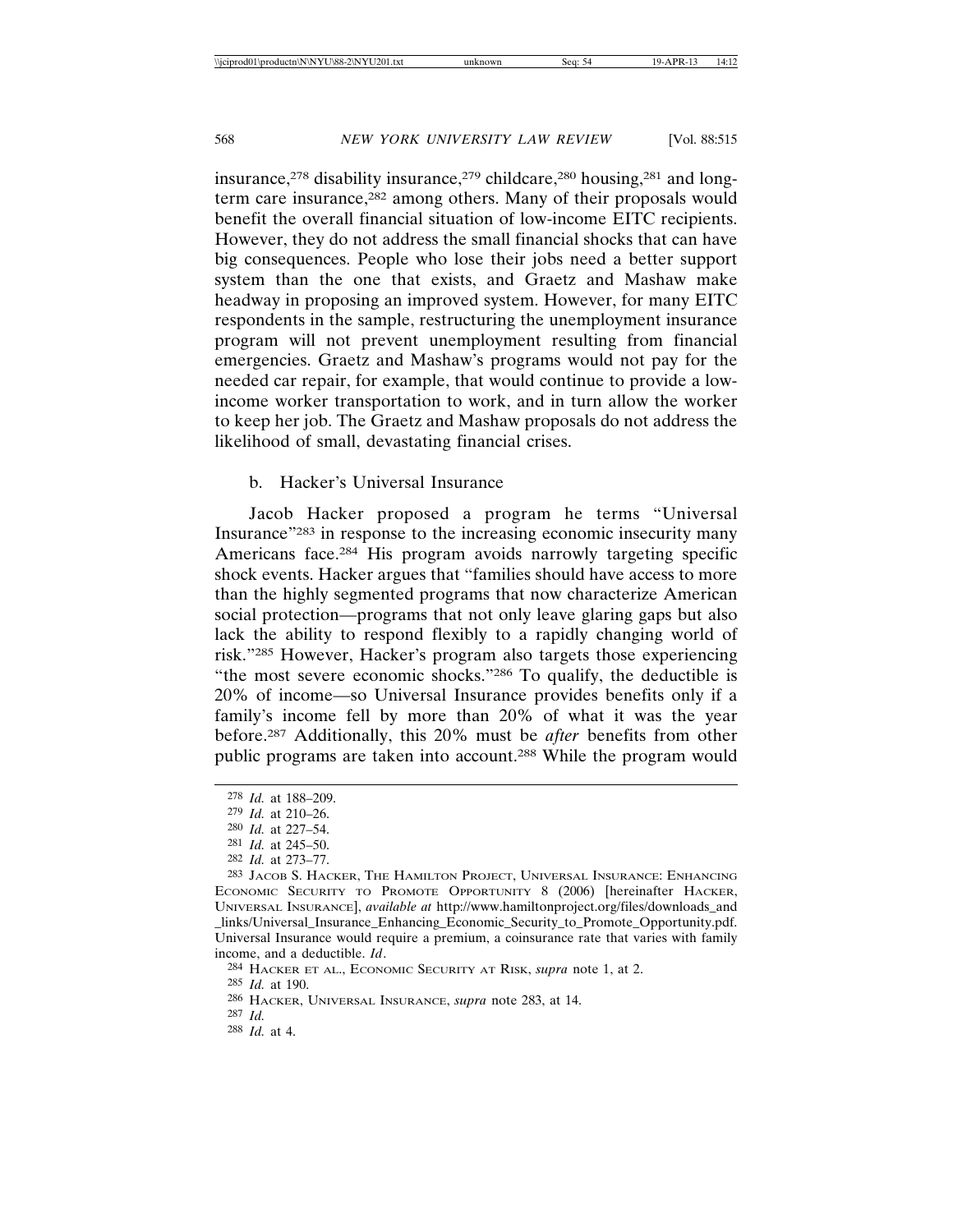help in the most severe of cases, it would be difficult for many respondents in this study to qualify for most of the shock events they experience. Hacker's program suffers from some of the problems of the more targeted programs. It would not cover many of the seemingly small shock events a family may experience: the bank overdraft fee, the car repair, or the dental work—small problems that can snowball into financial ruin. Respondents need something other than credit cards to help them cover expenses from these relatively smaller financial shocks.

A fundamental problem with Hacker's program is that it is tied only to income decline, not unexpected expenses. Data from this study shows that for many respondents, the loss of income comes later in the cycle, after an initial unexpected expense hits. Families need a way to smooth the initial financial shock before it leads to consequences like job loss and the later loss of income that Hacker targets.

## c. TANF Office Emergency Funds

Some state TANF programs provide emergency funds to families to help keep them off welfare. For example, North Carolina's program Work First is focused on "self-sufficiency"289 and allows families only two years to move through Work First.290 One of the strategies Work First uses to keep families off welfare is "diversion," under which "qualifying families can get a one-time payment equivalent to up to three months [sic] worth of cash Work First benefits, based on a needs assessment by the county worker, Medicaid, child care and Food and Nutrition Services, if eligible, and other supportive services."291 This program allows families to stay off welfare but still access emergency money when needed. A nationwide program of emergency money through welfare offices could be considered, but the program would be unlikely to stop the cycle of emergency credit card use and interest and fee build-up among low-income families.

One problem with Work First is that to determine eligibility and need for funds, an assessment is conducted by a county worker. If the waiting period is too long for this determination, the payment might come too late to help families when they need money quickly. Even if the eligibility determination period is relatively short, the larger problem is that these programs are run through welfare offices. As we saw in Part III, EITC recipients do whatever they can to avoid the

<sup>289</sup> N.C. GEN. STAT. ANN. § 108A-27 (West 2012).

<sup>290</sup> *Id.* § 108A-27-1(a).

<sup>291</sup> *Work First*, N.C. DIV. SOC. SERVS., http://www.ncdhhs.gov/dss/workfirst/ (last updated Dec. 6, 2012).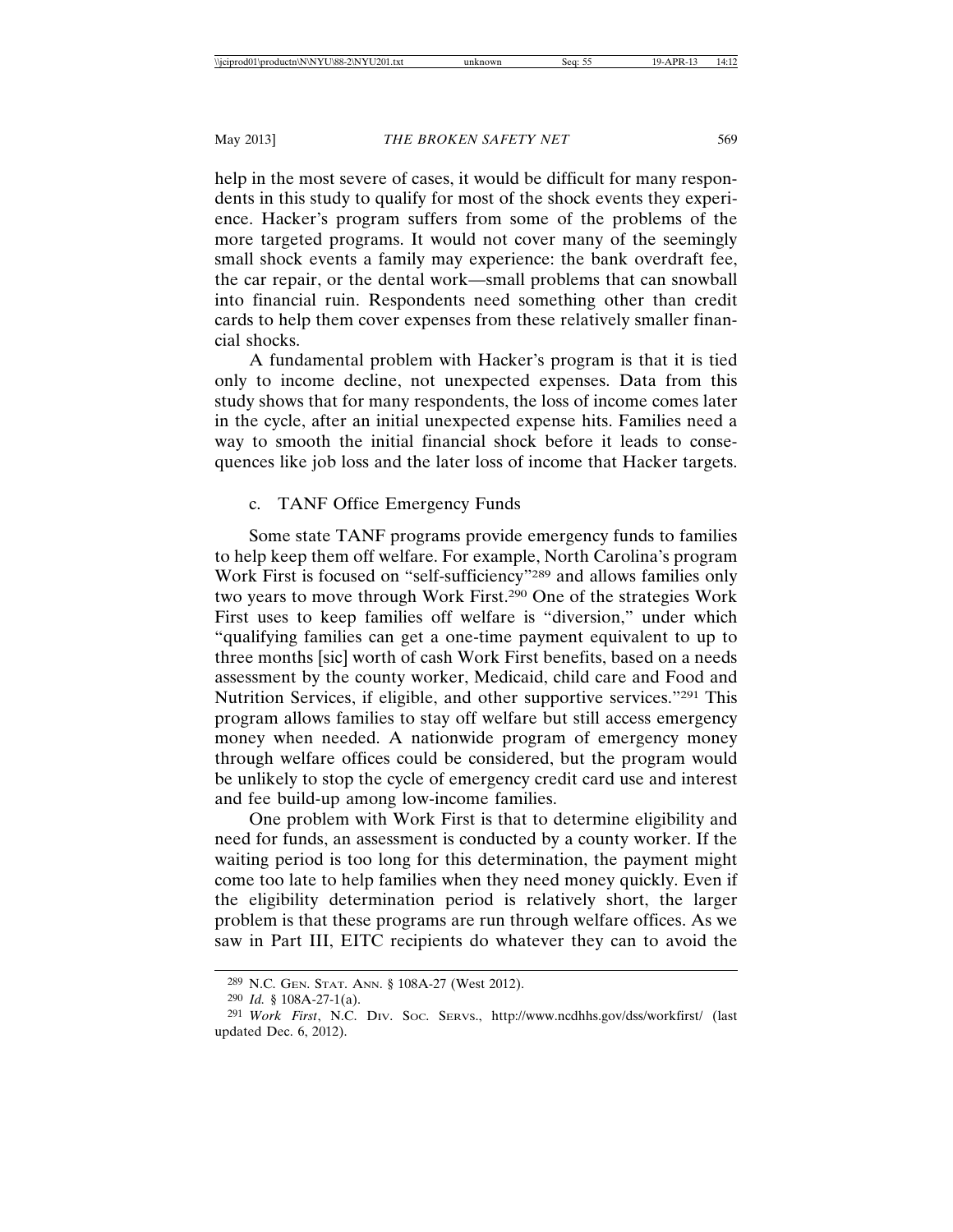stigma of welfare offices. Though these emergency programs are not specifically welfare, they still involve going to the welfare benefits office and being scrutinized in the way many recipients want to avoid at all costs. Many EITC recipients with access to credit cards—which are quicker, easier, and not stigmatized—may choose to use them rather than seek out these welfare-like emergency programs. It is telling that only 7% of this sample turned to welfare to cope with a shock event. While "timing out" of welfare may partially explain this low percentage, as discussed in Part II.C, the strong cultural disapproval of welfare and the resulting desire to stay away from anything associated with it may lead many recipients to other means of coping.

#### VI

### DESIGN FRAMEWORK FOR PROPOSED SAVINGS AND EMERGENCY FUND (SAEF) ACCOUNTS

#### *A. The Proposal*

My proposal is straightforward, and not totally unlike programs that some EITC recipients already enroll in through their workplaces. However, it could profoundly change the financial trajectory of lowincome families, particularly when they experience financial shocks. The proposal has several key features, outlined in the following five subparts.

## *1. Twenty Percent Withheld in SAEF Accounts, with Interest*

The first part of my proposal is that the IRS automatically withhold 20% of every recipient's EITC amount. Since the average EITC refund is about \$2770 for a family with children,<sup>292</sup> and many families receive the Child Tax Credit293 (and in many cases a state EITC on top of that), the 20% figure still leaves a sizable amount of the refund for receipt in a lump sum to be used however the family sees fit.294 The amount withheld would accumulate interest from the IRS at a

<sup>&</sup>lt;sup>292</sup> This was the average refund in 2009 for people with children. CTR. ON BUDGET  $\&$ POLICY PRIORITIES, *supra* note 149.

<sup>293</sup> *See* 26 U.S.C. § 24(a)–(b) (2006) (allowing a \$1000 tax credit per child, which is only reduced for individuals earnings more than \$75,000 and couples earning over \$110,000); § 24(d)(1) (allowing for a partial refund).

<sup>294</sup> Like many aspects of this proposal, this percentage is subject to adjustment. The best method of implementing this proposal would be to conduct randomized trials with different groups of EITC recipients, varying many aspects (such as amount withheld, enrollment methods, and bonus structure, among others). Too often changes to benefit programs are implemented without proper trials to find optimal structures—I believe that such trials are vital, no matter how much previous data the program changes are based on. Change can have unintended consequences, and small-scale trials are an important way to identify and make changes to avoid negative consequences.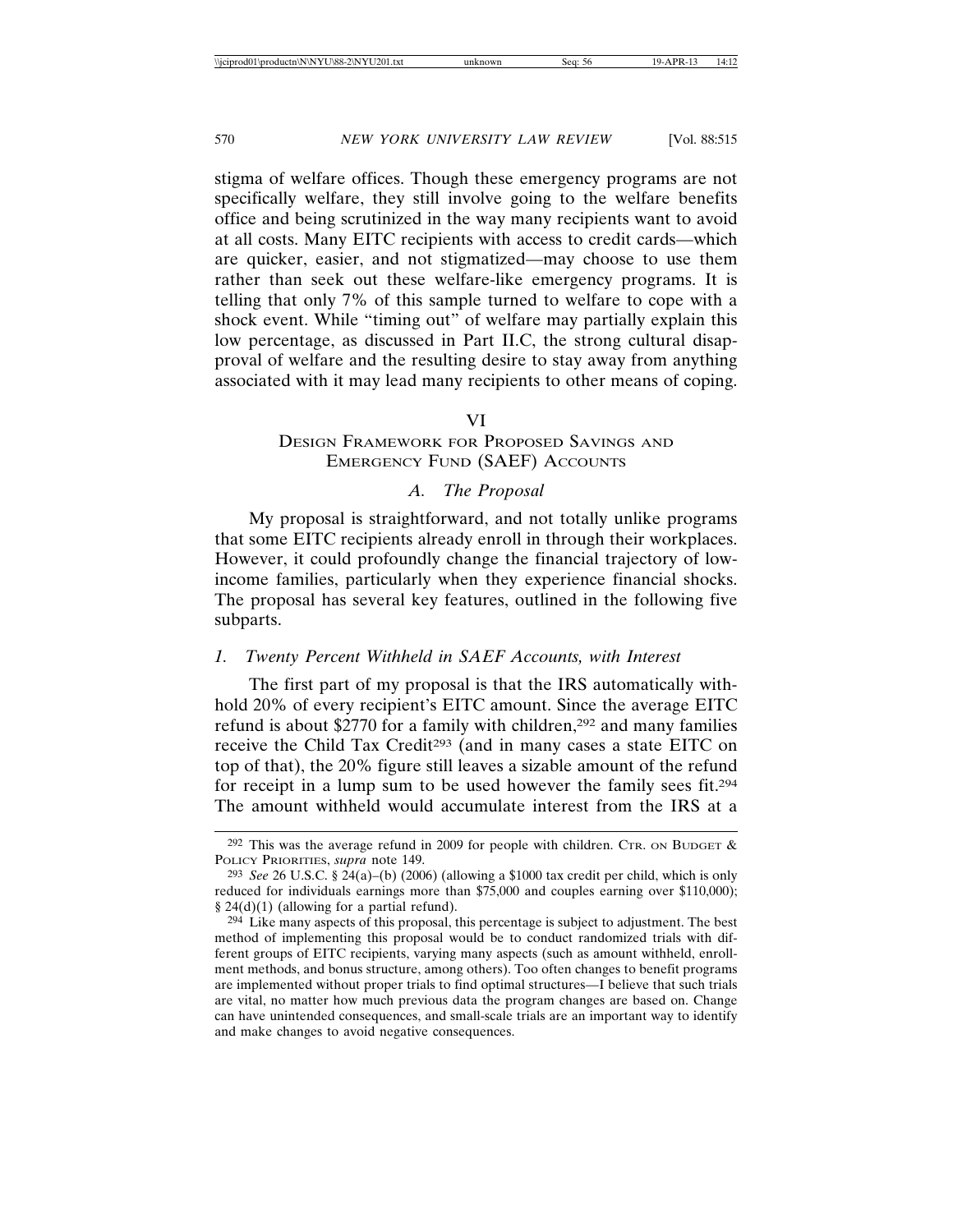fixed rate set during program implementation and would provide a substantial amount of money to serve as a temporary smoother during a financial crisis. Recipients would receive a written letter at the time their tax refund is processed that would explain that their money is being stored in a Savings and Emergency Fund (SAEF) account and that by leaving money in the account, they are accumulating interest. They would be told specifically that the money is for emergencies, as the name of the account indicates, and money from each year would roll over and continue to accumulate interest. Additionally, recipients would receive quarterly statements indicating the amount of money in their account and the interest earned.

A key feature of my proposed SAEF accounts is the interest recipients would receive. This is important both as a public welfare tool to help low-income families accumulate savings for an emergency fund, and also as a tool to provide an incentive for families to allow even more of their refund to be withheld for this purpose. The more money in the account and the more time it remains deposited, the more interest earned. Written material sent to SAEF account holders would clearly explain how interest works and provide concrete examples of how interest can increase savings.

## *2. Option to Increase Amount Withheld, with Government Matching Funds*

EITC recipients would be given the option to increase the percentage of their refund allocated to their SAEF accounts, up to a maximum of 40% of their refund. This increased allocation option would show up directly on the EITC tax schedule. To encourage increased allocation, the government would match the amount contributed at a 50% match rate. The matching funds would only be activated if the amount above the initial 20% remained in the account at the end of a twelve-month accounting period to discourage abuse of the program.295 For example, consider a hypothetical EITC recipient, Violet, with an EITC refund of \$2000. If she decided to increase her contribution amount to 30%, the default 20% (in her case \$400) would be deposited into the account, in addition to another 10% (in her case \$200). If her SAEF account still had \$200 or more in it (the amount she contributed above the default 20%) at the time of her next tax

<sup>295</sup> The concern about abuse is that a recipient could contribute an additional percentage above the initial 20% to receive the government matching funds, but then immediately withdraw the money, having only contributed the additional percentage to access the matching funds and use it immediately for nonemergency purposes. Under my proposal, a recipient could still withdraw the money after the initial twelve months, once the matching kicks in, but since more time has passed this scenario is less likely.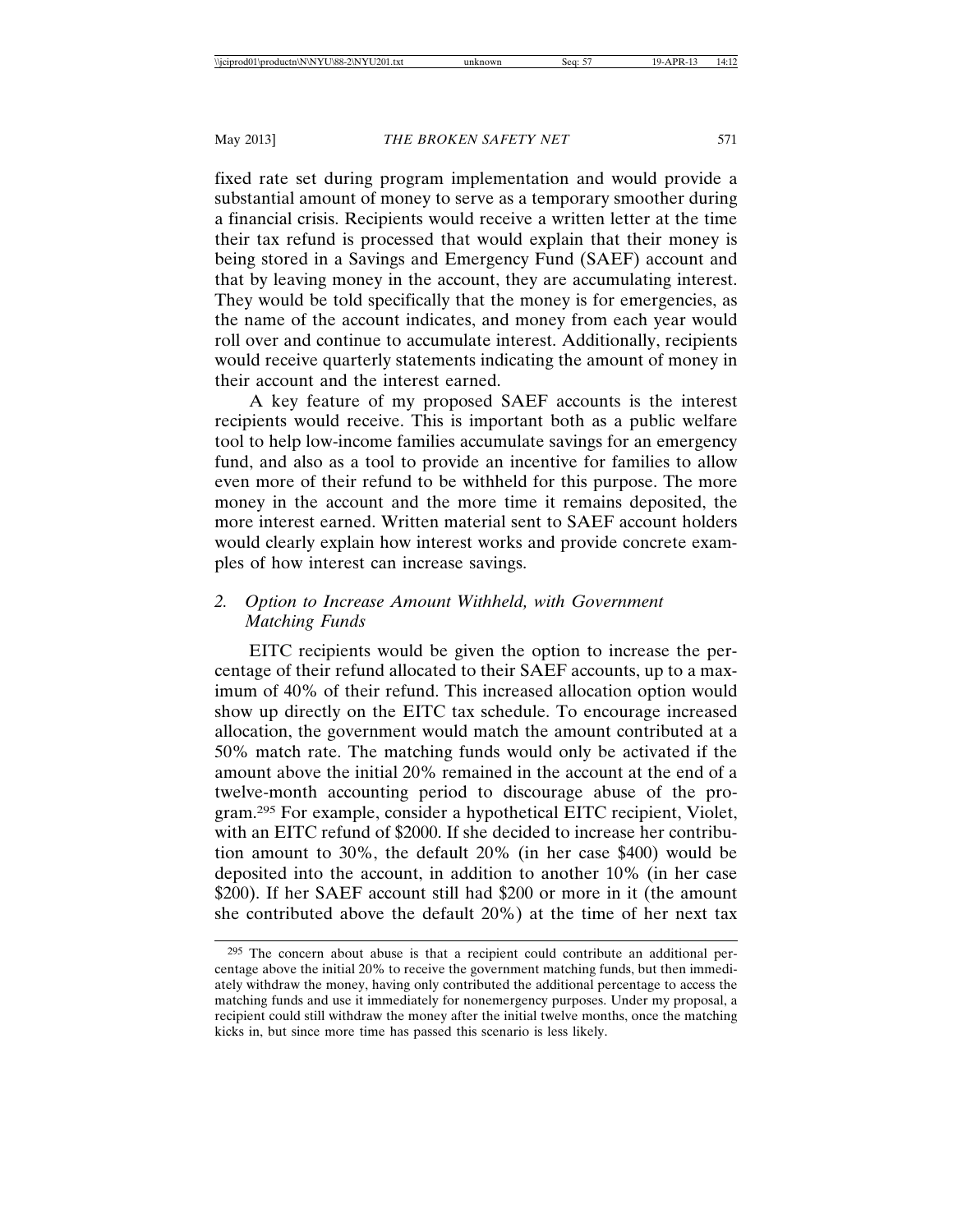filing (roughly one year later), Violet would receive \$100 from the government into her account at that one-year mark. The \$100 is the match to the 10% she deposited above the default 20%.

Research suggests that offering such matching incentives would be effective in encouraging increased allocations to the fund. One study offered roughly 14,000 H&R Block clients in low- and moderate-income neighborhoods matching incentives for IRA contributions at the time of tax preparation.296 They found that higher match rates significantly raised IRA participation and contributions. Take-up rates were 3% for the control group, 8% in the 20% match group, and 14% in the 50% match group.297 Further, average IRA contributions for the 20% and 50% match groups were four to seven times higher than those in the control group.298

#### *3. Automatic Enrollment Structure*

EITC recipients would be automatically enrolled in the SAEF program. As discussed in Part VI.A.2, recipients would have the option to increase the amount withheld up to 40%, but all recipients would default into the 20% accounts. This aspect of the program is based on social science research that suggests that even if SAEF accounts are beneficial for recipients, without automatic enrollment, take-up rates will likely be lower than desired.299 Research about human behavior and finances finds that people often default to the status quo.300 As Tufano and Schneider note, studies show that

298 *Id.* at 1313–14.

300 THALER & SUNSTEIN, *supra* note 268, at 7–8 ("For a host of reasons . . . people have a strong tendency to go along with the status quo or default option."); *see also id.* at 12–13,

<sup>296</sup> Esther Duflo et al., *Saving Incentives for Low- and Middle-Income Families: Evidence from a Field Experiment with H&R Block*, 121 Q.J. ECON. 1311, 1311, 1313 (2006). Duflo et al. argue that their findings suggest that clear and understandable programs for matching of savings and professional assistance could generate a significant increase in contributions to retirement accounts, including among low- and moderateincome households. *Id.* at 1313–14. Retirement savings are certainly important, but for many families receiving the EITC, the immediate need for money to simply retain their housing and have food available takes precedence. This is even more prevalent when these families are experiencing a financial shock. Thus, I argue that a more flexible savings account should be encouraged as a first savings tool. Families on the higher end of the EITC earnings spectrum may ultimately use their accumulated SAEF account money for retirement, but the money would be readily available without penalty if the family suffers a shock event.

<sup>297</sup> *Id.* at 1313.

<sup>299</sup> *See id.* at 1314 (describing an experimental program in which "[t]ake-up rates were not only far below 100%, they never exceeded 20%, even among tax filers in the 50% match group who had substantial refunds"). This concern is particularly important because this program is new. The combination of an unknown program and the proclivity to default to the status quo could mean great difficultly with enrollment unless the program were specifically opt-out.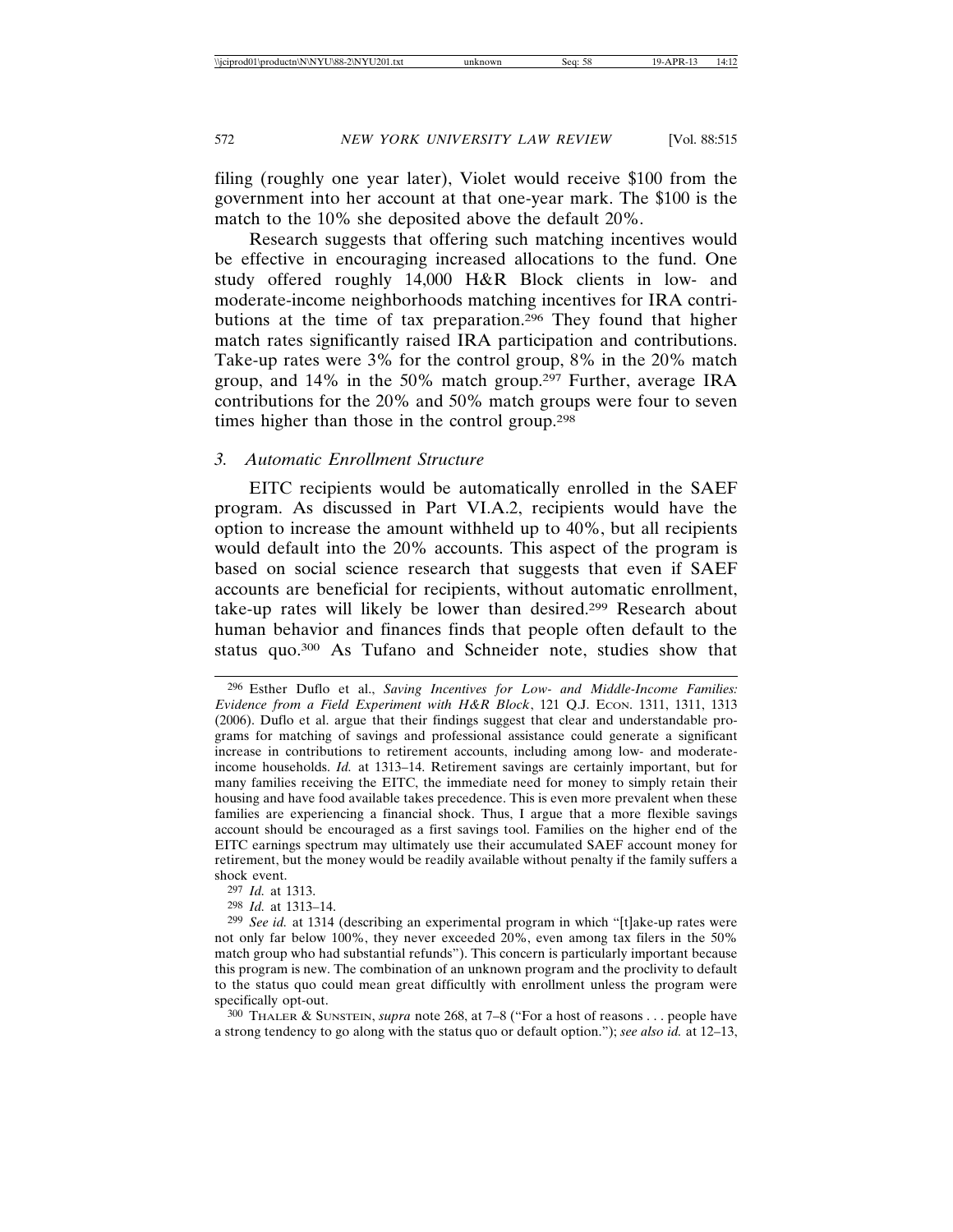"[i]nertia makes us 'go with the flow,' continuing on the same course or avoiding decisions, especially when faced with complex or unpleasant choices. In savings processes where the inertial or default behavior is 'savings,' saving increases."301 Indeed, many companies are changing their retirement plans to opt-out plans based on such research.302 Studies of retirement accounts have found profound enrollment differences in opt-out versus opt-in programs.<sup>303</sup> One study of retirement plans at three companies that adopted automatic enrollment plans found that enrollment rates rose to 90%, versus previous rates of 20%–40% at six months' tenure or 60% at thirty-six months' tenure.<sup>304</sup> Without automatic enrollment, even with the incentives that the SAEF program offers, the take-up rate for SAEF may be very low.

#### *4. Access to Funds Using SAEF Cards*

Unlike retirement accounts and other common withholding programs, recipients would have almost immediate access to their SAEF account money when needed, without penalty. They would all receive a SAEF card, which would function much like a debit card but would be presented to them as an "emergency" card. Unlike other social welfare insurance programs, however, when a shock event hits, there would be no requirement to "qualify" for use—having received the EITC is the qualification.

In order to curb impulsive spending, recipients would have to call a toll-free number (listed on the card) to activate it, and there would be a twenty-four-hour waiting period for activation.305 The twentyfour-hour waiting period is relatively short, allowing the funds to truly be available for emergencies—unlike many other social welfare programs such as unemployment insurance, under which initial benefits can take months to arrive. The activation would stay valid for two weeks and then deactivate. After deactivation, a new activation

- 303 *Id.* at 157–58.
- 304 *Id.* at 158.

<sup>35, 83 (</sup>discussing status quo bias); Mullainathan & Shafir, *supra* note 268, at 124 (noting a "general reluctance to depart from the status quo, because the disadvantages of departing from it tend to loom larger than the advantages of the alternatives").

<sup>301</sup> Peter Tufano & Daniel Schneider, *Using Financial Innovation to Support Savers: From Coercion to Excitement*, *in* INSUFFICIENT FUNDS, *supra* note 268, at 157.

<sup>302</sup> *Id.* at 157.

<sup>305</sup> As Lee Anne Fennell discusses in her article, *Willpower and Legal Policy*, waiting or cooling off periods are common policy tools because people often make different decisions in the present than they would when informed both by their "present self" and "longer-run self." Lee Anne Fennell, *Willpower and Legal Policy*, 5 ANN. REV. L. & Soc. Sci. 91, 97–98 (2009). Waiting periods, Fennell notes, can "reduce impediments to intrapersonal bargaining." *Id.* at 98.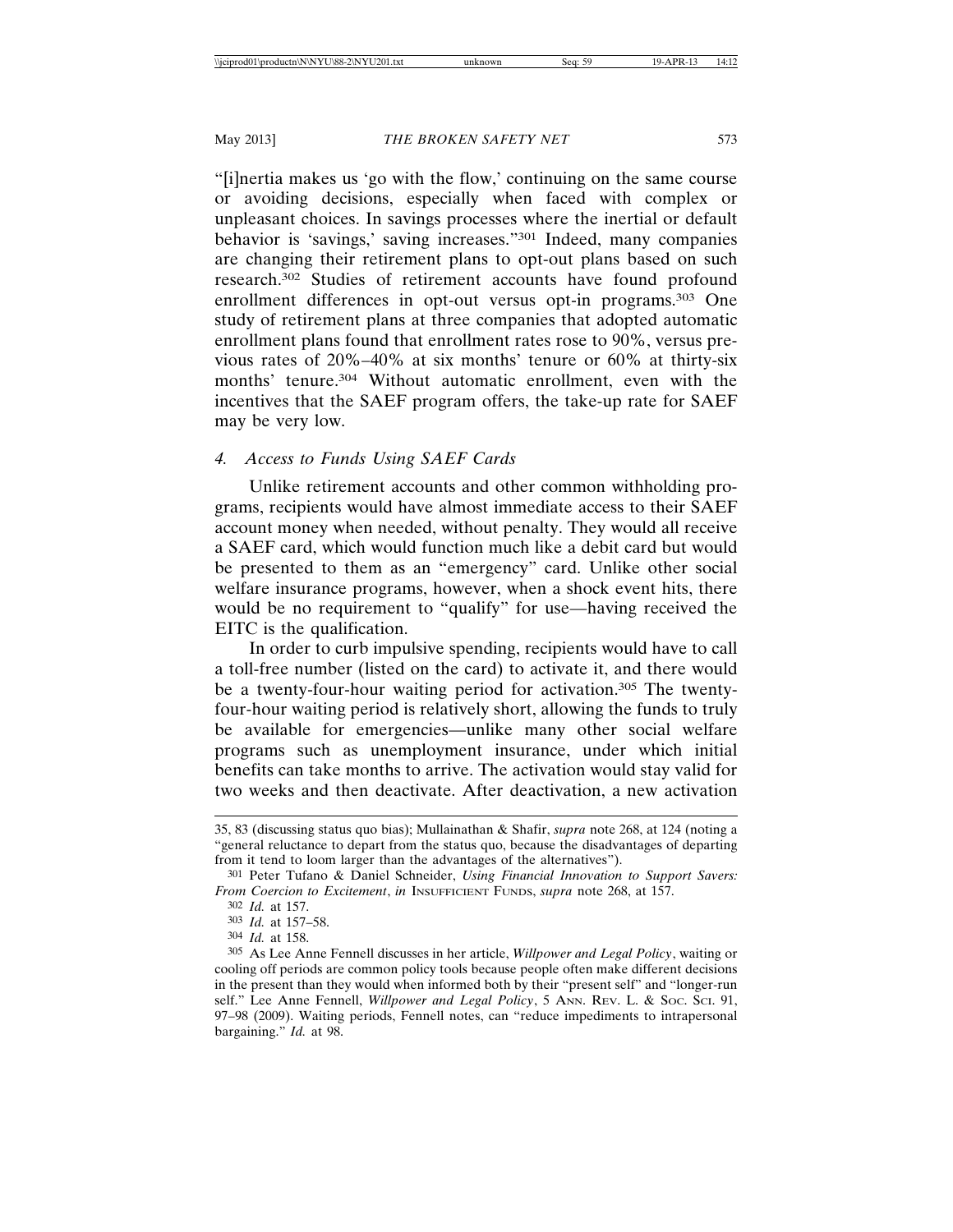call with the mandatory waiting period would be necessary. It is important to note that the activation would not require a justification, it would simply require an extra step before use of the card and a short waiting period.

This easy access would discourage credit card use because SAEF cards would have many of the same functions as credit cards—they provide fast access to funds and are stigma-free. The card could be used at any store (only when a PIN code is entered) and cash could also be withdrawn through an ATM. It would not be possible to overdraw while using the card because the request would simply be rejected if a user attempted to withdraw (or use the card to spend) more than the SAEF account contained.

The qualitative data from this project shows us that respondents are motivated to avoid government programs such as welfare, even when doing so is not rational.<sup>306</sup> Credit cards are the default source of help because of their ease of use and their many functions. Indeed, the data from this study demonstrates that the financial shocks experienced by EITC recipients—as well as their needs after those shocks—are diverse. For some recipients the most pressing need is covering daily expenses during a time of unexpected loss of income; for others it is covering the cost of the shock event. In contrast to existing targeted programs (such as unemployment insurance), SAEF cards are designed to be as flexible as possible to help quickly smooth the costs of the shock event, so that it does not lead to financial hardship. The ability to use SAEF cards to withdraw cash may appear overly generous, but it is a direct response to a problem many respondents raised: Rent cannot be paid with a credit or debit card. When respondents experienced a shock event, they could let bills for certain nonessential utilities such as internet, cable television, or telephone go unpaid. The worst-case scenario was the service being turned off. But just a few months of unpaid rent could result in eviction proceedings and complete financial upheaval. Moving to a homeless shelter could mean losing a job if transportation from the shelter was difficult or the job required working a nightshift—which many shelters do not allow. Rent is thus one of the most essential, yet often one of the most difficult, expenses to cover when a shock event occurs. The ability to withdraw SAEF funds in the form of cash is designed as an easy way for recipients to get help covering rent in cases of emergency.

<sup>306</sup> *See supra* notes 221–32 and accompanying text (discussing respondents' stories).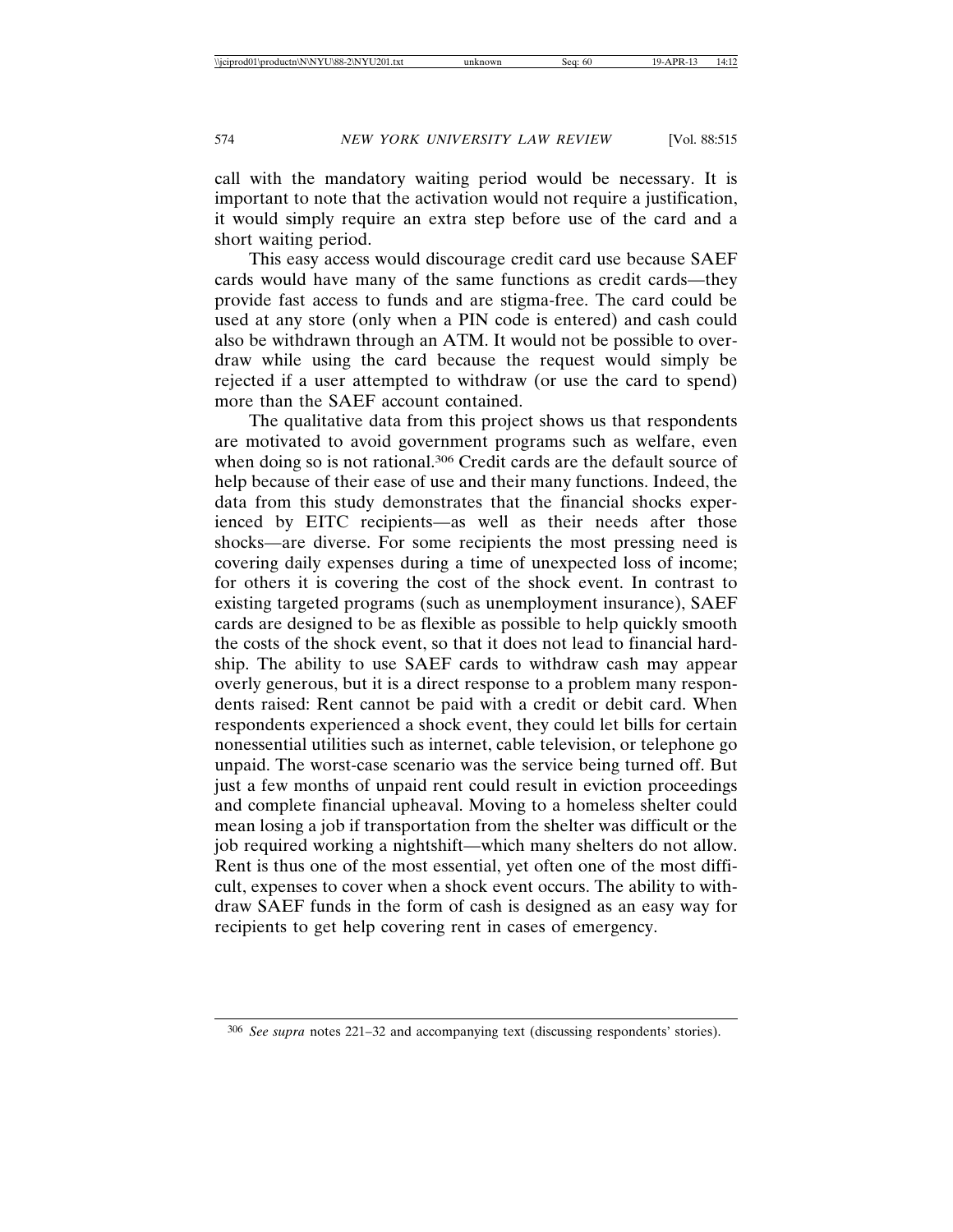#### *5. Annual Bonus Structure to Discourage Nonemergency Use*

To provide an additional incentive to keep money in SAEF accounts, the SAEF program would pay out annual bonuses to recipients based on the percentage of the money that remained in the account at the time of the next year's tax filing. The amount used for purposes of calculating the percentage remaining in the account would include money that rolled over from past years. Once someone has a SAEF account, they are eligible for the bonus each year that there is still money in their account, even if they become ineligible for the EITC. Not including interest, my proposed bonus structure is shown in Table 1, below.

| PERCENT OF BALANCE |              |
|--------------------|--------------|
| <b>RETAINED</b>    | <b>BONUS</b> |
| $100\%$            | \$200        |
| 75%-99%            | \$150        |
| $50\% - 74\%$      | \$100        |
| 25%-49%            | \$50         |
| $5\% - 24\%$       | \$30         |

TABLE 1

A few hypothetical examples illustrate how the bonus program would operate. Consider a fictional mother. When she is filing fiscal year 2017 taxes in February 2018, she has \$400 in her SAEF account. The amount deposited into her SAEF account from fiscal year 2017 taxes is \$200, increasing the total amount to \$600. For the purposes of the annual bonus the next year, then, \$600 is the starting amount. Whatever percentage she has left of that \$600 when she files for taxes in 2019 will be used to calculate her bonus.

Another fictional recipient has \$290 in her SAEF account from her fiscal year 2016 taxes, filed in February 2017. She does not receive the EITC for fiscal year 2017, but still receives a \$200 bonus when she files her taxes in 2018 because she did not withdraw any of the money. She also earned \$10 in interest the previous year, so after the \$200 bonus, her account balance is now at \$500. In 2019, she again does not qualify for the EITC, but she has \$250 (or 50%) remaining in her SAEF account. She will receive a bonus based on the ratio of the \$250 to her original \$500. Thus, she will receive a bonus of \$100.

To increase the political feasibility of the program, the bonus dollar amounts would be set at the smallest dollar amounts for each category thought to actually provide a real incentive that might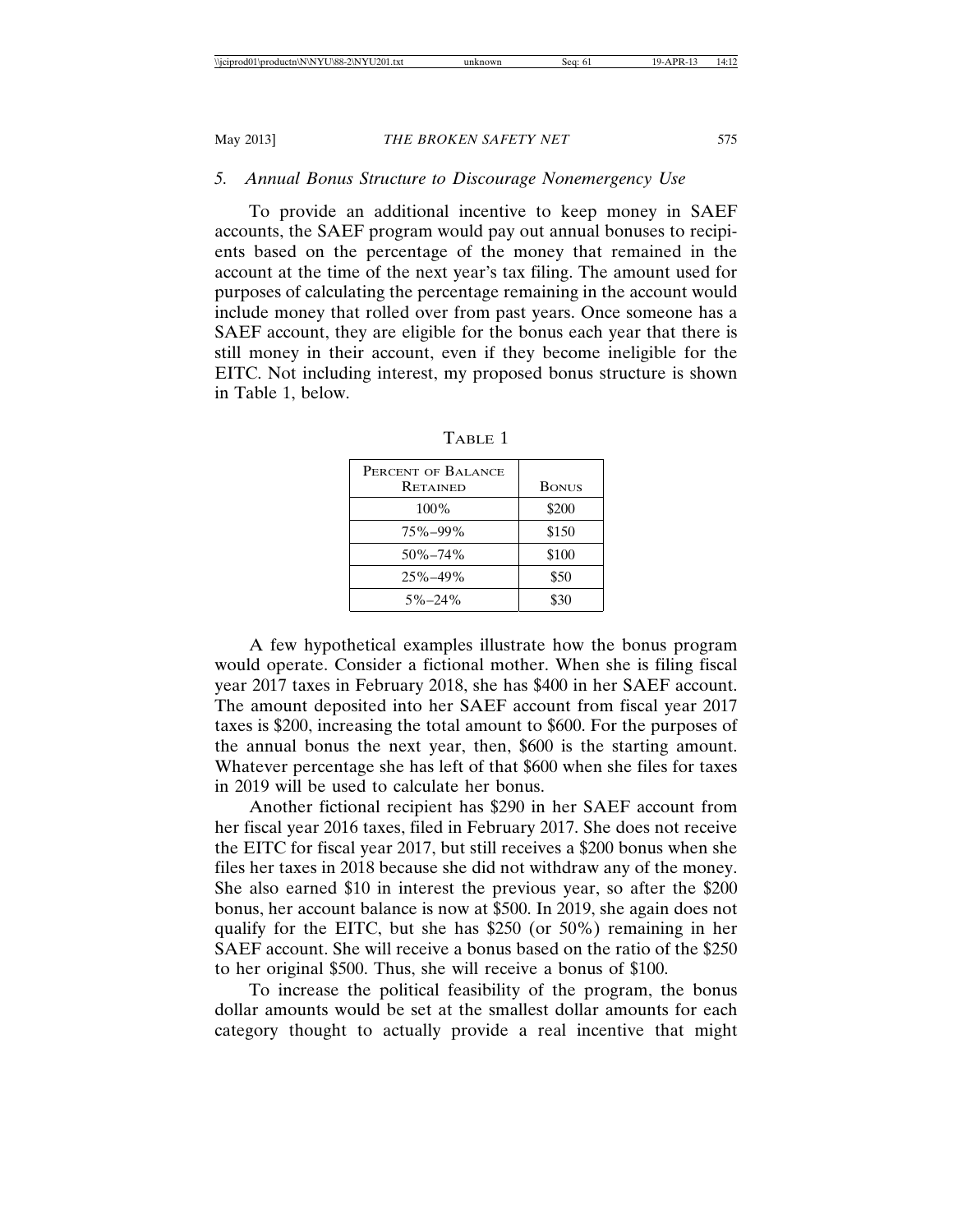change spending behavior. Further research and pilot trials on the exact amounts to provide such an incentive may be necessary.

#### *B. Why SAEF Accounts?*

By listening to EITC recipients, I learned how the EITC actually functions in their lives and what they believe works and does not. What I found is that the EITC has largely replaced welfare as the public form of support, but that because it often cannot provide immediate help for shock events, many recipients turn to credit cards, which provide temporary relief but long-term trouble. I sought to suggest improvements based on these findings. SAEF accounts are an answer to this problem. The program keeps the aspects of the EITC that recipients find beneficial, but also attempts to make the program more responsive to shock events.

Families who experience a financial shock would have stigma-free savings from which to draw—and it would be their own money, free of interest and finance charges. The goal of the SAEF card program would be to make it as similar to a credit card as possible, without the interest and fees. It would be stigma free because it would have the appearance of a typical debit card, it would allow families to receive money quickly if needed (unlike other government safety net programs such as unemployment insurance and disability), and it would be readily available.<sup>307</sup> As discussed in Part IV.B, many families talked about keeping credit cards for emergencies only. This fund could largely replace those cards, or at a minimum reduce the need for them. This proposal would help families in the long term avoid unmanageable debts and even bankruptcy. In addition, it would allow more of the EITC in the short term to be saved or go toward mobility goals instead of paying down interest and fees from debts that were incurred when shock events happened throughout the year before tax time. The amount withheld for most families would be relatively small, but if families were able to use the \$300 from their SAEF account to pay for an emergency dental procedure rather than put this repair on a credit card, the accumulated interest and fees they could avoid would be significant. Then, come tax time, more of their EITC could be used toward savings, mobility goals, or immediate needs. The benefits for families could be tremendous.

<sup>307</sup> Some may argue that the money would be too readily available and an incentive beyond interest should be established to encourage recipients to only withdraw the money in an emergency. A small withdrawal fee or additional interest incentives (increased interest rates the longer the money is left in the account) may be advisable. During the first few years of the program, slightly different structures such as these could be field tested over a two- to five-year period to determine the best program structure.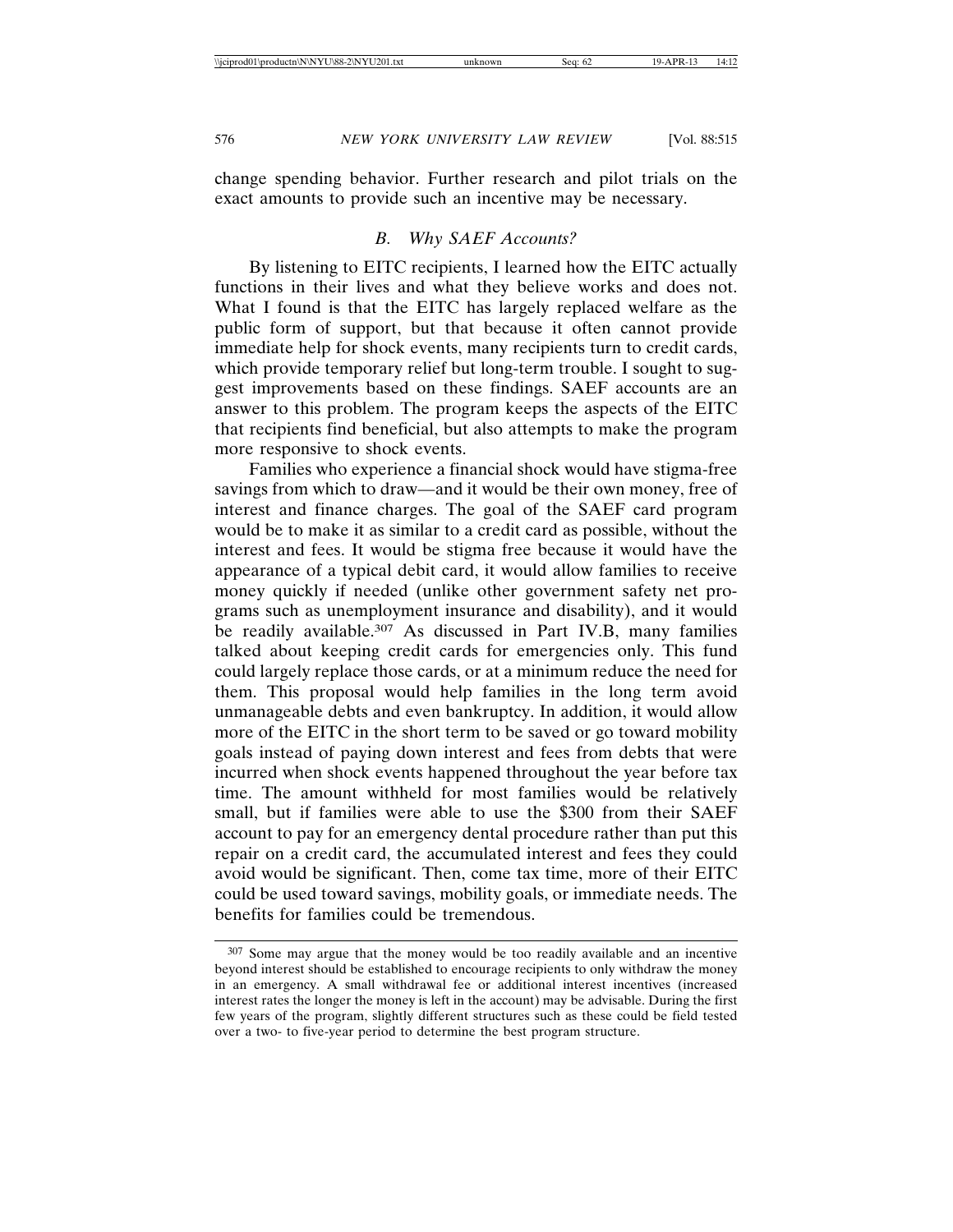For families who do not have credit cards—or who experience a shock event for which a credit card cannot help—the fund could have even greater consequences. For the family that was reliant on a car to get to work and needed a car repair but did not have access to a credit card, the fund could mean the ability to maintain employment, thus avoiding the potential for financial disaster and years of rebuilding.

In some cases, families may not need to access the money to help smooth finances after a shock event, or they may only need to access some of the money. In such cases, the SAEF account would serve as an interest-bearing vehicle through which to save. Both respondents' own accounts of their desire for forced savings due to the inclination to spend money when it is given to them,<sup>308</sup> and an abundance of research showing that people are indeed inclined to spend money when it is readily available,<sup>309</sup> suggest that a forced-savings program such as this one would be useful. People generally appreciate and utilize forced-savings programs.310 Ultimately, over time and over several years of EITC refunds, SAEF money could grow into a substantial fund to be used for mobility purposes or for retirement if it is not needed sooner to deal with shock events. It could serve as a down payment on a house, a car, or even as a college fund for children.

The SAEF program would be intentionally run through the EITC not just because the EITC is popular with recipients, but also because it has strong bipartisan support.311 From a political feasability standpoint, working within the EITC framework has many benefits. It is an outlier from most public social welfare programs in the strong support it receives.312 Congress approved many increases to the program at a time when funding to other social welfare programs was cut or remained stagnant.313 Thus, because the SAEF program adheres to the basic tenets of the EITC, it is more likely to be politically feasible than programs that resemble entitlement programs such as the pre-1996 welfare program.

<sup>308</sup> *See supra* notes 244–46 and accompanying text (discussing respondents' preference for forced savings).

<sup>309</sup> *See* THALER & SUNSTEIN, *supra* note 268, at 40–52 (emphasizing the difficulties in limiting the expenditure of available funds).

<sup>310</sup> *Id*. at 48 (discussing anecdotal examples of successful forced-savings programs).

<sup>311</sup> *See supra* note 29 and accompanying text.

<sup>312</sup> Alstott, *Why the EITC Doesn't Make Work Pay*, *supra* note 19, at 288.

<sup>313</sup> *See id*. at 285, 286 figs.1 & 2 (noting and illustrating the growth of the EITC at a time when other social welfare programs remained stagnant or shrank).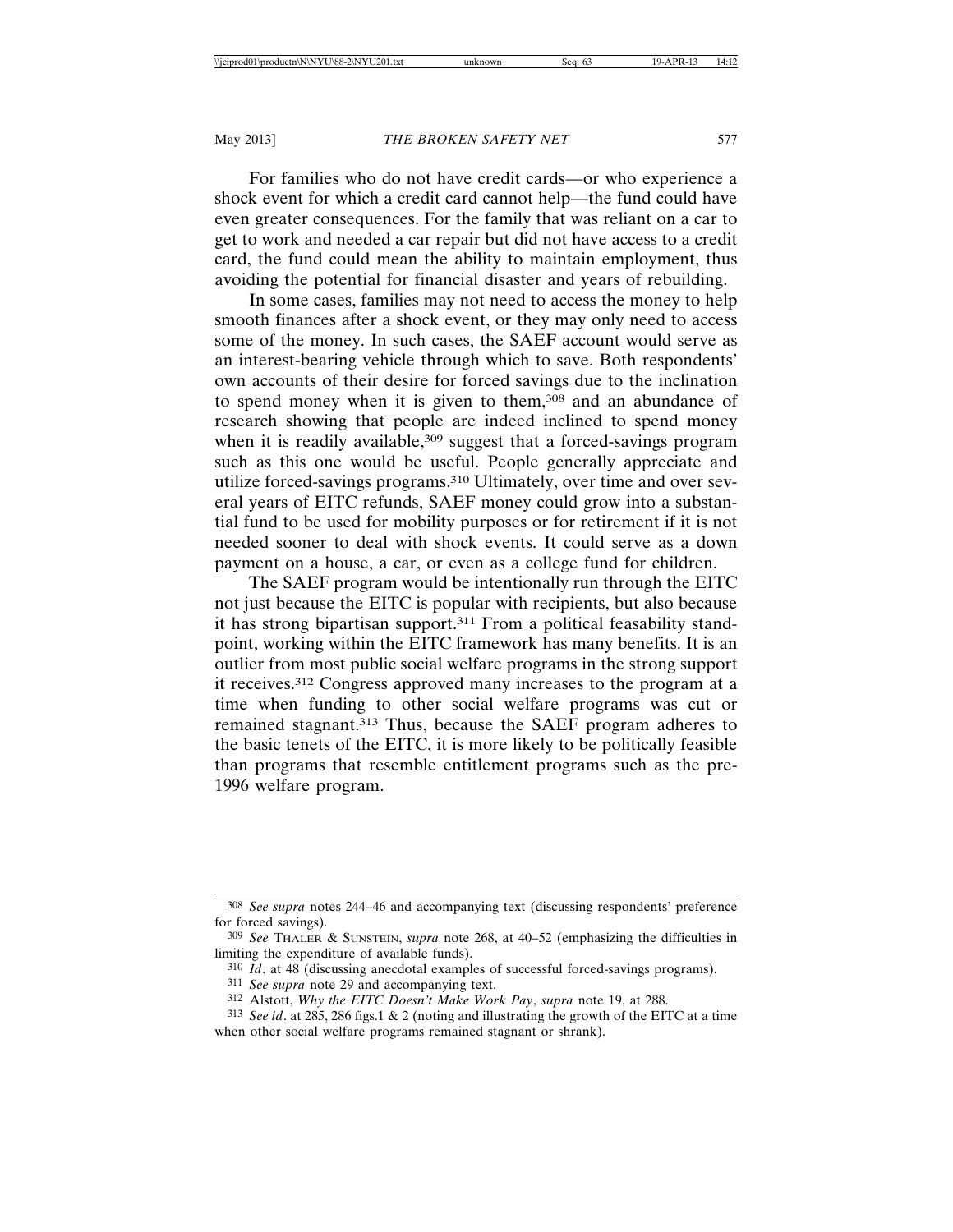## *C. Response to Potential Counterarguments and Alternative SAEF Designs*

## *1. Loss of Liberty and Paternalism Given Automatic Enrollment Structure*

Some may argue that the SAEF program is paternalistic and deprives low-income EITC recipients of money that is rightfully their own, particularly given the automatic enrollment structure. The simplest reply to this concern is that recipients can withdraw SAEF money with no penalty. But why make families go through this extra step? Why not simply design the program with an opt-in (or even an opt-out) structure? The automatic enrollment approach explicitly takes into account the belief that SAEF accounts are an important tool for low-income families. Research suggests that people often default to the status quo.314 If respondents were given the choice either to go with what has been the default for many years (no SAEF account) or to specifically enroll in the program, the take-up rates likely would be very low. While there is mild paternalism associated with such automatic enrollment programs, the idea is that the program nudges people in the direction of making their lives better, while still allowing them the choice to reject the nudge by withdrawing their money. In their book *Nudge*, Professors Richard Thaler and Cass Sunstein discuss in great detail the idea of nudging people of all income levels in the direction of wise economic choices while still allowing them the option to reject these choices.315 One of the important justifications for such nudges is the wealth of research that shows that people often make fairly bad economic decisions and that they may make different decisions "if they [pay] full attention and possess[ ] complete information, unlimited cognitive abilities, and complete self-control."316 The SAEF program is designed with this research in mind.

### *2. Families Cannot Afford the Twenty Percent Withheld*

A related, more troubling concern is that families' budgets may not allow for this type of withholding. Particularly in the first year of implementation, before they have had a chance to save up a "rainyday fund" from past years, families may be stretched since the EITC is a significant part of many families' budgets.317 Results from another

<sup>314</sup> *See supra* note 300 and accompanying text.

<sup>315</sup> *See generally* THALER & SUNSTEIN, *supra* note 268.

<sup>316</sup> *Id.* at 5.

<sup>317</sup> *See* Mendenhall et al., *supra* note 25, at 4 (discussing the significant role of the EITC in the budget of low-income families).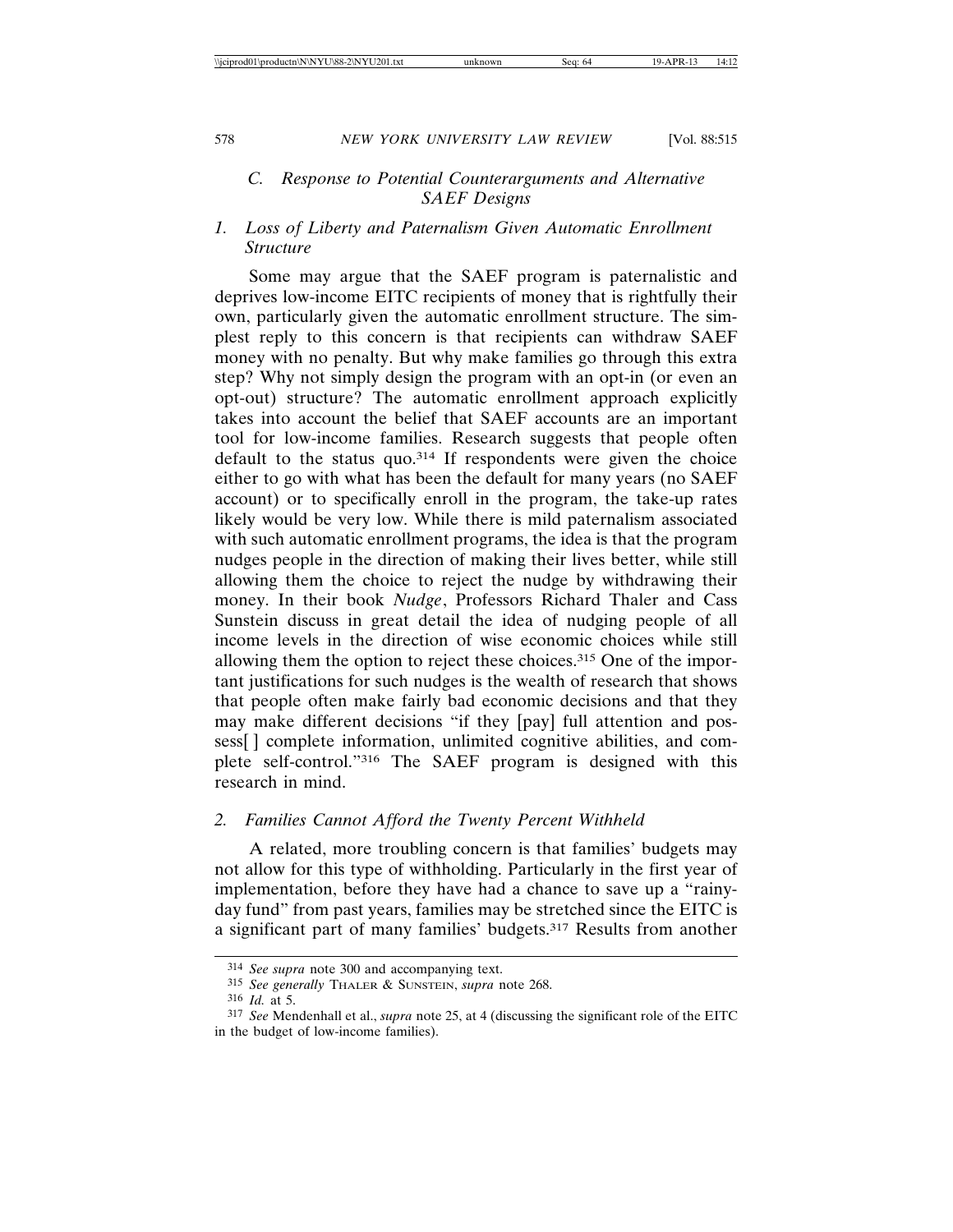analysis of this data, however, provide hope that many families would be able to keep money in their SAEF accounts. Almost half of the sample (47%) allocated 19% of their refund toward "asset building," which was defined as initial savings, education, and home ownership or improvement expenses.318

However, this critique is important, and it points to an ongoing conversation about the need to increase EITC subsidies. While almost half of recipients put some money toward asset building, the other half did not, and almost all recipients put at least some of their refund (an average of 50%) toward current consumption.319 There have been several proposals to increase the amount of the EITC for low-income families, with variations such as whether the maximum amount of the credit should be tied to the official poverty guidelines, whether there should be a limit on the number of credit-generating children for each household, and how rapidly the credit should be phased in and out.<sup>320</sup> It is beyond the scope of this Article and this study's data to comment specifically on the degree of increase (if any) that families should receive. However, responding to calls for an increase in the amount of the EITC321 while implementing the SAEF account option would ease the transition for families, increase the amount allocated to SAEF accounts, and make it more likely that families would leave money in their SAEF accounts to grow.

An alternative way to alleviate this concern would be for the government to fully or partially fund SAEF accounts. The proposal for the SAEF program is intentionally relatively low-cost since my aim is bipartisan appeal and implementation. More money from the government, however, would mean an even stronger safety net for families and less concern that recipients will lack basic needs due to the withholding of EITC money for SAEF accounts. An alternative plan would be to modify the SAEF program for just the first year. Under this plan, the government would fund the 20% for SAEF accounts up until, at most, the second year of the program. This would give recipients an initial buffer to help recover from the cycle of interest and debt accumulation.

## *3. Recipients Will Withdraw the Money for Everyday Use*

Some commentators may be concerned that time, money, and effort will be put toward the design of the SAEF program, and then

<sup>318</sup> *Id.* at 43 tbl.3.

<sup>319</sup> *Id.* at 22, 28, 43.

<sup>320</sup> *See supra* note 30 and accompanying text (describing current proposals for EITC reform).

<sup>321</sup> *See supra* Part V.B.2. (discussing proposals to increase the EITC subsidy).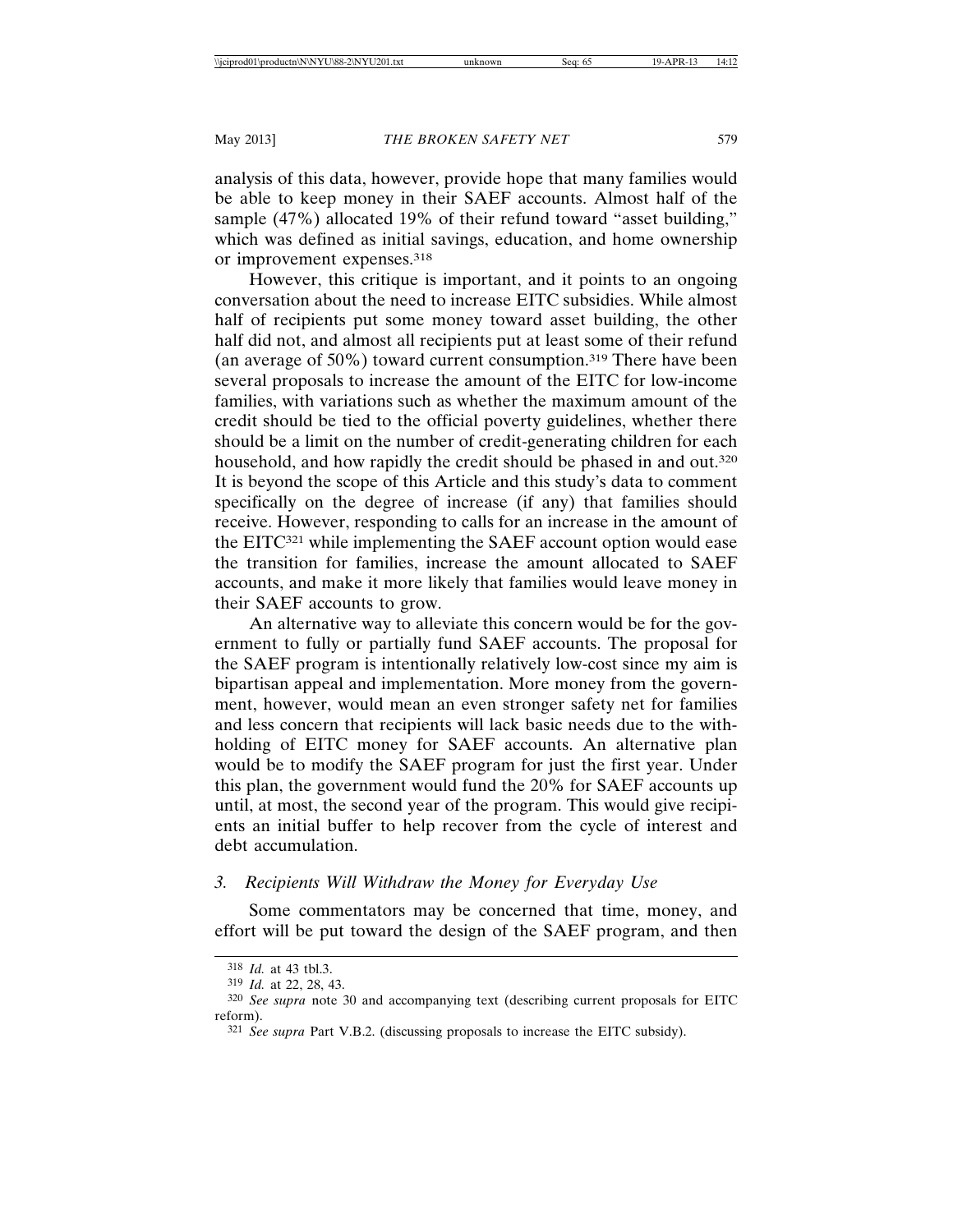the vast majority of recipients will simply withdraw the money right away and use it for everyday expenses, treats, or to pay off existing debt. Essentially, these commentators would be concerned that recipients will treat the money in their SAEF account like part of their refund—going to an ATM and withdrawing the money quickly, rather than saving it to cover future shock events.

There are several factors that lead me to predict otherwise. First, respondents in this study said again and again that they like forcedsavings programs. Many of them enrolled in workplace Christmas savings accounts and similar programs, if available. Additionally, one of the reasons the EITC is so popular with respondents is precisely because they view it as forced savings and, as discussed in Part V.B.1, respondents much prefer the lump sum to an option like the AEITC, which would give them money each month.

Second, behavioral economic research also supports the proposition that recipients will use the money for its intended purpose. Research finds that people engage in what is called "mental accounting."322 That is, "people appear to compartmentalize wealth and spending into distinct budget categories, such as savings, rent, and entertainment, and into separate mental accounts, such as current income, assets, and future income."323 People tend to adhere to these separate "accounts." Thus, since SAEF accounts would be clearly labeled as emergency accounts, people would be more likely to adhere to this category of spending. Researchers have even suggested—based on mental accounting research—that bank accounts could be designed to conform to people's mental accounting schemes. Researchers have gone on to note that "[t]he labeling of accounts, while nonsensical from the perspective of standard fungibility assumptions, could provide a salient reminder and help with the allocation of specific funds."324 Additionally, the twelve-month bonus incentive to the SAEF program discussed above means that by withdrawing the money for nonemergency situations, recipients would forgo the relatively large bonuses they would otherwise receive if they instead left the money in their accounts. Finally, the need to activate the card and wait twenty-four hours to use it is likely to curb some impulsive spending.325

However, given the easy accessibility of SAEF account money, it is certainly possible that the lure of spending it for nonemergency purposes will result in some percentage of recipients quickly draining

<sup>322</sup> Mullainathan & Shafir, *supra* note 268, at 123.

<sup>323</sup> *Id.* at 123–24.

<sup>324</sup> *Id.* at 135.

<sup>325</sup> *See* Fennell, *supra* note 305.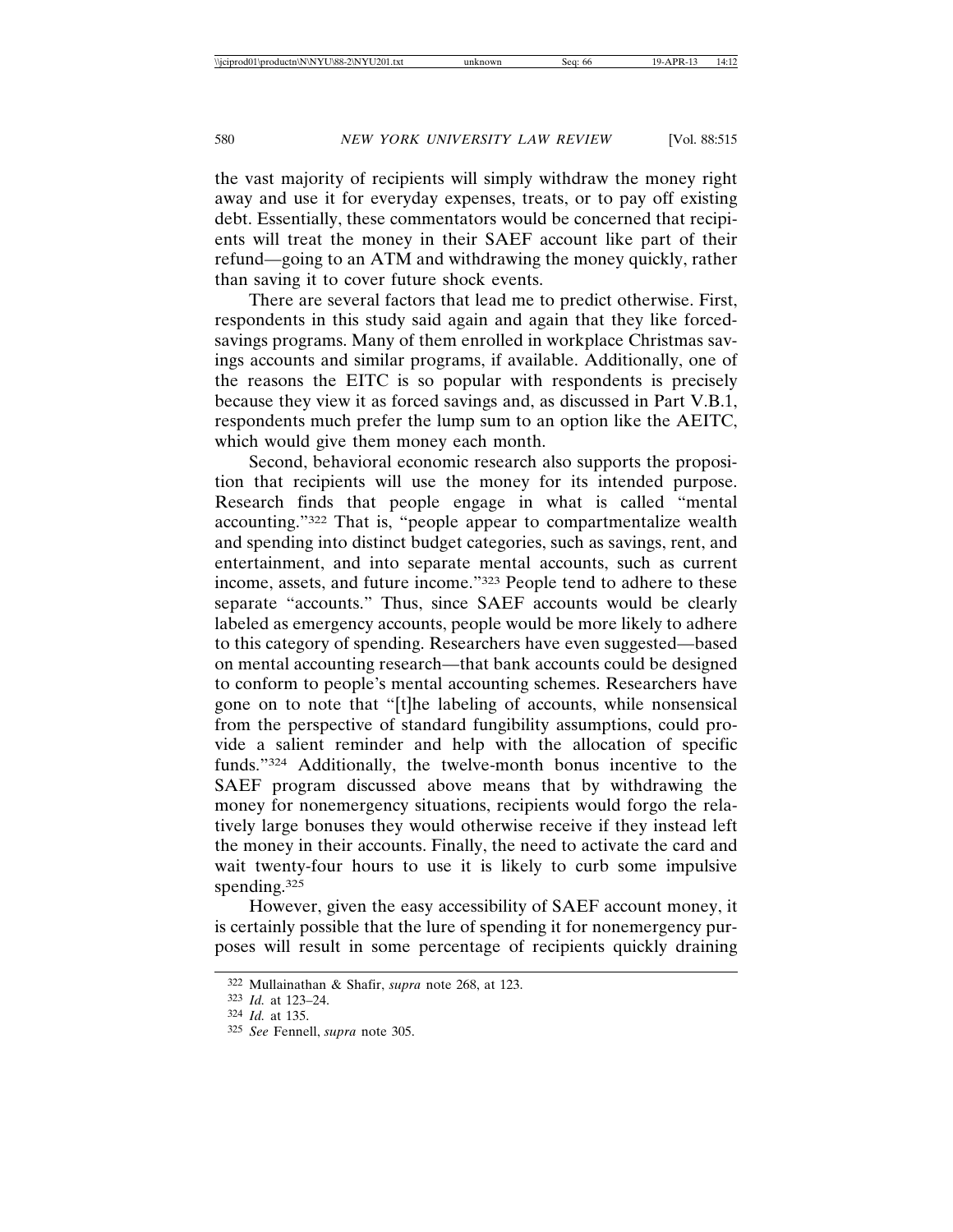their accounts despite incentives to the contrary. If this proves to be a widespread problem, the program should be modified to make the funds slightly more difficult to access. One way to provide further discouragement from impulsive and nonemergency use would be for the SAEF cards to arrive initially locked, with the need for justification before activation. To access funds, card-holders would have to call a financial crisis SAEF card hotline during normal business hours and explain what they want to use the card for and how much money they will need released. The threshold for approval would be very low, but the additional step before use may help to curb the urge to use the card for nonemergency expenses. Respondents would not have to provide documentation, but they would have to explain their situation to someone and seek approval. The hotline would add some additional administrative work (and thus disincentive for nonemergency use) without adding too many difficult, stigmatizing administrative steps. There is a concern that if the disincentives for use were too burdensome or stigmatizing, people would just turn to credit cards to avoid the hassle. I believe, however, that the justification hotline is a relatively non-burdensome step, and therefore such a concern is relatively small. Thus, such a hotline could be put into practice if necessary.

## *4. Why Not a Simple Savings Direct Deposit Program Through Banks?*

At first glance, it may be hard to distinguish this program from a more straightforward direct deposit program. Why not simply encourage EITC recipients to have some or all of their refund deposited directly into a bank savings account, or have this done automatically?326 Recipients would have access to this money through a debit card, and the money would accumulate interest. Many scholars have argued that it is important to bring low-income people into the mainstream banking system.327 Directly depositing EITC refunds into a

<sup>326</sup> Michael Barr advocates for EITC refunds to be directly deposited into bank savings accounts in order to bring unbanked individuals into the banking system. Michael S. Barr, *Financial Services, Saving, and Borrowing Among Low- and Moderate-Income Households: Evidence from the Detroit Area Household Financial Services Survey*, *in* INSUFFICIENT FUNDS, *supra* note 268, at 66, 94.

<sup>327</sup> *See, e.g.*, NEWMAN & CHEN, *supra* note 5, at 73–76 (explaining that a huge portion of the low-income population does not use banks and discussing why it may be beneficial for the poor to be banked); Michael S. Barr & Rebecca M. Blank, *Savings, Assets, Credit, and Banking Among Low-Income Households: Introduction and Overview*, *in* INSUFFICIENT FUNDS, *supra* note 268, at 1, 3–4 (discussing the disadvantages of not having a bank account).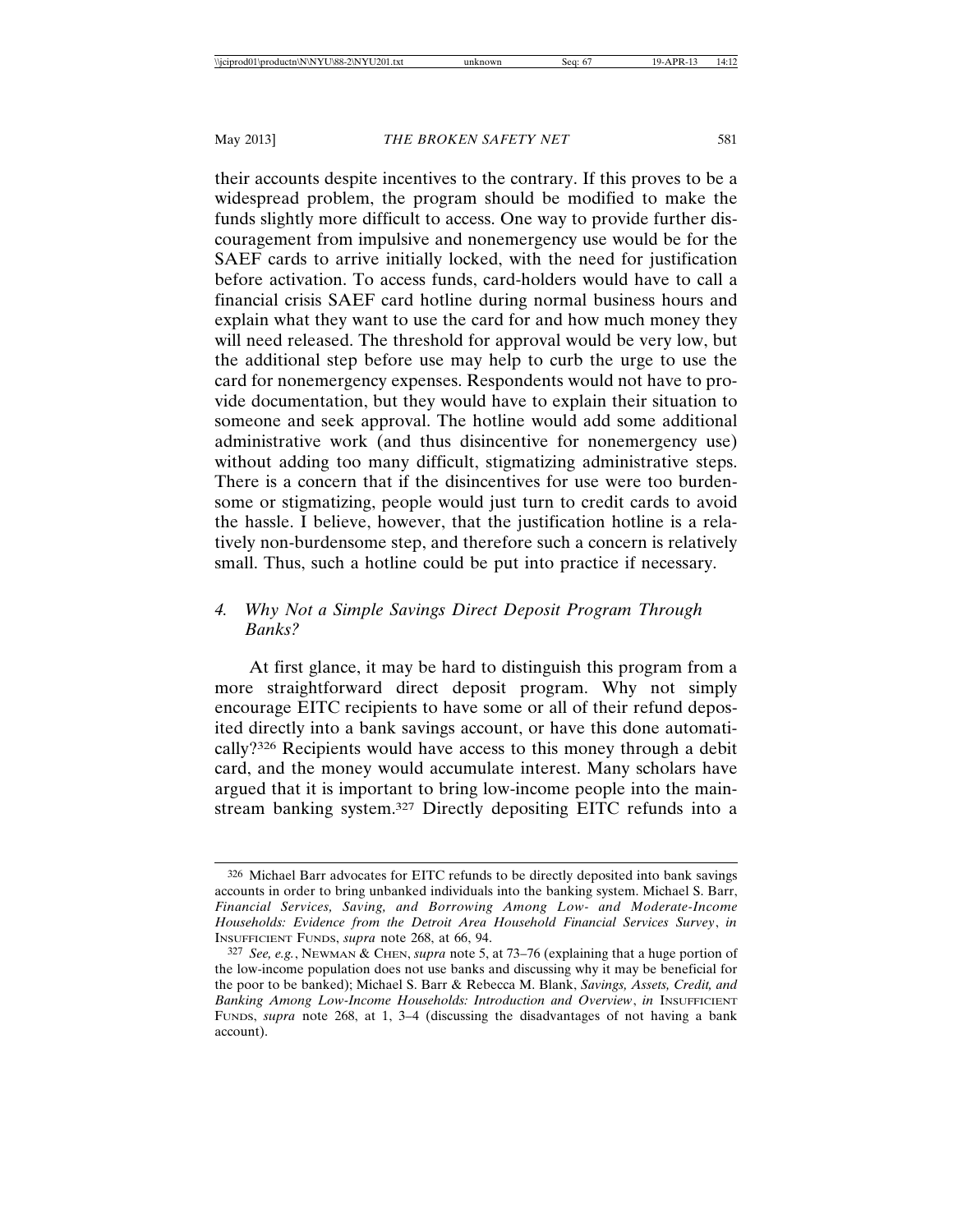bank account is one way to accomplish this goal.<sup>328</sup> However, the same scholars note that there are many risks for low-income people in becoming involved with banks in their current form.329 High overdraft fees and account balance minimums are just some of the challenges low-income bank users face.<sup>330</sup> Some authors have suggested ways to improve and incentivize banks to better serve low-income clients, 331 but these recommendations have remained largely recommendations rather than reality, or have been applied only in pilot programs.<sup>332</sup>

Practically, a simple direct deposit may yield lower participation rates in the SAEF program because research shows that many lowincome people do not trust banks,<sup>333</sup> and a significant percentage (20%–25%) are unbanked.334 Findings from this study confirm that many respondents are wary of banks. We heard stories of respondents leaving banks because of high overdraft fees and other unexpected

330 *See* Barr, *supra* note 326, at 69 (explaining that, in addition to high overdraft fees and account minimums, low-income bank users are often deterred by prior negative banking experiences).

331 *See, e.g.*, *id.* at 93 (proposing changes to bank accounts to make them more useful and appealing to low-income users and recommending incentives for banks to offer these accounts to low-income users).

332 *E.g.*, BARR, *supra* note 160 (noting that the federal government has only made "some progress" toward incentiving low-income families to save and banks to provide helpful accounts for these families and describing a pilot program the Treasury Department launched in 2011 in pursuit of these goals).

333 *See* NEWMAN & CHEN, *supra* note 5, at 73–74 (explaining that many low-income immigrant families, specifically those in Washington Heights, do not trust banks). The Federal Deposit Insurance Corporation (FDIC) estimates that approximately 20% "of lower income U.S. households—almost 7 million households earning below \$30,000 per year—do not currently have a bank account." *See* FED. DEPOSIT INS. CORP., NATIONAL SURVEY OF UNBANKED AND UNDERBANKED HOUSEHOLDS, EXECUTIVE SUMMARY 4 (2009). Further, approximately 41.1% of unbanked households believe that opening a bank account in the future is "not likely at all." *Id.*

334 Michael Barr and Rebecca Blank, for example, estimate that nearly 25% of lowincome American families (those earning less than \$18,900 per year) are unbanked and that nearly 13% of moderate-income households (those earning between \$18,900 and \$33,900 per year) are unbanked. *See* Barr & Blank, *supra* note 327, at 3.

<sup>328</sup> Mullainathan & Shafir, *supra* note 268, at 134–35 (explaining that "a behavioral view would predict positive effects on saving from the opening of bank accounts" and from the direct deposit of EITC refunds into bank accounts).

<sup>329</sup> *See, e.g.*, Barr, *supra* note 326, at 69. Barr, an advocate for having low-income households use banking, notes that change is needed to make bank accounts feasible for this population. *Id.* He says, "As currently structured, the financial services system does not work for LMI [low- and middle-income] households. Many LMI households find that checking accounts are ill suited to their needs . . . . LMI households face a significant risk of overdrafting their checking accounts and paying high fees." *Id.* Barr goes on to note that "[m]any LMI households have had a bank account in the past but were unable to manage their finances to avoid overdrafts or insufficient funds fees, or they were unwilling to pay high fees. Minimum balance requirements may also be a significant barrier for low-income households." *Id.*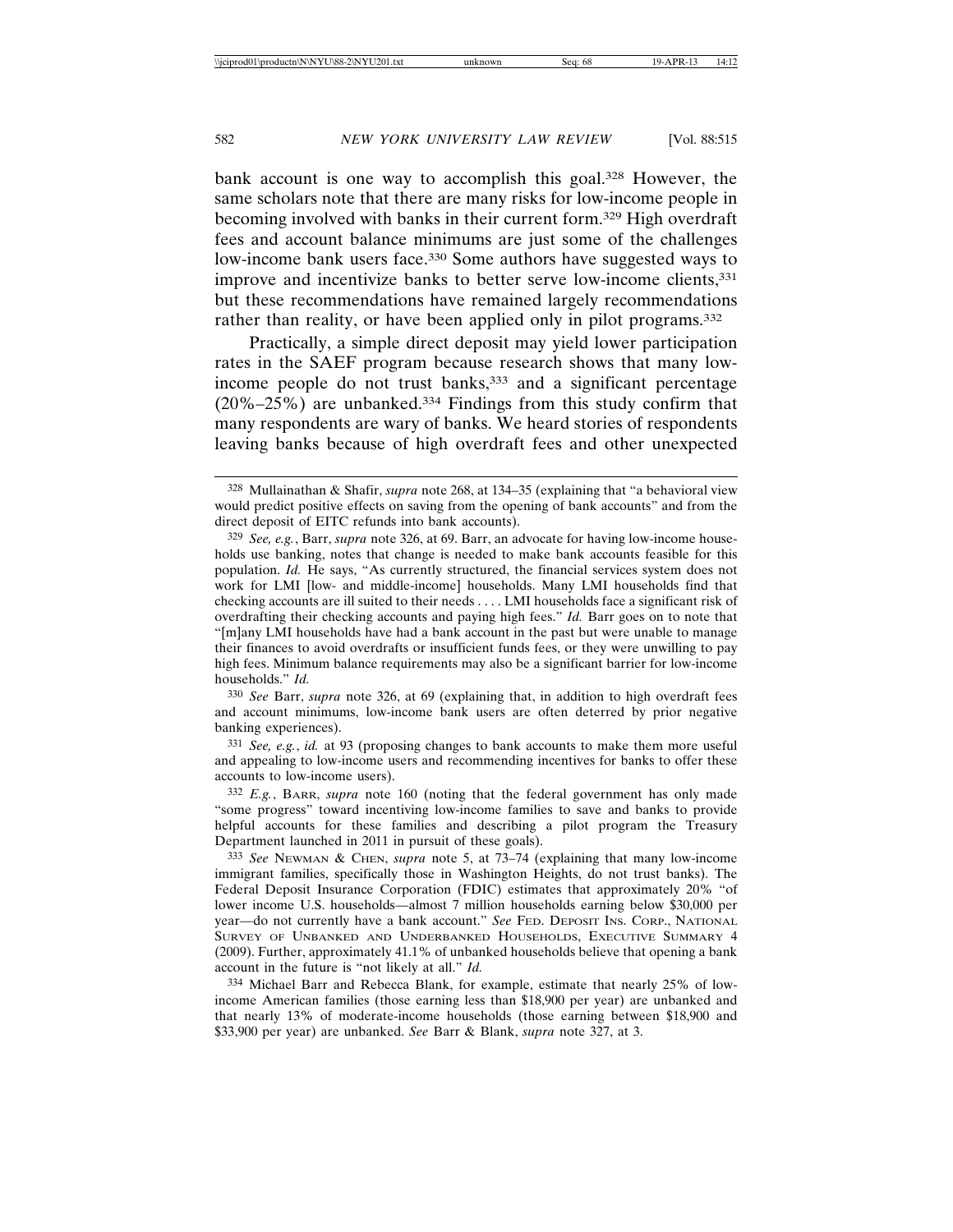charges.335 Several respondents did not use banks but instead hid savings in their sock drawers, home safe deposit boxes, and around the house.336 These respondents knew they could open a bank account, but felt that dealing with a bank was not desirable. When one respondent was asked if she ever considered opening a savings account, she said, "I don't have no money to pay monthly maintenance fees and I don't want to just start swiping because you can swipe a card with no money and you'll get an overdraft fee. And I don't have it to pay. And temptation will get you."337 Even respondents who had bank accounts talked about avoiding them. One respondent told us, "If you go over on your checking they charge thirty-five dollars until it's paid. . . . [I]t's happened three or four times."338 After discussing these fees, she said, "That's why I take out all the money."339 Further, she noted, "Anything that we can pay in cash we'd rather do it because we're scared to use our [debit] cards . . . because of those overdraft fees."340 In contrast to respondents' perceptions and suspicions of banks, respondents did not indicate suspicion or fear toward the IRS (though they did not want to owe the IRS money). This is likely because respondents in this study all received tax refunds, rather than owing taxes, and it is unlikely any of them ever had incomes high enough to have to pay substantial federal income taxes at tax time. For them, tax time is when they get a windfall payment, not a time that they owe money—and this windfall comes from the IRS.

Respondents' suspicious attitudes about banks are not entirely unfounded. Banks often have hidden fees, account minimums, and

<sup>335</sup> Michael Barr finds similar trends in his Detroit-area research. *See* Barr, *supra* note 326, at 69 (noting that many low-income families were previously banked but could not handle or did not want to pay the associated fees, and thus left the banking system altogether).

<sup>336</sup> *E.g.*, Interview with Respondent 24 (Aug. 30, 2007) ("I just keep [savings] here in the house. . . . my money's stashed everywhere. It's never in the same spot."); Interview with Respondent 55 (Aug. 18, 2007) ("I took everything out [of the bank]. I do have some cash. It's just like I don't want to put any money in the savings."); Interview with Respondent 61 (July 19, 2007) ("Maybe if I could like, I'm giving my money, I'm giving half to my husband to put in the safe, we've got a safe."); Interview with Respondent 102 (July 29, 2007) ("Yeah, . . . I keep [savings] in my wallet and they know not to go in my wallet."); Interview with Respondent 172 (Aug. 27, 2007) ("I've been trying here lately to take some of my monies that I've earned . . . and trying to put some of it away in my sock drawer.  $\dots$ .").

<sup>337</sup> Interview with Respondent 86 (Oct. 11, 2007).

<sup>338</sup> Interview with Respondent 27 (July 24, 2007).

<sup>339</sup> *Id.*

<sup>340</sup> *Id.*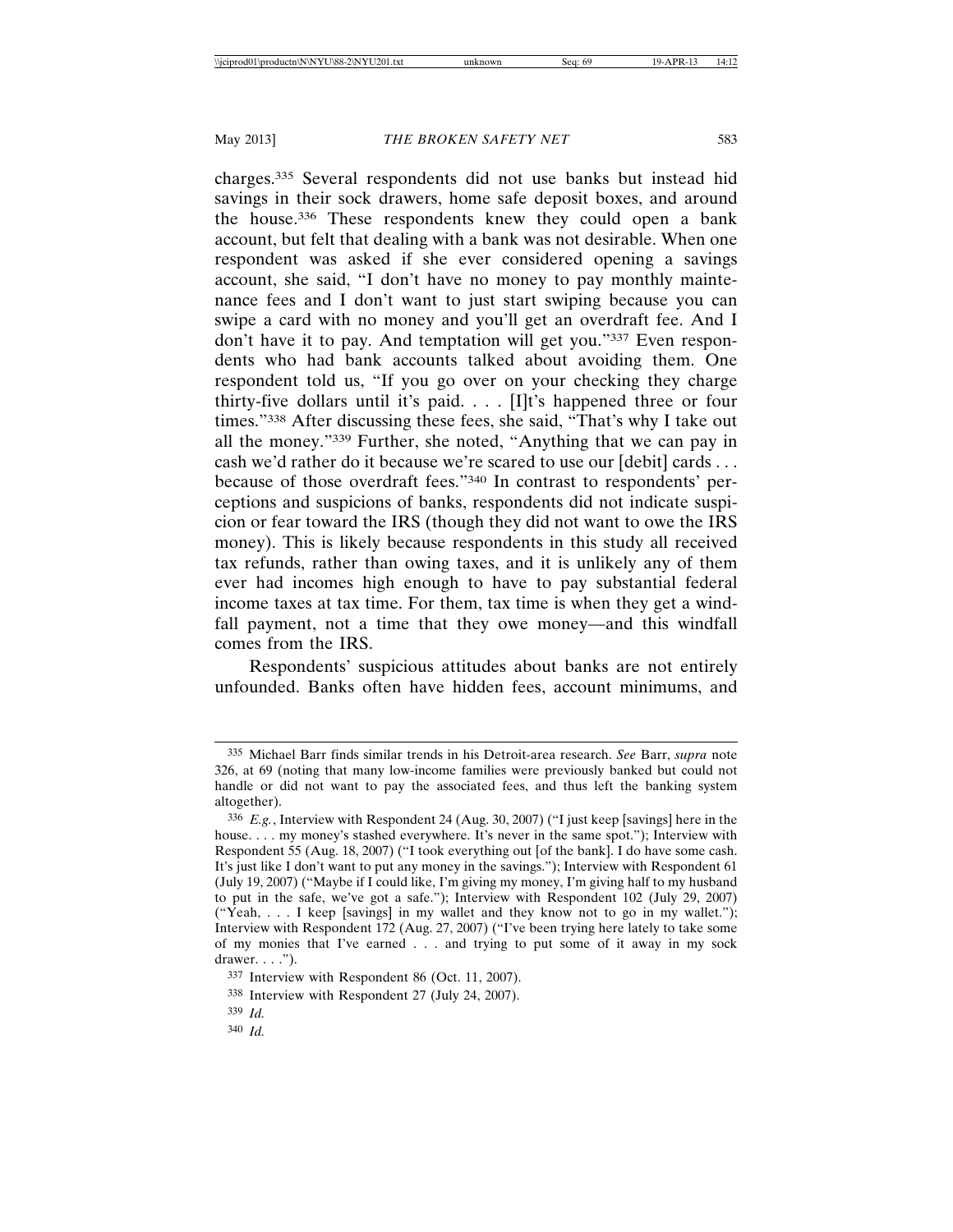charges when accounts go below a certain amount.341 The IRS could attempt to negotiate with banks to make certain types of accounts available for SAEF account purposes that would avoid such problems, but the negotiations and resulting details would be complex. Recipients would remain vulnerable to hidden fees, bank mergers, bank closings, and a tangled web of negotiation between their bank and the IRS whenever a problem with an account occurred.

Finally, and perhaps most importantly, the SAEF accounts go beyond simple savings accounts. While the goal of encouraging lowincome families to be banked may be important, that is not the goal of this proposal. The SAEF program is specifically intended to help provide EITC recipients with a financial cushion in the case of emergencies and to help avoid credit card use or immediate financial disaster. As discussed in Part VI.C.3, behavioral economic research shows that people engage in mental accounting, and therefore, labeling money for specific uses can make a difference in how individuals think about and use that money.342 This program would nudge people toward saving specifically for an emergency fund. Even including the words "savings" and "emergency" in the name of the program could steer recipients in the right direction—toward savings with a plan to only use the SAEF funds in emergencies. The idea is that this fund would be viewed as a special government savings and emergency fund intended for just those purposes rather than a typical bank savings account.

## *5. Savings Should Go to Asset Building and Long-Term Mobility Goals*

The SAEF program may appear to be a band-aid approach. Some may argue that instead of a savings program focused on smoothing shock events, savings for the poor should be focused on long-term asset accumulation and mobility goals.

Professor Michael Sherraden's individual development accounts (IDA) provide an example of a program that aims to aid long-term asset accumulation and mobility, specifically by providing matched savings. Thus far, IDAs have been implemented in the form of shortterm demonstration projects.343 Allowed uses of IDA savings are usually homeownership, education, and small business capitalization, and

<sup>341</sup> *See* NEWMAN & CHEN, *supra* note 5, at 74–75 (noting the shortcomings of traditional bank accounts for the poor); Barr, *supra* note 326, at 69 (explaining how traditional bank accounts provide barriers to use for low-income users).

<sup>342</sup> *See supra* notes 322–24 and accompanying text (discussing mental accounting).

<sup>343</sup> *See* Michael Sherraden, *Individual Development Accounts and Asset-Building Policy: Lessons and Directions*, *in* INSUFFICIENT FUNDS, *supra* note 268, at 191–93.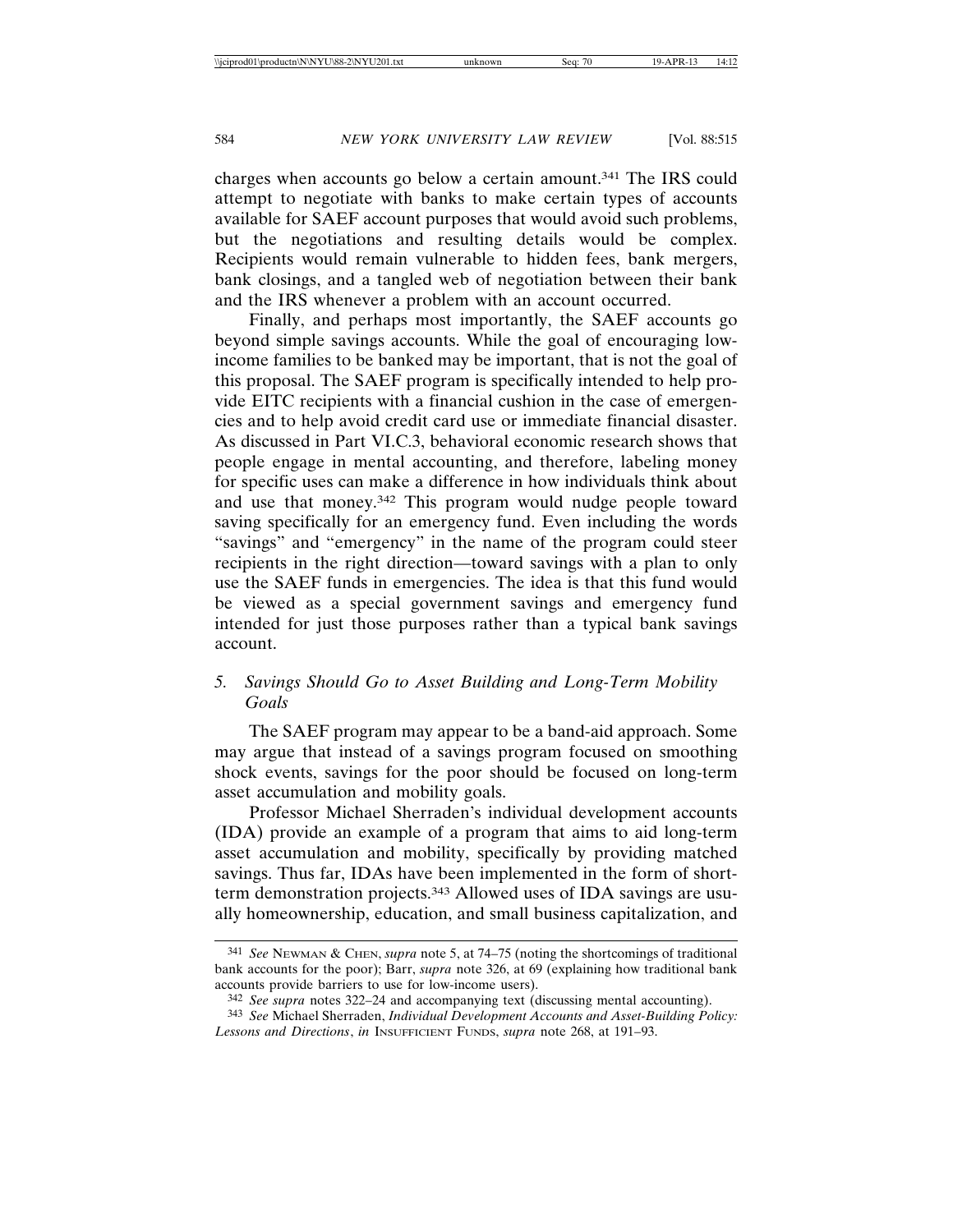in some cases cars and computers.344 The program also requires financial education tailored to the specific goal of the savings account.345 The goal of asset building is an important one, and having savings earmarked for mobility goals can motivate respondents to work harder toward these goals. Indeed, Sherraden found that IDAs provide motivation and goals, incentivizing holders to save more and plan for the future.346

The SAEF program does not run counter to asset and mobility programs such as IDAs, but instead should serve as a complement to these programs. A qualitative study of IDA account holders found that many participants made "unapproved withdrawals," thus giving up the matching funds until the money was replaced.347 Researchers presume these withdrawls were made for acute short-term purposes.348 If EITC recipients had SAEF accounts mentally earmarked for emergency funds, they would be more likely to withdraw only emergency funds from the SAEF account and thus would be more likely to be able to keep money in long-term savings accounts. Without SAEF funds, so many EITC recipients experience shock events requiring immediate money that it is not surprising Sherraden found that many IDA holders withdrew money from IDAs for unapproved purposes. Thus, SAEF accounts would serve not only to help low-income families maintain stability in the short term, but they may also contribute to longer term mobility by allowing money in longterm savings accounts to remain undisturbed.

# *D. Implementation Concerns for SAEF Accounts*

Several important implementation issues would have to be resolved before the SAEF program could be fully established. First, there would certainly be administrative costs associated with the program since both additional staffing and improvements to IRS infrastructure are necessary to ensure its smooth operation. The main administrative costs would consist of hiring or transferring people to administer and oversee the program, creating a computer and recordkeeping infrastructure that accurately tracks and updates SAEF accounts, and the general costs of administering SAEF cards and accounts. Additionally, because SAEF accounts would earn interest,

<sup>344</sup> *See id.* at 193 (listing the typical uses of IDA savings).

<sup>345</sup> *See id.*

<sup>346</sup> *Id.* at 197 (noting that IDA participants explained that the IDA "provides a 'road map' and a 'way to reach goals'" and that it made them "'more able to save,' 'look forward to saving,' and 'plan to save in the future'").

<sup>347</sup> *Id.*

<sup>348</sup> *Id.*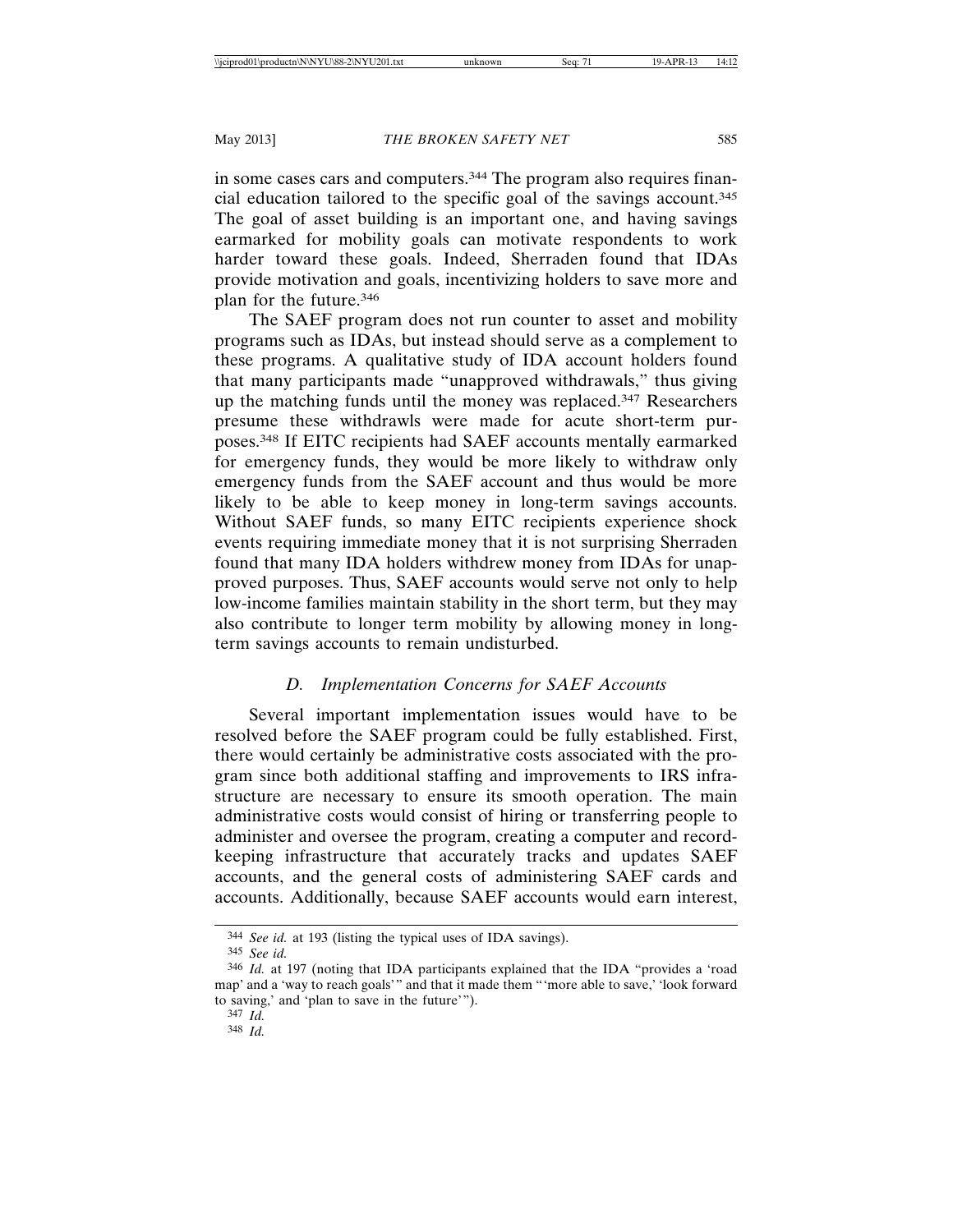there may be some cost associated with payment of this interest, though the IRS may be able to meet or exceed the guaranteed interest through its own investment of the money. The matching program and annual bonus program would require additional funding. In the long term, however, the SAEF program would likely save the government money because it has the potential to keep scores of low-income people from needing even more costly government resources, such as welfare or the service of homeless shelters. Additionally, the matching program and annual bonus program could be eliminated if budget constraints and political feasibility so dictated.

There is no doubt that the IRS's capacity would be stretched, but the IRS could look to programs such as SNAP—which provides debitlike cards that are reloaded each month—for implementation guidance. Additional administrative attention would have to be paid to, for example, administering the cards, dealing with lost cards, and avoiding fraud.

Another implementation concern may be that SAEF would require the IRS to function like a social welfare agency. While this program will certainly require the IRS to undertake extra administrative steps, it is important to keep the program within the IRS rather than run it through a social welfare agency. As Steve Holt notes, "[m]ost EITC recipients are not now clients of social welfare agencies," and they do not want to be clients of these offices.349 Running this program through welfare offices would be an automatic deterrent to most EITC recipients. As discussed in Part III, money received through such offices is riddled with negative stereotypes and stigma, even among recipients. Furthermore, "[t]he enforcement-centered approach of traditional benefits programs runs counter to the selfdeterminative, voluntary compliance character of the tax system and would unreasonably differentiate EITC recipients."350 Social welfare offices are not experts in the tax code, so there could be confusion and administrative difficulties associated with running a program that depends on a recipient's tax return amount through these offices.

A related administrative concern is that the SAEF program forces the IRS to act as a bank. There are strong reasons to avoid banks taking over SAEF accounts, as discussed in Part VI.C.4. If the administrative capacity of the IRS proved unable to fully manage the SAEF program, however, the IRS could consider contracting with a

<sup>349</sup> Holt, *supra* note 258, at 29 (advocating to keep the EITC within the IRS and out of social welfare offices); *see also supra* Part III (exploring EITC recipients' overwhelmingly positive responses to the EITC and contrasting these with their overwhelmingly negative responses to welfare).

<sup>350</sup> HOLT, *supra* note 99, at 29.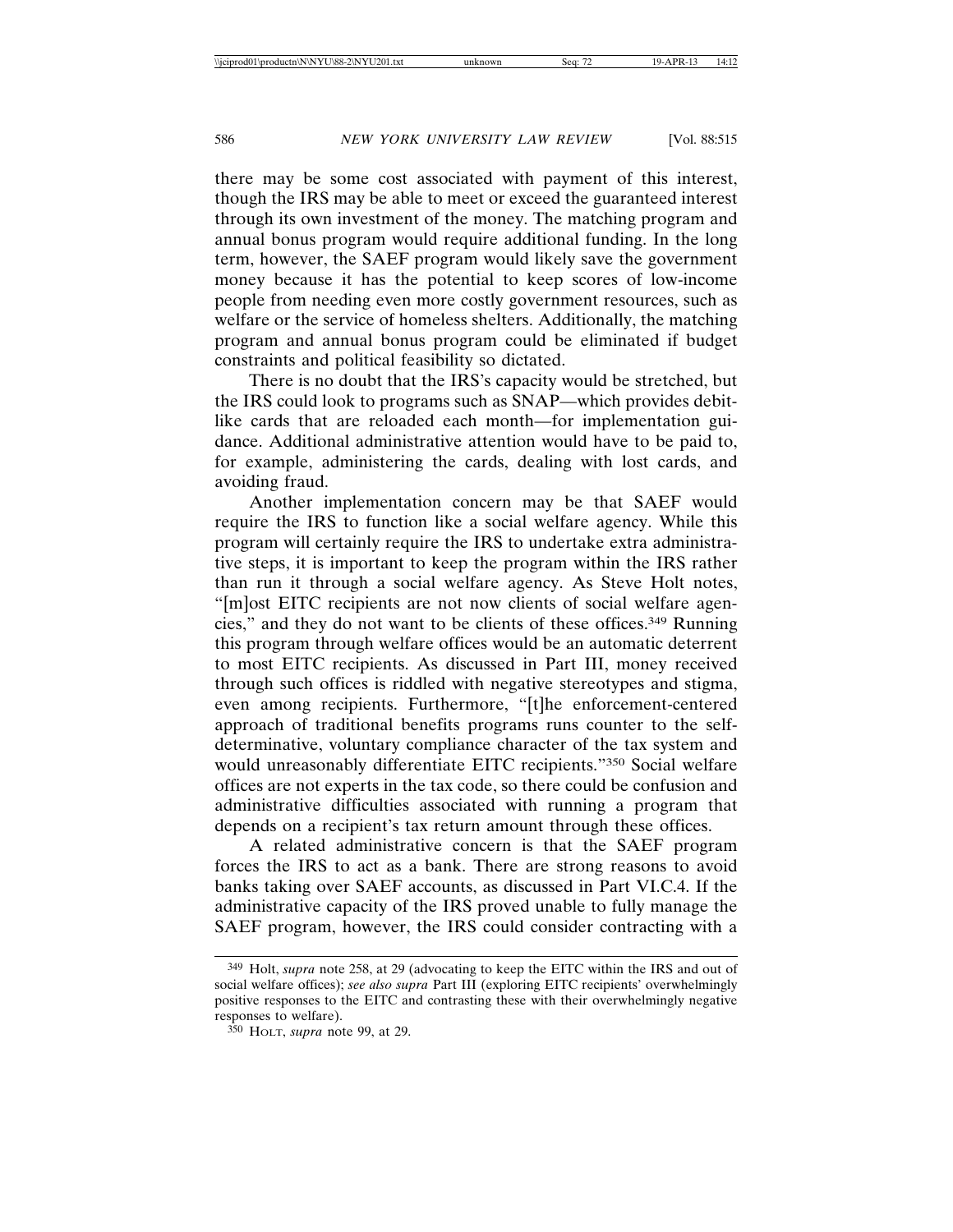bank to help administer certain aspects of the program (in the same way some states contract with J.P. Morgan to administer SNAP accounts through electronic benefit cards). However, this option should occur only as a partnership between the IRS and a bank, rather than as a complete takeover of the program. The IRS should always remain the contact point for recipients.351

## **CONCLUSION**

As more Americans become income-insecure, the demand for the public safety net continues to increase. There is agreement that the EITC plays a central role in that safety net, but the strength of the net for the poorest working Americans is debated. Congress has held numerous hearings and solicited expert advice about the transition from traditional welfare to work-based programs such as the EITC. In all of these conversations, one critical voice has been largely absent that of the recipients. Similarly, legal academics have been debating the merits, design, and purpose of the EITC with few empirical studies as a basis for this commentary.

This study takes an important step toward incorporating what I learned from recipients about their financial lives into an evaluation of the EITC and a proposal for change. By using established sociological methods to collect and analyze the data, my findings highlight both the advantages and disadvantages of the EITC for recipients. The EITC is a popular program, and it is an essential part of many families' budgets. Further, it motivates recipients to work and allows them to make progress toward mobility goals. However, the EITC fails to provide support for families when they experience untimely financial shocks. As welfare has become less available both from a structural and from a cultural or psychological point of view, families either use credit cards as a buffer and then later find themselves in a mess of unmanageable debt from accumulated interest and fees, or they experience an immediate downward spiral that leaves them with a financial mess that takes years to clean up. As financial insecurity leads more families to seek out a public safety net for support, an epidemic of new bankruptcy filings and homeless families may be on the horizon unless change is made. My proposed SAEF accounts are one way to help avoid such an epidemic.

<sup>351</sup> *See supra* notes 333–40 and accompanying text (explaining that many low-income individuals have a deep suspicion of banks and a more positive view of the IRS).